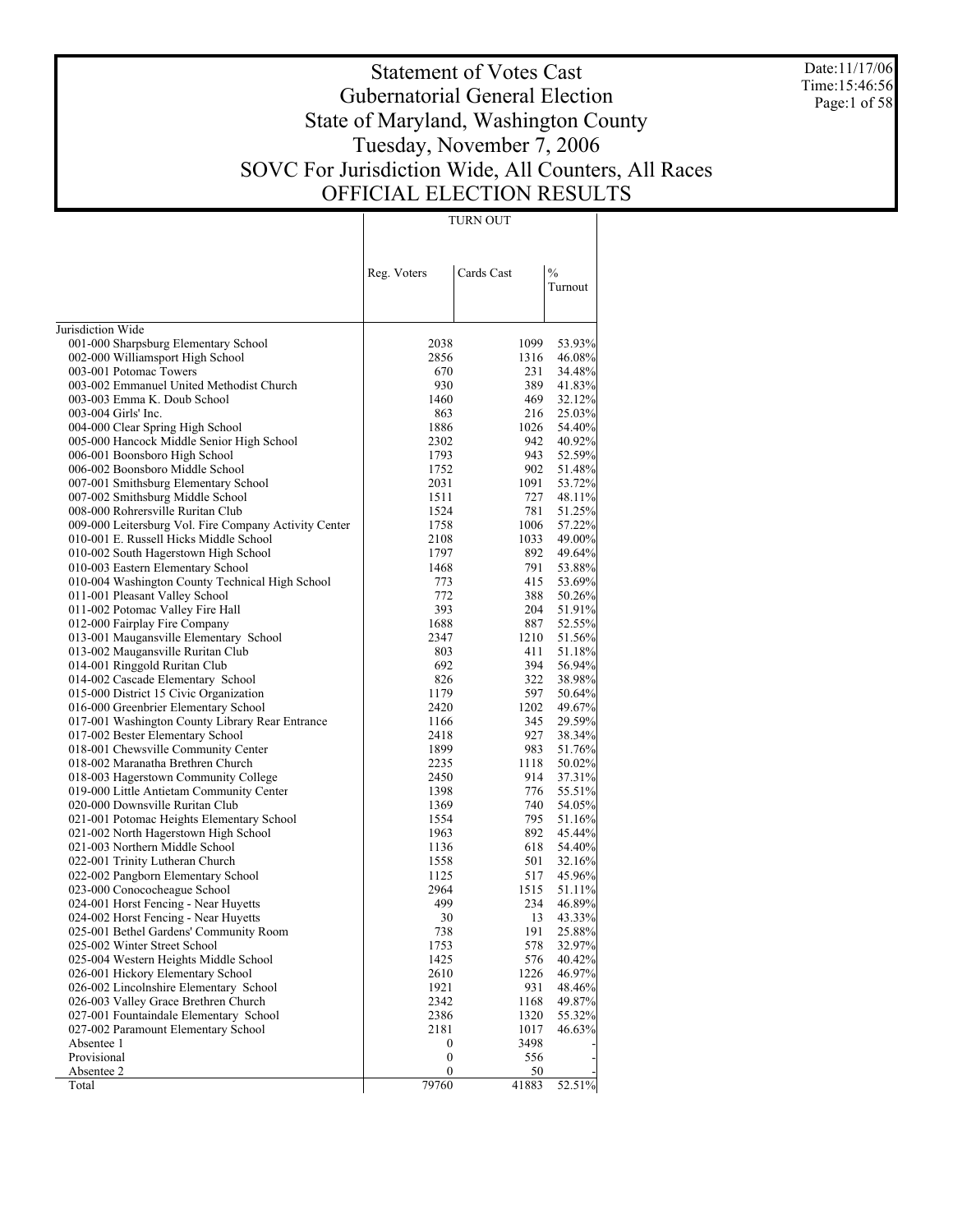Date:11/17/06 Time:15:46:56 Page:2 of 58

# Statement of Votes Cast Gubernatorial General Election State of Maryland, Washington County Tuesday, November 7, 2006 SOVC For Jurisdiction Wide, All Counters, All Races OFFICIAL ELECTION RESULTS

GOVERNOR / LT. GOVERNOR

|                                                            | Reg. Voters           | <b>Times Counted</b> | <b>Total Votes</b> | Ehrlich-Cox (REP) |                           |
|------------------------------------------------------------|-----------------------|----------------------|--------------------|-------------------|---------------------------|
|                                                            |                       |                      |                    |                   |                           |
|                                                            |                       |                      |                    |                   |                           |
| Jurisdiction Wide                                          |                       |                      |                    |                   |                           |
| 001-000 Sharpsburg Elementary School                       | 2038<br>2856          | 1099<br>1316         | 1084<br>1301       |                   | 603 55.63%<br>784 60.26%  |
| 002-000 Williamsport High School<br>003-001 Potomac Towers | 670                   | 231                  | 229                |                   | 85 37.12%                 |
| 003-002 Emmanuel United Methodist Church                   | 930                   | 389                  | 389                | 191               | 49.10%                    |
| 003-003 Emma K. Doub School                                | 1460                  | 469                  | 461                | 251               | 54.45%                    |
| 003-004 Girls' Inc.                                        | 863                   | 216                  | 211                |                   | 113 53.55%                |
| 004-000 Clear Spring High School                           | 1886                  | 1026                 | 1013               |                   | 694 68.51%                |
| 005-000 Hancock Middle Senior High School                  | 2302                  | 942                  | 919                |                   | 605 65.83%                |
| 006-001 Boonsboro High School                              | 1793                  | 943                  | 936                |                   | 576 61.54%                |
| 006-002 Boonsboro Middle School                            | 1752                  | 902                  | 896                |                   | 514 57.37%                |
| 007-001 Smithsburg Elementary School                       | 2031                  | 1091                 | 1083               |                   | 765 70.64%                |
| 007-002 Smithsburg Middle School                           | 1511                  | 727                  | 722                | 453               | 62.74%                    |
| 008-000 Rohrersville Ruritan Club                          | 1524                  | 781                  | 774                |                   | 463 59.82%                |
| 009-000 Leitersburg Vol. Fire Company Activity Center      | 1758                  | 1006                 | 1002               |                   | 667 66.57%                |
| 010-001 E. Russell Hicks Middle School                     | 2108                  | 1033                 | 1027               |                   | 646 62.90%                |
| 010-002 South Hagerstown High School                       | 1797                  | 892                  | 884                |                   | 519 58.71%                |
| 010-003 Eastern Elementary School                          | 1468                  | 791                  | 786                |                   | 483 61.45%                |
| 010-004 Washington County Technical High School            | 773                   | 415                  | 406                |                   | 234 57.64%                |
| 011-001 Pleasant Valley School                             | 772                   | 388                  | 387                | 211               | 54.52%                    |
| 011-002 Potomac Valley Fire Hall                           | 393                   | 204                  | 203                | 108               | 53.20%                    |
| 012-000 Fairplay Fire Company                              | 1688                  | 887                  | 877                |                   | 540 61.57%                |
| 013-001 Maugansville Elementary School                     | 2347                  | 1210                 | 1195               |                   | 800 66.95%                |
| 013-002 Maugansville Ruritan Club                          | 803                   | 411                  | 406                |                   | 246 60.59%                |
| 014-001 Ringgold Ruritan Club                              | 692                   | 394                  | 392                |                   | 295 75.26%                |
| 014-002 Cascade Elementary School                          | 826                   | 322                  | 317                |                   | 187 58.99%                |
| 015-000 District 15 Civic Organization                     | 1179                  | 597                  | 589                |                   | 417 70.80%                |
| 016-000 Greenbrier Elementary School                       | 2420                  | 1202                 | 1194               |                   | 799 66.92%                |
| 017-001 Washington County Library Rear Entrance            | 1166                  | 345                  | 342                | 172               | 50.29%                    |
| 017-002 Bester Elementary School                           | 2418                  | 927                  | 919                |                   | 522 56.80%                |
| 018-001 Chewsville Community Center                        | 1899                  | 983                  | 979                |                   | 658 67.21%                |
| 018-002 Maranatha Brethren Church                          | 2235                  | 1118                 | 1106               |                   | 642 58.05%                |
| 018-003 Hagerstown Community College                       | 2450                  | 914                  | 911                | 501               | 54.99%                    |
| 019-000 Little Antietam Community Center                   | 1398                  | 776                  | 771                |                   | 473 61.35%                |
| 020-000 Downsville Ruritan Club                            | 1369                  | 740                  | 729                |                   | 475 65.16%                |
| 021-001 Potomac Heights Elementary School                  | 1554                  | 795                  | 792                |                   | 453 57.20%                |
| 021-002 North Hagerstown High School                       | 1963                  | 892                  | 884                |                   | 443 50.11%                |
| 021-003 Northern Middle School                             | 1136                  | 618                  | 613                |                   | 346 56.44%                |
| 022-001 Trinity Lutheran Church                            | 1558                  | 501                  | 498                |                   | 219 43.98%                |
| 022-002 Pangborn Elementary School                         | 1125                  | 517                  | 515                |                   | 276 53.59%                |
| 023-000 Conococheague School                               | 2964                  | 1515                 | 1488               | 1014              | 68.15%                    |
| 024-001 Horst Fencing - Near Huyetts                       | 499                   | 234                  | 233                |                   | 146 62.66%                |
| 024-002 Horst Fencing - Near Huyetts                       | 30                    | 13                   | 13                 |                   | 7 53.85%                  |
| 025-001 Bethel Gardens' Community Room                     | 738                   | 191                  | 189                |                   | 52 27.51%                 |
| 025-002 Winter Street School                               | 1753                  | 578                  | 571                |                   | 256 44.83%                |
| 025-004 Western Heights Middle School                      | 1425                  | 576                  | 567                |                   | 279 49.21%                |
| 026-001 Hickory Elementary School                          | 2610                  | 1226                 | 1212               |                   | 683 56.35%                |
| 026-002 Lincolnshire Elementary School                     | 1921                  | 931                  | 921                | 511               | 55.48%                    |
| 026-003 Valley Grace Brethren Church                       | 2342                  | 1168                 | 1152               |                   | 678 58.85%                |
| 027-001 Fountaindale Elementary School                     | 2386                  | 1320                 | 1308               |                   | 890 68.04%                |
| 027-002 Paramount Elementary School                        | 2181                  | 1017                 | 1009               |                   | 618 61.25%<br>2238 64.70% |
| Absentee 1<br>Provisional                                  | 0<br>$\boldsymbol{0}$ | 3498                 | 3459               |                   | 329 59.93%                |
| Absentee 2                                                 | $\boldsymbol{0}$      | 556<br>50            | 549<br>44          | 27                | 61.36%                    |
| Total                                                      | 79760                 | 41883                | 41457              | 25157             | 60.68%                    |
|                                                            |                       |                      |                    |                   |                           |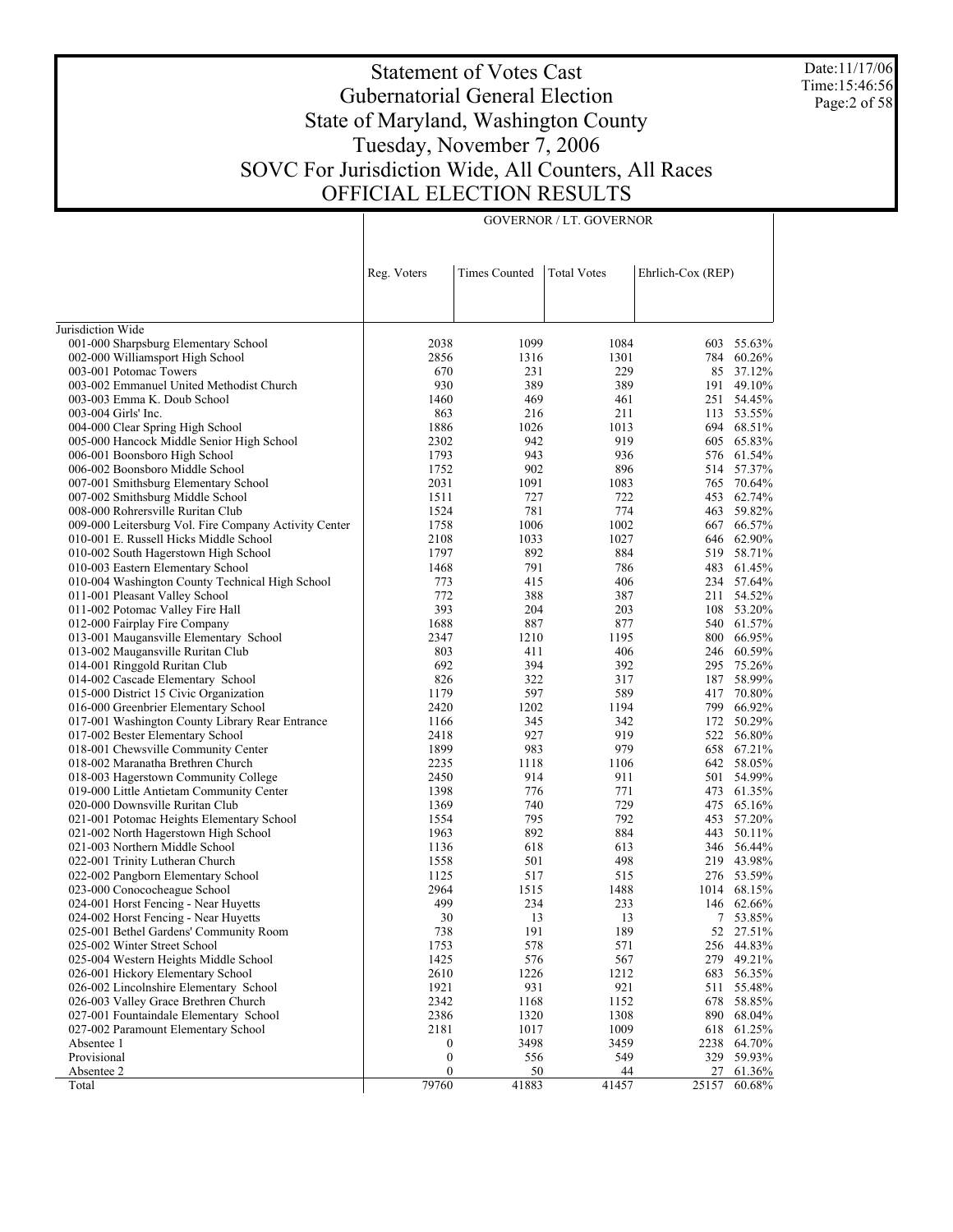Date:11/17/06 Time:15:46:56 Page:3 of 58

# Statement of Votes Cast Gubernatorial General Election State of Maryland, Washington County Tuesday, November 7, 2006 SOVC For Jurisdiction Wide, All Counters, All Races OFFICIAL ELECTION RESULTS

GOVERNOR / LT. GOVERNOR

|                                                                                   | O'Malley-Brown (DEM) |                          | Boyd-Madigan (GRN) |                | Driscoll-Rothstein<br>(POP) |                   | Write-In Votes                       |                   |
|-----------------------------------------------------------------------------------|----------------------|--------------------------|--------------------|----------------|-----------------------------|-------------------|--------------------------------------|-------------------|
|                                                                                   |                      |                          |                    |                |                             |                   |                                      |                   |
| Jurisdiction Wide                                                                 |                      |                          |                    |                |                             |                   |                                      |                   |
| 001-000 Sharpsburg Elementary School                                              |                      | 460 42.44%               | 16                 | 1.48%          | 5                           | 0.46%             | $\boldsymbol{0}$                     | $0.00\%$          |
| 002-000 Williamsport High School                                                  |                      | 496 38.12%               | 12                 | 0.92%          | 9                           | 0.69%             | $\boldsymbol{0}$                     | $0.00\%$          |
| 003-001 Potomac Towers                                                            |                      | 135 58.95%               | $\tau$             | 3.06%          | 1                           | 0.44%             | 1                                    | 0.44%             |
| 003-002 Emmanuel United Methodist Church                                          |                      | 189 48.59%               | 8                  | 2.06%          | $\bf{0}$                    | $0.00\%$          | 1                                    | 0.26%             |
| 003-003 Emma K. Doub School                                                       |                      | 202 43.82%               | 6                  | 1.30%          | $\overline{c}$              | 0.43%             | $\boldsymbol{0}$                     | 0.00%             |
| 003-004 Girls' Inc.                                                               |                      | 95 45.02%                | 3                  | 1.42%          | $\bf{0}$                    | $0.00\%$          | $\boldsymbol{0}$                     | 0.00%             |
| 004-000 Clear Spring High School                                                  |                      | 301 29.71%               | 12                 | 1.18%          | 4                           | 0.39%             | $\overline{2}$                       | 0.20%             |
| 005-000 Hancock Middle Senior High School                                         |                      | 296 32.21%               | 13                 | 1.41%          | 5                           | 0.54%             | $\boldsymbol{0}$                     | 0.00%             |
| 006-001 Boonsboro High School                                                     |                      | 341 36.43%               | 15                 | 1.60%          | 4                           | 0.43%             | $\boldsymbol{0}$                     | 0.00%             |
| 006-002 Boonsboro Middle School                                                   |                      | 370 41.29%               | 8                  | 0.89%          | $\overline{c}$              | 0.22%             | $\overline{c}$                       | 0.22%             |
| 007-001 Smithsburg Elementary School                                              |                      | 300 27.70%               | 14                 | 1.29%          | 3                           | 0.28%             | 1                                    | 0.09%             |
| 007-002 Smithsburg Middle School                                                  |                      | 260 36.01%               | 6                  | 0.83%          | 3                           | 0.42%             | $\boldsymbol{0}$                     | $0.00\%$          |
| 008-000 Rohrersville Ruritan Club                                                 |                      | 299 38.63%               | 11                 | 1.42%          | 1                           | 0.13%             | $\boldsymbol{0}$                     | $0.00\%$          |
| 009-000 Leitersburg Vol. Fire Company Activity Center                             |                      | 324 32.34%<br>360 35.05% | 10                 | 1.00%          | $\boldsymbol{0}$            | $0.00\%$          | 1                                    | 0.10%             |
| 010-001 E. Russell Hicks Middle School                                            |                      | 358 40.50%               | 16                 | 1.56%          | 5                           | 0.49%             | $\boldsymbol{0}$                     | $0.00\%$          |
| 010-002 South Hagerstown High School                                              |                      |                          | 5<br>9             | 0.57%<br>1.15% | 2<br>$\boldsymbol{0}$       | 0.23%             | $\boldsymbol{0}$<br>$\boldsymbol{0}$ | 0.00%             |
| 010-003 Eastern Elementary School                                                 |                      | 294 37.40%<br>161 39.66% | 9                  | 2.22%          | 2                           | $0.00\%$<br>0.49% | $\boldsymbol{0}$                     | $0.00\%$<br>0.00% |
| 010-004 Washington County Technical High School<br>011-001 Pleasant Valley School |                      | 173 44.70%               | 3                  | 0.78%          | $\boldsymbol{0}$            | $0.00\%$          | $\boldsymbol{0}$                     | $0.00\%$          |
| 011-002 Potomac Valley Fire Hall                                                  |                      | 89 43.84%                | 6                  | 2.96%          | $\bf{0}$                    | $0.00\%$          | $\boldsymbol{0}$                     | 0.00%             |
| 012-000 Fairplay Fire Company                                                     |                      | 328 37.40%               | 5                  | 0.57%          | 3                           | 0.34%             | 1                                    | 0.11%             |
| 013-001 Maugansville Elementary School                                            |                      | 380 31.80%               | 10                 | 0.84%          | 5                           | 0.42%             | $\boldsymbol{0}$                     | 0.00%             |
| 013-002 Maugansville Ruritan Club                                                 |                      | 155 38.18%               | 3                  | 0.74%          | $\overline{c}$              | 0.49%             | $\boldsymbol{0}$                     | $0.00\%$          |
| 014-001 Ringgold Ruritan Club                                                     |                      | 96 24.49%                | $\mathbf{1}$       | 0.26%          | $\bf{0}$                    | $0.00\%$          | $\boldsymbol{0}$                     | 0.00%             |
| 014-002 Cascade Elementary School                                                 |                      | 123 38.80%               | 5                  | 1.58%          | $\overline{c}$              | 0.63%             | $\boldsymbol{0}$                     | $0.00\%$          |
| 015-000 District 15 Civic Organization                                            |                      | 167 28.35%               | 3                  | 0.51%          | 2                           | 0.34%             | $\boldsymbol{0}$                     | 0.00%             |
| 016-000 Greenbrier Elementary School                                              |                      | 379 31.74%               | 10                 | 0.84%          | 6                           | 0.50%             | $\boldsymbol{0}$                     | $0.00\%$          |
| 017-001 Washington County Library Rear Entrance                                   |                      | 165 48.25%               | 4                  | 1.17%          | 1                           | 0.29%             | $\boldsymbol{0}$                     | 0.00%             |
| 017-002 Bester Elementary School                                                  |                      | 380 41.35%               | 13                 | 1.41%          | $\overline{c}$              | 0.22%             | $\overline{2}$                       | 0.22%             |
| 018-001 Chewsville Community Center                                               |                      | 312 31.87%               | $\tau$             | 0.72%          | 2                           | 0.20%             | $\boldsymbol{0}$                     | 0.00%             |
| 018-002 Maranatha Brethren Church                                                 |                      | 458 41.41%               | 5                  | 0.45%          | 1                           | 0.09%             | $\boldsymbol{0}$                     | $0.00\%$          |
| 018-003 Hagerstown Community College                                              |                      | 403 44.24%               | 5                  | 0.55%          | 2                           | 0.22%             | $\boldsymbol{0}$                     | 0.00%             |
| 019-000 Little Antietam Community Center                                          |                      | 288 37.35%               | 7                  | 0.91%          | 1                           | 0.13%             | $\overline{2}$                       | 0.26%             |
| 020-000 Downsville Ruritan Club                                                   |                      | 250 34.29%               | 1                  | 0.14%          | 3                           | 0.41%             | $\boldsymbol{0}$                     | 0.00%             |
| 021-001 Potomac Heights Elementary School                                         |                      | 326 41.16%               | 10                 | 1.26%          | 3                           | 0.38%             | $\boldsymbol{0}$                     | $0.00\%$          |
| 021-002 North Hagerstown High School                                              |                      | 426 48.19%               | 13                 | 1.47%          | 2                           | 0.23%             | $\boldsymbol{0}$                     | 0.00%             |
| 021-003 Northern Middle School                                                    |                      | 259 42.25%               | $\overline{4}$     | 0.65%          | 4                           | 0.65%             | $\boldsymbol{0}$                     | $0.00\%$          |
| 022-001 Trinity Lutheran Church                                                   |                      | 267 53.61%               | 8                  | 1.61%          | 3                           | 0.60%             | 1                                    | 0.20%             |
| 022-002 Pangborn Elementary School                                                |                      | 236 45.83%               | $\overline{2}$     | 0.39%          | $\boldsymbol{0}$            | $0.00\%$          | 1                                    | 0.19%             |
| 023-000 Conococheague School                                                      |                      | 451 30.31%               | 19                 | 1.28%          | 3                           | 0.20%             | 1                                    | 0.07%             |
| 024-001 Horst Fencing - Near Huyetts                                              |                      | 82 35.19%                | 3                  | 1.29%          | $\overline{c}$              | 0.86%             | $\boldsymbol{0}$                     | $0.00\%$          |
| 024-002 Horst Fencing - Near Huyetts                                              |                      | 6 46.15%                 | $\boldsymbol{0}$   | $0.00\%$       | $\mathbf{0}$                | $0.00\%$          | $\boldsymbol{0}$                     | $0.00\%$          |
| 025-001 Bethel Gardens' Community Room                                            |                      | 136 71.96%               | $\boldsymbol{0}$   | 0.00%          | 1                           | 0.53%             | $\boldsymbol{0}$                     | 0.00%             |
| 025-002 Winter Street School                                                      |                      | 298 52.19%               | 14                 | 2.45%          | 3                           | 0.53%             | $\boldsymbol{0}$                     | $0.00\%$          |
| 025-004 Western Heights Middle School                                             |                      | 279 49.21%               | 5                  | 0.88%          | 3                           | 0.53%             |                                      | 0.18%             |
| 026-001 Hickory Elementary School                                                 | 511                  | 42.16%                   | 10                 | 0.83%          | 7                           | 0.58%             | 1                                    | 0.08%             |
| 026-002 Lincolnshire Elementary School                                            | 401                  | 43.54%                   | 6                  | 0.65%          | 2                           | 0.22%             | 1                                    | 0.11%             |
| 026-003 Valley Grace Brethren Church                                              |                      | 466 40.45%               | 6                  | 0.52%          | $\boldsymbol{0}$            | $0.00\%$          | 2                                    | 0.17%             |
| 027-001 Fountaindale Elementary School                                            |                      | 407 31.12%               | 4                  | 0.31%          | 4                           | 0.31%             | 3                                    | 0.23%             |
| 027-002 Paramount Elementary School                                               |                      | 380 37.66%               | 6                  | 0.59%          | 5                           | 0.50%             | $\boldsymbol{0}$                     | $0.00\%$          |
| Absentee 1                                                                        |                      | 1176 34.00%              | 34                 | 0.98%          | 9                           | 0.26%             | 2                                    | 0.06%             |
| Provisional                                                                       |                      | 212 38.62%               | 7                  | 1.28%          | 1                           | 0.18%             | $\boldsymbol{0}$                     | $0.00\%$          |
| Absentee 2                                                                        |                      | 16 36.36%                | $\mathbf{0}$       | $0.00\%$       |                             | 2.27%             | $\mathbf{0}$                         | $0.00\%$          |
| Total                                                                             | 15722                | 37.92%                   | 419                | 1.01%          | 133                         | 0.32%             | 26                                   | 0.06%             |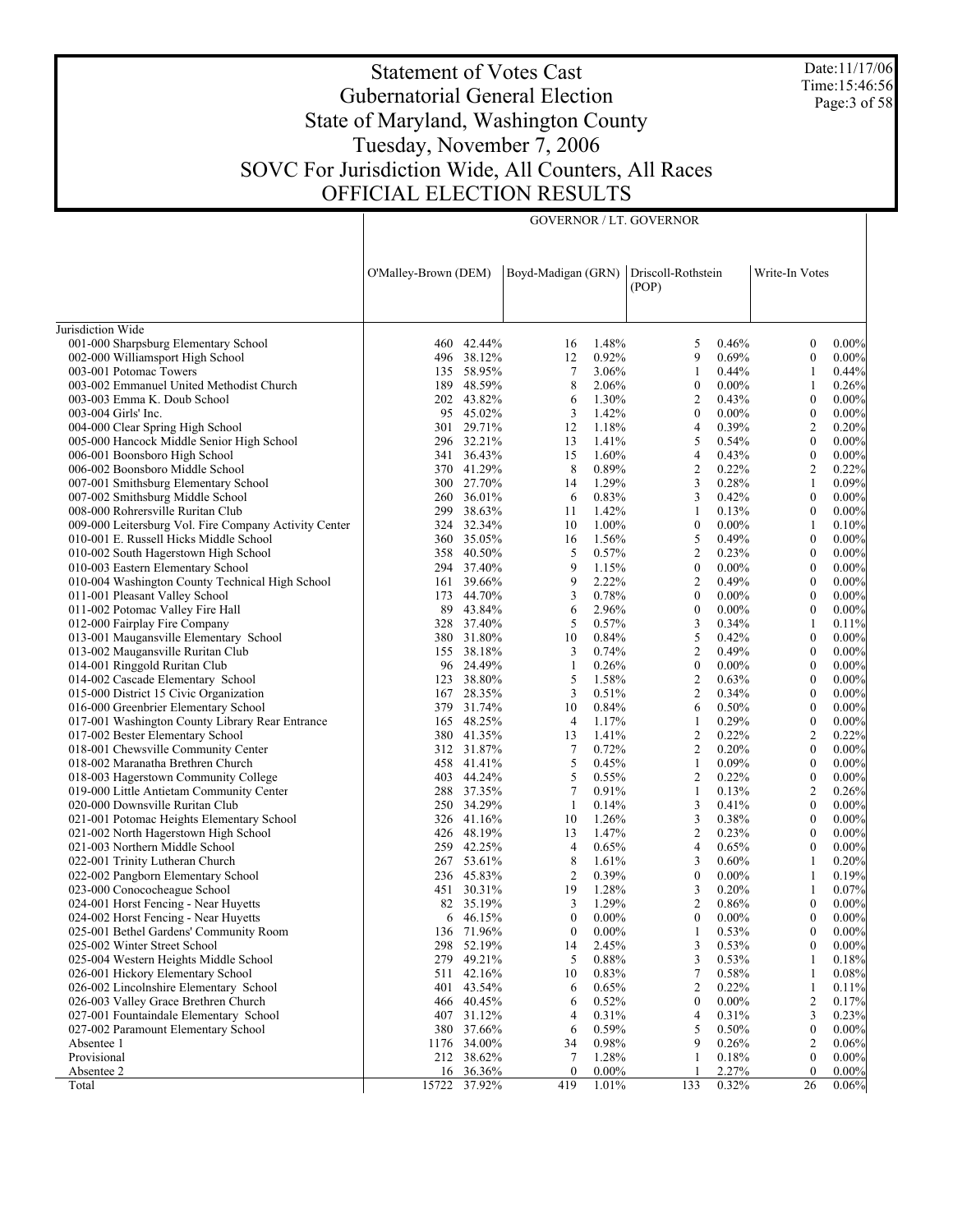Date:11/17/06 Time:15:46:56 Page:4 of 58

# Statement of Votes Cast Gubernatorial General Election State of Maryland, Washington County Tuesday, November 7, 2006 SOVC For Jurisdiction Wide, All Counters, All Races OFFICIAL ELECTION RESULTS

**COMPTROLLER** 

|                                                                             | Reg. Voters      | <b>Times Counted</b> | <b>Total Votes</b> | McCarthy, Anne M.<br>(REP) |                  |
|-----------------------------------------------------------------------------|------------------|----------------------|--------------------|----------------------------|------------------|
|                                                                             |                  |                      |                    |                            |                  |
| Jurisdiction Wide                                                           |                  |                      |                    |                            |                  |
| 001-000 Sharpsburg Elementary School                                        | 2038             | 1099                 | 1014               | 558                        | 55.03%           |
| 002-000 Williamsport High School                                            | 2856             | 1316                 | 1206               |                            | 730 60.53%       |
| 003-001 Potomac Towers                                                      | 670              | 231                  | 201                |                            | 82 40.80%        |
| 003-002 Emmanuel United Methodist Church                                    | 930              | 389                  | 366                |                            | 179 48.91%       |
| 003-003 Emma K. Doub School                                                 | 1460             | 469                  | 443                |                            | 235 53.05%       |
| 003-004 Girls' Inc.                                                         | 863              | 216                  | 204                |                            | 100 49.02%       |
| 004-000 Clear Spring High School                                            | 1886             | 1026                 | 939                | 625                        | 66.56%           |
| 005-000 Hancock Middle Senior High School                                   | 2302             | 942                  | 852                | 593                        | 69.60%           |
| 006-001 Boonsboro High School                                               | 1793             | 943                  | 890                | 558                        | 62.70%           |
| 006-002 Boonsboro Middle School                                             | 1752             | 902                  | 819                | 460                        | 56.17%           |
| 007-001 Smithsburg Elementary School                                        | 2031             | 1091                 | 1007               | 689                        | 68.42%           |
| 007-002 Smithsburg Middle School                                            | 1511             | 727                  | 680                | 425                        | 62.50%           |
| 008-000 Rohrersville Ruritan Club                                           | 1524             | 781                  | 732                | 438                        | 59.84%           |
| 009-000 Leitersburg Vol. Fire Company Activity Center                       | 1758             | 1006                 | 922                | 598                        | 64.86%           |
| 010-001 E. Russell Hicks Middle School                                      | 2108             | 1033                 | 970                | 588                        | 60.62%           |
| 010-002 South Hagerstown High School                                        | 1797             | 892                  | 831                | 484                        | 58.24%           |
| 010-003 Eastern Elementary School                                           | 1468             | 791                  | 748                |                            | 446 59.63%       |
| 010-004 Washington County Technical High School                             | 773              | 415                  | 381                |                            | 217 56.96%       |
| 011-001 Pleasant Valley School                                              | 772              | 388                  | 370                |                            | 196 52.97%       |
| 011-002 Potomac Valley Fire Hall                                            | 393              | 204                  | 191                |                            | 103 53.93%       |
| 012-000 Fairplay Fire Company                                               | 1688             | 887                  | 837                |                            | 517 61.77%       |
| 013-001 Maugansville Elementary School                                      | 2347             | 1210                 | 1102               | 715                        | 64.88%           |
| 013-002 Maugansville Ruritan Club                                           | 803              | 411                  | 382                | 231                        | 60.47%           |
| 014-001 Ringgold Ruritan Club                                               | 692              | 394                  | 372                |                            | 270 72.58%       |
| 014-002 Cascade Elementary School                                           | 826              | 322                  | 306                | 176                        | 57.52%           |
| 015-000 District 15 Civic Organization                                      | 1179             | 597                  | 535                |                            | 368 68.79%       |
| 016-000 Greenbrier Elementary School                                        | 2420             | 1202                 | 1117               | 747                        | 66.88%           |
| 017-001 Washington County Library Rear Entrance                             | 1166             | 345                  | 320                | 154                        | 48.13%           |
| 017-002 Bester Elementary School                                            | 2418             | 927                  | 866                |                            | 470 54.27%       |
| 018-001 Chewsville Community Center                                         | 1899             | 983                  | 917                |                            | 583 63.58%       |
| 018-002 Maranatha Brethren Church                                           | 2235             | 1118                 | 1035<br>862        | 582<br>459                 | 56.23%<br>53.25% |
| 018-003 Hagerstown Community College                                        | 2450<br>1398     | 914<br>776           | 714                |                            | 438 61.34%       |
| 019-000 Little Antietam Community Center<br>020-000 Downsville Ruritan Club | 1369             | 740                  | 679                | 428                        | 63.03%           |
| 021-001 Potomac Heights Elementary School                                   | 1554             | 795                  | 740                | 427                        | 57.70%           |
| 021-002 North Hagerstown High School                                        | 1963             | 892                  | 843                |                            | 407 48.28%       |
| 021-003 Northern Middle School                                              | 1136             | 618                  | 563                |                            | 299 53.11%       |
| 022-001 Trinity Lutheran Church                                             | 1558             | 501                  | 474                |                            | 215 45.36%       |
| 022-002 Pangborn Elementary School                                          | 1125             | 517                  | 485                |                            | 254 52.37%       |
| 023-000 Conococheague School                                                | 2964             | 1515                 | 1395               |                            | 951 68.17%       |
| 024-001 Horst Fencing - Near Huyetts                                        | 499              | 234                  | 219                | 138                        | 63.01%           |
| 024-002 Horst Fencing - Near Huyetts                                        | 30               | 13                   | 11                 | 5                          | 45.45%           |
| 025-001 Bethel Gardens' Community Room                                      | 738              | 191                  | 178                | 43                         | 24.16%           |
| 025-002 Winter Street School                                                | 1753             | 578                  | 535                |                            | 240 44.86%       |
| 025-004 Western Heights Middle School                                       | 1425             | 576                  | 531                |                            | 262 49.34%       |
| 026-001 Hickory Elementary School                                           | 2610             | 1226                 | 1143               | 638                        | 55.82%           |
| 026-002 Lincolnshire Elementary School                                      | 1921             | 931                  | 882                |                            | 479 54.31%       |
| 026-003 Valley Grace Brethren Church                                        | 2342             | 1168                 | 1100               |                            | 647 58.82%       |
| 027-001 Fountaindale Elementary School                                      | 2386             | 1320                 | 1225               | 801                        | 65.39%           |
| 027-002 Paramount Elementary School                                         | 2181             | 1017                 | 948                | 578                        | 60.97%           |
| Absentee 1                                                                  | $\boldsymbol{0}$ | 3498                 | 3311               | 2049                       | 61.88%           |
| Provisional                                                                 | $\boldsymbol{0}$ | 556                  | 521                |                            | 306 58.73%       |
| Absentee 2                                                                  | $\boldsymbol{0}$ | 50                   | 40                 | 24                         | 60.00%           |
| Total                                                                       | 79760            | 41883                | 38954              | 23205                      | 59.57%           |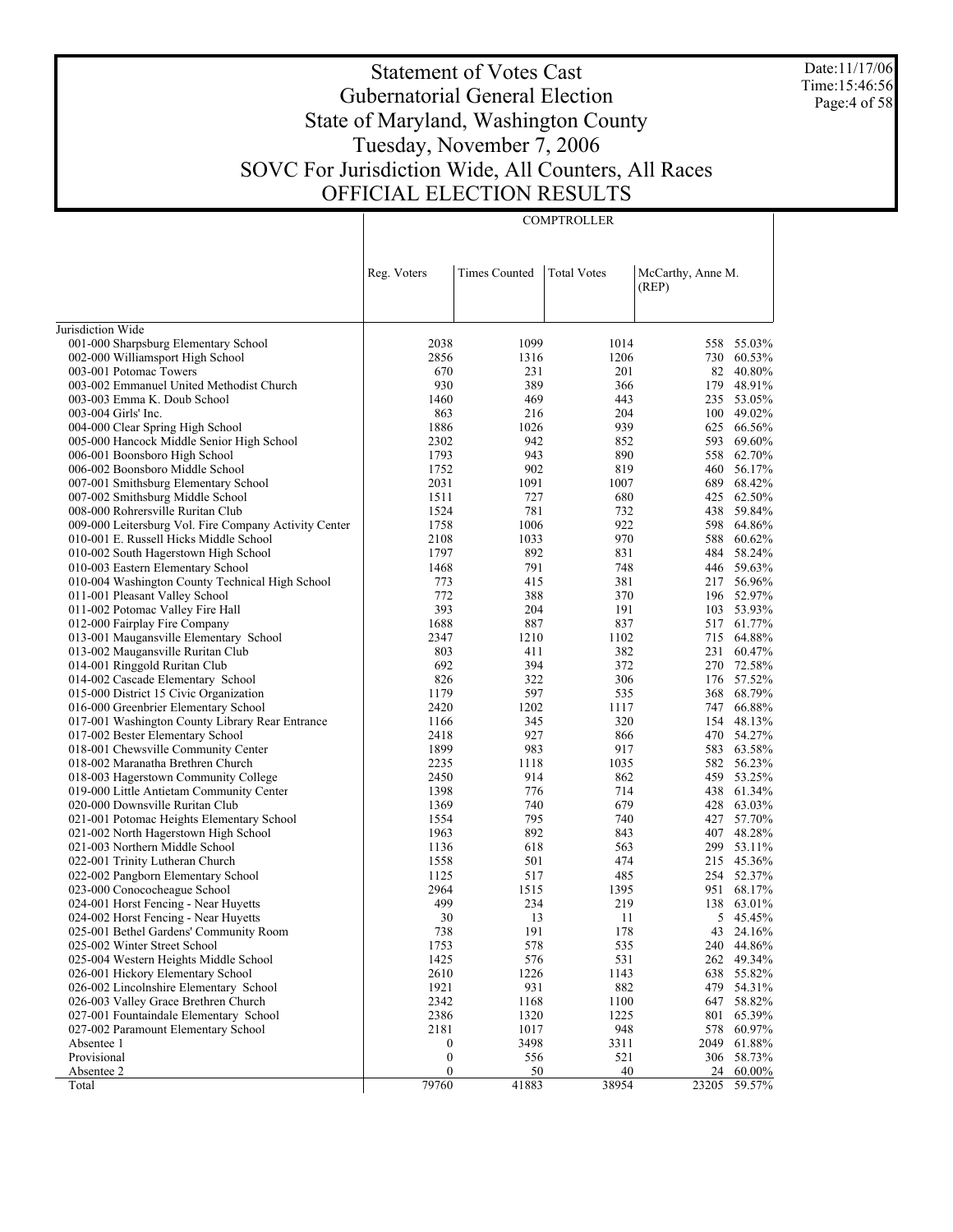Date:11/17/06 Time:15:46:56 Page:5 of 58

# Statement of Votes Cast Gubernatorial General Election State of Maryland, Washington County Tuesday, November 7, 2006 SOVC For Jurisdiction Wide, All Counters, All Races OFFICIAL ELECTION RESULTS

**COMPTROLLER** 

|                                                                        | Franchot, Peter (DEM) |                          | Write-In Votes        |                      |
|------------------------------------------------------------------------|-----------------------|--------------------------|-----------------------|----------------------|
| Jurisdiction Wide                                                      |                       |                          |                       |                      |
| 001-000 Sharpsburg Elementary School                                   |                       | 455 44.87%               | 1                     | 0.10%                |
| 002-000 Williamsport High School                                       |                       | 476 39.47%               | 0                     | 0.00%                |
| 003-001 Potomac Towers                                                 |                       | 119 59.20%               | 0                     | $0.00\%$             |
| 003-002 Emmanuel United Methodist Church                               |                       | 186 50.82%               | 1                     | 0.27%                |
| 003-003 Emma K. Doub School                                            |                       | 208 46.95%               | 0                     | 0.00%                |
| 003-004 Girls' Inc.                                                    |                       | 103 50.49%               | 1                     | 0.49%                |
| 004-000 Clear Spring High School                                       |                       | 312 33.23%               | 2                     | 0.21%                |
| 005-000 Hancock Middle Senior High School                              |                       | 259 30.40%               | $\mathbf{0}$          | 0.00%                |
| 006-001 Boonsboro High School                                          |                       | 328 36.85%               | 4                     | 0.45%                |
| 006-002 Boonsboro Middle School                                        |                       | 359 43.83%               | $\mathbf{0}$          | 0.00%                |
| 007-001 Smithsburg Elementary School                                   |                       | 318 31.58%               | 0                     | $0.00\%$             |
| 007-002 Smithsburg Middle School                                       |                       | 254 37.35%               | 1                     | 0.15%                |
| 008-000 Rohrersville Ruritan Club                                      |                       | 294 40.16%               | 0                     | 0.00%                |
| 009-000 Leitersburg Vol. Fire Company Activity Center                  |                       | 322 34.92%               | 2                     | 0.22%                |
| 010-001 E. Russell Hicks Middle School                                 |                       | 381 39.28%               | 1                     | 0.10%                |
| 010-002 South Hagerstown High School                                   |                       | 347 41.76%               | $\mathbf{0}$          | 0.00%                |
| 010-003 Eastern Elementary School                                      |                       | 302 40.37%               | 0                     | 0.00%                |
| 010-004 Washington County Technical High School                        |                       | 164 43.04%               | $\mathbf{0}$          | 0.00%                |
| 011-001 Pleasant Valley School                                         |                       | 174 47.03%               | 0                     | $0.00\%$             |
| 011-002 Potomac Valley Fire Hall                                       |                       | 87 45.55%                | 1                     | 0.52%                |
| 012-000 Fairplay Fire Company                                          |                       | 319 38.11%               | 1                     | 0.12%                |
| 013-001 Maugansville Elementary School                                 |                       | 387 35.12%               | 0                     | 0.00%                |
| 013-002 Maugansville Ruritan Club                                      |                       | 151 39.53%               | 0                     | $0.00\%$             |
| 014-001 Ringgold Ruritan Club                                          |                       | 102 27.42%               | $\mathbf{0}$          | 0.00%                |
| 014-002 Cascade Elementary School                                      |                       | 130 42.48%               | 0                     | 0.00%                |
| 015-000 District 15 Civic Organization                                 |                       | 167 31.21%               | $\mathbf{0}$          | 0.00%                |
| 016-000 Greenbrier Elementary School                                   |                       | 370 33.12%               | 0                     | $0.00\%$             |
| 017-001 Washington County Library Rear Entrance                        |                       | 165 51.56%               | 1                     | 0.31%                |
| 017-002 Bester Elementary School                                       |                       | 393 45.38%               | 3                     | 0.35%                |
| 018-001 Chewsville Community Center                                    |                       | 334 36.42%               | $\mathbf{0}$          | 0.00%                |
| 018-002 Maranatha Brethren Church                                      |                       | 452 43.67%               | 1                     | 0.10%                |
| 018-003 Hagerstown Community College                                   |                       | 402 46.64%               | 1                     | 0.12%                |
| 019-000 Little Antietam Community Center                               |                       | 276 38.66%               | 0                     | 0.00%                |
| 020-000 Downsville Ruritan Club                                        | 251                   | 36.97%                   | 0                     | 0.00%                |
| 021-001 Potomac Heights Elementary School                              | 313                   | 42.30%                   | 0                     | $0.00\%$             |
| 021-002 North Hagerstown High School                                   |                       | 436 51.72%               | $\mathbf{0}$          | $0.00\%$             |
| 021-003 Northern Middle School                                         |                       | 264 46.89%               | 0                     | 0.00%                |
| 022-001 Trinity Lutheran Church                                        |                       | 258 54.43%               | 1                     | 0.21%                |
| 022-002 Pangborn Elementary School                                     |                       | 230 47.42%<br>444 31.83% | 1                     | 0.21%                |
| 023-000 Conococheague School                                           |                       |                          | 0                     | $0.00\%$             |
| 024-001 Horst Fencing - Near Huyetts                                   | 81                    | 36.99%<br>54.55%         | 0<br>$\boldsymbol{0}$ | $0.00\%$             |
| 024-002 Horst Fencing - Near Huyetts                                   | 6                     |                          | $\boldsymbol{0}$      | $0.00\%$<br>$0.00\%$ |
| 025-001 Bethel Gardens' Community Room<br>025-002 Winter Street School | 135                   | 75.84%                   |                       | 0.19%                |
| 025-004 Western Heights Middle School                                  | 294<br>268            | 54.95%<br>50.47%         | 1<br>1                | 0.19%                |
| 026-001 Hickory Elementary School                                      | 505                   | 44.18%                   | 0                     | $0.00\%$             |
| 026-002 Lincolnshire Elementary School                                 | 402                   | 45.58%                   | 1                     | 0.11%                |
| 026-003 Valley Grace Brethren Church                                   | 452                   | 41.09%                   | 1                     | 0.09%                |
| 027-001 Fountaindale Elementary School                                 | 421                   | 34.37%                   | 3                     | 0.24%                |
| 027-002 Paramount Elementary School                                    | 368                   | 38.82%                   | 2                     | 0.21%                |
| Absentee 1                                                             | 1257                  | 37.96%                   | 5                     | 0.15%                |
| Provisional                                                            | 213                   | 40.88%                   | 2                     | 0.38%                |
| Absentee 2                                                             | 16                    | 40.00%                   | 0                     | $0.00\%$             |
| Total                                                                  | 15710                 | 40.33%                   | 39                    | 0.10%                |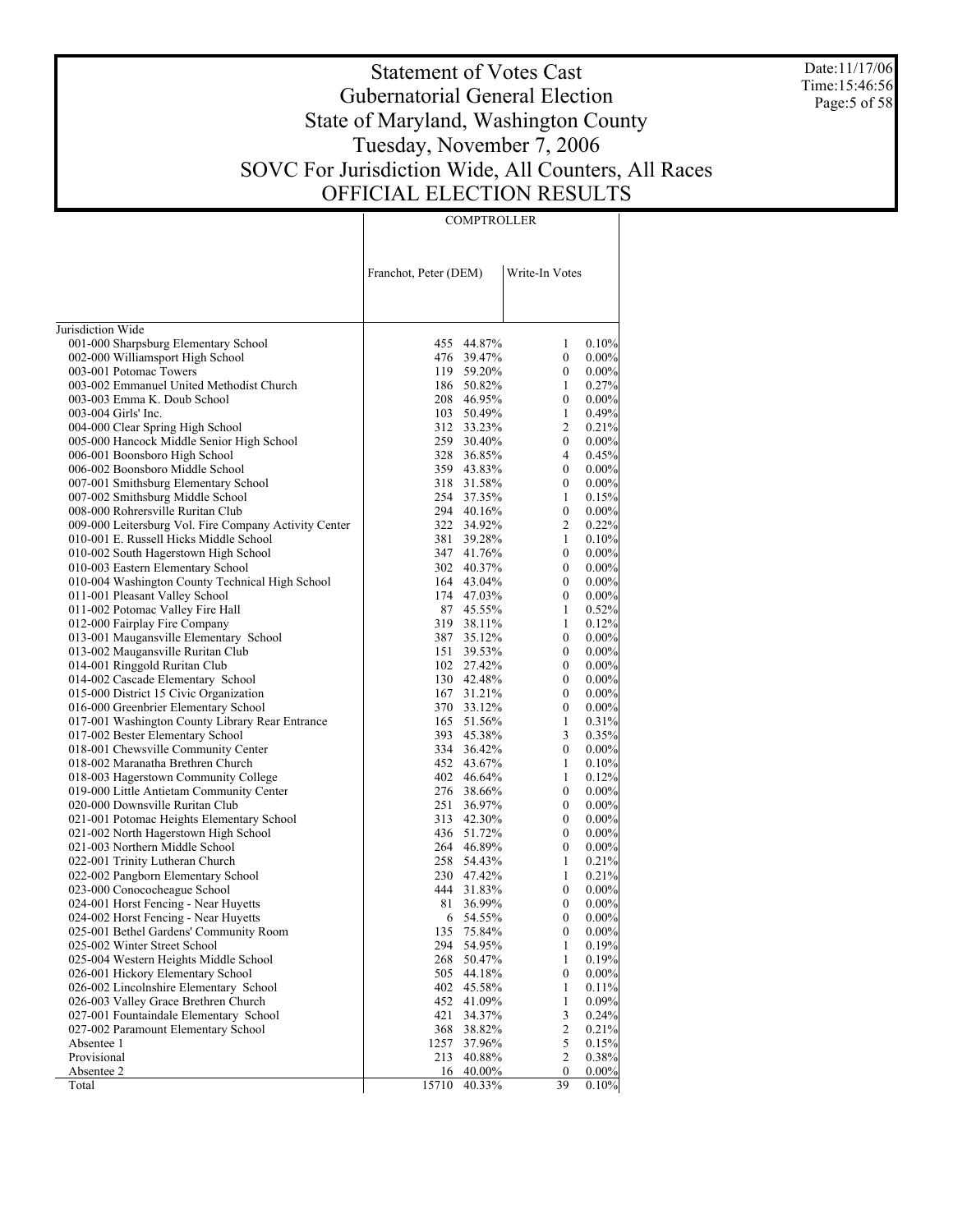Date:11/17/06 Time:15:46:56 Page:6 of 58

# Statement of Votes Cast Gubernatorial General Election State of Maryland, Washington County Tuesday, November 7, 2006 SOVC For Jurisdiction Wide, All Counters, All Races OFFICIAL ELECTION RESULTS

ATTORNEY GENERAL

|                                                                    | Reg. Voters | Times Counted | <b>Total Votes</b> | Rolle, Scott L. (REP) |                      |
|--------------------------------------------------------------------|-------------|---------------|--------------------|-----------------------|----------------------|
|                                                                    |             |               |                    |                       |                      |
| Jurisdiction Wide                                                  |             |               |                    |                       |                      |
| 001-000 Sharpsburg Elementary School                               | 2038        | 1099          | 1023               |                       | 566 55.33%           |
| 002-000 Williamsport High School                                   | 2856        | 1316          | 1217               | 735                   | 60.39%               |
| 003-001 Potomac Towers                                             | 670         | 231           | 204                |                       | 75 36.76%            |
| 003-002 Emmanuel United Methodist Church                           | 930         | 389           | 370                |                       | 194 52.43%           |
| 003-003 Emma K. Doub School                                        | 1460        | 469           | 442                |                       | 243 54.98%           |
| 003-004 Girls' Inc.                                                | 863         | 216           | 205                |                       | 104 50.73%           |
| 004-000 Clear Spring High School                                   | 1886        | 1026          | 939                |                       | 627 66.77%           |
| 005-000 Hancock Middle Senior High School                          | 2302        | 942           | 863                |                       | 582 67.44%           |
| 006-001 Boonsboro High School                                      | 1793        | 943           | 900                |                       | 547 60.78%           |
| 006-002 Boonsboro Middle School                                    | 1752        | 902           | 831                |                       | 466 56.08%           |
| 007-001 Smithsburg Elementary School                               | 2031        | 1091          | 1018               |                       | 709 69.65%           |
| 007-002 Smithsburg Middle School                                   | 1511        | 727           | 704                |                       | 454 64.49%           |
| 008-000 Rohrersville Ruritan Club                                  | 1524        | 781           | 741                |                       | 437 58.97%           |
| 009-000 Leitersburg Vol. Fire Company Activity Center              | 1758        | 1006          | 934                |                       | 622 66.60%           |
| 010-001 E. Russell Hicks Middle School                             | 2108        | 1033          | 979                |                       | 602 61.49%           |
| 010-002 South Hagerstown High School                               | 1797        | 892           | 831                | 477                   | 57.40%               |
| 010-003 Eastern Elementary School                                  | 1468        | 791           | 739                | 441                   | 59.68%               |
| 010-004 Washington County Technical High School                    | 773         | 415           | 381                |                       | 219 57.48%           |
| 011-001 Pleasant Valley School                                     | 772         | 388           | 378                | 213                   | 56.35%               |
| 011-002 Potomac Valley Fire Hall                                   | 393         | 204           | 191                | 101                   | 52.88%               |
| 012-000 Fairplay Fire Company                                      | 1688        | 887           | 835                | 523                   | 62.63%               |
| 013-001 Maugansville Elementary School                             | 2347        | 1210          | 1105               |                       | 727 65.79%           |
| 013-002 Maugansville Ruritan Club                                  | 803<br>692  | 411<br>394    | 384                | 274                   | 239 62.24%<br>73.66% |
| 014-001 Ringgold Ruritan Club<br>014-002 Cascade Elementary School | 826         | 322           | 372<br>305         | 178                   | 58.36%               |
| 015-000 District 15 Civic Organization                             | 1179        | 597           | 540                | 371                   | 68.70%               |
| 016-000 Greenbrier Elementary School                               | 2420        | 1202          | 1122               |                       | 735 65.51%           |
| 017-001 Washington County Library Rear Entrance                    | 1166        | 345           | 323                |                       | 154 47.68%           |
| 017-002 Bester Elementary School                                   | 2418        | 927           | 869                |                       | 486 55.93%           |
| 018-001 Chewsville Community Center                                | 1899        | 983           | 916                |                       | 595 64.96%           |
| 018-002 Maranatha Brethren Church                                  | 2235        | 1118          | 1043               |                       | 595 57.05%           |
| 018-003 Hagerstown Community College                               | 2450        | 914           | 861                | 448                   | 52.03%               |
| 019-000 Little Antietam Community Center                           | 1398        | 776           | 728                |                       | 445 61.13%           |
| 020-000 Downsville Ruritan Club                                    | 1369        | 740           | 677                |                       | 451 66.62%           |
| 021-001 Potomac Heights Elementary School                          | 1554        | 795           | 749                | 420                   | 56.07%               |
| 021-002 North Hagerstown High School                               | 1963        | 892           | 849                | 431                   | 50.77%               |
| 021-003 Northern Middle School                                     | 1136        | 618           | 565                |                       | 302 53.45%           |
| 022-001 Trinity Lutheran Church                                    | 1558        | 501           | 473                |                       | 207 43.76%           |
| 022-002 Pangborn Elementary School                                 | 1125        | 517           | 485                | 261                   | 53.81%               |
| 023-000 Conococheague School                                       | 2964        | 1515          | 1410               | 974                   | 69.08%               |
| 024-001 Horst Fencing - Near Huyetts                               | 499         | 234           | 216                |                       | 134 62.04%           |
| 024-002 Horst Fencing - Near Huyetts                               | 30          | 13            | 13                 |                       | 6 46.15%             |
| 025-001 Bethel Gardens' Community Room                             | 738         | 191           | 172                | 42                    | 24.42%               |
| 025-002 Winter Street School                                       | 1753        | 578           | 536                |                       | 238 44.40%           |
| 025-004 Western Heights Middle School                              | 1425        | 576           | 534                | 262                   | 49.06%               |
| 026-001 Hickory Elementary School                                  | 2610        | 1226          | 1149               | 660                   | 57.44%               |
| 026-002 Lincolnshire Elementary School                             | 1921        | 931           | 884                | 484                   | 54.75%               |
| 026-003 Valley Grace Brethren Church                               | 2342        | 1168          | 1088               | 652                   | 59.93%               |
| 027-001 Fountaindale Elementary School                             | 2386        | 1320          | 1226               | 803                   | 65.50%               |
| 027-002 Paramount Elementary School                                | 2181        | 1017          | 947                |                       | 583 61.56%           |
| Absentee 1                                                         | 0           | 3498          | 3264               |                       | 2062 63.17%          |
| Provisional                                                        | 0           | 556           | 522                |                       | 305 58.43%           |
| Absentee 2                                                         | 0           | <u>50</u>     | 40                 | 25                    | 62.50%               |
| Total                                                              | 79760       | 41883         | 39092              | 23486                 | 60.08%               |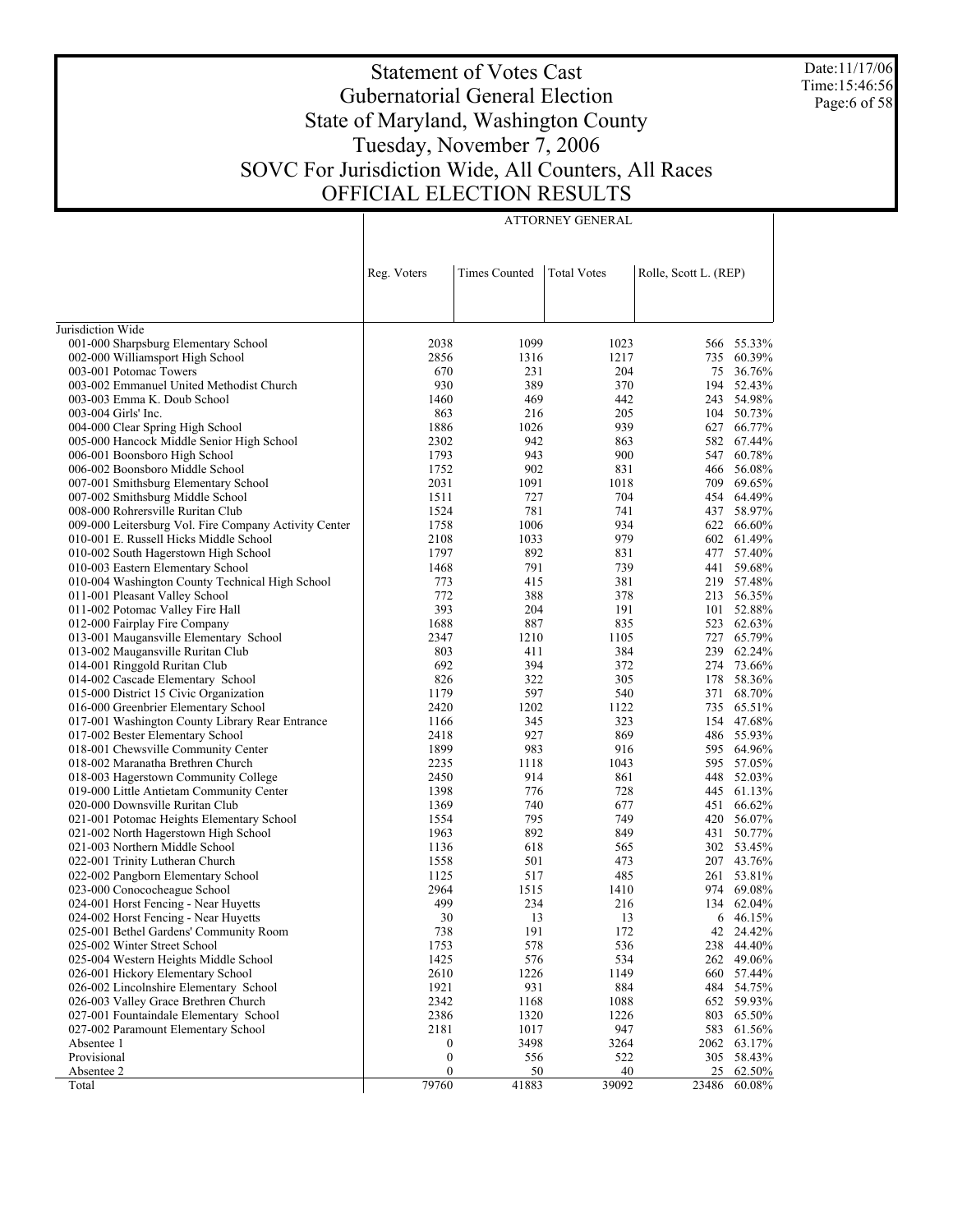Date:11/17/06 Time:15:46:56 Page:7 of 58

# Statement of Votes Cast Gubernatorial General Election State of Maryland, Washington County Tuesday, November 7, 2006 SOVC For Jurisdiction Wide, All Counters, All Races OFFICIAL ELECTION RESULTS

ATTORNEY GENERAL

|                                                       | Gansler, Douglas F.<br>(DEM) |            | Write-In Votes   |          |
|-------------------------------------------------------|------------------------------|------------|------------------|----------|
| Jurisdiction Wide                                     |                              |            |                  |          |
| 001-000 Sharpsburg Elementary School                  |                              | 456 44.57% | 1                | 0.10%    |
| 002-000 Williamsport High School                      |                              | 482 39.61% | $\boldsymbol{0}$ | 0.00%    |
| 003-001 Potomac Towers                                |                              | 129 63.24% | 0                | $0.00\%$ |
| 003-002 Emmanuel United Methodist Church              |                              | 175 47.30% | 1                | 0.27%    |
| 003-003 Emma K. Doub School                           |                              | 199 45.02% | $\mathbf{0}$     | 0.00%    |
| 003-004 Girls' Inc.                                   |                              | 101 49.27% | $\boldsymbol{0}$ | 0.00%    |
| 004-000 Clear Spring High School                      | 311                          | 33.12%     | 1                | 0.11%    |
| 005-000 Hancock Middle Senior High School             |                              | 281 32.56% | $\mathbf{0}$     | 0.00%    |
| 006-001 Boonsboro High School                         |                              | 353 39.22% | $\mathbf{0}$     | 0.00%    |
| 006-002 Boonsboro Middle School                       |                              | 365 43.92% | $\mathbf{0}$     | 0.00%    |
| 007-001 Smithsburg Elementary School                  |                              | 309 30.35% | $\boldsymbol{0}$ | 0.00%    |
| 007-002 Smithsburg Middle School                      |                              | 248 35.23% | 2                | 0.28%    |
| 008-000 Rohrersville Ruritan Club                     |                              | 303 40.89% | $\mathbf{1}$     | 0.13%    |
| 009-000 Leitersburg Vol. Fire Company Activity Center |                              | 311 33.30% | 1                | 0.11%    |
| 010-001 E. Russell Hicks Middle School                |                              | 376 38.41% | 1                | 0.10%    |
| 010-002 South Hagerstown High School                  |                              | 354 42.60% | $\boldsymbol{0}$ | 0.00%    |
| 010-003 Eastern Elementary School                     |                              | 297 40.19% | 1                | 0.14%    |
| 010-004 Washington County Technical High School       |                              | 162 42.52% | $\boldsymbol{0}$ | 0.00%    |
| 011-001 Pleasant Valley School                        |                              | 165 43.65% | $\mathbf{0}$     | 0.00%    |
| 011-002 Potomac Valley Fire Hall                      |                              | 90 47.12%  | $\boldsymbol{0}$ | 0.00%    |
| 012-000 Fairplay Fire Company                         |                              | 310 37.13% | 2                | 0.24%    |
| 013-001 Maugansville Elementary School                |                              | 377 34.12% | 1                | 0.09%    |
| 013-002 Maugansville Ruritan Club                     |                              | 145 37.76% | 0                | 0.00%    |
| 014-001 Ringgold Ruritan Club                         |                              | 98 26.34%  | 0                | 0.00%    |
| 014-002 Cascade Elementary School                     |                              | 127 41.64% | $\mathbf{0}$     | 0.00%    |
| 015-000 District 15 Civic Organization                |                              | 169 31.30% | 0                | 0.00%    |
| 016-000 Greenbrier Elementary School                  |                              | 387 34.49% | 0                | 0.00%    |
| 017-001 Washington County Library Rear Entrance       |                              | 169 52.32% | $\boldsymbol{0}$ | 0.00%    |
| 017-002 Bester Elementary School                      |                              | 380 43.73% | 3                | 0.35%    |
| 018-001 Chewsville Community Center                   |                              | 321 35.04% | $\boldsymbol{0}$ | 0.00%    |
| 018-002 Maranatha Brethren Church                     |                              | 448 42.95% | $\boldsymbol{0}$ | 0.00%    |
| 018-003 Hagerstown Community College                  |                              | 412 47.85% | 1                | 0.12%    |
| 019-000 Little Antietam Community Center              |                              | 283 38.87% | $\mathbf{0}$     | 0.00%    |
| 020-000 Downsville Ruritan Club                       |                              | 226 33.38% | 0                | 0.00%    |
| 021-001 Potomac Heights Elementary School             |                              | 329 43.93% | $\mathbf{0}$     | 0.00%    |
| 021-002 North Hagerstown High School                  |                              | 418 49.23% | $\mathbf{0}$     | 0.00%    |
| 021-003 Northern Middle School                        |                              | 263 46.55% | $\mathbf{0}$     | 0.00%    |
| 022-001 Trinity Lutheran Church                       |                              | 265 56.03% | 1                | 0.21%    |
| 022-002 Pangborn Elementary School                    |                              | 223 45.98% | 1                | 0.21%    |
| 023-000 Conococheague School                          |                              | 436 30.92% | $\boldsymbol{0}$ | $0.00\%$ |
| 024-001 Horst Fencing - Near Huyetts                  |                              | 82 37.96%  | 0                | $0.00\%$ |
| 024-002 Horst Fencing - Near Huyetts                  |                              | 7 53.85%   | $\boldsymbol{0}$ | 0.00%    |
| 025-001 Bethel Gardens' Community Room                | 130                          | 75.58%     | $\mathbf{0}$     | $0.00\%$ |
| 025-002 Winter Street School                          | 296                          | 55.22%     | $\overline{c}$   | 0.37%    |
| 025-004 Western Heights Middle School                 | 271                          | 50.75%     | $\mathbf{1}$     | 0.19%    |
| 026-001 Hickory Elementary School                     | 488                          | 42.47%     | 1                | 0.09%    |
| 026-002 Lincolnshire Elementary School                | 400                          | 45.25%     | 0                | $0.00\%$ |
| 026-003 Valley Grace Brethren Church                  | 435                          | 39.98%     | 1                | 0.09%    |
| 027-001 Fountaindale Elementary School                | 423                          | 34.50%     | 0                | $0.00\%$ |
| 027-002 Paramount Elementary School                   | 362                          | 38.23%     | 2                | 0.21%    |
| Absentee 1                                            | 1199                         | 36.73%     | 3                | 0.09%    |
| Provisional                                           | 217                          | 41.57%     | $\boldsymbol{0}$ | $0.00\%$ |
| Absentee 2                                            | 15                           | 37.50%     | $\theta$         | $0.00\%$ |
| Total                                                 | 15578                        | 39.85%     | 28               | 0.07%    |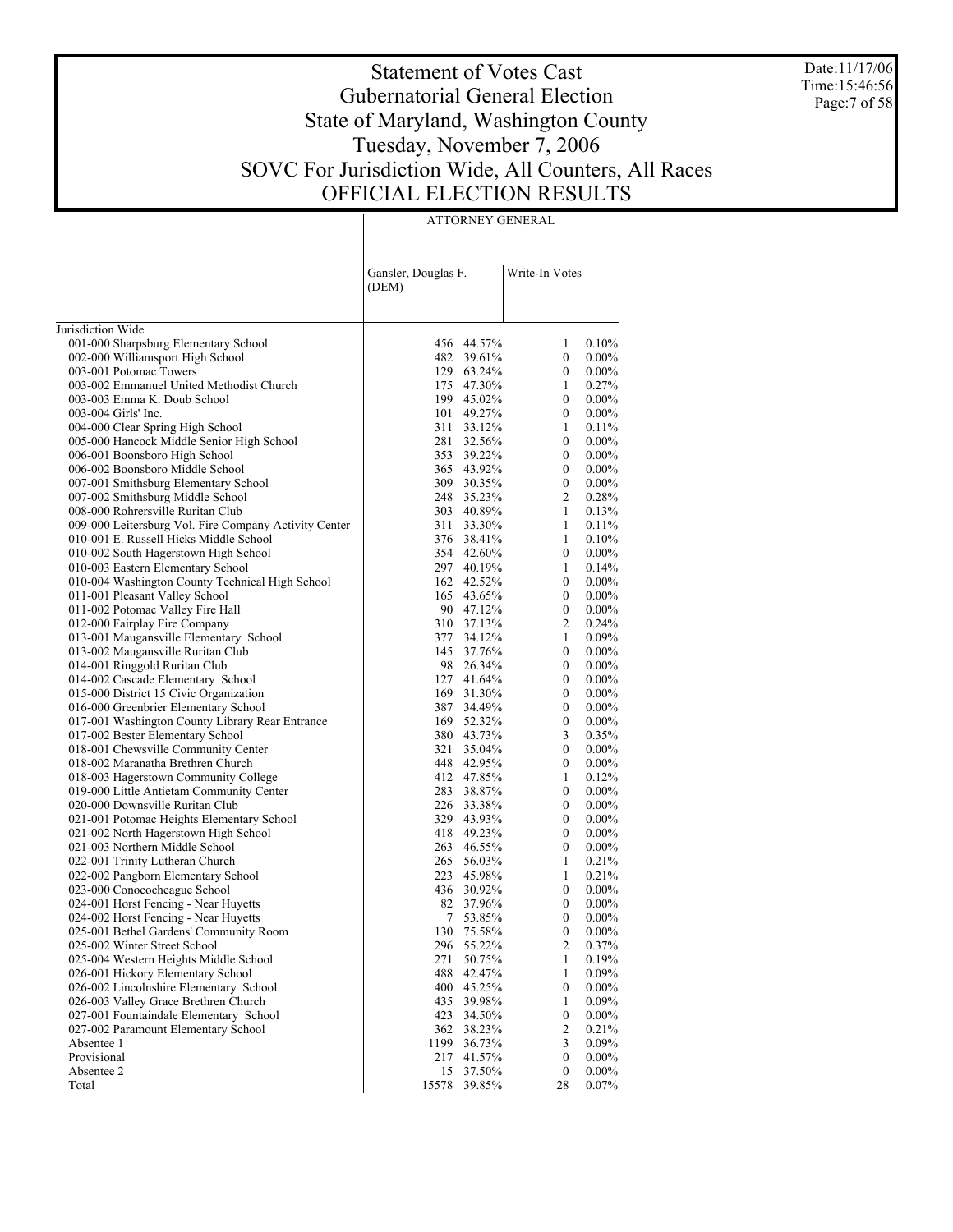Date:11/17/06 Time:15:46:57 Page:8 of 58

# Statement of Votes Cast Gubernatorial General Election State of Maryland, Washington County Tuesday, November 7, 2006 SOVC For Jurisdiction Wide, All Counters, All Races OFFICIAL ELECTION RESULTS

U.S. SENATOR

|                                                                                            | Reg. Voters      | <b>Times Counted</b> | <b>Total Votes</b> | Steele, Michael S. (REP) |                          |
|--------------------------------------------------------------------------------------------|------------------|----------------------|--------------------|--------------------------|--------------------------|
|                                                                                            |                  |                      |                    |                          |                          |
| Jurisdiction Wide                                                                          |                  |                      |                    |                          |                          |
| 001-000 Sharpsburg Elementary School                                                       | 2038             | 1099                 | 1082               |                          | 602 55.64%               |
| 002-000 Williamsport High School                                                           | 2856             | 1316                 | 1286               |                          | 761 59.18%               |
| 003-001 Potomac Towers                                                                     | 670              | 231                  | 223                |                          | 91 40.81%                |
| 003-002 Emmanuel United Methodist Church                                                   | 930              | 389                  | 384                | 199                      | 51.82%                   |
| 003-003 Emma K. Doub School                                                                | 1460             | 469                  | 463                |                          | 249 53.78%               |
| 003-004 Girls' Inc.                                                                        | 863              | 216                  | 212                | 98                       | 46.23%                   |
| 004-000 Clear Spring High School                                                           | 1886             | 1026                 | 1010               |                          | 686 67.92%               |
| 005-000 Hancock Middle Senior High School                                                  | 2302             | 942                  | 924                |                          | 622 67.32%               |
| 006-001 Boonsboro High School                                                              | 1793             | 943                  | 939                | 578                      | 61.55%                   |
| 006-002 Boonsboro Middle School                                                            | 1752             | 902                  | 884                | 521                      | 58.94%                   |
| 007-001 Smithsburg Elementary School                                                       | 2031             | 1091                 | 1080               | 739                      | 68.43%                   |
| 007-002 Smithsburg Middle School                                                           | 1511<br>1524     | 727<br>781           | 719<br>773         |                          | 454 63.14%<br>450 58.21% |
| 008-000 Rohrersville Ruritan Club<br>009-000 Leitersburg Vol. Fire Company Activity Center | 1758             | 1006                 | 994                |                          | 640 64.39%               |
| 010-001 E. Russell Hicks Middle School                                                     | 2108             | 1033                 | 1016               |                          | 634 62.40%               |
| 010-002 South Hagerstown High School                                                       | 1797             | 892                  | 880                |                          | 487 55.34%               |
| 010-003 Eastern Elementary School                                                          | 1468             | 791                  | 784                | 460                      | 58.67%                   |
| 010-004 Washington County Technical High School                                            | 773              | 415                  | 409                |                          | 230 56.23%               |
| 011-001 Pleasant Valley School                                                             | 772              | 388                  | 387                |                          | 215 55.56%               |
| 011-002 Potomac Valley Fire Hall                                                           | 393              | 204                  | 200                |                          | 106 53.00%               |
| 012-000 Fairplay Fire Company                                                              | 1688             | 887                  | 879                |                          | 537 61.09%               |
| 013-001 Maugansville Elementary School                                                     | 2347             | 1210                 | 1187               |                          | 797 67.14%               |
| 013-002 Maugansville Ruritan Club                                                          | 803              | 411                  | 400                | 241                      | 60.25%                   |
| 014-001 Ringgold Ruritan Club                                                              | 692              | 394                  | 390                | 287                      | 73.59%                   |
| 014-002 Cascade Elementary School                                                          | 826              | 322                  | 318                |                          | 194 61.01%               |
| 015-000 District 15 Civic Organization                                                     | 1179             | 597                  | 582                |                          | 424 72.85%               |
| 016-000 Greenbrier Elementary School                                                       | 2420             | 1202                 | 1192               |                          | 785 65.86%               |
| 017-001 Washington County Library Rear Entrance                                            | 1166             | 345                  | 339                |                          | 172 50.74%               |
| 017-002 Bester Elementary School                                                           | 2418             | 927                  | 910                | 509                      | 55.93%                   |
| 018-001 Chewsville Community Center                                                        | 1899             | 983                  | 974                |                          | 607 62.32%               |
| 018-002 Maranatha Brethren Church                                                          | 2235             | 1118                 | 1102               |                          | 618 56.08%               |
| 018-003 Hagerstown Community College                                                       | 2450             | 914                  | 904                |                          | 487 53.87%               |
| 019-000 Little Antietam Community Center                                                   | 1398             | 776                  | 768                | 460                      | 59.90%                   |
| 020-000 Downsville Ruritan Club                                                            | 1369             | 740                  | 731                | 468                      | 64.02%                   |
| 021-001 Potomac Heights Elementary School                                                  | 1554             | 795                  | 787                | 445                      | 56.54%                   |
| 021-002 North Hagerstown High School                                                       | 1963             | 892                  | 881                | 448                      | 50.85%                   |
| 021-003 Northern Middle School                                                             | 1136             | 618                  | 613                |                          | 323 52.69%               |
| 022-001 Trinity Lutheran Church                                                            | 1558             | 501                  | 495                |                          | 232 46.87%               |
| 022-002 Pangborn Elementary School                                                         | 1125             | 517                  | 510                | 279                      | 54.71%                   |
| 023-000 Conococheague School                                                               | 2964             | 1515                 | 1492               |                          | 1043 69.91%              |
| 024-001 Horst Fencing - Near Huyetts                                                       | 499              | 234                  | 228                |                          | 137 60.09%               |
| 024-002 Horst Fencing - Near Huyetts                                                       | 30               | 13                   | 12                 | 5                        | 41.67%                   |
| 025-001 Bethel Gardens' Community Room                                                     | 738              | 191                  | 189                |                          | 68 35.98%                |
| 025-002 Winter Street School<br>025-004 Western Heights Middle School                      | 1753<br>1425     | 578<br>576           | 568<br>565         |                          | 244 42.96%<br>281 49.73% |
| 026-001 Hickory Elementary School                                                          | 2610             | 1226                 | 1203               |                          | 697 57.94%               |
| 026-002 Lincolnshire Elementary School                                                     | 1921             | 931                  | 922                |                          | 508 55.10%               |
| 026-003 Valley Grace Brethren Church                                                       | 2342             | 1168                 | 1158               |                          | 700 60.45%               |
| 027-001 Fountaindale Elementary School                                                     | 2386             | 1320                 | 1305               |                          | 847 64.90%               |
| 027-002 Paramount Elementary School                                                        | 2181             | 1017                 | 1001               |                          | 603 60.24%               |
| Absentee 1                                                                                 | $\bf{0}$         | 3498                 | 3443               |                          | 2149 62.42%              |
| Provisional                                                                                | $\boldsymbol{0}$ | 556                  | 548                |                          | 328 59.85%               |
| Absentee 2                                                                                 | $\boldsymbol{0}$ | 50                   | 48                 |                          | 28 58.33%                |
| Total                                                                                      | 79760            | 41883                | 41293              |                          | 24773 59.99%             |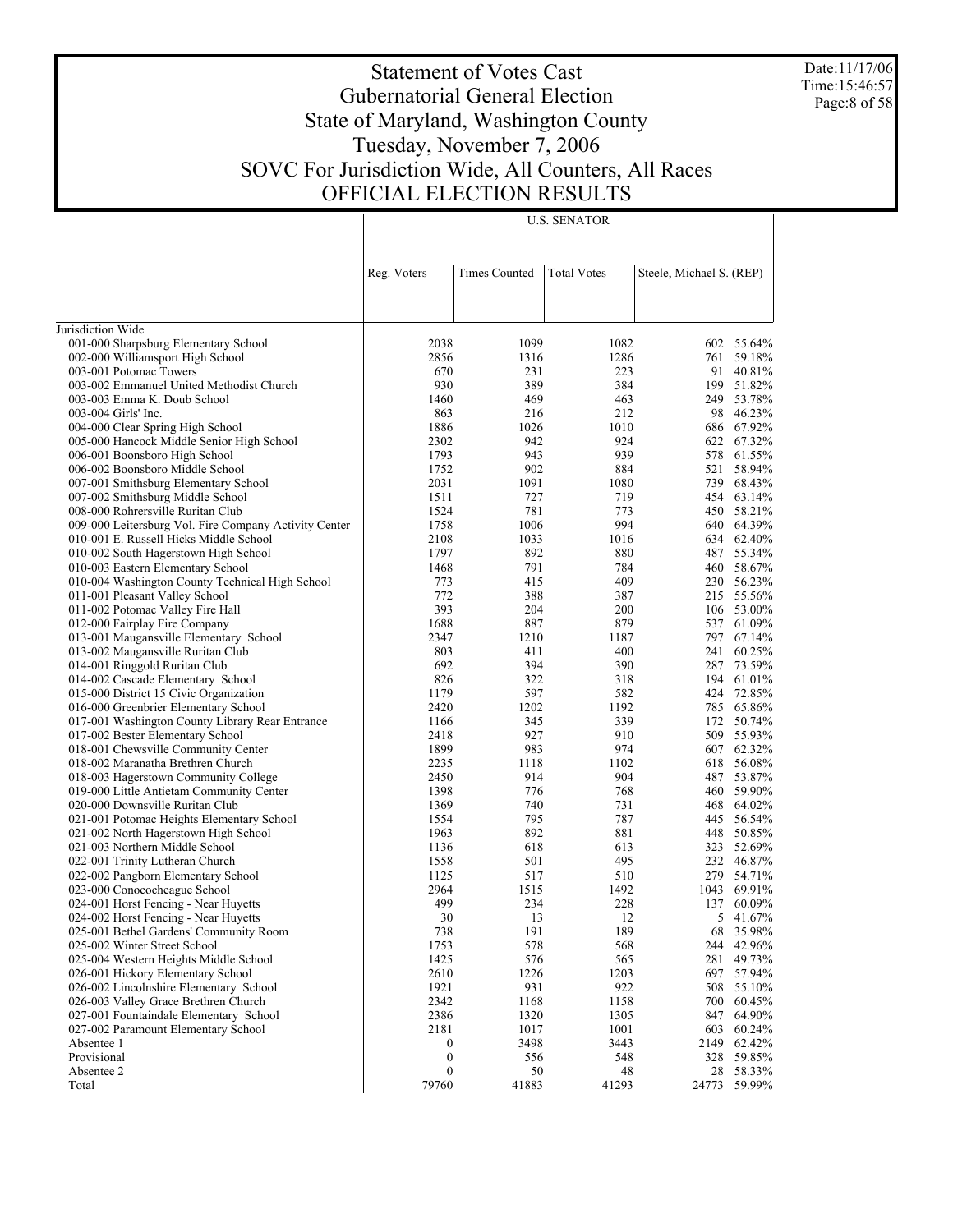Date:11/17/06 Time:15:46:57 Page:9 of 58

# Statement of Votes Cast Gubernatorial General Election State of Maryland, Washington County Tuesday, November 7, 2006 SOVC For Jurisdiction Wide, All Counters, All Races OFFICIAL ELECTION RESULTS

U.S. SENATOR

|                                                       | Cardin, Ben (DEM) |            | Zeese, Kevin (GRN) |          | Write-In Votes   |          |
|-------------------------------------------------------|-------------------|------------|--------------------|----------|------------------|----------|
| Jurisdiction Wide                                     |                   |            |                    |          |                  |          |
| 001-000 Sharpsburg Elementary School                  |                   | 454 41.96% | 26                 | 2.40%    | $\boldsymbol{0}$ | $0.00\%$ |
| 002-000 Williamsport High School                      |                   | 506 39.35% | 19                 | 1.48%    | $\boldsymbol{0}$ | $0.00\%$ |
| 003-001 Potomac Towers                                |                   | 126 56.50% | 6                  | 2.69%    | $\boldsymbol{0}$ | $0.00\%$ |
| 003-002 Emmanuel United Methodist Church              |                   | 178 46.35% | 7                  | 1.82%    | $\mathbf{0}$     | $0.00\%$ |
| 003-003 Emma K. Doub School                           |                   | 210 45.36% | $\overline{4}$     | 0.86%    | $\boldsymbol{0}$ | $0.00\%$ |
| 003-004 Girls' Inc.                                   |                   | 103 48.58% | 10                 | 4.72%    | $\mathbf{1}$     | 0.47%    |
| 004-000 Clear Spring High School                      |                   | 313 30.99% | 11                 | 1.09%    | $\boldsymbol{0}$ | $0.00\%$ |
| 005-000 Hancock Middle Senior High School             |                   | 289 31.28% | 13                 | 1.41%    | $\mathbf{0}$     | $0.00\%$ |
| 006-001 Boonsboro High School                         |                   | 342 36.42% | 18                 | 1.92%    | 1                | 0.11%    |
| 006-002 Boonsboro Middle School                       |                   | 356 40.27% | $\tau$             | 0.79%    | $\boldsymbol{0}$ | $0.00\%$ |
| 007-001 Smithsburg Elementary School                  |                   | 324 30.00% | 15                 | 1.39%    | 2                | 0.19%    |
| 007-002 Smithsburg Middle School                      |                   | 252 35.05% | 13                 | 1.81%    | $\mathbf{0}$     | $0.00\%$ |
| 008-000 Rohrersville Ruritan Club                     |                   | 308 39.84% | 14                 | 1.81%    | 1                | 0.13%    |
| 009-000 Leitersburg Vol. Fire Company Activity Center |                   | 342 34.41% | 11                 | 1.11%    | $\mathbf{1}$     | 0.10%    |
| 010-001 E. Russell Hicks Middle School                |                   | 365 35.93% | 17                 | 1.67%    | $\boldsymbol{0}$ | $0.00\%$ |
| 010-002 South Hagerstown High School                  |                   | 388 44.09% | 5                  | 0.57%    | $\mathbf{0}$     | $0.00\%$ |
| 010-003 Eastern Elementary School                     |                   | 315 40.18% | 9                  | 1.15%    | $\boldsymbol{0}$ | $0.00\%$ |
| 010-004 Washington County Technical High School       |                   | 170 41.56% | 8                  | 1.96%    | 1                | 0.24%    |
| 011-001 Pleasant Valley School                        |                   | 168 43.41% | $\overline{4}$     | 1.03%    | $\boldsymbol{0}$ | $0.00\%$ |
| 011-002 Potomac Valley Fire Hall                      |                   | 91 45.50%  | 3                  | 1.50%    | $\boldsymbol{0}$ | $0.00\%$ |
| 012-000 Fairplay Fire Company                         |                   | 331 37.66% | 11                 | 1.25%    | $\boldsymbol{0}$ | $0.00\%$ |
| 013-001 Maugansville Elementary School                |                   | 371 31.26% | 19                 | 1.60%    | $\boldsymbol{0}$ | $0.00\%$ |
| 013-002 Maugansville Ruritan Club                     |                   | 155 38.75% | $\overline{4}$     | 1.00%    | $\boldsymbol{0}$ | $0.00\%$ |
| 014-001 Ringgold Ruritan Club                         |                   | 96 24.62%  | 7                  | 1.79%    | $\boldsymbol{0}$ | $0.00\%$ |
| 014-002 Cascade Elementary School                     |                   | 118 37.11% | 6                  | 1.89%    | $\boldsymbol{0}$ | $0.00\%$ |
| 015-000 District 15 Civic Organization                |                   | 154 26.46% | 3                  | 0.52%    | $\mathbf{1}$     | 0.17%    |
| 016-000 Greenbrier Elementary School                  |                   | 391 32.80% | 16                 | 1.34%    | $\boldsymbol{0}$ | $0.00\%$ |
| 017-001 Washington County Library Rear Entrance       |                   | 159 46.90% | 7                  | 2.06%    | $\mathbf{1}$     | 0.29%    |
| 017-002 Bester Elementary School                      |                   | 391 42.97% | 9                  | 0.99%    | $\mathbf{1}$     | 0.11%    |
| 018-001 Chewsville Community Center                   |                   | 357 36.65% | 10                 | 1.03%    | $\boldsymbol{0}$ | $0.00\%$ |
| 018-002 Maranatha Brethren Church                     |                   | 472 42.83% | 11                 | 1.00%    | 1                | 0.09%    |
| 018-003 Hagerstown Community College                  |                   | 403 44.58% | 14                 | 1.55%    | $\boldsymbol{0}$ | $0.00\%$ |
| 019-000 Little Antietam Community Center              |                   | 298 38.80% | 9                  | 1.17%    | 1                | 0.13%    |
| 020-000 Downsville Ruritan Club                       |                   | 253 34.61% | 10                 | 1.37%    | $\boldsymbol{0}$ | $0.00\%$ |
| 021-001 Potomac Heights Elementary School             |                   | 329 41.80% | 13                 | 1.65%    | $\boldsymbol{0}$ | $0.00\%$ |
| 021-002 North Hagerstown High School                  |                   | 423 48.01% | 10                 | 1.14%    | $\boldsymbol{0}$ | $0.00\%$ |
| 021-003 Northern Middle School                        |                   | 288 46.98% | $\overline{2}$     | 0.33%    | $\boldsymbol{0}$ | $0.00\%$ |
| 022-001 Trinity Lutheran Church                       |                   | 243 49.09% | 19                 | 3.84%    | 1                | 0.20%    |
| 022-002 Pangborn Elementary School                    |                   | 226 44.31% | 5                  | 0.98%    | $\boldsymbol{0}$ | $0.00\%$ |
| 023-000 Conococheague School                          |                   | 428 28.69% | 21                 | 1.41%    | $\mathbf{0}$     | $0.00\%$ |
| 024-001 Horst Fencing - Near Huyetts                  |                   | 87 38.16%  | 3                  | 1.32%    | 1                | 0.44%    |
| 024-002 Horst Fencing - Near Huyetts                  | 7                 | 58.33%     | $\mathbf{0}$       | $0.00\%$ | $\mathbf{0}$     | $0.00\%$ |
| 025-001 Bethel Gardens' Community Room                | 116               | 61.38%     | 5                  | 2.65%    | $\theta$         | 0.00%    |
| 025-002 Winter Street School                          |                   | 311 54.75% | 13                 | 2.29%    | $\boldsymbol{0}$ | $0.00\%$ |
| 025-004 Western Heights Middle School                 | 277               | 49.03%     | 7                  | 1.24%    | $\boldsymbol{0}$ | 0.00%    |
| 026-001 Hickory Elementary School                     | 490               | 40.73%     | 14                 | 1.16%    | $\overline{c}$   | 0.17%    |
| 026-002 Lincolnshire Elementary School                | 404               | 43.82%     | 10                 | 1.08%    | $\boldsymbol{0}$ | $0.00\%$ |
| 026-003 Valley Grace Brethren Church                  |                   | 447 38.60% | 11                 | 0.95%    | $\boldsymbol{0}$ | $0.00\%$ |
| 027-001 Fountaindale Elementary School                | 443               | 33.95%     | 14                 | 1.07%    | 1                | 0.08%    |
| 027-002 Paramount Elementary School                   |                   | 386 38.56% | 12                 | 1.20%    | $\boldsymbol{0}$ | $0.00\%$ |
| Absentee 1                                            | 1241              | 36.04%     | 53                 | 1.54%    | $\boldsymbol{0}$ | $0.00\%$ |
| Provisional                                           | 208               | 37.96%     | 12                 | 2.19%    | $\boldsymbol{0}$ | $0.00\%$ |
| Absentee 2                                            |                   | 18 37.50%  | 2                  | 4.17%    | $\boldsymbol{0}$ | $0.00\%$ |
| Total                                                 | 15921             | 38.56%     | 582                | 1.41%    | 17               | 0.04%    |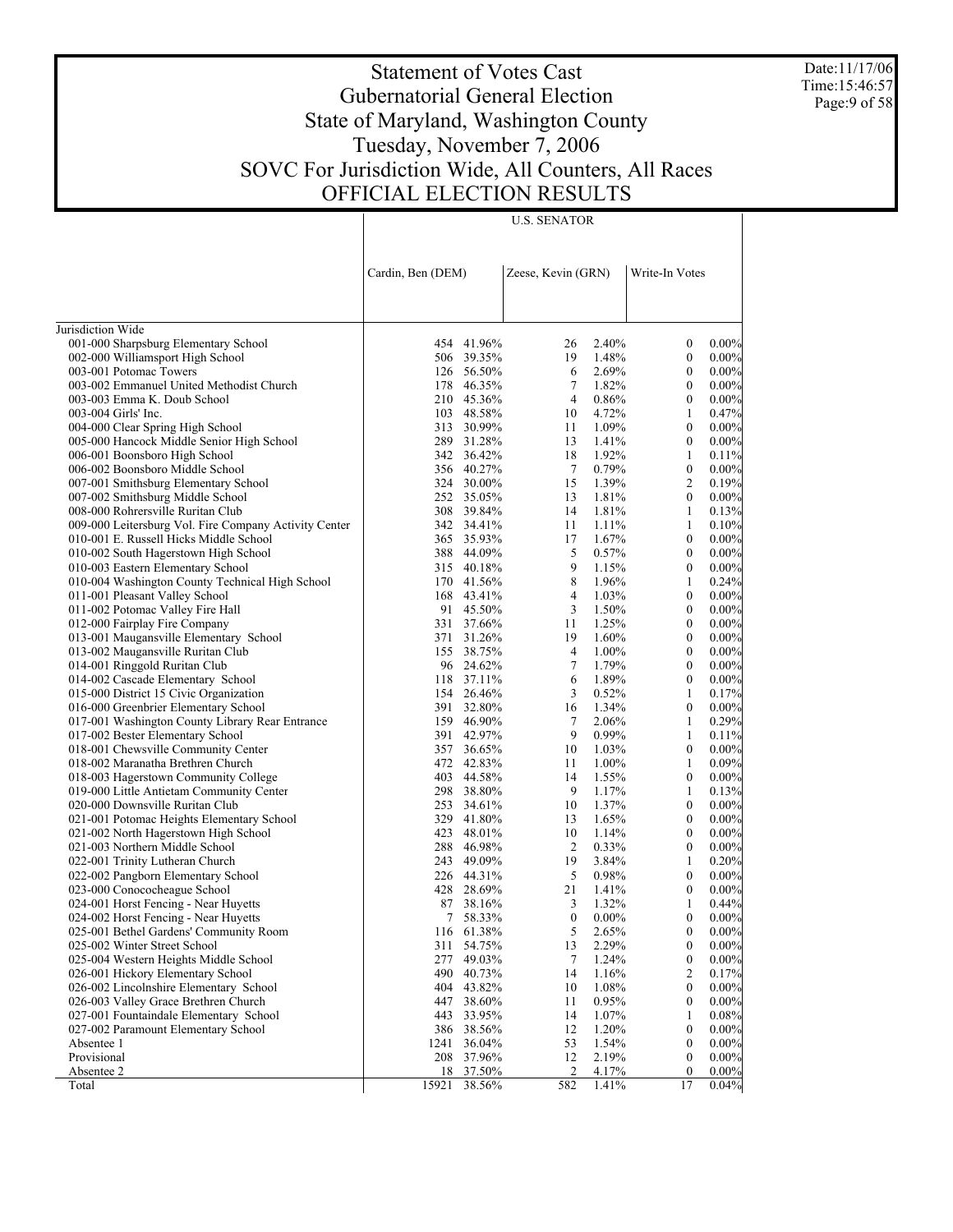Date:11/17/06 Time:15:46:57 Page:10 of 58

## Statement of Votes Cast Gubernatorial General Election State of Maryland, Washington County Tuesday, November 7, 2006 SOVC For Jurisdiction Wide, All Counters, All Races OFFICIAL ELECTION RESULTS

U.S. CONGRESS 06

|                                                       | Reg. Voters               | <b>Times Counted</b> | <b>Total Votes</b> | Bartlett, Roscoe G. (REP) |                  |
|-------------------------------------------------------|---------------------------|----------------------|--------------------|---------------------------|------------------|
|                                                       |                           |                      |                    |                           |                  |
|                                                       |                           |                      |                    |                           |                  |
| Jurisdiction Wide                                     |                           |                      |                    |                           |                  |
| 001-000 Sharpsburg Elementary School                  | 2038                      | 1099                 | 1072               | 552                       | 51.49%           |
| 002-000 Williamsport High School                      | 2856                      | 1316                 | 1292               |                           | 705 54.57%       |
| 003-001 Potomac Towers                                | 670                       | 231                  | 217                | 79                        | 36.41%           |
| 003-002 Emmanuel United Methodist Church              | 930                       | 389                  | 385                | 181                       | 47.01%           |
| 003-003 Emma K. Doub School                           | 1460                      | 469                  | 461                | 224                       | 48.59%           |
| 003-004 Girls' Inc.                                   | 863                       | 216                  | 210                |                           | 106 50.48%       |
| 004-000 Clear Spring High School                      | 1886                      | 1026                 | 998                | 643                       | 64.43%           |
| 005-000 Hancock Middle Senior High School             | 2302                      | 942                  | 925                | 612                       | 66.16%           |
| 006-001 Boonsboro High School                         | 1793                      | 943                  | 924                | 514                       | 55.63%           |
| 006-002 Boonsboro Middle School                       | 1752                      | 902                  | 874                |                           | 465 53.20%       |
| 007-001 Smithsburg Elementary School                  | 2031                      | 1091                 | 1061               | 682                       | 64.28%           |
| 007-002 Smithsburg Middle School                      | 1511                      | 727                  | 713                |                           | 412 57.78%       |
| 008-000 Rohrersville Ruritan Club                     | 1524                      | 781                  | 769                | 423                       | 55.01%           |
| 009-000 Leitersburg Vol. Fire Company Activity Center | 1758                      | 1006                 | 982                | 607                       | 61.81%           |
| 010-001 E. Russell Hicks Middle School                | 2108                      | 1033                 | 1016               |                           | 554 54.53%       |
| 010-002 South Hagerstown High School                  | 1797                      | 892                  | 868                |                           | 453 52.19%       |
| 010-003 Eastern Elementary School                     | 1468                      | 791                  | 774                | 429                       | 55.43%           |
| 010-004 Washington County Technical High School       | 773                       | 415                  | 403                | 209                       | 51.86%           |
| 011-001 Pleasant Valley School                        | 772                       | 388                  | 382                | 198                       | 51.83%           |
| 011-002 Potomac Valley Fire Hall                      | 393                       | 204                  | 198                | 99                        | 50.00%           |
| 012-000 Fairplay Fire Company                         | 1688                      | 887                  | 872                | 487                       | 55.85%           |
| 013-001 Maugansville Elementary School                | 2347                      | 1210                 | 1181               |                           | 734 62.15%       |
| 013-002 Maugansville Ruritan Club                     | 803                       | 411                  | 401                | 223                       | 55.61%           |
| 014-001 Ringgold Ruritan Club                         | 692                       | 394                  | 382                | 259                       | 67.80%           |
| 014-002 Cascade Elementary School                     | 826                       | 322                  | 318                | 179                       | 56.29%           |
| 015-000 District 15 Civic Organization                | 1179                      | 597                  | 574                | 388                       | 67.60%           |
| 016-000 Greenbrier Elementary School                  | 2420                      | 1202                 | 1184               | 754                       | 63.68%           |
| 017-001 Washington County Library Rear Entrance       | 1166                      | 345                  | 343                | 167                       | 48.69%           |
| 017-002 Bester Elementary School                      | 2418                      | 927                  | 904                |                           | 472 52.21%       |
| 018-001 Chewsville Community Center                   | 1899                      | 983                  | 959                |                           | 558 58.19%       |
| 018-002 Maranatha Brethren Church                     | 2235                      | 1118                 | 1092               | 572                       | 52.38%           |
| 018-003 Hagerstown Community College                  | 2450                      | 914                  | 902                | 439                       | 48.67%           |
| 019-000 Little Antietam Community Center              | 1398                      | 776                  | 767                |                           | 434 56.58%       |
| 020-000 Downsville Ruritan Club                       | 1369                      | 740                  | 724                |                           | 432 59.67%       |
| 021-001 Potomac Heights Elementary School             | 1554                      | 795                  | 779                | 406                       | 52.12%           |
| 021-002 North Hagerstown High School                  | 1963                      | 892                  | 876                | 399                       | 45.55%           |
| 021-003 Northern Middle School                        | 1136                      | 618                  | 604                |                           | 299 49.50%       |
| 022-001 Trinity Lutheran Church                       | 1558                      | 501                  | 491                | 201                       | 40.94%           |
| 022-002 Pangborn Elementary School                    | 1125                      | 517                  | 507                |                           | 235 46.35%       |
| 023-000 Conococheague School                          | 2964                      | 1515                 | 1480               |                           | 932 62.97%       |
| 024-001 Horst Fencing - Near Huyetts                  | 499                       | 234                  | 227                |                           | 132 58.15%       |
| 024-002 Horst Fencing - Near Huyetts                  | 30                        | 13                   | 13                 |                           | 4 30.77%         |
| 025-001 Bethel Gardens' Community Room                | 738                       | 191                  | 180                |                           | 42 23.33%        |
| 025-002 Winter Street School                          | 1753                      | 578                  | 565                |                           | 250 44.25%       |
| 025-004 Western Heights Middle School                 | 1425                      | 576                  | 566                | 278                       | 49.12%           |
| 026-001 Hickory Elementary School                     | 2610                      | 1226                 | 1193               | 615                       | 51.55%           |
| 026-002 Lincolnshire Elementary School                | 1921                      | 931                  | 915                | 450                       | 49.18%           |
|                                                       | 2342                      |                      |                    |                           |                  |
| 026-003 Valley Grace Brethren Church                  | 2386                      | 1168                 | 1146               | 631                       | 55.06%<br>58.98% |
| 027-001 Fountaindale Elementary School                |                           | 1320                 | 1280               | 755                       |                  |
| 027-002 Paramount Elementary School                   | 2181                      | 1017                 | 989                | 552                       | 55.81%           |
| Absentee 1                                            | $\boldsymbol{0}$          | 3498                 | 3418               | 2040                      | 59.68%           |
| Provisional                                           | $\boldsymbol{0}$          | 556                  | 537                | 303                       | 56.42%           |
| Absentee 2                                            | $\boldsymbol{0}$<br>79760 | 50<br>41883          | 48<br>40941        | 27<br>22796               | 56.25%           |
| Total                                                 |                           |                      |                    |                           | 55.68%           |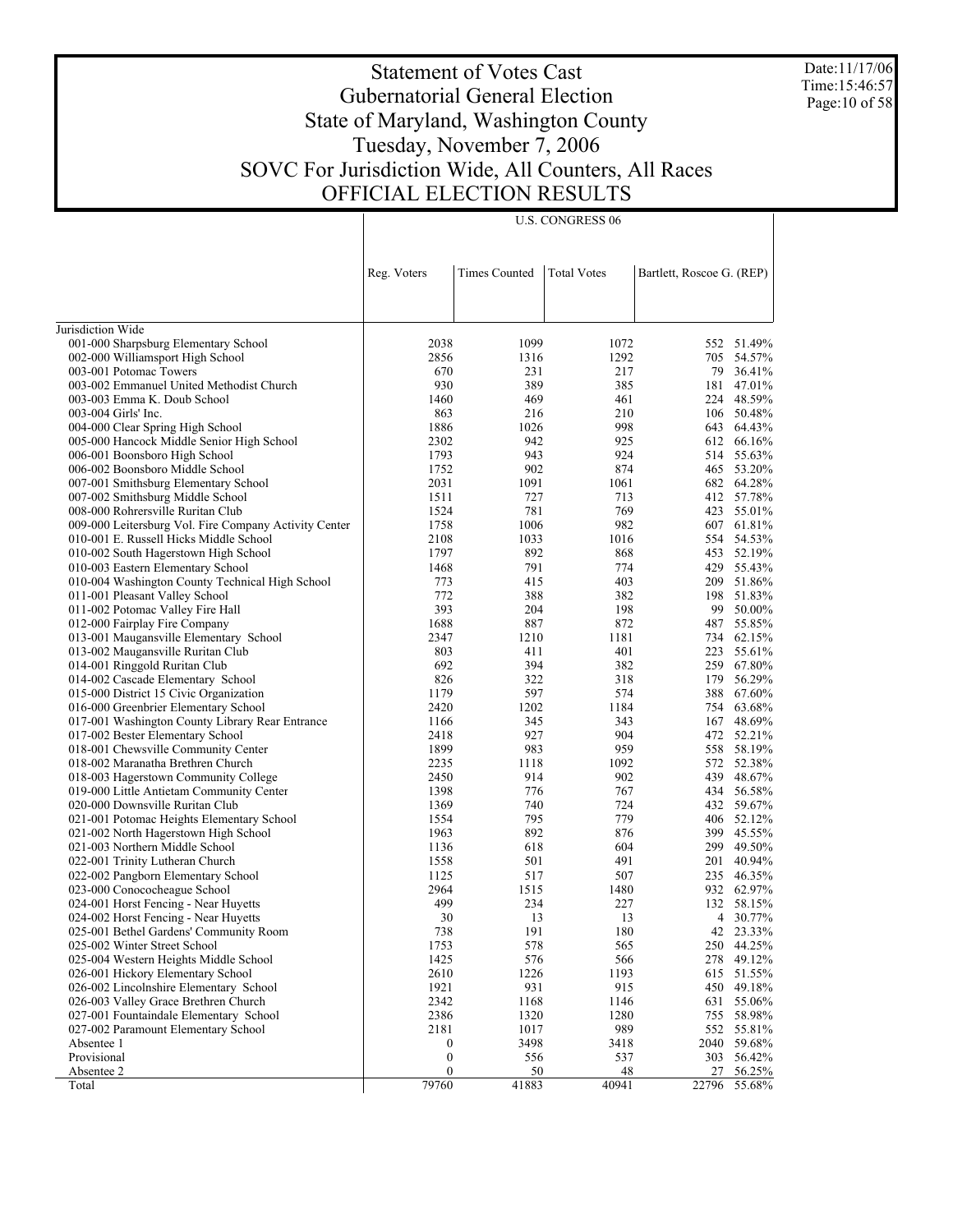Date:11/17/06 Time:15:46:57 Page:11 of 58

 $\top$ 

# Statement of Votes Cast Gubernatorial General Election State of Maryland, Washington County Tuesday, November 7, 2006 SOVC For Jurisdiction Wide, All Counters, All Races OFFICIAL ELECTION RESULTS

|                                                                                  | <b>U.S. CONGRESS 06</b>     |                          |                           |                |                                      |                      |
|----------------------------------------------------------------------------------|-----------------------------|--------------------------|---------------------------|----------------|--------------------------------------|----------------------|
|                                                                                  |                             |                          |                           |                |                                      |                      |
|                                                                                  |                             |                          |                           |                |                                      |                      |
|                                                                                  | Duck, Andrew James<br>(DEM) |                          | Kozak, Robert E.<br>(GRN) |                | Write-In Votes                       |                      |
|                                                                                  |                             |                          |                           |                |                                      |                      |
|                                                                                  |                             |                          |                           |                |                                      |                      |
| Jurisdiction Wide                                                                |                             |                          |                           |                |                                      |                      |
| 001-000 Sharpsburg Elementary School<br>002-000 Williamsport High School         |                             | 496 46.27%<br>564 43.65% | 24<br>23                  | 2.24%<br>1.78% | $\mathbf{0}$<br>$\mathbf{0}$         | $0.00\%$<br>$0.00\%$ |
| 003-001 Potomac Towers                                                           |                             | 128 58.99%               | 10                        | 4.61%          | $\mathbf{0}$                         | $0.00\%$             |
| 003-002 Emmanuel United Methodist Church                                         |                             | 192 49.87%               | 12                        | 3.12%          | $\mathbf{0}$                         | $0.00\%$             |
| 003-003 Emma K. Doub School                                                      |                             | 222 48.16%               | 15                        | 3.25%          | $\mathbf{0}$                         | $0.00\%$             |
| 003-004 Girls' Inc.                                                              |                             | 97 46.19%                | $\tau$                    | 3.33%          | $\mathbf{0}$                         | $0.00\%$             |
| 004-000 Clear Spring High School                                                 |                             | 347 34.77%               | 8                         | 0.80%          | $\mathbf{0}$                         | $0.00\%$             |
| 005-000 Hancock Middle Senior High School                                        |                             | 295 31.89%               | 17                        | 1.84%          | $\mathbf{1}$                         | 0.11%                |
| 006-001 Boonsboro High School                                                    |                             | 388 41.99%               | 20                        | 2.16%          | $\overline{c}$                       | 0.22%                |
| 006-002 Boonsboro Middle School                                                  |                             | 404 46.22%               | 5                         | 0.57%          | $\mathbf{0}$                         | $0.00\%$             |
| 007-001 Smithsburg Elementary School                                             |                             | 360 33.93%               | 18                        | 1.70%          | $\mathbf{1}$                         | 0.09%                |
| 007-002 Smithsburg Middle School                                                 |                             | 281 39.41%               | 20                        | 2.81%          | $\mathbf{0}$                         | $0.00\%$             |
| 008-000 Rohrersville Ruritan Club                                                |                             | 329 42.78%               | 17                        | 2.21%          | $\mathbf{0}$                         | $0.00\%$             |
| 009-000 Leitersburg Vol. Fire Company Activity Center                            |                             | 360 36.66%               | 15<br>17                  | 1.53%          | $\mathbf{0}$<br>$\mathbf{0}$         | $0.00\%$<br>$0.00\%$ |
| 010-001 E. Russell Hicks Middle School<br>010-002 South Hagerstown High School   |                             | 445 43.80%<br>403 46.43% | 12                        | 1.67%<br>1.38% | $\mathbf{0}$                         | $0.00\%$             |
| 010-003 Eastern Elementary School                                                |                             | 330 42.64%               | 15                        | 1.94%          | $\mathbf{0}$                         | $0.00\%$             |
| 010-004 Washington County Technical High School                                  |                             | 189 46.90%               | 5                         | 1.24%          | $\mathbf{0}$                         | $0.00\%$             |
| 011-001 Pleasant Valley School                                                   |                             | 169 44.24%               | 15                        | 3.93%          | $\mathbf{0}$                         | $0.00\%$             |
| 011-002 Potomac Valley Fire Hall                                                 |                             | 89 44.95%                | 10                        | 5.05%          | $\mathbf{0}$                         | $0.00\%$             |
| 012-000 Fairplay Fire Company                                                    |                             | 366 41.97%               | 18                        | 2.06%          | $\mathbf{1}$                         | 0.11%                |
| 013-001 Maugansville Elementary School                                           |                             | 425 35.99%               | 22                        | 1.86%          | $\mathbf{0}$                         | $0.00\%$             |
| 013-002 Maugansville Ruritan Club                                                |                             | 169 42.14%               | 9                         | 2.24%          | $\mathbf{0}$                         | $0.00\%$             |
| 014-001 Ringgold Ruritan Club                                                    |                             | 118 30.89%               | 5                         | 1.31%          | $\mathbf{0}$                         | $0.00\%$             |
| 014-002 Cascade Elementary School                                                |                             | 131 41.19%               | 8                         | 2.52%          | $\mathbf{0}$                         | $0.00\%$             |
| 015-000 District 15 Civic Organization                                           |                             | 182 31.71%               | $\overline{4}$            | 0.70%          | $\mathbf{0}$                         | $0.00\%$             |
| 016-000 Greenbrier Elementary School                                             |                             | 415 35.05%               | 14                        | 1.18%          | $\mathbf{1}$                         | 0.08%                |
| 017-001 Washington County Library Rear Entrance                                  |                             | 163 47.52%               | 13                        | 3.79%          | $\boldsymbol{0}$                     | $0.00\%$             |
| 017-002 Bester Elementary School                                                 |                             | 410 45.35%               | 20                        | 2.21%          | $\overline{c}$                       | 0.22%                |
| 018-001 Chewsville Community Center                                              |                             | 387 40.35%               | 14                        | 1.46%          | $\boldsymbol{0}$                     | $0.00\%$             |
| 018-002 Maranatha Brethren Church                                                |                             | 510 46.70%<br>445 49.33% | 10<br>18                  | 0.92%<br>2.00% | $\mathbf{0}$<br>$\mathbf{0}$         | $0.00\%$<br>$0.00\%$ |
| 018-003 Hagerstown Community College<br>019-000 Little Antietam Community Center |                             | 319 41.59%               | 14                        | 1.83%          | $\mathbf{0}$                         | $0.00\%$             |
| 020-000 Downsville Ruritan Club                                                  |                             | 282 38.95%               | 10                        | 1.38%          | $\mathbf{0}$                         | $0.00\%$             |
| 021-001 Potomac Heights Elementary School                                        |                             | 357 45.83%               | 16                        | 2.05%          | $\mathbf{0}$                         | $0.00\%$             |
| 021-002 North Hagerstown High School                                             |                             | 460 52.51%               | 17                        | 1.94%          | $\mathbf{0}$                         | $0.00\%$             |
| 021-003 Northern Middle School                                                   |                             | 294 48.68%               | 10                        | 1.66%          | $\mathbf{1}$                         | 0.17%                |
| 022-001 Trinity Lutheran Church                                                  | 267                         | 54.38%                   | 23                        | 4.68%          | $\boldsymbol{0}$                     | 0.00%                |
| 022-002 Pangborn Elementary School                                               |                             | 263 51.87%               | 9                         | 1.78%          | $\mathbf{0}$                         | $0.00\%$             |
| 023-000 Conococheague School                                                     |                             | 510 34.46%               | 38                        | 2.57%          | $\boldsymbol{0}$                     | 0.00%                |
| 024-001 Horst Fencing - Near Huyetts                                             |                             | 94 41.41%                | 1                         | 0.44%          | $\theta$                             | 0.00%                |
| 024-002 Horst Fencing - Near Huyetts                                             |                             | 9 69.23%                 | $\boldsymbol{0}$          | $0.00\%$       | $\boldsymbol{0}$                     | 0.00%                |
| 025-001 Bethel Gardens' Community Room                                           | 134                         | 74.44%                   | $\overline{4}$            | 2.22%          | $\boldsymbol{0}$                     | $0.00\%$             |
| 025-002 Winter Street School                                                     | 299                         | 52.92%                   | 16                        | 2.83%          | $\boldsymbol{0}$                     | $0.00\%$             |
| 025-004 Western Heights Middle School                                            | 278                         | 49.12%                   | 10                        | 1.77%          | $\boldsymbol{0}$                     | $0.00\%$             |
| 026-001 Hickory Elementary School                                                | 551                         | 46.19%                   | 27                        | 2.26%          | $\boldsymbol{0}$                     | $0.00\%$             |
| 026-002 Lincolnshire Elementary School                                           | 448                         | 48.96%                   | 17                        | 1.86%          | $\boldsymbol{0}$                     | $0.00\%$             |
| 026-003 Valley Grace Brethren Church                                             | 500                         | 43.63%                   | 15                        | 1.31%          | $\boldsymbol{0}$                     | $0.00\%$             |
| 027-001 Fountaindale Elementary School<br>027-002 Paramount Elementary School    | 504<br>421                  | 39.38%<br>42.57%         | 21<br>16                  | 1.64%<br>1.62% | $\boldsymbol{0}$<br>$\boldsymbol{0}$ | $0.00\%$<br>$0.00\%$ |
| Absentee 1                                                                       | 1319                        | 38.59%                   | 54                        | 1.58%          | 5                                    | 0.15%                |
| Provisional                                                                      |                             | 224 41.71%               | 9                         | 1.68%          | $\mathbf{1}$                         | 0.19%                |
| Absentee 2                                                                       | 20                          | 41.67%                   | 1                         | 2.08%          | $\boldsymbol{0}$                     | 0.00%                |
| Total                                                                            | 17362                       | 42.41%                   | 768                       | 1.88%          | 15                                   | 0.04%                |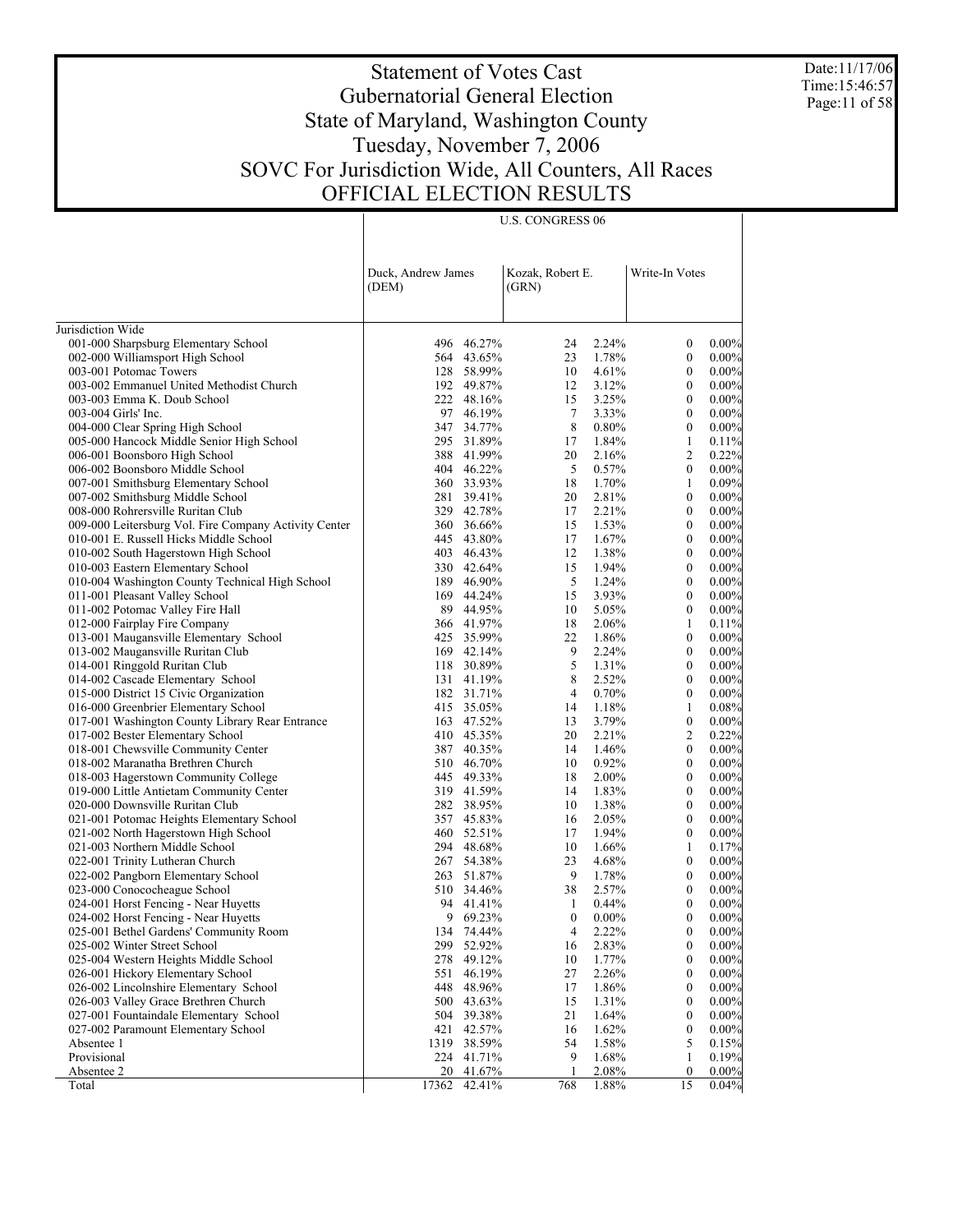Date:11/17/06 Time:15:46:57 Page:12 of 58

# Statement of Votes Cast Gubernatorial General Election State of Maryland, Washington County Tuesday, November 7, 2006 SOVC For Jurisdiction Wide, All Counters, All Races OFFICIAL ELECTION RESULTS

|                                                                       | Reg. Voters      | Times<br>Counted | <b>Total Votes</b> | Edwards, George C.<br>(REP) |            | Conlon, Thomas F.<br>(DEM) |            |
|-----------------------------------------------------------------------|------------------|------------------|--------------------|-----------------------------|------------|----------------------------|------------|
| Jurisdiction Wide                                                     |                  |                  |                    |                             |            |                            |            |
| 001-000 Sharpsburg Elementary School                                  |                  |                  |                    |                             |            |                            |            |
| 002-000 Williamsport High School                                      |                  |                  |                    |                             |            |                            |            |
| 003-001 Potomac Towers                                                |                  |                  |                    |                             |            |                            |            |
| 003-002 Emmanuel United Methodist Church                              |                  |                  |                    |                             |            |                            |            |
| 003-003 Emma K. Doub School                                           |                  |                  |                    |                             |            |                            |            |
| 003-004 Girls' Inc.                                                   |                  |                  |                    |                             |            |                            |            |
| 004-000 Clear Spring High School                                      | 1886             | 1026             | 905                | 608                         | 67.18%     | 295                        | 32.60%     |
| 005-000 Hancock Middle Senior High School                             | 2302             | 942              | 870                | 628                         | 72.18%     |                            | 242 27.82% |
| 006-001 Boonsboro High School                                         |                  |                  |                    |                             |            |                            |            |
| 006-002 Boonsboro Middle School                                       |                  |                  |                    |                             |            |                            |            |
| 007-001 Smithsburg Elementary School                                  |                  |                  |                    |                             |            |                            |            |
| 007-002 Smithsburg Middle School                                      |                  |                  |                    |                             |            |                            |            |
| 008-000 Rohrersville Ruritan Club                                     |                  |                  |                    |                             |            |                            |            |
| 009-000 Leitersburg Vol. Fire Company Activity Center                 |                  |                  |                    |                             |            |                            |            |
| 010-001 E. Russell Hicks Middle School                                |                  |                  |                    |                             |            |                            |            |
| 010-002 South Hagerstown High School                                  |                  |                  |                    |                             |            |                            |            |
| 010-003 Eastern Elementary School                                     |                  |                  |                    |                             |            |                            |            |
| 010-004 Washington County Technical High School                       |                  |                  |                    |                             |            |                            |            |
| 011-001 Pleasant Valley School                                        |                  |                  |                    |                             |            |                            |            |
| 011-002 Potomac Valley Fire Hall                                      |                  |                  |                    |                             |            |                            |            |
| 012-000 Fairplay Fire Company                                         |                  |                  |                    |                             |            |                            |            |
| 013-001 Maugansville Elementary School                                |                  |                  |                    |                             |            |                            |            |
| 013-002 Maugansville Ruritan Club                                     |                  |                  |                    |                             |            |                            |            |
| 014-001 Ringgold Ruritan Club                                         |                  |                  |                    |                             |            |                            |            |
| 014-002 Cascade Elementary School                                     |                  |                  |                    |                             |            |                            |            |
| 015-000 District 15 Civic Organization                                | 1179             | 597              | 530                | 383                         | 72.26%     | 147                        | 27.74%     |
| 016-000 Greenbrier Elementary School                                  |                  |                  |                    | $\overline{\phantom{a}}$    |            |                            |            |
| 017-001 Washington County Library Rear Entrance                       |                  |                  |                    |                             |            |                            |            |
| 017-002 Bester Elementary School                                      |                  |                  |                    |                             |            |                            |            |
| 018-001 Chewsville Community Center                                   |                  |                  |                    |                             |            |                            |            |
| 018-002 Maranatha Brethren Church                                     |                  |                  |                    |                             |            |                            |            |
| 018-003 Hagerstown Community College                                  |                  |                  |                    |                             |            |                            |            |
| 019-000 Little Antietam Community Center                              |                  |                  |                    |                             |            |                            |            |
| 020-000 Downsville Ruritan Club                                       |                  |                  |                    |                             |            |                            |            |
| 021-001 Potomac Heights Elementary School                             |                  |                  |                    |                             |            |                            |            |
| 021-002 North Hagerstown High School                                  |                  |                  |                    |                             |            |                            |            |
| 021-003 Northern Middle School                                        |                  |                  |                    |                             |            |                            |            |
| 022-001 Trinity Lutheran Church                                       |                  |                  |                    |                             |            |                            |            |
| 022-002 Pangborn Elementary School                                    |                  |                  |                    | $\overline{\phantom{a}}$    |            |                            |            |
| 023-000 Conococheague School                                          | 2964             | 1515             | 1363               |                             | 941 69.04% | 421                        | 30.89%     |
| 024-001 Horst Fencing - Near Huyetts                                  |                  |                  |                    |                             |            |                            |            |
| 024-002 Horst Fencing - Near Huyetts                                  |                  |                  |                    |                             |            |                            |            |
| 025-001 Bethel Gardens' Community Room                                |                  |                  |                    |                             |            |                            |            |
| 025-002 Winter Street School<br>025-004 Western Heights Middle School |                  |                  |                    |                             |            |                            |            |
| 026-001 Hickory Elementary School                                     |                  |                  |                    |                             |            |                            |            |
| 026-002 Lincolnshire Elementary School                                |                  |                  |                    |                             |            |                            |            |
| 026-003 Valley Grace Brethren Church                                  |                  |                  |                    |                             |            |                            |            |
| 027-001 Fountaindale Elementary School                                |                  |                  |                    |                             |            |                            |            |
| 027-002 Paramount Elementary School                                   |                  |                  |                    |                             |            |                            |            |
| Absentee 1                                                            | $\boldsymbol{0}$ | 244              | 221                | 151                         | 68.33%     | 70                         | 31.67%     |
| Provisional                                                           | $\mathbf{0}$     | 43               | 35                 | 27                          | 77.14%     | 8                          | 22.86%     |
| Absentee 2                                                            | $\boldsymbol{0}$ | 8                | 7                  | 5                           | 71.43%     | 2                          | 28.57%     |
| Total                                                                 | 8331             | 4375             | 3931               | 2743                        | 69.78%     | 1185                       | 30.15%     |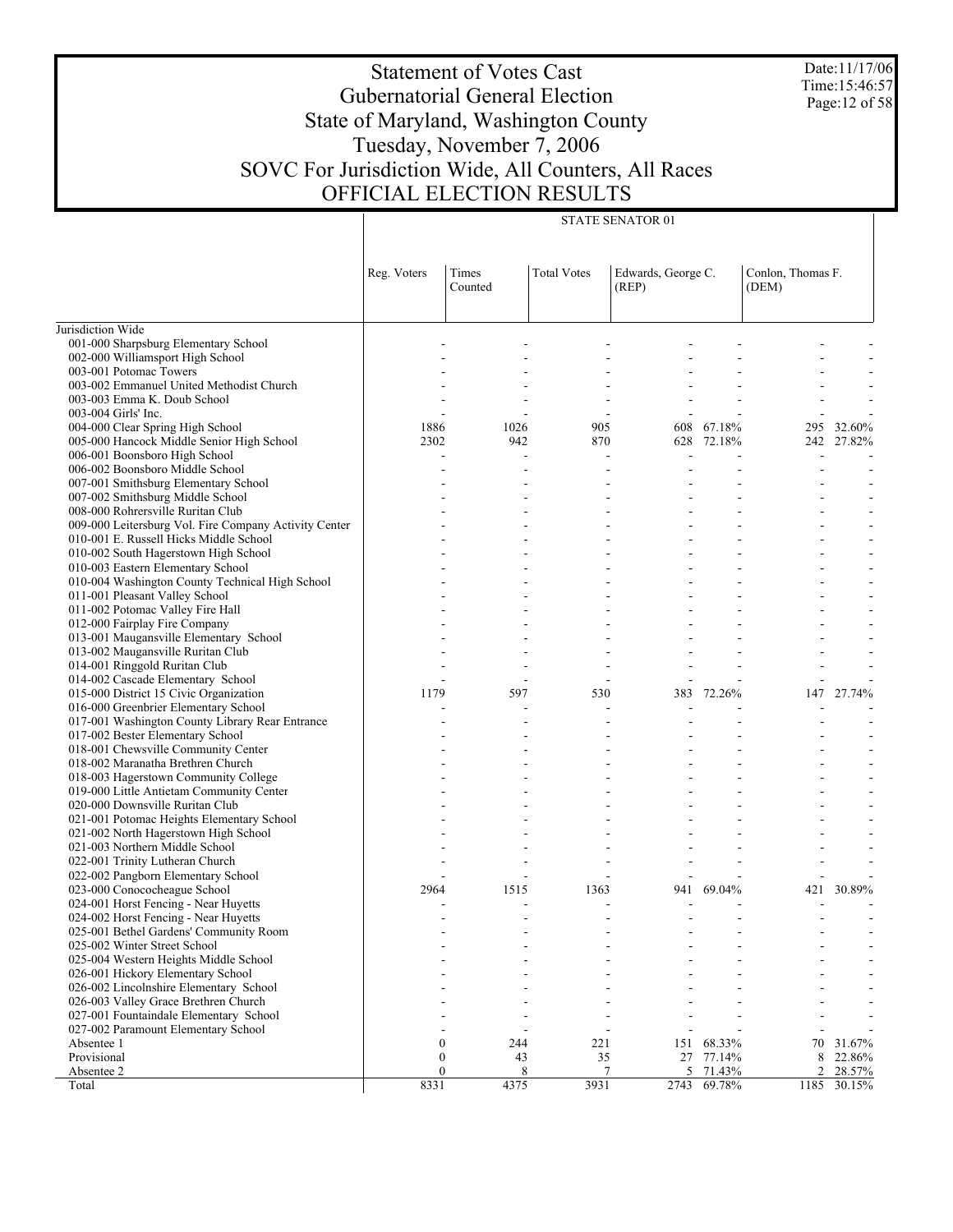Date:11/17/06 Time:15:46:57 Page:13 of 58

# Statement of Votes Cast Gubernatorial General Election State of Maryland, Washington County Tuesday, November 7, 2006 SOVC For Jurisdiction Wide, All Counters, All Races OFFICIAL ELECTION RESULTS

|                                                                               | 01             |          |
|-------------------------------------------------------------------------------|----------------|----------|
|                                                                               |                |          |
|                                                                               | Write-In Votes |          |
|                                                                               |                |          |
| Jurisdiction Wide                                                             |                |          |
| 001-000 Sharpsburg Elementary School                                          |                |          |
| 002-000 Williamsport High School                                              |                |          |
| 003-001 Potomac Towers                                                        |                |          |
| 003-002 Emmanuel United Methodist Church                                      |                |          |
| 003-003 Emma K. Doub School                                                   |                |          |
| 003-004 Girls' Inc.                                                           |                |          |
| 004-000 Clear Spring High School                                              | 2              | $0.22\%$ |
| 005-000 Hancock Middle Senior High School                                     | 0              | $0.00\%$ |
| 006-001 Boonsboro High School                                                 |                |          |
| 006-002 Boonsboro Middle School                                               |                |          |
| 007-001 Smithsburg Elementary School<br>007-002 Smithsburg Middle School      |                |          |
| 008-000 Rohrersville Ruritan Club                                             |                |          |
| 009-000 Leitersburg Vol. Fire Company Activity Center                         |                |          |
| 010-001 E. Russell Hicks Middle School                                        |                |          |
| 010-002 South Hagerstown High School                                          |                |          |
| 010-003 Eastern Elementary School                                             |                |          |
| 010-004 Washington County Technical High School                               |                |          |
| 011-001 Pleasant Valley School                                                |                |          |
| 011-002 Potomac Valley Fire Hall                                              |                |          |
| 012-000 Fairplay Fire Company                                                 |                |          |
| 013-001 Maugansville Elementary School                                        |                |          |
| 013-002 Maugansville Ruritan Club                                             |                |          |
| 014-001 Ringgold Ruritan Club                                                 |                |          |
| 014-002 Cascade Elementary School                                             |                |          |
| 015-000 District 15 Civic Organization                                        | 0              | $0.00\%$ |
| 016-000 Greenbrier Elementary School                                          |                |          |
| 017-001 Washington County Library Rear Entrance                               |                |          |
| 017-002 Bester Elementary School                                              |                |          |
| 018-001 Chewsville Community Center<br>018-002 Maranatha Brethren Church      |                |          |
| 018-003 Hagerstown Community College                                          |                |          |
| 019-000 Little Antietam Community Center                                      |                |          |
| 020-000 Downsville Ruritan Club                                               |                |          |
| 021-001 Potomac Heights Elementary School                                     |                |          |
| 021-002 North Hagerstown High School                                          |                |          |
| 021-003 Northern Middle School                                                |                |          |
| 022-001 Trinity Lutheran Church                                               |                |          |
| 022-002 Pangborn Elementary School                                            |                |          |
| 023-000 Conococheague School                                                  | 1              | 0.07%    |
| 024-001 Horst Fencing - Near Huyetts                                          |                |          |
| 024-002 Horst Fencing - Near Huyetts                                          |                |          |
| 025-001 Bethel Gardens' Community Room                                        |                |          |
| 025-002 Winter Street School                                                  |                |          |
| 025-004 Western Heights Middle School                                         |                |          |
| 026-001 Hickory Elementary School                                             |                |          |
| 026-002 Lincolnshire Elementary School                                        |                |          |
| 026-003 Valley Grace Brethren Church                                          |                |          |
| 027-001 Fountaindale Elementary School<br>027-002 Paramount Elementary School |                |          |
| Absentee 1                                                                    | 0              | $0.00\%$ |
| Provisional                                                                   | $\mathbf{0}$   | 0.00%    |
| Absentee 2                                                                    | 0              | $0.00\%$ |
| Total                                                                         | 3              | 0.08%    |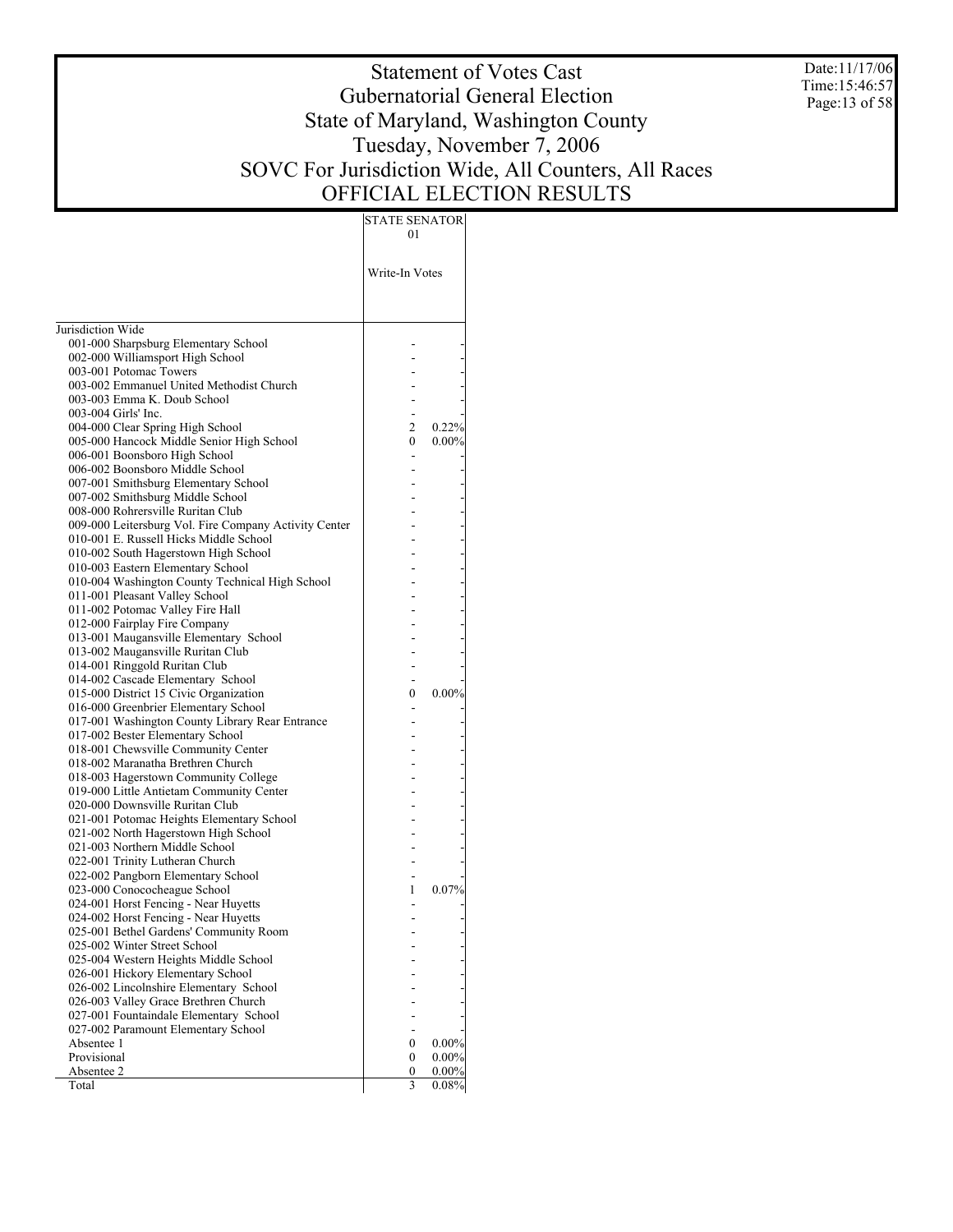Date:11/17/06 Time:15:46:58 Page:14 of 58

#### Statement of Votes Cast Gubernatorial General Election State of Maryland, Washington County Tuesday, November 7, 2006 SOVC For Jurisdiction Wide, All Counters, All Races OFFICIAL ELECTION RESULTS

|                                                                               | Reg. Voters      | <b>Times Counted</b> | <b>Total Votes</b> | Munson, Donald F. (REP) |                      |
|-------------------------------------------------------------------------------|------------------|----------------------|--------------------|-------------------------|----------------------|
|                                                                               |                  |                      |                    |                         |                      |
|                                                                               |                  |                      |                    |                         |                      |
| Jurisdiction Wide                                                             |                  |                      |                    |                         |                      |
| 001-000 Sharpsburg Elementary School                                          | 2038             | 1099                 | 802                |                         | 797 99.38%           |
| 002-000 Williamsport High School                                              | 2856             | 1316                 | 1079               | 1070                    | 99.17%               |
| 003-001 Potomac Towers                                                        | 670              | 231                  | 149                |                         | 147 98.66%           |
| 003-002 Emmanuel United Methodist Church                                      | 930              | 389                  | 300                | 294                     | 98.00%               |
| 003-003 Emma K. Doub School                                                   | 1460             | 469                  | 383                |                         | 376 98.17%           |
| 003-004 Girls' Inc.                                                           | 863              | 216                  | 163                |                         | 159 97.55%           |
| 004-000 Clear Spring High School<br>005-000 Hancock Middle Senior High School |                  |                      |                    | $\overline{a}$          |                      |
| 006-001 Boonsboro High School                                                 | 1793             | 943                  | 728                |                         | 717 98.49%           |
| 006-002 Boonsboro Middle School                                               | 1752             | 902                  | 661                |                         | 654 98.94%           |
| 007-001 Smithsburg Elementary School                                          | 2031             | 1091                 | 897                |                         | 889 99.11%           |
| 007-002 Smithsburg Middle School                                              | 1511             | 727                  | 603                |                         | 603 100.00%          |
| 008-000 Rohrersville Ruritan Club                                             | 1524             | 781                  | 570                |                         | 556 97.54%           |
| 009-000 Leitersburg Vol. Fire Company Activity Center                         | 1758             | 1006                 | 856                |                         | 852 99.53%           |
| 010-001 E. Russell Hicks Middle School                                        | 2108             | 1033                 | 837                | 828                     | 98.92%               |
| 010-002 South Hagerstown High School                                          | 1797             | 892                  | 698                | 694                     | 99.43%               |
| 010-003 Eastern Elementary School                                             | 1468             | 791                  | 636                | 630                     | 99.06%               |
| 010-004 Washington County Technical High School                               | 773              | 415                  | 331                | 329                     | 99.40%               |
| 011-001 Pleasant Valley School                                                |                  | $\overline{a}$       |                    | $\overline{a}$          |                      |
| 011-002 Potomac Valley Fire Hall                                              |                  |                      |                    |                         |                      |
| 012-000 Fairplay Fire Company                                                 | 1688             | 887                  | 687                | 682                     | 99.27%               |
| 013-001 Maugansville Elementary School                                        | 2347             | 1210                 | 1020               | 1013                    | 99.31%               |
| 013-002 Maugansville Ruritan Club                                             | 803              | 411                  | 338                | 333                     | 98.52%               |
| 014-001 Ringgold Ruritan Club                                                 | 692              | 394                  | 326                | 325                     | 99.69%               |
| 014-002 Cascade Elementary School                                             | 826              | 322                  | 250                |                         | 248 99.20%           |
| 015-000 District 15 Civic Organization                                        |                  |                      |                    |                         |                      |
| 016-000 Greenbrier Elementary School                                          | 2420             | 1202                 | 968                | 958                     | 98.97%               |
| 017-001 Washington County Library Rear Entrance                               | 1166             | 345                  | 249                |                         | 239 95.98%           |
| 017-002 Bester Elementary School                                              | 2418             | 927                  | 730                | 723                     | 99.04%               |
| 018-001 Chewsville Community Center                                           | 1899             | 983                  | 814                | 808                     | 99.26%               |
| 018-002 Maranatha Brethren Church                                             | 2235             | 1118                 | 896                | 889                     | 99.22%               |
| 018-003 Hagerstown Community College                                          | 2450             | 914                  | 684                | 672                     | 98.25%               |
| 019-000 Little Antietam Community Center                                      | 1398             | 776                  | 587                | 582                     | 99.15%               |
| 020-000 Downsville Ruritan Club                                               | 1369             | 740                  | 596                | 590                     | 98.99%               |
| 021-001 Potomac Heights Elementary School                                     | 1554             | 795                  | 634                | 616                     | 97.16%               |
| 021-002 North Hagerstown High School                                          | 1963             | 892                  | 687                | 678                     | 98.69%               |
| 021-003 Northern Middle School<br>022-001 Trinity Lutheran Church             | 1136<br>1558     | 618                  | 476                | 473                     | 99.37%<br>352 98.88% |
| 022-002 Pangborn Elementary School                                            | 1125             | 501<br>517           | 356<br>420         |                         | 415 98.81%           |
| 023-000 Conococheague School                                                  |                  |                      |                    |                         |                      |
| 024-001 Horst Fencing - Near Huyetts                                          | 499              | 234                  | 193                |                         | 189 97.93%           |
| 024-002 Horst Fencing - Near Huyetts                                          | 30               | 13                   | 12                 |                         | 12 100.00%           |
| 025-001 Bethel Gardens' Community Room                                        | 738              | 191                  | 126                |                         | 124 98.41%           |
| 025-002 Winter Street School                                                  | 1753             | 578                  | 422                |                         | 417 98.82%           |
| 025-004 Western Heights Middle School                                         | 1425             | 576                  | 435                |                         | 429 98.62%           |
| 026-001 Hickory Elementary School                                             | 2610             | 1226                 | 977                | 972                     | 99.49%               |
| 026-002 Lincolnshire Elementary School                                        | 1921             | 931                  | 778                | 774                     | 99.49%               |
| 026-003 Valley Grace Brethren Church                                          | 2342             | 1168                 | 980                | 972                     | 99.18%               |
| 027-001 Fountaindale Elementary School                                        | 2386             | 1320                 | 1068               | 1059                    | 99.16%               |
| 027-002 Paramount Elementary School                                           | 2181             | 1017                 | 831                | 819                     | 98.56%               |
| Absentee 1                                                                    | $\boldsymbol{0}$ | 3222                 | 2577               | 2544                    | 98.72%               |
| Provisional                                                                   | $\boldsymbol{0}$ | 503                  | 383                | 372                     | 97.13%               |
| Absentee 2                                                                    | $\boldsymbol{0}$ | 37                   | 27                 | 26                      | 96.30%               |
| Total                                                                         | 70264            | 36869                | 29220              | 28900                   | 98.90%               |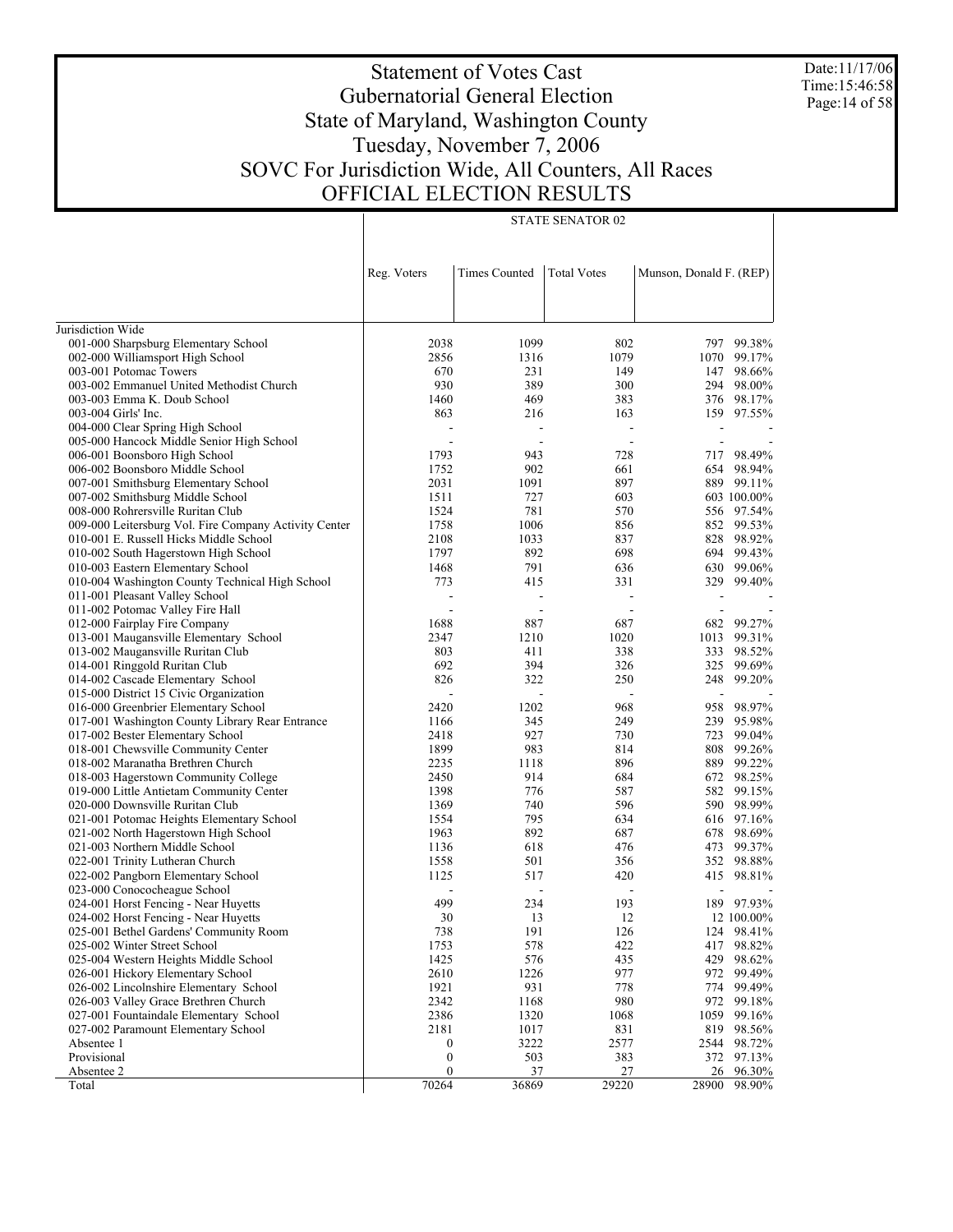Date:11/17/06 Time:15:46:58 Page:15 of 58

# Statement of Votes Cast Gubernatorial General Election State of Maryland, Washington County Tuesday, November 7, 2006 SOVC For Jurisdiction Wide, All Counters, All Races OFFICIAL ELECTION RESULTS

|                                                                                     | Write-In Votes |                   |
|-------------------------------------------------------------------------------------|----------------|-------------------|
| Jurisdiction Wide                                                                   |                |                   |
| 001-000 Sharpsburg Elementary School                                                | 5              | 0.62%             |
| 002-000 Williamsport High School                                                    | 9              | 0.83%             |
| 003-001 Potomac Towers                                                              | 2              | $1.34\%$          |
| 003-002 Emmanuel United Methodist Church                                            | 6              | $2.00\%$          |
| 003-003 Emma K. Doub School                                                         | 7              | 1.83%             |
| 003-004 Girls' Inc.                                                                 | 4              | 2.45%             |
| 004-000 Clear Spring High School                                                    | ä,             |                   |
| 005-000 Hancock Middle Senior High School                                           |                |                   |
| 006-001 Boonsboro High School                                                       | 11             | 1.51%             |
| 006-002 Boonsboro Middle School                                                     | 7              | $1.06\%$          |
| 007-001 Smithsburg Elementary School                                                | 8              | 0.89%             |
| 007-002 Smithsburg Middle School                                                    | 0              | $0.00\%$          |
| 008-000 Rohrersville Ruritan Club                                                   | 14             | 2.46%             |
| 009-000 Leitersburg Vol. Fire Company Activity Center                               | 4              | 0.47%             |
| 010-001 E. Russell Hicks Middle School                                              | 9.             | $1.08\%$          |
| 010-002 South Hagerstown High School                                                | 4              | 0.57%             |
| 010-003 Eastern Elementary School                                                   | 6              | $0.94\%$          |
| 010-004 Washington County Technical High School                                     | 2              | 0.60%             |
| 011-001 Pleasant Valley School                                                      |                |                   |
| 011-002 Potomac Valley Fire Hall                                                    |                |                   |
| 012-000 Fairplay Fire Company                                                       | 5              | 0.73%             |
| 013-001 Maugansville Elementary School                                              | 7              | 0.69%             |
| 013-002 Maugansville Ruritan Club                                                   | 5              | 1.48%             |
| 014-001 Ringgold Ruritan Club                                                       | 1<br>2         | 0.31%             |
| 014-002 Cascade Elementary School                                                   |                | $0.80\%$          |
| 015-000 District 15 Civic Organization<br>016-000 Greenbrier Elementary School      | 10             | 1.03%             |
|                                                                                     | 10             |                   |
| 017-001 Washington County Library Rear Entrance<br>017-002 Bester Elementary School | 7              | 4.02%<br>$0.96\%$ |
| 018-001 Chewsville Community Center                                                 | 6              | 0.74%             |
| 018-002 Maranatha Brethren Church                                                   | 7              | 0.78%             |
| 018-003 Hagerstown Community College                                                | 12             | 1.75%             |
| 019-000 Little Antietam Community Center                                            | 5              | 0.85%             |
| 020-000 Downsville Ruritan Club                                                     | 6              | $1.01\%$          |
| 021-001 Potomac Heights Elementary School                                           | 18             | 2.84%             |
| 021-002 North Hagerstown High School                                                | 9              | 1.31%             |
| 021-003 Northern Middle School                                                      | 3              | 0.63%             |
| 022-001 Trinity Lutheran Church                                                     | 4              | 1.12%             |
| 022-002 Pangborn Elementary School                                                  | 5              | 1.19%             |
| 023-000 Conococheague School                                                        | ÷,             |                   |
| 024-001 Horst Fencing - Near Huyetts                                                | 4              | 2.07%             |
| 024-002 Horst Fencing - Near Huyetts                                                | 0              | $0.00\%$          |
| 025-001 Bethel Gardens' Community Room                                              | 2              | 1.59%             |
| 025-002 Winter Street School                                                        | 5              | 1.18%             |
| 025-004 Western Heights Middle School                                               | 6              | 1.38%             |
| 026-001 Hickory Elementary School                                                   | 5              | 0.51%             |
| 026-002 Lincolnshire Elementary School                                              | 4              | 0.51%             |
| 026-003 Valley Grace Brethren Church                                                | 8              | 0.82%             |
| 027-001 Fountaindale Elementary School                                              | 9              | 0.84%             |
| 027-002 Paramount Elementary School                                                 | 12             | 1.44%             |
| Absentee 1                                                                          | 33             | 1.28%             |
| Provisional                                                                         | 11             | 2.87%             |
| Absentee 2                                                                          | 1              | 3.70%             |
| Total                                                                               | 320            | 1.10%             |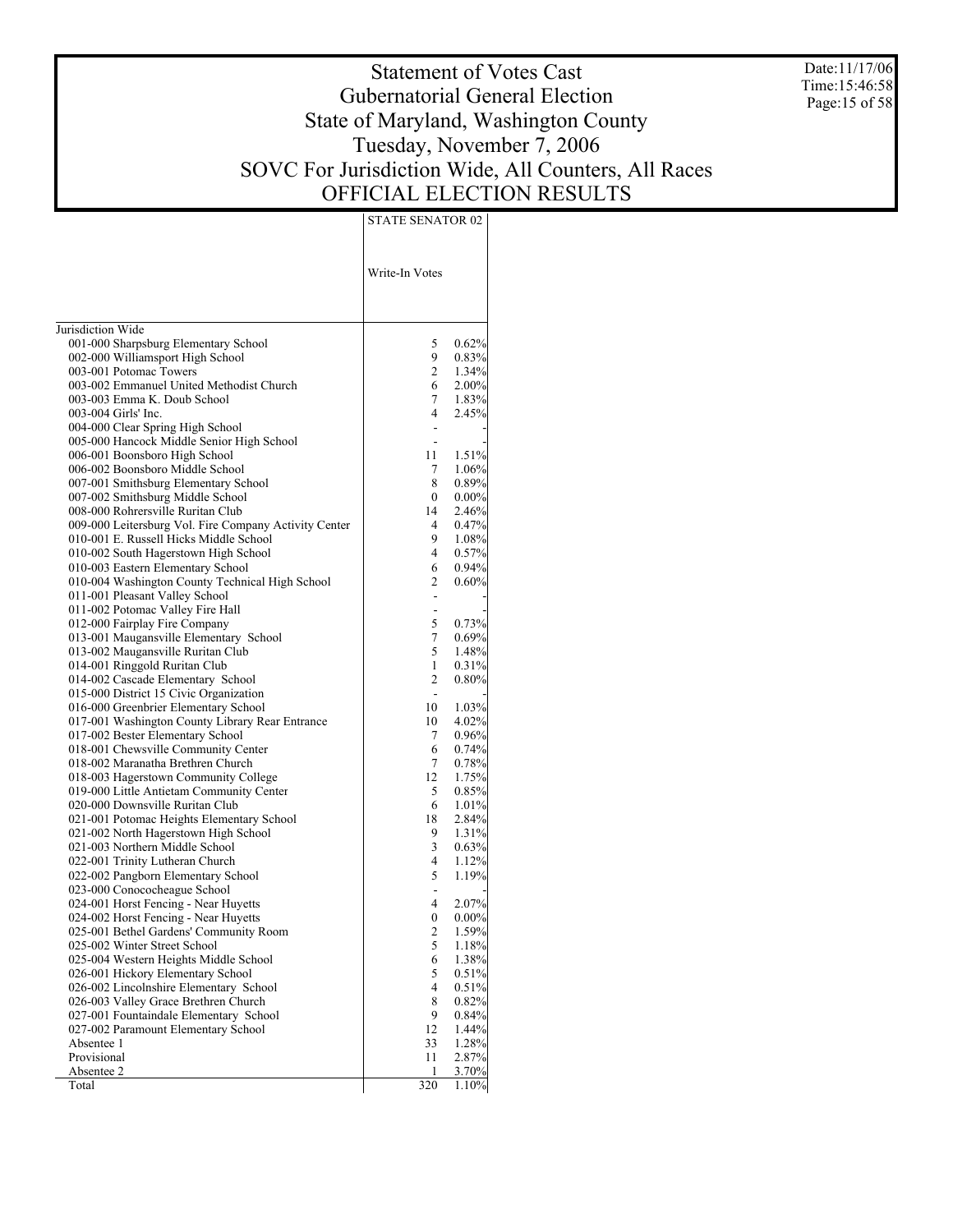Date:11/17/06 Time:15:46:58 Page:16 of 58

# Statement of Votes Cast Gubernatorial General Election State of Maryland, Washington County Tuesday, November 7, 2006 SOVC For Jurisdiction Wide, All Counters, All Races OFFICIAL ELECTION RESULTS

| <b>Total Votes</b><br>Reg. Voters<br>Times<br>Mooney, Alex X.<br>Greenway, Candy<br>Counted<br>(REP)<br>(DEM)<br>Jurisdiction Wide<br>001-000 Sharpsburg Elementary School<br>002-000 Williamsport High School<br>003-001 Potomac Towers<br>003-002 Emmanuel United Methodist Church<br>003-003 Emma K. Doub School<br>003-004 Girls' Inc.<br>004-000 Clear Spring High School<br>005-000 Hancock Middle Senior High School<br>006-001 Boonsboro High School<br>006-002 Boonsboro Middle School<br>007-001 Smithsburg Elementary School<br>007-002 Smithsburg Middle School<br>008-000 Rohrersville Ruritan Club<br>009-000 Leitersburg Vol. Fire Company Activity Center<br>010-001 E. Russell Hicks Middle School<br>010-002 South Hagerstown High School<br>010-003 Eastern Elementary School<br>010-004 Washington County Technical High School<br>$\overline{\phantom{a}}$<br>011-001 Pleasant Valley School<br>772<br>388<br>376<br>200 53.19%<br>176<br>46.81%<br>011-002 Potomac Valley Fire Hall<br>393<br>204<br>191<br>112 58.64%<br>79<br>41.36%<br>012-000 Fairplay Fire Company<br>$\overline{a}$<br>$\frac{1}{2}$<br>013-001 Maugansville Elementary School<br>013-002 Maugansville Ruritan Club<br>014-001 Ringgold Ruritan Club<br>014-002 Cascade Elementary School<br>015-000 District 15 Civic Organization<br>016-000 Greenbrier Elementary School<br>017-001 Washington County Library Rear Entrance<br>017-002 Bester Elementary School<br>018-001 Chewsville Community Center<br>018-002 Maranatha Brethren Church<br>018-003 Hagerstown Community College<br>019-000 Little Antietam Community Center<br>020-000 Downsville Ruritan Club<br>021-001 Potomac Heights Elementary School<br>021-002 North Hagerstown High School<br>021-003 Northern Middle School<br>022-001 Trinity Lutheran Church<br>022-002 Pangborn Elementary School<br>023-000 Conococheague School<br>024-001 Horst Fencing - Near Huyetts<br>024-002 Horst Fencing - Near Huyetts<br>025-001 Bethel Gardens' Community Room<br>025-002 Winter Street School<br>025-004 Western Heights Middle School<br>026-001 Hickory Elementary School<br>026-002 Lincolnshire Elementary School<br>026-003 Valley Grace Brethren Church<br>027-001 Fountaindale Elementary School<br>027-002 Paramount Elementary School<br>$\mathbf{0}$<br>32<br>32<br>Absentee 1<br>20<br>62.50%<br>12<br>37.50%<br>Provisional<br>0<br>10<br>10<br>60.00%<br>4<br>40.00%<br>6<br>$\overline{0}$<br>Absentee 2<br>$\overline{5}$<br>5<br>20.00%<br>4<br>80.00%<br>1<br>639<br>1165<br>614<br>339<br>55.21%<br>275<br>44.79%<br>Total |  |  | <b>STATE SENATOR 03</b> |  |  |
|------------------------------------------------------------------------------------------------------------------------------------------------------------------------------------------------------------------------------------------------------------------------------------------------------------------------------------------------------------------------------------------------------------------------------------------------------------------------------------------------------------------------------------------------------------------------------------------------------------------------------------------------------------------------------------------------------------------------------------------------------------------------------------------------------------------------------------------------------------------------------------------------------------------------------------------------------------------------------------------------------------------------------------------------------------------------------------------------------------------------------------------------------------------------------------------------------------------------------------------------------------------------------------------------------------------------------------------------------------------------------------------------------------------------------------------------------------------------------------------------------------------------------------------------------------------------------------------------------------------------------------------------------------------------------------------------------------------------------------------------------------------------------------------------------------------------------------------------------------------------------------------------------------------------------------------------------------------------------------------------------------------------------------------------------------------------------------------------------------------------------------------------------------------------------------------------------------------------------------------------------------------------------------------------------------------------------------------------------------------------------------------------------------------------------------------------------------------------------------------------------------------------------------------------------------------------------------------------------------|--|--|-------------------------|--|--|
|                                                                                                                                                                                                                                                                                                                                                                                                                                                                                                                                                                                                                                                                                                                                                                                                                                                                                                                                                                                                                                                                                                                                                                                                                                                                                                                                                                                                                                                                                                                                                                                                                                                                                                                                                                                                                                                                                                                                                                                                                                                                                                                                                                                                                                                                                                                                                                                                                                                                                                                                                                                                            |  |  |                         |  |  |
|                                                                                                                                                                                                                                                                                                                                                                                                                                                                                                                                                                                                                                                                                                                                                                                                                                                                                                                                                                                                                                                                                                                                                                                                                                                                                                                                                                                                                                                                                                                                                                                                                                                                                                                                                                                                                                                                                                                                                                                                                                                                                                                                                                                                                                                                                                                                                                                                                                                                                                                                                                                                            |  |  |                         |  |  |
|                                                                                                                                                                                                                                                                                                                                                                                                                                                                                                                                                                                                                                                                                                                                                                                                                                                                                                                                                                                                                                                                                                                                                                                                                                                                                                                                                                                                                                                                                                                                                                                                                                                                                                                                                                                                                                                                                                                                                                                                                                                                                                                                                                                                                                                                                                                                                                                                                                                                                                                                                                                                            |  |  |                         |  |  |
|                                                                                                                                                                                                                                                                                                                                                                                                                                                                                                                                                                                                                                                                                                                                                                                                                                                                                                                                                                                                                                                                                                                                                                                                                                                                                                                                                                                                                                                                                                                                                                                                                                                                                                                                                                                                                                                                                                                                                                                                                                                                                                                                                                                                                                                                                                                                                                                                                                                                                                                                                                                                            |  |  |                         |  |  |
|                                                                                                                                                                                                                                                                                                                                                                                                                                                                                                                                                                                                                                                                                                                                                                                                                                                                                                                                                                                                                                                                                                                                                                                                                                                                                                                                                                                                                                                                                                                                                                                                                                                                                                                                                                                                                                                                                                                                                                                                                                                                                                                                                                                                                                                                                                                                                                                                                                                                                                                                                                                                            |  |  |                         |  |  |
|                                                                                                                                                                                                                                                                                                                                                                                                                                                                                                                                                                                                                                                                                                                                                                                                                                                                                                                                                                                                                                                                                                                                                                                                                                                                                                                                                                                                                                                                                                                                                                                                                                                                                                                                                                                                                                                                                                                                                                                                                                                                                                                                                                                                                                                                                                                                                                                                                                                                                                                                                                                                            |  |  |                         |  |  |
|                                                                                                                                                                                                                                                                                                                                                                                                                                                                                                                                                                                                                                                                                                                                                                                                                                                                                                                                                                                                                                                                                                                                                                                                                                                                                                                                                                                                                                                                                                                                                                                                                                                                                                                                                                                                                                                                                                                                                                                                                                                                                                                                                                                                                                                                                                                                                                                                                                                                                                                                                                                                            |  |  |                         |  |  |
|                                                                                                                                                                                                                                                                                                                                                                                                                                                                                                                                                                                                                                                                                                                                                                                                                                                                                                                                                                                                                                                                                                                                                                                                                                                                                                                                                                                                                                                                                                                                                                                                                                                                                                                                                                                                                                                                                                                                                                                                                                                                                                                                                                                                                                                                                                                                                                                                                                                                                                                                                                                                            |  |  |                         |  |  |
|                                                                                                                                                                                                                                                                                                                                                                                                                                                                                                                                                                                                                                                                                                                                                                                                                                                                                                                                                                                                                                                                                                                                                                                                                                                                                                                                                                                                                                                                                                                                                                                                                                                                                                                                                                                                                                                                                                                                                                                                                                                                                                                                                                                                                                                                                                                                                                                                                                                                                                                                                                                                            |  |  |                         |  |  |
|                                                                                                                                                                                                                                                                                                                                                                                                                                                                                                                                                                                                                                                                                                                                                                                                                                                                                                                                                                                                                                                                                                                                                                                                                                                                                                                                                                                                                                                                                                                                                                                                                                                                                                                                                                                                                                                                                                                                                                                                                                                                                                                                                                                                                                                                                                                                                                                                                                                                                                                                                                                                            |  |  |                         |  |  |
|                                                                                                                                                                                                                                                                                                                                                                                                                                                                                                                                                                                                                                                                                                                                                                                                                                                                                                                                                                                                                                                                                                                                                                                                                                                                                                                                                                                                                                                                                                                                                                                                                                                                                                                                                                                                                                                                                                                                                                                                                                                                                                                                                                                                                                                                                                                                                                                                                                                                                                                                                                                                            |  |  |                         |  |  |
|                                                                                                                                                                                                                                                                                                                                                                                                                                                                                                                                                                                                                                                                                                                                                                                                                                                                                                                                                                                                                                                                                                                                                                                                                                                                                                                                                                                                                                                                                                                                                                                                                                                                                                                                                                                                                                                                                                                                                                                                                                                                                                                                                                                                                                                                                                                                                                                                                                                                                                                                                                                                            |  |  |                         |  |  |
|                                                                                                                                                                                                                                                                                                                                                                                                                                                                                                                                                                                                                                                                                                                                                                                                                                                                                                                                                                                                                                                                                                                                                                                                                                                                                                                                                                                                                                                                                                                                                                                                                                                                                                                                                                                                                                                                                                                                                                                                                                                                                                                                                                                                                                                                                                                                                                                                                                                                                                                                                                                                            |  |  |                         |  |  |
|                                                                                                                                                                                                                                                                                                                                                                                                                                                                                                                                                                                                                                                                                                                                                                                                                                                                                                                                                                                                                                                                                                                                                                                                                                                                                                                                                                                                                                                                                                                                                                                                                                                                                                                                                                                                                                                                                                                                                                                                                                                                                                                                                                                                                                                                                                                                                                                                                                                                                                                                                                                                            |  |  |                         |  |  |
|                                                                                                                                                                                                                                                                                                                                                                                                                                                                                                                                                                                                                                                                                                                                                                                                                                                                                                                                                                                                                                                                                                                                                                                                                                                                                                                                                                                                                                                                                                                                                                                                                                                                                                                                                                                                                                                                                                                                                                                                                                                                                                                                                                                                                                                                                                                                                                                                                                                                                                                                                                                                            |  |  |                         |  |  |
|                                                                                                                                                                                                                                                                                                                                                                                                                                                                                                                                                                                                                                                                                                                                                                                                                                                                                                                                                                                                                                                                                                                                                                                                                                                                                                                                                                                                                                                                                                                                                                                                                                                                                                                                                                                                                                                                                                                                                                                                                                                                                                                                                                                                                                                                                                                                                                                                                                                                                                                                                                                                            |  |  |                         |  |  |
|                                                                                                                                                                                                                                                                                                                                                                                                                                                                                                                                                                                                                                                                                                                                                                                                                                                                                                                                                                                                                                                                                                                                                                                                                                                                                                                                                                                                                                                                                                                                                                                                                                                                                                                                                                                                                                                                                                                                                                                                                                                                                                                                                                                                                                                                                                                                                                                                                                                                                                                                                                                                            |  |  |                         |  |  |
|                                                                                                                                                                                                                                                                                                                                                                                                                                                                                                                                                                                                                                                                                                                                                                                                                                                                                                                                                                                                                                                                                                                                                                                                                                                                                                                                                                                                                                                                                                                                                                                                                                                                                                                                                                                                                                                                                                                                                                                                                                                                                                                                                                                                                                                                                                                                                                                                                                                                                                                                                                                                            |  |  |                         |  |  |
|                                                                                                                                                                                                                                                                                                                                                                                                                                                                                                                                                                                                                                                                                                                                                                                                                                                                                                                                                                                                                                                                                                                                                                                                                                                                                                                                                                                                                                                                                                                                                                                                                                                                                                                                                                                                                                                                                                                                                                                                                                                                                                                                                                                                                                                                                                                                                                                                                                                                                                                                                                                                            |  |  |                         |  |  |
|                                                                                                                                                                                                                                                                                                                                                                                                                                                                                                                                                                                                                                                                                                                                                                                                                                                                                                                                                                                                                                                                                                                                                                                                                                                                                                                                                                                                                                                                                                                                                                                                                                                                                                                                                                                                                                                                                                                                                                                                                                                                                                                                                                                                                                                                                                                                                                                                                                                                                                                                                                                                            |  |  |                         |  |  |
|                                                                                                                                                                                                                                                                                                                                                                                                                                                                                                                                                                                                                                                                                                                                                                                                                                                                                                                                                                                                                                                                                                                                                                                                                                                                                                                                                                                                                                                                                                                                                                                                                                                                                                                                                                                                                                                                                                                                                                                                                                                                                                                                                                                                                                                                                                                                                                                                                                                                                                                                                                                                            |  |  |                         |  |  |
|                                                                                                                                                                                                                                                                                                                                                                                                                                                                                                                                                                                                                                                                                                                                                                                                                                                                                                                                                                                                                                                                                                                                                                                                                                                                                                                                                                                                                                                                                                                                                                                                                                                                                                                                                                                                                                                                                                                                                                                                                                                                                                                                                                                                                                                                                                                                                                                                                                                                                                                                                                                                            |  |  |                         |  |  |
|                                                                                                                                                                                                                                                                                                                                                                                                                                                                                                                                                                                                                                                                                                                                                                                                                                                                                                                                                                                                                                                                                                                                                                                                                                                                                                                                                                                                                                                                                                                                                                                                                                                                                                                                                                                                                                                                                                                                                                                                                                                                                                                                                                                                                                                                                                                                                                                                                                                                                                                                                                                                            |  |  |                         |  |  |
|                                                                                                                                                                                                                                                                                                                                                                                                                                                                                                                                                                                                                                                                                                                                                                                                                                                                                                                                                                                                                                                                                                                                                                                                                                                                                                                                                                                                                                                                                                                                                                                                                                                                                                                                                                                                                                                                                                                                                                                                                                                                                                                                                                                                                                                                                                                                                                                                                                                                                                                                                                                                            |  |  |                         |  |  |
|                                                                                                                                                                                                                                                                                                                                                                                                                                                                                                                                                                                                                                                                                                                                                                                                                                                                                                                                                                                                                                                                                                                                                                                                                                                                                                                                                                                                                                                                                                                                                                                                                                                                                                                                                                                                                                                                                                                                                                                                                                                                                                                                                                                                                                                                                                                                                                                                                                                                                                                                                                                                            |  |  |                         |  |  |
|                                                                                                                                                                                                                                                                                                                                                                                                                                                                                                                                                                                                                                                                                                                                                                                                                                                                                                                                                                                                                                                                                                                                                                                                                                                                                                                                                                                                                                                                                                                                                                                                                                                                                                                                                                                                                                                                                                                                                                                                                                                                                                                                                                                                                                                                                                                                                                                                                                                                                                                                                                                                            |  |  |                         |  |  |
|                                                                                                                                                                                                                                                                                                                                                                                                                                                                                                                                                                                                                                                                                                                                                                                                                                                                                                                                                                                                                                                                                                                                                                                                                                                                                                                                                                                                                                                                                                                                                                                                                                                                                                                                                                                                                                                                                                                                                                                                                                                                                                                                                                                                                                                                                                                                                                                                                                                                                                                                                                                                            |  |  |                         |  |  |
|                                                                                                                                                                                                                                                                                                                                                                                                                                                                                                                                                                                                                                                                                                                                                                                                                                                                                                                                                                                                                                                                                                                                                                                                                                                                                                                                                                                                                                                                                                                                                                                                                                                                                                                                                                                                                                                                                                                                                                                                                                                                                                                                                                                                                                                                                                                                                                                                                                                                                                                                                                                                            |  |  |                         |  |  |
|                                                                                                                                                                                                                                                                                                                                                                                                                                                                                                                                                                                                                                                                                                                                                                                                                                                                                                                                                                                                                                                                                                                                                                                                                                                                                                                                                                                                                                                                                                                                                                                                                                                                                                                                                                                                                                                                                                                                                                                                                                                                                                                                                                                                                                                                                                                                                                                                                                                                                                                                                                                                            |  |  |                         |  |  |
|                                                                                                                                                                                                                                                                                                                                                                                                                                                                                                                                                                                                                                                                                                                                                                                                                                                                                                                                                                                                                                                                                                                                                                                                                                                                                                                                                                                                                                                                                                                                                                                                                                                                                                                                                                                                                                                                                                                                                                                                                                                                                                                                                                                                                                                                                                                                                                                                                                                                                                                                                                                                            |  |  |                         |  |  |
|                                                                                                                                                                                                                                                                                                                                                                                                                                                                                                                                                                                                                                                                                                                                                                                                                                                                                                                                                                                                                                                                                                                                                                                                                                                                                                                                                                                                                                                                                                                                                                                                                                                                                                                                                                                                                                                                                                                                                                                                                                                                                                                                                                                                                                                                                                                                                                                                                                                                                                                                                                                                            |  |  |                         |  |  |
|                                                                                                                                                                                                                                                                                                                                                                                                                                                                                                                                                                                                                                                                                                                                                                                                                                                                                                                                                                                                                                                                                                                                                                                                                                                                                                                                                                                                                                                                                                                                                                                                                                                                                                                                                                                                                                                                                                                                                                                                                                                                                                                                                                                                                                                                                                                                                                                                                                                                                                                                                                                                            |  |  |                         |  |  |
|                                                                                                                                                                                                                                                                                                                                                                                                                                                                                                                                                                                                                                                                                                                                                                                                                                                                                                                                                                                                                                                                                                                                                                                                                                                                                                                                                                                                                                                                                                                                                                                                                                                                                                                                                                                                                                                                                                                                                                                                                                                                                                                                                                                                                                                                                                                                                                                                                                                                                                                                                                                                            |  |  |                         |  |  |
|                                                                                                                                                                                                                                                                                                                                                                                                                                                                                                                                                                                                                                                                                                                                                                                                                                                                                                                                                                                                                                                                                                                                                                                                                                                                                                                                                                                                                                                                                                                                                                                                                                                                                                                                                                                                                                                                                                                                                                                                                                                                                                                                                                                                                                                                                                                                                                                                                                                                                                                                                                                                            |  |  |                         |  |  |
|                                                                                                                                                                                                                                                                                                                                                                                                                                                                                                                                                                                                                                                                                                                                                                                                                                                                                                                                                                                                                                                                                                                                                                                                                                                                                                                                                                                                                                                                                                                                                                                                                                                                                                                                                                                                                                                                                                                                                                                                                                                                                                                                                                                                                                                                                                                                                                                                                                                                                                                                                                                                            |  |  |                         |  |  |
|                                                                                                                                                                                                                                                                                                                                                                                                                                                                                                                                                                                                                                                                                                                                                                                                                                                                                                                                                                                                                                                                                                                                                                                                                                                                                                                                                                                                                                                                                                                                                                                                                                                                                                                                                                                                                                                                                                                                                                                                                                                                                                                                                                                                                                                                                                                                                                                                                                                                                                                                                                                                            |  |  |                         |  |  |
|                                                                                                                                                                                                                                                                                                                                                                                                                                                                                                                                                                                                                                                                                                                                                                                                                                                                                                                                                                                                                                                                                                                                                                                                                                                                                                                                                                                                                                                                                                                                                                                                                                                                                                                                                                                                                                                                                                                                                                                                                                                                                                                                                                                                                                                                                                                                                                                                                                                                                                                                                                                                            |  |  |                         |  |  |
|                                                                                                                                                                                                                                                                                                                                                                                                                                                                                                                                                                                                                                                                                                                                                                                                                                                                                                                                                                                                                                                                                                                                                                                                                                                                                                                                                                                                                                                                                                                                                                                                                                                                                                                                                                                                                                                                                                                                                                                                                                                                                                                                                                                                                                                                                                                                                                                                                                                                                                                                                                                                            |  |  |                         |  |  |
|                                                                                                                                                                                                                                                                                                                                                                                                                                                                                                                                                                                                                                                                                                                                                                                                                                                                                                                                                                                                                                                                                                                                                                                                                                                                                                                                                                                                                                                                                                                                                                                                                                                                                                                                                                                                                                                                                                                                                                                                                                                                                                                                                                                                                                                                                                                                                                                                                                                                                                                                                                                                            |  |  |                         |  |  |
|                                                                                                                                                                                                                                                                                                                                                                                                                                                                                                                                                                                                                                                                                                                                                                                                                                                                                                                                                                                                                                                                                                                                                                                                                                                                                                                                                                                                                                                                                                                                                                                                                                                                                                                                                                                                                                                                                                                                                                                                                                                                                                                                                                                                                                                                                                                                                                                                                                                                                                                                                                                                            |  |  |                         |  |  |
|                                                                                                                                                                                                                                                                                                                                                                                                                                                                                                                                                                                                                                                                                                                                                                                                                                                                                                                                                                                                                                                                                                                                                                                                                                                                                                                                                                                                                                                                                                                                                                                                                                                                                                                                                                                                                                                                                                                                                                                                                                                                                                                                                                                                                                                                                                                                                                                                                                                                                                                                                                                                            |  |  |                         |  |  |
|                                                                                                                                                                                                                                                                                                                                                                                                                                                                                                                                                                                                                                                                                                                                                                                                                                                                                                                                                                                                                                                                                                                                                                                                                                                                                                                                                                                                                                                                                                                                                                                                                                                                                                                                                                                                                                                                                                                                                                                                                                                                                                                                                                                                                                                                                                                                                                                                                                                                                                                                                                                                            |  |  |                         |  |  |
|                                                                                                                                                                                                                                                                                                                                                                                                                                                                                                                                                                                                                                                                                                                                                                                                                                                                                                                                                                                                                                                                                                                                                                                                                                                                                                                                                                                                                                                                                                                                                                                                                                                                                                                                                                                                                                                                                                                                                                                                                                                                                                                                                                                                                                                                                                                                                                                                                                                                                                                                                                                                            |  |  |                         |  |  |
|                                                                                                                                                                                                                                                                                                                                                                                                                                                                                                                                                                                                                                                                                                                                                                                                                                                                                                                                                                                                                                                                                                                                                                                                                                                                                                                                                                                                                                                                                                                                                                                                                                                                                                                                                                                                                                                                                                                                                                                                                                                                                                                                                                                                                                                                                                                                                                                                                                                                                                                                                                                                            |  |  |                         |  |  |
|                                                                                                                                                                                                                                                                                                                                                                                                                                                                                                                                                                                                                                                                                                                                                                                                                                                                                                                                                                                                                                                                                                                                                                                                                                                                                                                                                                                                                                                                                                                                                                                                                                                                                                                                                                                                                                                                                                                                                                                                                                                                                                                                                                                                                                                                                                                                                                                                                                                                                                                                                                                                            |  |  |                         |  |  |
|                                                                                                                                                                                                                                                                                                                                                                                                                                                                                                                                                                                                                                                                                                                                                                                                                                                                                                                                                                                                                                                                                                                                                                                                                                                                                                                                                                                                                                                                                                                                                                                                                                                                                                                                                                                                                                                                                                                                                                                                                                                                                                                                                                                                                                                                                                                                                                                                                                                                                                                                                                                                            |  |  |                         |  |  |
|                                                                                                                                                                                                                                                                                                                                                                                                                                                                                                                                                                                                                                                                                                                                                                                                                                                                                                                                                                                                                                                                                                                                                                                                                                                                                                                                                                                                                                                                                                                                                                                                                                                                                                                                                                                                                                                                                                                                                                                                                                                                                                                                                                                                                                                                                                                                                                                                                                                                                                                                                                                                            |  |  |                         |  |  |
|                                                                                                                                                                                                                                                                                                                                                                                                                                                                                                                                                                                                                                                                                                                                                                                                                                                                                                                                                                                                                                                                                                                                                                                                                                                                                                                                                                                                                                                                                                                                                                                                                                                                                                                                                                                                                                                                                                                                                                                                                                                                                                                                                                                                                                                                                                                                                                                                                                                                                                                                                                                                            |  |  |                         |  |  |
|                                                                                                                                                                                                                                                                                                                                                                                                                                                                                                                                                                                                                                                                                                                                                                                                                                                                                                                                                                                                                                                                                                                                                                                                                                                                                                                                                                                                                                                                                                                                                                                                                                                                                                                                                                                                                                                                                                                                                                                                                                                                                                                                                                                                                                                                                                                                                                                                                                                                                                                                                                                                            |  |  |                         |  |  |
|                                                                                                                                                                                                                                                                                                                                                                                                                                                                                                                                                                                                                                                                                                                                                                                                                                                                                                                                                                                                                                                                                                                                                                                                                                                                                                                                                                                                                                                                                                                                                                                                                                                                                                                                                                                                                                                                                                                                                                                                                                                                                                                                                                                                                                                                                                                                                                                                                                                                                                                                                                                                            |  |  |                         |  |  |
|                                                                                                                                                                                                                                                                                                                                                                                                                                                                                                                                                                                                                                                                                                                                                                                                                                                                                                                                                                                                                                                                                                                                                                                                                                                                                                                                                                                                                                                                                                                                                                                                                                                                                                                                                                                                                                                                                                                                                                                                                                                                                                                                                                                                                                                                                                                                                                                                                                                                                                                                                                                                            |  |  |                         |  |  |
|                                                                                                                                                                                                                                                                                                                                                                                                                                                                                                                                                                                                                                                                                                                                                                                                                                                                                                                                                                                                                                                                                                                                                                                                                                                                                                                                                                                                                                                                                                                                                                                                                                                                                                                                                                                                                                                                                                                                                                                                                                                                                                                                                                                                                                                                                                                                                                                                                                                                                                                                                                                                            |  |  |                         |  |  |
|                                                                                                                                                                                                                                                                                                                                                                                                                                                                                                                                                                                                                                                                                                                                                                                                                                                                                                                                                                                                                                                                                                                                                                                                                                                                                                                                                                                                                                                                                                                                                                                                                                                                                                                                                                                                                                                                                                                                                                                                                                                                                                                                                                                                                                                                                                                                                                                                                                                                                                                                                                                                            |  |  |                         |  |  |
|                                                                                                                                                                                                                                                                                                                                                                                                                                                                                                                                                                                                                                                                                                                                                                                                                                                                                                                                                                                                                                                                                                                                                                                                                                                                                                                                                                                                                                                                                                                                                                                                                                                                                                                                                                                                                                                                                                                                                                                                                                                                                                                                                                                                                                                                                                                                                                                                                                                                                                                                                                                                            |  |  |                         |  |  |
|                                                                                                                                                                                                                                                                                                                                                                                                                                                                                                                                                                                                                                                                                                                                                                                                                                                                                                                                                                                                                                                                                                                                                                                                                                                                                                                                                                                                                                                                                                                                                                                                                                                                                                                                                                                                                                                                                                                                                                                                                                                                                                                                                                                                                                                                                                                                                                                                                                                                                                                                                                                                            |  |  |                         |  |  |
|                                                                                                                                                                                                                                                                                                                                                                                                                                                                                                                                                                                                                                                                                                                                                                                                                                                                                                                                                                                                                                                                                                                                                                                                                                                                                                                                                                                                                                                                                                                                                                                                                                                                                                                                                                                                                                                                                                                                                                                                                                                                                                                                                                                                                                                                                                                                                                                                                                                                                                                                                                                                            |  |  |                         |  |  |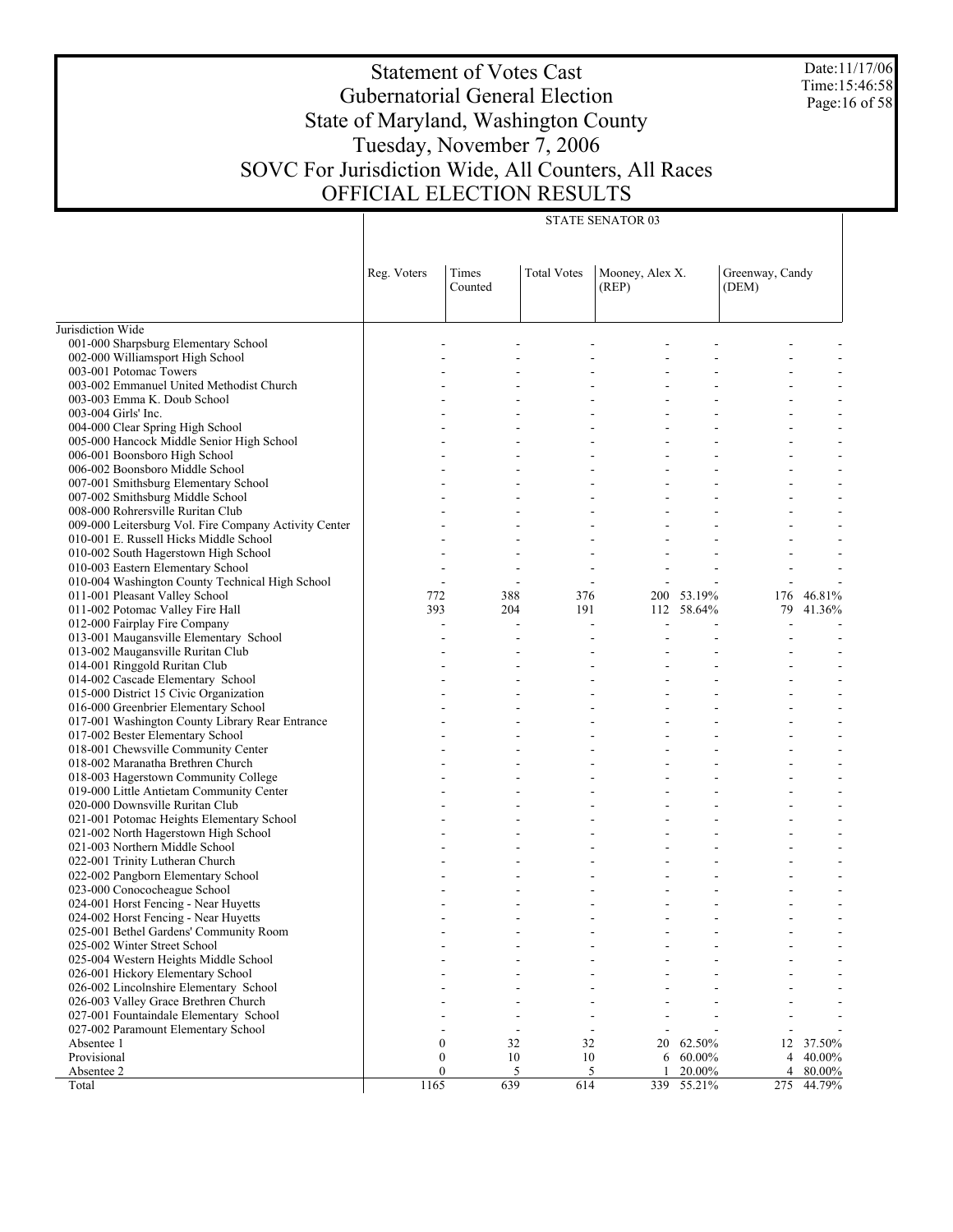Date:11/17/06 Time:15:46:58 Page:17 of 58

# Statement of Votes Cast Gubernatorial General Election State of Maryland, Washington County Tuesday, November 7, 2006 SOVC For Jurisdiction Wide, All Counters, All Races OFFICIAL ELECTION RESULTS

| Write-In Votes<br>Jurisdiction Wide<br>001-000 Sharpsburg Elementary School<br>002-000 Williamsport High School<br>003-001 Potomac Towers<br>003-002 Emmanuel United Methodist Church<br>003-003 Emma K. Doub School<br>003-004 Girls' Inc.<br>004-000 Clear Spring High School<br>005-000 Hancock Middle Senior High School<br>006-001 Boonsboro High School<br>006-002 Boonsboro Middle School<br>007-001 Smithsburg Elementary School<br>007-002 Smithsburg Middle School<br>008-000 Rohrersville Ruritan Club<br>009-000 Leitersburg Vol. Fire Company Activity Center<br>010-001 E. Russell Hicks Middle School<br>010-002 South Hagerstown High School<br>010-003 Eastern Elementary School<br>010-004 Washington County Technical High School<br>011-001 Pleasant Valley School<br>$0.00\%$<br>0<br>011-002 Potomac Valley Fire Hall<br>$0.00\%$<br>0<br>012-000 Fairplay Fire Company<br>013-001 Maugansville Elementary School<br>013-002 Maugansville Ruritan Club<br>014-001 Ringgold Ruritan Club<br>014-002 Cascade Elementary School<br>015-000 District 15 Civic Organization<br>016-000 Greenbrier Elementary School<br>017-001 Washington County Library Rear Entrance<br>017-002 Bester Elementary School<br>018-001 Chewsville Community Center<br>018-002 Maranatha Brethren Church<br>018-003 Hagerstown Community College<br>019-000 Little Antietam Community Center<br>020-000 Downsville Ruritan Club<br>021-001 Potomac Heights Elementary School<br>021-002 North Hagerstown High School<br>021-003 Northern Middle School<br>022-001 Trinity Lutheran Church<br>022-002 Pangborn Elementary School<br>023-000 Conococheague School<br>024-001 Horst Fencing - Near Huyetts<br>024-002 Horst Fencing - Near Huyetts<br>025-001 Bethel Gardens' Community Room<br>025-002 Winter Street School<br>025-004 Western Heights Middle School<br>026-001 Hickory Elementary School<br>026-002 Lincolnshire Elementary School<br>026-003 Valley Grace Brethren Church<br>027-001 Fountaindale Elementary School<br>027-002 Paramount Elementary School<br>Absentee 1<br>$0.00\%$<br>0<br>Provisional<br>0.00%<br>0<br>Absentee 2<br>0<br>0.00%<br>Total<br>0<br>$0.00\%$ | 03 |  |
|---------------------------------------------------------------------------------------------------------------------------------------------------------------------------------------------------------------------------------------------------------------------------------------------------------------------------------------------------------------------------------------------------------------------------------------------------------------------------------------------------------------------------------------------------------------------------------------------------------------------------------------------------------------------------------------------------------------------------------------------------------------------------------------------------------------------------------------------------------------------------------------------------------------------------------------------------------------------------------------------------------------------------------------------------------------------------------------------------------------------------------------------------------------------------------------------------------------------------------------------------------------------------------------------------------------------------------------------------------------------------------------------------------------------------------------------------------------------------------------------------------------------------------------------------------------------------------------------------------------------------------------------------------------------------------------------------------------------------------------------------------------------------------------------------------------------------------------------------------------------------------------------------------------------------------------------------------------------------------------------------------------------------------------------------------------------------------------------------------------------------------------------------------------------------------------------|----|--|
|                                                                                                                                                                                                                                                                                                                                                                                                                                                                                                                                                                                                                                                                                                                                                                                                                                                                                                                                                                                                                                                                                                                                                                                                                                                                                                                                                                                                                                                                                                                                                                                                                                                                                                                                                                                                                                                                                                                                                                                                                                                                                                                                                                                             |    |  |
|                                                                                                                                                                                                                                                                                                                                                                                                                                                                                                                                                                                                                                                                                                                                                                                                                                                                                                                                                                                                                                                                                                                                                                                                                                                                                                                                                                                                                                                                                                                                                                                                                                                                                                                                                                                                                                                                                                                                                                                                                                                                                                                                                                                             |    |  |
|                                                                                                                                                                                                                                                                                                                                                                                                                                                                                                                                                                                                                                                                                                                                                                                                                                                                                                                                                                                                                                                                                                                                                                                                                                                                                                                                                                                                                                                                                                                                                                                                                                                                                                                                                                                                                                                                                                                                                                                                                                                                                                                                                                                             |    |  |
|                                                                                                                                                                                                                                                                                                                                                                                                                                                                                                                                                                                                                                                                                                                                                                                                                                                                                                                                                                                                                                                                                                                                                                                                                                                                                                                                                                                                                                                                                                                                                                                                                                                                                                                                                                                                                                                                                                                                                                                                                                                                                                                                                                                             |    |  |
|                                                                                                                                                                                                                                                                                                                                                                                                                                                                                                                                                                                                                                                                                                                                                                                                                                                                                                                                                                                                                                                                                                                                                                                                                                                                                                                                                                                                                                                                                                                                                                                                                                                                                                                                                                                                                                                                                                                                                                                                                                                                                                                                                                                             |    |  |
|                                                                                                                                                                                                                                                                                                                                                                                                                                                                                                                                                                                                                                                                                                                                                                                                                                                                                                                                                                                                                                                                                                                                                                                                                                                                                                                                                                                                                                                                                                                                                                                                                                                                                                                                                                                                                                                                                                                                                                                                                                                                                                                                                                                             |    |  |
|                                                                                                                                                                                                                                                                                                                                                                                                                                                                                                                                                                                                                                                                                                                                                                                                                                                                                                                                                                                                                                                                                                                                                                                                                                                                                                                                                                                                                                                                                                                                                                                                                                                                                                                                                                                                                                                                                                                                                                                                                                                                                                                                                                                             |    |  |
|                                                                                                                                                                                                                                                                                                                                                                                                                                                                                                                                                                                                                                                                                                                                                                                                                                                                                                                                                                                                                                                                                                                                                                                                                                                                                                                                                                                                                                                                                                                                                                                                                                                                                                                                                                                                                                                                                                                                                                                                                                                                                                                                                                                             |    |  |
|                                                                                                                                                                                                                                                                                                                                                                                                                                                                                                                                                                                                                                                                                                                                                                                                                                                                                                                                                                                                                                                                                                                                                                                                                                                                                                                                                                                                                                                                                                                                                                                                                                                                                                                                                                                                                                                                                                                                                                                                                                                                                                                                                                                             |    |  |
|                                                                                                                                                                                                                                                                                                                                                                                                                                                                                                                                                                                                                                                                                                                                                                                                                                                                                                                                                                                                                                                                                                                                                                                                                                                                                                                                                                                                                                                                                                                                                                                                                                                                                                                                                                                                                                                                                                                                                                                                                                                                                                                                                                                             |    |  |
|                                                                                                                                                                                                                                                                                                                                                                                                                                                                                                                                                                                                                                                                                                                                                                                                                                                                                                                                                                                                                                                                                                                                                                                                                                                                                                                                                                                                                                                                                                                                                                                                                                                                                                                                                                                                                                                                                                                                                                                                                                                                                                                                                                                             |    |  |
|                                                                                                                                                                                                                                                                                                                                                                                                                                                                                                                                                                                                                                                                                                                                                                                                                                                                                                                                                                                                                                                                                                                                                                                                                                                                                                                                                                                                                                                                                                                                                                                                                                                                                                                                                                                                                                                                                                                                                                                                                                                                                                                                                                                             |    |  |
|                                                                                                                                                                                                                                                                                                                                                                                                                                                                                                                                                                                                                                                                                                                                                                                                                                                                                                                                                                                                                                                                                                                                                                                                                                                                                                                                                                                                                                                                                                                                                                                                                                                                                                                                                                                                                                                                                                                                                                                                                                                                                                                                                                                             |    |  |
|                                                                                                                                                                                                                                                                                                                                                                                                                                                                                                                                                                                                                                                                                                                                                                                                                                                                                                                                                                                                                                                                                                                                                                                                                                                                                                                                                                                                                                                                                                                                                                                                                                                                                                                                                                                                                                                                                                                                                                                                                                                                                                                                                                                             |    |  |
|                                                                                                                                                                                                                                                                                                                                                                                                                                                                                                                                                                                                                                                                                                                                                                                                                                                                                                                                                                                                                                                                                                                                                                                                                                                                                                                                                                                                                                                                                                                                                                                                                                                                                                                                                                                                                                                                                                                                                                                                                                                                                                                                                                                             |    |  |
|                                                                                                                                                                                                                                                                                                                                                                                                                                                                                                                                                                                                                                                                                                                                                                                                                                                                                                                                                                                                                                                                                                                                                                                                                                                                                                                                                                                                                                                                                                                                                                                                                                                                                                                                                                                                                                                                                                                                                                                                                                                                                                                                                                                             |    |  |
|                                                                                                                                                                                                                                                                                                                                                                                                                                                                                                                                                                                                                                                                                                                                                                                                                                                                                                                                                                                                                                                                                                                                                                                                                                                                                                                                                                                                                                                                                                                                                                                                                                                                                                                                                                                                                                                                                                                                                                                                                                                                                                                                                                                             |    |  |
|                                                                                                                                                                                                                                                                                                                                                                                                                                                                                                                                                                                                                                                                                                                                                                                                                                                                                                                                                                                                                                                                                                                                                                                                                                                                                                                                                                                                                                                                                                                                                                                                                                                                                                                                                                                                                                                                                                                                                                                                                                                                                                                                                                                             |    |  |
|                                                                                                                                                                                                                                                                                                                                                                                                                                                                                                                                                                                                                                                                                                                                                                                                                                                                                                                                                                                                                                                                                                                                                                                                                                                                                                                                                                                                                                                                                                                                                                                                                                                                                                                                                                                                                                                                                                                                                                                                                                                                                                                                                                                             |    |  |
|                                                                                                                                                                                                                                                                                                                                                                                                                                                                                                                                                                                                                                                                                                                                                                                                                                                                                                                                                                                                                                                                                                                                                                                                                                                                                                                                                                                                                                                                                                                                                                                                                                                                                                                                                                                                                                                                                                                                                                                                                                                                                                                                                                                             |    |  |
|                                                                                                                                                                                                                                                                                                                                                                                                                                                                                                                                                                                                                                                                                                                                                                                                                                                                                                                                                                                                                                                                                                                                                                                                                                                                                                                                                                                                                                                                                                                                                                                                                                                                                                                                                                                                                                                                                                                                                                                                                                                                                                                                                                                             |    |  |
|                                                                                                                                                                                                                                                                                                                                                                                                                                                                                                                                                                                                                                                                                                                                                                                                                                                                                                                                                                                                                                                                                                                                                                                                                                                                                                                                                                                                                                                                                                                                                                                                                                                                                                                                                                                                                                                                                                                                                                                                                                                                                                                                                                                             |    |  |
|                                                                                                                                                                                                                                                                                                                                                                                                                                                                                                                                                                                                                                                                                                                                                                                                                                                                                                                                                                                                                                                                                                                                                                                                                                                                                                                                                                                                                                                                                                                                                                                                                                                                                                                                                                                                                                                                                                                                                                                                                                                                                                                                                                                             |    |  |
|                                                                                                                                                                                                                                                                                                                                                                                                                                                                                                                                                                                                                                                                                                                                                                                                                                                                                                                                                                                                                                                                                                                                                                                                                                                                                                                                                                                                                                                                                                                                                                                                                                                                                                                                                                                                                                                                                                                                                                                                                                                                                                                                                                                             |    |  |
|                                                                                                                                                                                                                                                                                                                                                                                                                                                                                                                                                                                                                                                                                                                                                                                                                                                                                                                                                                                                                                                                                                                                                                                                                                                                                                                                                                                                                                                                                                                                                                                                                                                                                                                                                                                                                                                                                                                                                                                                                                                                                                                                                                                             |    |  |
|                                                                                                                                                                                                                                                                                                                                                                                                                                                                                                                                                                                                                                                                                                                                                                                                                                                                                                                                                                                                                                                                                                                                                                                                                                                                                                                                                                                                                                                                                                                                                                                                                                                                                                                                                                                                                                                                                                                                                                                                                                                                                                                                                                                             |    |  |
|                                                                                                                                                                                                                                                                                                                                                                                                                                                                                                                                                                                                                                                                                                                                                                                                                                                                                                                                                                                                                                                                                                                                                                                                                                                                                                                                                                                                                                                                                                                                                                                                                                                                                                                                                                                                                                                                                                                                                                                                                                                                                                                                                                                             |    |  |
|                                                                                                                                                                                                                                                                                                                                                                                                                                                                                                                                                                                                                                                                                                                                                                                                                                                                                                                                                                                                                                                                                                                                                                                                                                                                                                                                                                                                                                                                                                                                                                                                                                                                                                                                                                                                                                                                                                                                                                                                                                                                                                                                                                                             |    |  |
|                                                                                                                                                                                                                                                                                                                                                                                                                                                                                                                                                                                                                                                                                                                                                                                                                                                                                                                                                                                                                                                                                                                                                                                                                                                                                                                                                                                                                                                                                                                                                                                                                                                                                                                                                                                                                                                                                                                                                                                                                                                                                                                                                                                             |    |  |
|                                                                                                                                                                                                                                                                                                                                                                                                                                                                                                                                                                                                                                                                                                                                                                                                                                                                                                                                                                                                                                                                                                                                                                                                                                                                                                                                                                                                                                                                                                                                                                                                                                                                                                                                                                                                                                                                                                                                                                                                                                                                                                                                                                                             |    |  |
|                                                                                                                                                                                                                                                                                                                                                                                                                                                                                                                                                                                                                                                                                                                                                                                                                                                                                                                                                                                                                                                                                                                                                                                                                                                                                                                                                                                                                                                                                                                                                                                                                                                                                                                                                                                                                                                                                                                                                                                                                                                                                                                                                                                             |    |  |
|                                                                                                                                                                                                                                                                                                                                                                                                                                                                                                                                                                                                                                                                                                                                                                                                                                                                                                                                                                                                                                                                                                                                                                                                                                                                                                                                                                                                                                                                                                                                                                                                                                                                                                                                                                                                                                                                                                                                                                                                                                                                                                                                                                                             |    |  |
|                                                                                                                                                                                                                                                                                                                                                                                                                                                                                                                                                                                                                                                                                                                                                                                                                                                                                                                                                                                                                                                                                                                                                                                                                                                                                                                                                                                                                                                                                                                                                                                                                                                                                                                                                                                                                                                                                                                                                                                                                                                                                                                                                                                             |    |  |
|                                                                                                                                                                                                                                                                                                                                                                                                                                                                                                                                                                                                                                                                                                                                                                                                                                                                                                                                                                                                                                                                                                                                                                                                                                                                                                                                                                                                                                                                                                                                                                                                                                                                                                                                                                                                                                                                                                                                                                                                                                                                                                                                                                                             |    |  |
|                                                                                                                                                                                                                                                                                                                                                                                                                                                                                                                                                                                                                                                                                                                                                                                                                                                                                                                                                                                                                                                                                                                                                                                                                                                                                                                                                                                                                                                                                                                                                                                                                                                                                                                                                                                                                                                                                                                                                                                                                                                                                                                                                                                             |    |  |
|                                                                                                                                                                                                                                                                                                                                                                                                                                                                                                                                                                                                                                                                                                                                                                                                                                                                                                                                                                                                                                                                                                                                                                                                                                                                                                                                                                                                                                                                                                                                                                                                                                                                                                                                                                                                                                                                                                                                                                                                                                                                                                                                                                                             |    |  |
|                                                                                                                                                                                                                                                                                                                                                                                                                                                                                                                                                                                                                                                                                                                                                                                                                                                                                                                                                                                                                                                                                                                                                                                                                                                                                                                                                                                                                                                                                                                                                                                                                                                                                                                                                                                                                                                                                                                                                                                                                                                                                                                                                                                             |    |  |
|                                                                                                                                                                                                                                                                                                                                                                                                                                                                                                                                                                                                                                                                                                                                                                                                                                                                                                                                                                                                                                                                                                                                                                                                                                                                                                                                                                                                                                                                                                                                                                                                                                                                                                                                                                                                                                                                                                                                                                                                                                                                                                                                                                                             |    |  |
|                                                                                                                                                                                                                                                                                                                                                                                                                                                                                                                                                                                                                                                                                                                                                                                                                                                                                                                                                                                                                                                                                                                                                                                                                                                                                                                                                                                                                                                                                                                                                                                                                                                                                                                                                                                                                                                                                                                                                                                                                                                                                                                                                                                             |    |  |
|                                                                                                                                                                                                                                                                                                                                                                                                                                                                                                                                                                                                                                                                                                                                                                                                                                                                                                                                                                                                                                                                                                                                                                                                                                                                                                                                                                                                                                                                                                                                                                                                                                                                                                                                                                                                                                                                                                                                                                                                                                                                                                                                                                                             |    |  |
|                                                                                                                                                                                                                                                                                                                                                                                                                                                                                                                                                                                                                                                                                                                                                                                                                                                                                                                                                                                                                                                                                                                                                                                                                                                                                                                                                                                                                                                                                                                                                                                                                                                                                                                                                                                                                                                                                                                                                                                                                                                                                                                                                                                             |    |  |
|                                                                                                                                                                                                                                                                                                                                                                                                                                                                                                                                                                                                                                                                                                                                                                                                                                                                                                                                                                                                                                                                                                                                                                                                                                                                                                                                                                                                                                                                                                                                                                                                                                                                                                                                                                                                                                                                                                                                                                                                                                                                                                                                                                                             |    |  |
|                                                                                                                                                                                                                                                                                                                                                                                                                                                                                                                                                                                                                                                                                                                                                                                                                                                                                                                                                                                                                                                                                                                                                                                                                                                                                                                                                                                                                                                                                                                                                                                                                                                                                                                                                                                                                                                                                                                                                                                                                                                                                                                                                                                             |    |  |
|                                                                                                                                                                                                                                                                                                                                                                                                                                                                                                                                                                                                                                                                                                                                                                                                                                                                                                                                                                                                                                                                                                                                                                                                                                                                                                                                                                                                                                                                                                                                                                                                                                                                                                                                                                                                                                                                                                                                                                                                                                                                                                                                                                                             |    |  |
|                                                                                                                                                                                                                                                                                                                                                                                                                                                                                                                                                                                                                                                                                                                                                                                                                                                                                                                                                                                                                                                                                                                                                                                                                                                                                                                                                                                                                                                                                                                                                                                                                                                                                                                                                                                                                                                                                                                                                                                                                                                                                                                                                                                             |    |  |
|                                                                                                                                                                                                                                                                                                                                                                                                                                                                                                                                                                                                                                                                                                                                                                                                                                                                                                                                                                                                                                                                                                                                                                                                                                                                                                                                                                                                                                                                                                                                                                                                                                                                                                                                                                                                                                                                                                                                                                                                                                                                                                                                                                                             |    |  |
|                                                                                                                                                                                                                                                                                                                                                                                                                                                                                                                                                                                                                                                                                                                                                                                                                                                                                                                                                                                                                                                                                                                                                                                                                                                                                                                                                                                                                                                                                                                                                                                                                                                                                                                                                                                                                                                                                                                                                                                                                                                                                                                                                                                             |    |  |
|                                                                                                                                                                                                                                                                                                                                                                                                                                                                                                                                                                                                                                                                                                                                                                                                                                                                                                                                                                                                                                                                                                                                                                                                                                                                                                                                                                                                                                                                                                                                                                                                                                                                                                                                                                                                                                                                                                                                                                                                                                                                                                                                                                                             |    |  |
|                                                                                                                                                                                                                                                                                                                                                                                                                                                                                                                                                                                                                                                                                                                                                                                                                                                                                                                                                                                                                                                                                                                                                                                                                                                                                                                                                                                                                                                                                                                                                                                                                                                                                                                                                                                                                                                                                                                                                                                                                                                                                                                                                                                             |    |  |
|                                                                                                                                                                                                                                                                                                                                                                                                                                                                                                                                                                                                                                                                                                                                                                                                                                                                                                                                                                                                                                                                                                                                                                                                                                                                                                                                                                                                                                                                                                                                                                                                                                                                                                                                                                                                                                                                                                                                                                                                                                                                                                                                                                                             |    |  |
|                                                                                                                                                                                                                                                                                                                                                                                                                                                                                                                                                                                                                                                                                                                                                                                                                                                                                                                                                                                                                                                                                                                                                                                                                                                                                                                                                                                                                                                                                                                                                                                                                                                                                                                                                                                                                                                                                                                                                                                                                                                                                                                                                                                             |    |  |
|                                                                                                                                                                                                                                                                                                                                                                                                                                                                                                                                                                                                                                                                                                                                                                                                                                                                                                                                                                                                                                                                                                                                                                                                                                                                                                                                                                                                                                                                                                                                                                                                                                                                                                                                                                                                                                                                                                                                                                                                                                                                                                                                                                                             |    |  |
|                                                                                                                                                                                                                                                                                                                                                                                                                                                                                                                                                                                                                                                                                                                                                                                                                                                                                                                                                                                                                                                                                                                                                                                                                                                                                                                                                                                                                                                                                                                                                                                                                                                                                                                                                                                                                                                                                                                                                                                                                                                                                                                                                                                             |    |  |
|                                                                                                                                                                                                                                                                                                                                                                                                                                                                                                                                                                                                                                                                                                                                                                                                                                                                                                                                                                                                                                                                                                                                                                                                                                                                                                                                                                                                                                                                                                                                                                                                                                                                                                                                                                                                                                                                                                                                                                                                                                                                                                                                                                                             |    |  |
|                                                                                                                                                                                                                                                                                                                                                                                                                                                                                                                                                                                                                                                                                                                                                                                                                                                                                                                                                                                                                                                                                                                                                                                                                                                                                                                                                                                                                                                                                                                                                                                                                                                                                                                                                                                                                                                                                                                                                                                                                                                                                                                                                                                             |    |  |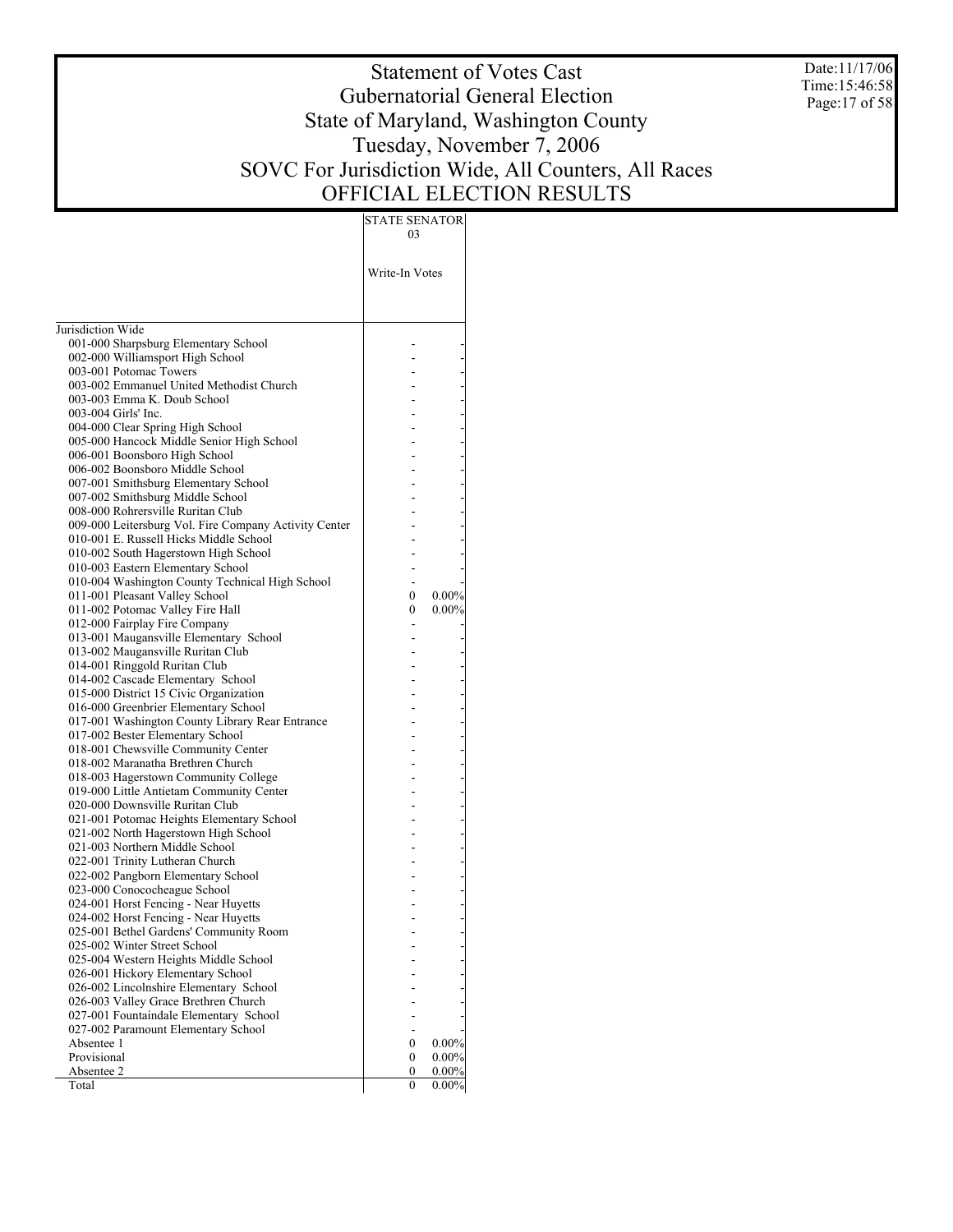Date:11/17/06 Time:15:46:58 Page:18 of 58

# Statement of Votes Cast Gubernatorial General Election State of Maryland, Washington County Tuesday, November 7, 2006 SOVC For Jurisdiction Wide, All Counters, All Races OFFICIAL ELECTION RESULTS

HOUSE OF DELEGATES 01C

|                                                                               | Reg. Voters      | Times<br>Counted | <b>Total Votes</b> | Myers, LeRoy (REP) |             | Grim, Brian K. (DEM) |                              |
|-------------------------------------------------------------------------------|------------------|------------------|--------------------|--------------------|-------------|----------------------|------------------------------|
| Jurisdiction Wide                                                             |                  |                  |                    |                    |             |                      |                              |
| 001-000 Sharpsburg Elementary School                                          |                  |                  |                    |                    |             |                      |                              |
| 002-000 Williamsport High School                                              |                  |                  |                    |                    |             |                      |                              |
| 003-001 Potomac Towers                                                        |                  |                  |                    |                    |             |                      |                              |
| 003-002 Emmanuel United Methodist Church                                      |                  |                  |                    |                    |             |                      | $\overline{a}$               |
| 003-003 Emma K. Doub School                                                   |                  |                  |                    |                    |             |                      |                              |
| 003-004 Girls' Inc.                                                           |                  |                  |                    |                    |             |                      |                              |
| 004-000 Clear Spring High School                                              | 1886             | 1026             | 1012               | 748                | 73.91%      | 261                  | 25.79%                       |
| 005-000 Hancock Middle Senior High School                                     | 2302             | 942              | 918                |                    | 667 72.66%  |                      | 251 27.34%                   |
| 006-001 Boonsboro High School                                                 |                  |                  |                    |                    |             |                      |                              |
| 006-002 Boonsboro Middle School                                               |                  |                  |                    |                    |             |                      |                              |
| 007-001 Smithsburg Elementary School                                          |                  |                  |                    |                    |             |                      |                              |
| 007-002 Smithsburg Middle School                                              |                  |                  |                    |                    |             |                      |                              |
| 008-000 Rohrersville Ruritan Club                                             |                  |                  |                    |                    |             |                      |                              |
| 009-000 Leitersburg Vol. Fire Company Activity Center                         |                  |                  |                    |                    |             |                      |                              |
| 010-001 E. Russell Hicks Middle School                                        |                  |                  |                    |                    |             |                      |                              |
| 010-002 South Hagerstown High School                                          |                  |                  |                    |                    |             |                      | $\qquad \qquad \blacksquare$ |
| 010-003 Eastern Elementary School                                             |                  |                  |                    |                    |             |                      |                              |
| 010-004 Washington County Technical High School                               |                  |                  |                    |                    |             |                      |                              |
| 011-001 Pleasant Valley School                                                |                  |                  |                    |                    |             |                      |                              |
| 011-002 Potomac Valley Fire Hall                                              |                  |                  |                    |                    |             |                      | $\overline{\phantom{a}}$     |
| 012-000 Fairplay Fire Company                                                 |                  |                  |                    |                    |             |                      |                              |
| 013-001 Maugansville Elementary School                                        |                  |                  |                    |                    |             |                      |                              |
| 013-002 Maugansville Ruritan Club                                             |                  |                  |                    |                    |             |                      | $\overline{a}$               |
| 014-001 Ringgold Ruritan Club                                                 |                  |                  |                    |                    |             |                      | $\overline{a}$               |
| 014-002 Cascade Elementary School                                             |                  |                  |                    |                    |             |                      |                              |
| 015-000 District 15 Civic Organization                                        | 1179             | 597              | 584                | 458                | 78.42%      | 125                  | 21.40%                       |
| 016-000 Greenbrier Elementary School                                          |                  |                  |                    |                    |             |                      |                              |
| 017-001 Washington County Library Rear Entrance                               |                  |                  |                    |                    |             |                      |                              |
| 017-002 Bester Elementary School                                              |                  |                  |                    |                    |             |                      |                              |
| 018-001 Chewsville Community Center                                           |                  |                  |                    |                    |             |                      | $\overline{a}$               |
| 018-002 Maranatha Brethren Church                                             |                  |                  |                    |                    |             |                      |                              |
| 018-003 Hagerstown Community College                                          |                  |                  |                    |                    |             |                      | $\qquad \qquad \blacksquare$ |
| 019-000 Little Antietam Community Center                                      |                  |                  |                    |                    |             |                      |                              |
| 020-000 Downsville Ruritan Club                                               |                  |                  |                    |                    |             |                      |                              |
| 021-001 Potomac Heights Elementary School                                     |                  |                  |                    |                    |             |                      |                              |
| 021-002 North Hagerstown High School                                          |                  |                  |                    |                    |             |                      |                              |
| 021-003 Northern Middle School                                                |                  |                  |                    |                    |             |                      |                              |
| 022-001 Trinity Lutheran Church                                               |                  |                  |                    |                    |             |                      | $\overline{a}$               |
| 022-002 Pangborn Elementary School                                            |                  |                  |                    |                    |             |                      |                              |
| 023-000 Conococheague School                                                  | 2964             | 1515             | 1495               |                    | 1141 76.32% | 354                  | 23.68%                       |
| 024-001 Horst Fencing - Near Huyetts                                          |                  |                  |                    |                    |             |                      |                              |
| 024-002 Horst Fencing - Near Huyetts                                          |                  |                  |                    |                    |             |                      |                              |
| 025-001 Bethel Gardens' Community Room                                        |                  |                  |                    |                    |             |                      |                              |
| 025-002 Winter Street School<br>025-004 Western Heights Middle School         |                  |                  |                    |                    |             |                      |                              |
|                                                                               |                  |                  |                    |                    |             |                      |                              |
| 026-001 Hickory Elementary School<br>026-002 Lincolnshire Elementary School   |                  |                  |                    |                    |             |                      |                              |
| 026-003 Valley Grace Brethren Church                                          |                  |                  |                    |                    |             |                      |                              |
|                                                                               |                  |                  |                    |                    |             |                      |                              |
| 027-001 Fountaindale Elementary School<br>027-002 Paramount Elementary School |                  |                  |                    |                    |             |                      |                              |
| Absentee 1                                                                    | 0                | 244              | 243                | 163                | 67.08%      | 80                   | 32.92%                       |
| Provisional                                                                   | $\boldsymbol{0}$ | 43               | 35                 | 28                 | 80.00%      | 7                    | 20.00%                       |
| Absentee 2                                                                    | $\boldsymbol{0}$ | 8                | $7\phantom{.0}$    | 4                  | 57.14%      | 3                    | 42.86%                       |
| Total                                                                         | 8331             | 4375             | 4294               | 3209               | 74.73%      | 1081                 | 25.17%                       |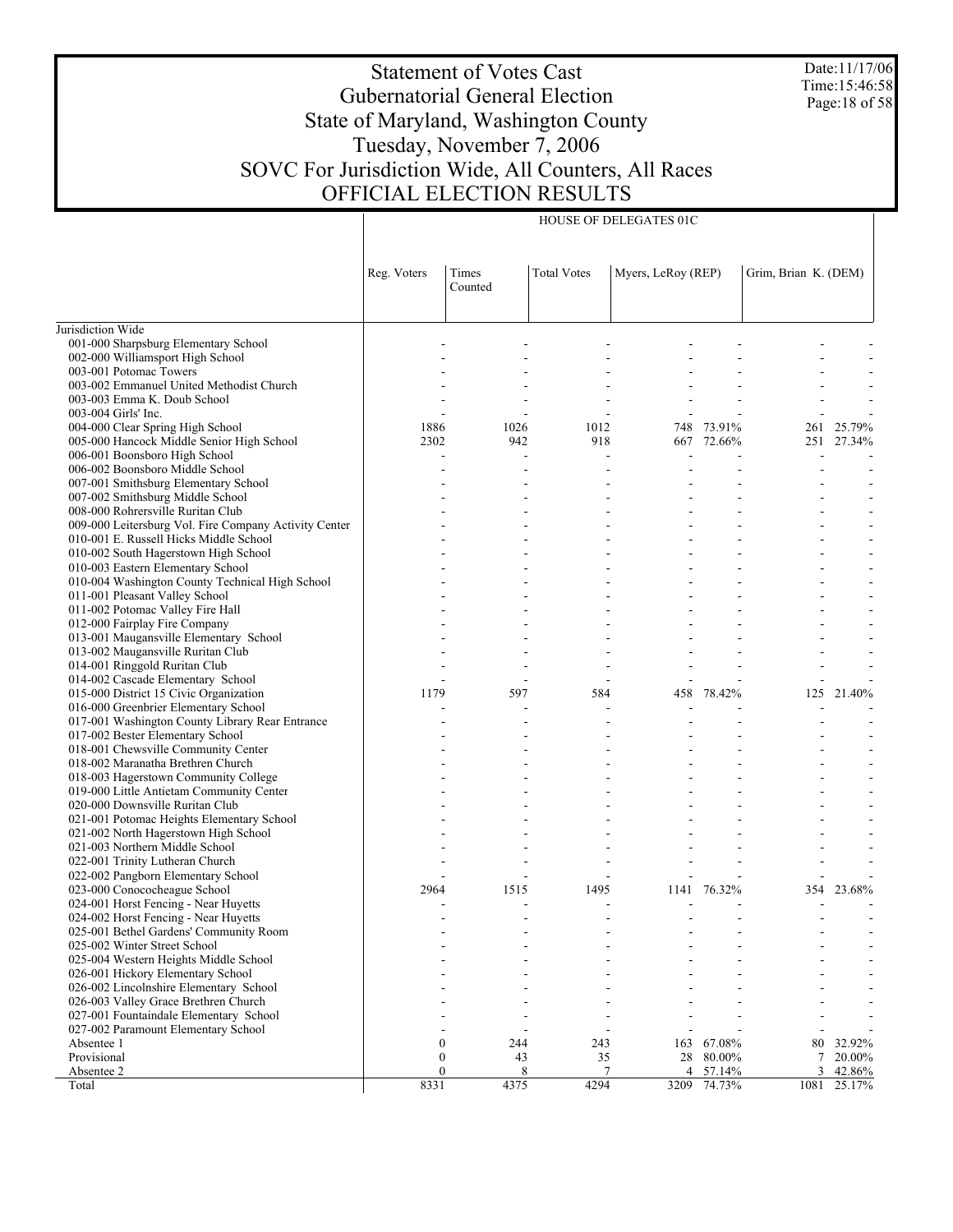Date:11/17/06 Time:15:46:58 Page:19 of 58

# Statement of Votes Cast Gubernatorial General Election State of Maryland, Washington County Tuesday, November 7, 2006 SOVC For Jurisdiction Wide, All Counters, All Races OFFICIAL ELECTION RESULTS

| HOUSE OF |

| Write-In Votes<br>Jurisdiction Wide<br>001-000 Sharpsburg Elementary School<br>002-000 Williamsport High School<br>003-001 Potomac Towers<br>003-002 Emmanuel United Methodist Church<br>003-003 Emma K. Doub School<br>003-004 Girls' Inc.<br>004-000 Clear Spring High School<br>3<br>0.30%<br>005-000 Hancock Middle Senior High School<br>0<br>$0.00\%$<br>006-001 Boonsboro High School<br>006-002 Boonsboro Middle School<br>007-001 Smithsburg Elementary School<br>007-002 Smithsburg Middle School<br>008-000 Rohrersville Ruritan Club<br>009-000 Leitersburg Vol. Fire Company Activity Center<br>010-001 E. Russell Hicks Middle School<br>010-002 South Hagerstown High School<br>010-003 Eastern Elementary School<br>010-004 Washington County Technical High School<br>011-001 Pleasant Valley School<br>011-002 Potomac Valley Fire Hall<br>012-000 Fairplay Fire Company<br>013-001 Maugansville Elementary School<br>013-002 Maugansville Ruritan Club<br>014-001 Ringgold Ruritan Club<br>014-002 Cascade Elementary School<br>0.17%<br>015-000 District 15 Civic Organization<br>1<br>016-000 Greenbrier Elementary School<br>017-001 Washington County Library Rear Entrance<br>017-002 Bester Elementary School<br>018-001 Chewsville Community Center<br>018-002 Maranatha Brethren Church<br>018-003 Hagerstown Community College<br>019-000 Little Antietam Community Center<br>020-000 Downsville Ruritan Club<br>021-001 Potomac Heights Elementary School<br>021-002 North Hagerstown High School<br>021-003 Northern Middle School<br>022-001 Trinity Lutheran Church<br>022-002 Pangborn Elementary School<br>023-000 Conococheague School<br>$0.00\%$<br>0<br>024-001 Horst Fencing - Near Huyetts<br>024-002 Horst Fencing - Near Huyetts<br>025-001 Bethel Gardens' Community Room<br>025-002 Winter Street School<br>025-004 Western Heights Middle School<br>026-001 Hickory Elementary School<br>026-002 Lincolnshire Elementary School<br>026-003 Valley Grace Brethren Church<br>027-001 Fountaindale Elementary School<br>027-002 Paramount Elementary School<br>Absentee 1<br>$0.00\%$<br>0<br>Provisional<br>0.00%<br>0<br>Absentee 2<br>0<br>$0.00\%$<br>4<br>Total<br>0.09% | DELEGATES 01C |  |
|-------------------------------------------------------------------------------------------------------------------------------------------------------------------------------------------------------------------------------------------------------------------------------------------------------------------------------------------------------------------------------------------------------------------------------------------------------------------------------------------------------------------------------------------------------------------------------------------------------------------------------------------------------------------------------------------------------------------------------------------------------------------------------------------------------------------------------------------------------------------------------------------------------------------------------------------------------------------------------------------------------------------------------------------------------------------------------------------------------------------------------------------------------------------------------------------------------------------------------------------------------------------------------------------------------------------------------------------------------------------------------------------------------------------------------------------------------------------------------------------------------------------------------------------------------------------------------------------------------------------------------------------------------------------------------------------------------------------------------------------------------------------------------------------------------------------------------------------------------------------------------------------------------------------------------------------------------------------------------------------------------------------------------------------------------------------------------------------------------------------------------------------------------------------------------------------------------------------------|---------------|--|
|                                                                                                                                                                                                                                                                                                                                                                                                                                                                                                                                                                                                                                                                                                                                                                                                                                                                                                                                                                                                                                                                                                                                                                                                                                                                                                                                                                                                                                                                                                                                                                                                                                                                                                                                                                                                                                                                                                                                                                                                                                                                                                                                                                                                                         |               |  |
|                                                                                                                                                                                                                                                                                                                                                                                                                                                                                                                                                                                                                                                                                                                                                                                                                                                                                                                                                                                                                                                                                                                                                                                                                                                                                                                                                                                                                                                                                                                                                                                                                                                                                                                                                                                                                                                                                                                                                                                                                                                                                                                                                                                                                         |               |  |
|                                                                                                                                                                                                                                                                                                                                                                                                                                                                                                                                                                                                                                                                                                                                                                                                                                                                                                                                                                                                                                                                                                                                                                                                                                                                                                                                                                                                                                                                                                                                                                                                                                                                                                                                                                                                                                                                                                                                                                                                                                                                                                                                                                                                                         |               |  |
|                                                                                                                                                                                                                                                                                                                                                                                                                                                                                                                                                                                                                                                                                                                                                                                                                                                                                                                                                                                                                                                                                                                                                                                                                                                                                                                                                                                                                                                                                                                                                                                                                                                                                                                                                                                                                                                                                                                                                                                                                                                                                                                                                                                                                         |               |  |
|                                                                                                                                                                                                                                                                                                                                                                                                                                                                                                                                                                                                                                                                                                                                                                                                                                                                                                                                                                                                                                                                                                                                                                                                                                                                                                                                                                                                                                                                                                                                                                                                                                                                                                                                                                                                                                                                                                                                                                                                                                                                                                                                                                                                                         |               |  |
|                                                                                                                                                                                                                                                                                                                                                                                                                                                                                                                                                                                                                                                                                                                                                                                                                                                                                                                                                                                                                                                                                                                                                                                                                                                                                                                                                                                                                                                                                                                                                                                                                                                                                                                                                                                                                                                                                                                                                                                                                                                                                                                                                                                                                         |               |  |
|                                                                                                                                                                                                                                                                                                                                                                                                                                                                                                                                                                                                                                                                                                                                                                                                                                                                                                                                                                                                                                                                                                                                                                                                                                                                                                                                                                                                                                                                                                                                                                                                                                                                                                                                                                                                                                                                                                                                                                                                                                                                                                                                                                                                                         |               |  |
|                                                                                                                                                                                                                                                                                                                                                                                                                                                                                                                                                                                                                                                                                                                                                                                                                                                                                                                                                                                                                                                                                                                                                                                                                                                                                                                                                                                                                                                                                                                                                                                                                                                                                                                                                                                                                                                                                                                                                                                                                                                                                                                                                                                                                         |               |  |
|                                                                                                                                                                                                                                                                                                                                                                                                                                                                                                                                                                                                                                                                                                                                                                                                                                                                                                                                                                                                                                                                                                                                                                                                                                                                                                                                                                                                                                                                                                                                                                                                                                                                                                                                                                                                                                                                                                                                                                                                                                                                                                                                                                                                                         |               |  |
|                                                                                                                                                                                                                                                                                                                                                                                                                                                                                                                                                                                                                                                                                                                                                                                                                                                                                                                                                                                                                                                                                                                                                                                                                                                                                                                                                                                                                                                                                                                                                                                                                                                                                                                                                                                                                                                                                                                                                                                                                                                                                                                                                                                                                         |               |  |
|                                                                                                                                                                                                                                                                                                                                                                                                                                                                                                                                                                                                                                                                                                                                                                                                                                                                                                                                                                                                                                                                                                                                                                                                                                                                                                                                                                                                                                                                                                                                                                                                                                                                                                                                                                                                                                                                                                                                                                                                                                                                                                                                                                                                                         |               |  |
|                                                                                                                                                                                                                                                                                                                                                                                                                                                                                                                                                                                                                                                                                                                                                                                                                                                                                                                                                                                                                                                                                                                                                                                                                                                                                                                                                                                                                                                                                                                                                                                                                                                                                                                                                                                                                                                                                                                                                                                                                                                                                                                                                                                                                         |               |  |
|                                                                                                                                                                                                                                                                                                                                                                                                                                                                                                                                                                                                                                                                                                                                                                                                                                                                                                                                                                                                                                                                                                                                                                                                                                                                                                                                                                                                                                                                                                                                                                                                                                                                                                                                                                                                                                                                                                                                                                                                                                                                                                                                                                                                                         |               |  |
|                                                                                                                                                                                                                                                                                                                                                                                                                                                                                                                                                                                                                                                                                                                                                                                                                                                                                                                                                                                                                                                                                                                                                                                                                                                                                                                                                                                                                                                                                                                                                                                                                                                                                                                                                                                                                                                                                                                                                                                                                                                                                                                                                                                                                         |               |  |
|                                                                                                                                                                                                                                                                                                                                                                                                                                                                                                                                                                                                                                                                                                                                                                                                                                                                                                                                                                                                                                                                                                                                                                                                                                                                                                                                                                                                                                                                                                                                                                                                                                                                                                                                                                                                                                                                                                                                                                                                                                                                                                                                                                                                                         |               |  |
|                                                                                                                                                                                                                                                                                                                                                                                                                                                                                                                                                                                                                                                                                                                                                                                                                                                                                                                                                                                                                                                                                                                                                                                                                                                                                                                                                                                                                                                                                                                                                                                                                                                                                                                                                                                                                                                                                                                                                                                                                                                                                                                                                                                                                         |               |  |
|                                                                                                                                                                                                                                                                                                                                                                                                                                                                                                                                                                                                                                                                                                                                                                                                                                                                                                                                                                                                                                                                                                                                                                                                                                                                                                                                                                                                                                                                                                                                                                                                                                                                                                                                                                                                                                                                                                                                                                                                                                                                                                                                                                                                                         |               |  |
|                                                                                                                                                                                                                                                                                                                                                                                                                                                                                                                                                                                                                                                                                                                                                                                                                                                                                                                                                                                                                                                                                                                                                                                                                                                                                                                                                                                                                                                                                                                                                                                                                                                                                                                                                                                                                                                                                                                                                                                                                                                                                                                                                                                                                         |               |  |
|                                                                                                                                                                                                                                                                                                                                                                                                                                                                                                                                                                                                                                                                                                                                                                                                                                                                                                                                                                                                                                                                                                                                                                                                                                                                                                                                                                                                                                                                                                                                                                                                                                                                                                                                                                                                                                                                                                                                                                                                                                                                                                                                                                                                                         |               |  |
|                                                                                                                                                                                                                                                                                                                                                                                                                                                                                                                                                                                                                                                                                                                                                                                                                                                                                                                                                                                                                                                                                                                                                                                                                                                                                                                                                                                                                                                                                                                                                                                                                                                                                                                                                                                                                                                                                                                                                                                                                                                                                                                                                                                                                         |               |  |
|                                                                                                                                                                                                                                                                                                                                                                                                                                                                                                                                                                                                                                                                                                                                                                                                                                                                                                                                                                                                                                                                                                                                                                                                                                                                                                                                                                                                                                                                                                                                                                                                                                                                                                                                                                                                                                                                                                                                                                                                                                                                                                                                                                                                                         |               |  |
|                                                                                                                                                                                                                                                                                                                                                                                                                                                                                                                                                                                                                                                                                                                                                                                                                                                                                                                                                                                                                                                                                                                                                                                                                                                                                                                                                                                                                                                                                                                                                                                                                                                                                                                                                                                                                                                                                                                                                                                                                                                                                                                                                                                                                         |               |  |
|                                                                                                                                                                                                                                                                                                                                                                                                                                                                                                                                                                                                                                                                                                                                                                                                                                                                                                                                                                                                                                                                                                                                                                                                                                                                                                                                                                                                                                                                                                                                                                                                                                                                                                                                                                                                                                                                                                                                                                                                                                                                                                                                                                                                                         |               |  |
|                                                                                                                                                                                                                                                                                                                                                                                                                                                                                                                                                                                                                                                                                                                                                                                                                                                                                                                                                                                                                                                                                                                                                                                                                                                                                                                                                                                                                                                                                                                                                                                                                                                                                                                                                                                                                                                                                                                                                                                                                                                                                                                                                                                                                         |               |  |
|                                                                                                                                                                                                                                                                                                                                                                                                                                                                                                                                                                                                                                                                                                                                                                                                                                                                                                                                                                                                                                                                                                                                                                                                                                                                                                                                                                                                                                                                                                                                                                                                                                                                                                                                                                                                                                                                                                                                                                                                                                                                                                                                                                                                                         |               |  |
|                                                                                                                                                                                                                                                                                                                                                                                                                                                                                                                                                                                                                                                                                                                                                                                                                                                                                                                                                                                                                                                                                                                                                                                                                                                                                                                                                                                                                                                                                                                                                                                                                                                                                                                                                                                                                                                                                                                                                                                                                                                                                                                                                                                                                         |               |  |
|                                                                                                                                                                                                                                                                                                                                                                                                                                                                                                                                                                                                                                                                                                                                                                                                                                                                                                                                                                                                                                                                                                                                                                                                                                                                                                                                                                                                                                                                                                                                                                                                                                                                                                                                                                                                                                                                                                                                                                                                                                                                                                                                                                                                                         |               |  |
|                                                                                                                                                                                                                                                                                                                                                                                                                                                                                                                                                                                                                                                                                                                                                                                                                                                                                                                                                                                                                                                                                                                                                                                                                                                                                                                                                                                                                                                                                                                                                                                                                                                                                                                                                                                                                                                                                                                                                                                                                                                                                                                                                                                                                         |               |  |
|                                                                                                                                                                                                                                                                                                                                                                                                                                                                                                                                                                                                                                                                                                                                                                                                                                                                                                                                                                                                                                                                                                                                                                                                                                                                                                                                                                                                                                                                                                                                                                                                                                                                                                                                                                                                                                                                                                                                                                                                                                                                                                                                                                                                                         |               |  |
|                                                                                                                                                                                                                                                                                                                                                                                                                                                                                                                                                                                                                                                                                                                                                                                                                                                                                                                                                                                                                                                                                                                                                                                                                                                                                                                                                                                                                                                                                                                                                                                                                                                                                                                                                                                                                                                                                                                                                                                                                                                                                                                                                                                                                         |               |  |
|                                                                                                                                                                                                                                                                                                                                                                                                                                                                                                                                                                                                                                                                                                                                                                                                                                                                                                                                                                                                                                                                                                                                                                                                                                                                                                                                                                                                                                                                                                                                                                                                                                                                                                                                                                                                                                                                                                                                                                                                                                                                                                                                                                                                                         |               |  |
|                                                                                                                                                                                                                                                                                                                                                                                                                                                                                                                                                                                                                                                                                                                                                                                                                                                                                                                                                                                                                                                                                                                                                                                                                                                                                                                                                                                                                                                                                                                                                                                                                                                                                                                                                                                                                                                                                                                                                                                                                                                                                                                                                                                                                         |               |  |
|                                                                                                                                                                                                                                                                                                                                                                                                                                                                                                                                                                                                                                                                                                                                                                                                                                                                                                                                                                                                                                                                                                                                                                                                                                                                                                                                                                                                                                                                                                                                                                                                                                                                                                                                                                                                                                                                                                                                                                                                                                                                                                                                                                                                                         |               |  |
|                                                                                                                                                                                                                                                                                                                                                                                                                                                                                                                                                                                                                                                                                                                                                                                                                                                                                                                                                                                                                                                                                                                                                                                                                                                                                                                                                                                                                                                                                                                                                                                                                                                                                                                                                                                                                                                                                                                                                                                                                                                                                                                                                                                                                         |               |  |
|                                                                                                                                                                                                                                                                                                                                                                                                                                                                                                                                                                                                                                                                                                                                                                                                                                                                                                                                                                                                                                                                                                                                                                                                                                                                                                                                                                                                                                                                                                                                                                                                                                                                                                                                                                                                                                                                                                                                                                                                                                                                                                                                                                                                                         |               |  |
|                                                                                                                                                                                                                                                                                                                                                                                                                                                                                                                                                                                                                                                                                                                                                                                                                                                                                                                                                                                                                                                                                                                                                                                                                                                                                                                                                                                                                                                                                                                                                                                                                                                                                                                                                                                                                                                                                                                                                                                                                                                                                                                                                                                                                         |               |  |
|                                                                                                                                                                                                                                                                                                                                                                                                                                                                                                                                                                                                                                                                                                                                                                                                                                                                                                                                                                                                                                                                                                                                                                                                                                                                                                                                                                                                                                                                                                                                                                                                                                                                                                                                                                                                                                                                                                                                                                                                                                                                                                                                                                                                                         |               |  |
|                                                                                                                                                                                                                                                                                                                                                                                                                                                                                                                                                                                                                                                                                                                                                                                                                                                                                                                                                                                                                                                                                                                                                                                                                                                                                                                                                                                                                                                                                                                                                                                                                                                                                                                                                                                                                                                                                                                                                                                                                                                                                                                                                                                                                         |               |  |
|                                                                                                                                                                                                                                                                                                                                                                                                                                                                                                                                                                                                                                                                                                                                                                                                                                                                                                                                                                                                                                                                                                                                                                                                                                                                                                                                                                                                                                                                                                                                                                                                                                                                                                                                                                                                                                                                                                                                                                                                                                                                                                                                                                                                                         |               |  |
|                                                                                                                                                                                                                                                                                                                                                                                                                                                                                                                                                                                                                                                                                                                                                                                                                                                                                                                                                                                                                                                                                                                                                                                                                                                                                                                                                                                                                                                                                                                                                                                                                                                                                                                                                                                                                                                                                                                                                                                                                                                                                                                                                                                                                         |               |  |
|                                                                                                                                                                                                                                                                                                                                                                                                                                                                                                                                                                                                                                                                                                                                                                                                                                                                                                                                                                                                                                                                                                                                                                                                                                                                                                                                                                                                                                                                                                                                                                                                                                                                                                                                                                                                                                                                                                                                                                                                                                                                                                                                                                                                                         |               |  |
|                                                                                                                                                                                                                                                                                                                                                                                                                                                                                                                                                                                                                                                                                                                                                                                                                                                                                                                                                                                                                                                                                                                                                                                                                                                                                                                                                                                                                                                                                                                                                                                                                                                                                                                                                                                                                                                                                                                                                                                                                                                                                                                                                                                                                         |               |  |
|                                                                                                                                                                                                                                                                                                                                                                                                                                                                                                                                                                                                                                                                                                                                                                                                                                                                                                                                                                                                                                                                                                                                                                                                                                                                                                                                                                                                                                                                                                                                                                                                                                                                                                                                                                                                                                                                                                                                                                                                                                                                                                                                                                                                                         |               |  |
|                                                                                                                                                                                                                                                                                                                                                                                                                                                                                                                                                                                                                                                                                                                                                                                                                                                                                                                                                                                                                                                                                                                                                                                                                                                                                                                                                                                                                                                                                                                                                                                                                                                                                                                                                                                                                                                                                                                                                                                                                                                                                                                                                                                                                         |               |  |
|                                                                                                                                                                                                                                                                                                                                                                                                                                                                                                                                                                                                                                                                                                                                                                                                                                                                                                                                                                                                                                                                                                                                                                                                                                                                                                                                                                                                                                                                                                                                                                                                                                                                                                                                                                                                                                                                                                                                                                                                                                                                                                                                                                                                                         |               |  |
|                                                                                                                                                                                                                                                                                                                                                                                                                                                                                                                                                                                                                                                                                                                                                                                                                                                                                                                                                                                                                                                                                                                                                                                                                                                                                                                                                                                                                                                                                                                                                                                                                                                                                                                                                                                                                                                                                                                                                                                                                                                                                                                                                                                                                         |               |  |
|                                                                                                                                                                                                                                                                                                                                                                                                                                                                                                                                                                                                                                                                                                                                                                                                                                                                                                                                                                                                                                                                                                                                                                                                                                                                                                                                                                                                                                                                                                                                                                                                                                                                                                                                                                                                                                                                                                                                                                                                                                                                                                                                                                                                                         |               |  |
|                                                                                                                                                                                                                                                                                                                                                                                                                                                                                                                                                                                                                                                                                                                                                                                                                                                                                                                                                                                                                                                                                                                                                                                                                                                                                                                                                                                                                                                                                                                                                                                                                                                                                                                                                                                                                                                                                                                                                                                                                                                                                                                                                                                                                         |               |  |
|                                                                                                                                                                                                                                                                                                                                                                                                                                                                                                                                                                                                                                                                                                                                                                                                                                                                                                                                                                                                                                                                                                                                                                                                                                                                                                                                                                                                                                                                                                                                                                                                                                                                                                                                                                                                                                                                                                                                                                                                                                                                                                                                                                                                                         |               |  |
|                                                                                                                                                                                                                                                                                                                                                                                                                                                                                                                                                                                                                                                                                                                                                                                                                                                                                                                                                                                                                                                                                                                                                                                                                                                                                                                                                                                                                                                                                                                                                                                                                                                                                                                                                                                                                                                                                                                                                                                                                                                                                                                                                                                                                         |               |  |
|                                                                                                                                                                                                                                                                                                                                                                                                                                                                                                                                                                                                                                                                                                                                                                                                                                                                                                                                                                                                                                                                                                                                                                                                                                                                                                                                                                                                                                                                                                                                                                                                                                                                                                                                                                                                                                                                                                                                                                                                                                                                                                                                                                                                                         |               |  |
|                                                                                                                                                                                                                                                                                                                                                                                                                                                                                                                                                                                                                                                                                                                                                                                                                                                                                                                                                                                                                                                                                                                                                                                                                                                                                                                                                                                                                                                                                                                                                                                                                                                                                                                                                                                                                                                                                                                                                                                                                                                                                                                                                                                                                         |               |  |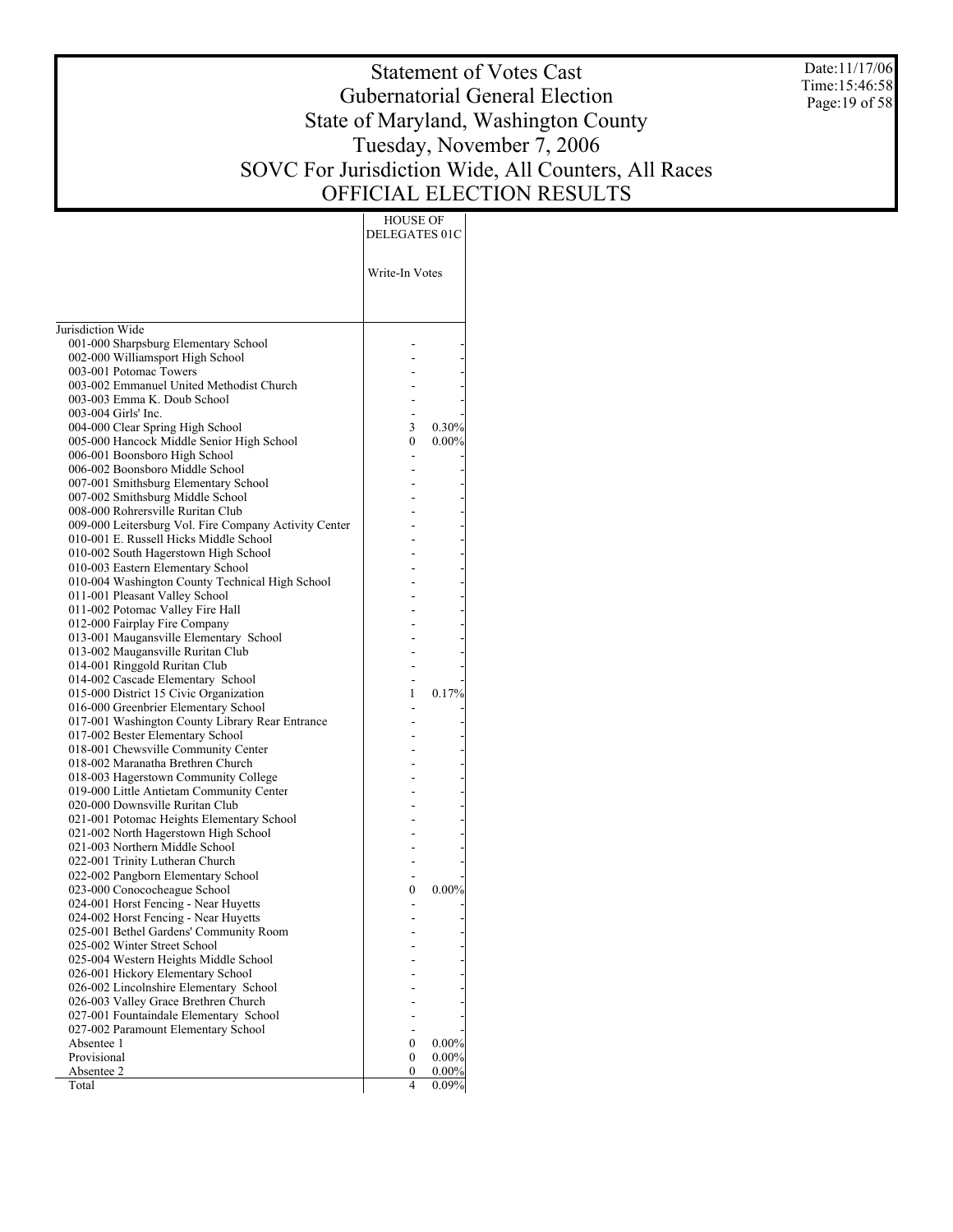Date:11/17/06 Time:15:46:58 Page:20 of 58

#### Statement of Votes Cast Gubernatorial General Election State of Maryland, Washington County Tuesday, November 7, 2006 SOVC For Jurisdiction Wide, All Counters, All Races OFFICIAL ELECTION RESULTS

HOUSE OF DELEGATES 02A

Jurisdiction Wide 001-000 Sharpsburg Elementary School 002-000 Williamsport High School 003-001 Potomac Towers 003-002 Emmanuel United Methodist Church 003-003 Emma K. Doub School 003-004 Girls' Inc. 004-000 Clear Spring High School 005-000 Hancock Middle Senior High School 006-001 Boonsboro High School 006-002 Boonsboro Middle School 007-001 Smithsburg Elementary School 007-002 Smithsburg Middle School 008-000 Rohrersville Ruritan Club 009-000 Leitersburg Vol. Fire Company Activity Center 010-001 E. Russell Hicks Middle School 010-002 South Hagerstown High School 010-003 Eastern Elementary School 010-004 Washington County Technical High School 011-001 Pleasant Valley School 011-002 Potomac Valley Fire Hall 012-000 Fairplay Fire Company 013-001 Maugansville Elementary School 013-002 Maugansville Ruritan Club 014-001 Ringgold Ruritan Club 014-002 Cascade Elementary School 015-000 District 15 Civic Organization 016-000 Greenbrier Elementary School 017-001 Washington County Library Rear Entrance 017-002 Bester Elementary School 018-001 Chewsville Community Center 018-002 Maranatha Brethren Church 018-003 Hagerstown Community College 019-000 Little Antietam Community Center 020-000 Downsville Ruritan Club 021-001 Potomac Heights Elementary School 021-002 North Hagerstown High School 021-003 Northern Middle School 022-001 Trinity Lutheran Church 022-002 Pangborn Elementary School 023-000 Conococheague School 024-001 Horst Fencing - Near Huyetts 024-002 Horst Fencing - Near Huyetts 025-001 Bethel Gardens' Community Room 025-002 Winter Street School 025-004 Western Heights Middle School 026-001 Hickory Elementary School 026-002 Lincolnshire Elementary School 026-003 Valley Grace Brethren Church 027-001 Fountaindale Elementary School 027-002 Paramount Elementary School Absentee 1 Provisional Absentee 2 Total Reg. Voters | Times Counted | Total Votes | McKee, Robert A. (REP) | Write-In Votes - - - - - - - 2856 1316 1048 1042 99.43% 6 0.57% - - - - - - - - - - - - - - - - - - - - - - - - - - - - - - - - - - - - - - - - - - - - - - - - - - - - - - - - 2031 1091 884 876 99.10% 8 0.90% 1511 727 588 586 99.66% 2 0.34% - - - - - - - 1758 1006 823 819 99.51% 4 0.49% - - - - - - - 1797 892 666 660 99.10% 6 0.90% - - - - - - - - - - - - - - - - - - - - - - - - - - - - - - - - - - - 2347 1210 969 961 99.17% 8 0.83% 803 411 316 313 99.05% 3 0.95% 692 394 319 318 99.69% 1 0.31% 826 322 246 244 99.19% 2 0.81% - - - - - - - - - - - - - - - - - - - - - - - - - - - - - - - - - - - - - - - - - - - - - - - - - - - - - - - - - - - - - - - - - - - - - - - - - - - - - - - - - - - - - - - - - - - - - - - - - - - - - - - - - 499 234 185 179 96.76% 6 3.24% - - - - - - - - - - - - - - - - - - - - - - - - - - - - 2610 1226 953 944 99.06% 9 0.94% 1921 931 769 764 99.35% 5 0.65% 2342 1168 968 961 99.28% 7 0.72% 2386 1320 1043 1037 99.42% 6 0.58% 2181 1017 785 777 98.98% 8 1.02% 0 1325 1071 1063 99.25% 8 0.75% 0 179 128 123 96.09% 5 3.91%  $\frac{0}{26560}$  15 9 9 100.00% 0 0.00%<br>26560 14784 11770 11676 99.20% 94 0.80% 11676 99.20%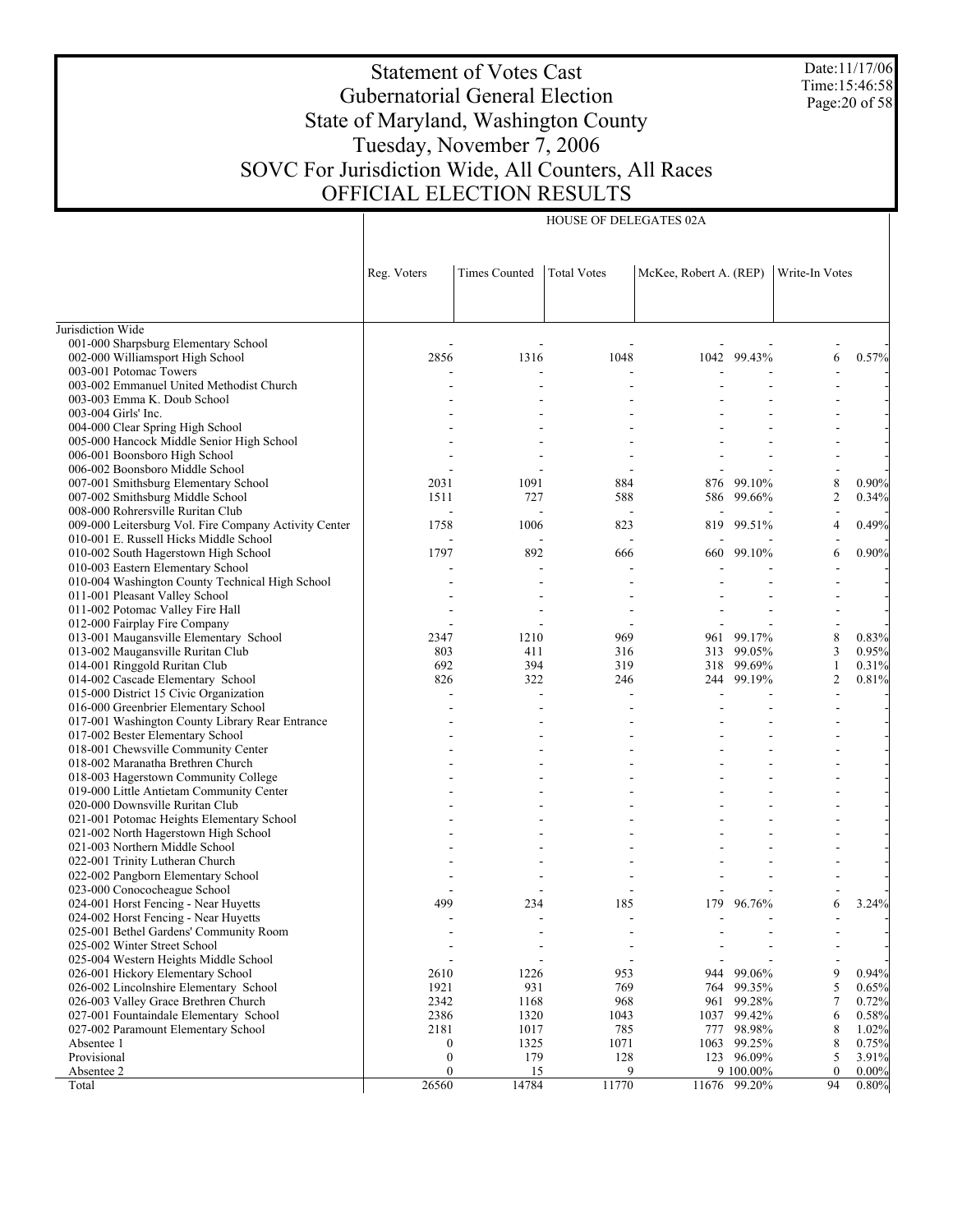Date:11/17/06 Time:15:46:58 Page:21 of 58

# Statement of Votes Cast Gubernatorial General Election State of Maryland, Washington County Tuesday, November 7, 2006 SOVC For Jurisdiction Wide, All Counters, All Races OFFICIAL ELECTION RESULTS

HOUSE OF DELEGATES 02B

|                                                       | Reg. Voters       | <b>Times Counted</b> | <b>Total Votes</b>       | Shank, Christopher B<br>(REP) |                          | Write-In Votes  |                   |
|-------------------------------------------------------|-------------------|----------------------|--------------------------|-------------------------------|--------------------------|-----------------|-------------------|
| Jurisdiction Wide                                     |                   |                      |                          |                               |                          |                 |                   |
| 001-000 Sharpsburg Elementary School                  | 2038              | 1099                 | 816                      |                               | 808 99.02%               | 8               | 0.98%             |
| 002-000 Williamsport High School                      |                   |                      | ä,                       |                               |                          |                 |                   |
| 003-001 Potomac Towers                                |                   |                      |                          |                               |                          |                 |                   |
| 003-002 Emmanuel United Methodist Church              |                   |                      |                          |                               |                          |                 |                   |
| 003-003 Emma K. Doub School                           |                   |                      |                          |                               |                          |                 |                   |
| 003-004 Girls' Inc.                                   |                   |                      |                          |                               |                          |                 |                   |
| 004-000 Clear Spring High School                      |                   |                      |                          |                               |                          |                 |                   |
| 005-000 Hancock Middle Senior High School             |                   |                      | $\overline{\phantom{a}}$ |                               |                          |                 |                   |
| 006-001 Boonsboro High School                         | 1793              | 943                  | 724                      | 717                           | 99.03%                   | $\overline{7}$  | 0.97%             |
| 006-002 Boonsboro Middle School                       | 1752              | 902                  | 681                      |                               | 676 99.27%               | 5               | 0.73%             |
| 007-001 Smithsburg Elementary School                  |                   |                      | $\blacksquare$           |                               |                          |                 |                   |
| 007-002 Smithsburg Middle School                      |                   |                      | $\overline{\phantom{a}}$ |                               |                          |                 |                   |
| 008-000 Rohrersville Ruritan Club                     | 1524              | 781                  | 573                      |                               | 557 97.21%               | 16              | 2.79%             |
| 009-000 Leitersburg Vol. Fire Company Activity Center |                   |                      | $\overline{\phantom{a}}$ |                               |                          |                 |                   |
| 010-001 E. Russell Hicks Middle School                | 2108              | 1033                 | 833                      | 823                           | 98.80%                   | 10              | 1.20%             |
| 010-002 South Hagerstown High School                  |                   |                      |                          |                               |                          |                 |                   |
| 010-003 Eastern Elementary School                     |                   |                      |                          |                               |                          |                 |                   |
| 010-004 Washington County Technical High School       |                   |                      |                          |                               |                          |                 |                   |
| 011-001 Pleasant Valley School                        |                   |                      | ÷.                       |                               |                          |                 |                   |
| 011-002 Potomac Valley Fire Hall                      |                   |                      | $\overline{\phantom{a}}$ |                               |                          |                 |                   |
| 012-000 Fairplay Fire Company                         | 1688              | 887                  | 683                      | 681                           | 99.71%                   | $\overline{2}$  | 0.29%             |
| 013-001 Maugansville Elementary School                |                   |                      |                          |                               |                          |                 |                   |
| 013-002 Maugansville Ruritan Club                     |                   |                      |                          |                               |                          |                 |                   |
| 014-001 Ringgold Ruritan Club                         |                   |                      |                          |                               |                          |                 |                   |
| 014-002 Cascade Elementary School                     |                   |                      |                          |                               |                          |                 |                   |
| 015-000 District 15 Civic Organization                |                   |                      |                          |                               |                          |                 |                   |
| 016-000 Greenbrier Elementary School                  | 2420              | 1202                 | 960                      | 952                           | 99.17%                   | 8               | 0.83%             |
| 017-001 Washington County Library Rear Entrance       |                   |                      | ÷.                       |                               |                          |                 |                   |
| 017-002 Bester Elementary School                      |                   | $\sim$               | $\blacksquare$           |                               |                          |                 |                   |
| 018-001 Chewsville Community Center                   | 1899              | 983                  | 804                      | 797                           | 99.13%                   | $\overline{7}$  | 0.87%             |
| 018-002 Maranatha Brethren Church                     | 2235              | 1118                 | 861                      | 856                           | 99.42%                   | 5               | 0.58%             |
| 018-003 Hagerstown Community College                  | 2450              | 914                  | 671                      | 662                           | 98.66%                   | 9               | 1.34%             |
| 019-000 Little Antietam Community Center              | 1398              | 776                  | 584                      | 579                           | 99.14%                   | 5               | 0.86%             |
| 020-000 Downsville Ruritan Club                       | 1369              | 740                  | 588                      | 584                           | 99.32%                   | $\overline{4}$  | 0.68%             |
| 021-001 Potomac Heights Elementary School             |                   |                      |                          |                               |                          |                 |                   |
| 021-002 North Hagerstown High School                  |                   |                      |                          |                               |                          |                 |                   |
| 021-003 Northern Middle School                        |                   |                      |                          |                               |                          |                 |                   |
| 022-001 Trinity Lutheran Church                       |                   |                      |                          |                               |                          |                 |                   |
| 022-002 Pangborn Elementary School                    |                   |                      |                          |                               |                          |                 |                   |
| 023-000 Conococheague School                          |                   |                      |                          |                               |                          |                 |                   |
| 024-001 Horst Fencing - Near Huyetts                  |                   |                      |                          |                               |                          |                 |                   |
| 024-002 Horst Fencing - Near Huyetts                  |                   |                      |                          |                               |                          |                 |                   |
| 025-001 Bethel Gardens' Community Room                |                   |                      |                          |                               |                          | ÷               |                   |
| 025-002 Winter Street School                          |                   |                      |                          |                               |                          |                 |                   |
| 025-004 Western Heights Middle School                 |                   |                      |                          |                               |                          |                 |                   |
| 026-001 Hickory Elementary School                     |                   |                      |                          |                               |                          |                 |                   |
| 026-002 Lincolnshire Elementary School                |                   |                      |                          |                               |                          |                 |                   |
| 026-003 Valley Grace Brethren Church                  |                   |                      |                          |                               |                          |                 |                   |
| 027-001 Fountaindale Elementary School                |                   |                      |                          |                               |                          |                 |                   |
| 027-002 Paramount Elementary School                   |                   |                      |                          |                               |                          |                 |                   |
| Absentee 1                                            | $\theta$          | 1046                 | 812                      | 801                           | 98.65%                   | 11              | 1.35%             |
| Provisional                                           | 0                 | 177                  | 109                      |                               | 105 96.33%               | 4               | 3.67%             |
| Absentee 2<br>Total                                   | $\theta$<br>22674 | 12610                | 8<br>9707                |                               | 8 100.00%<br>9606 98.96% | $\theta$<br>101 | $0.00\%$<br>1.04% |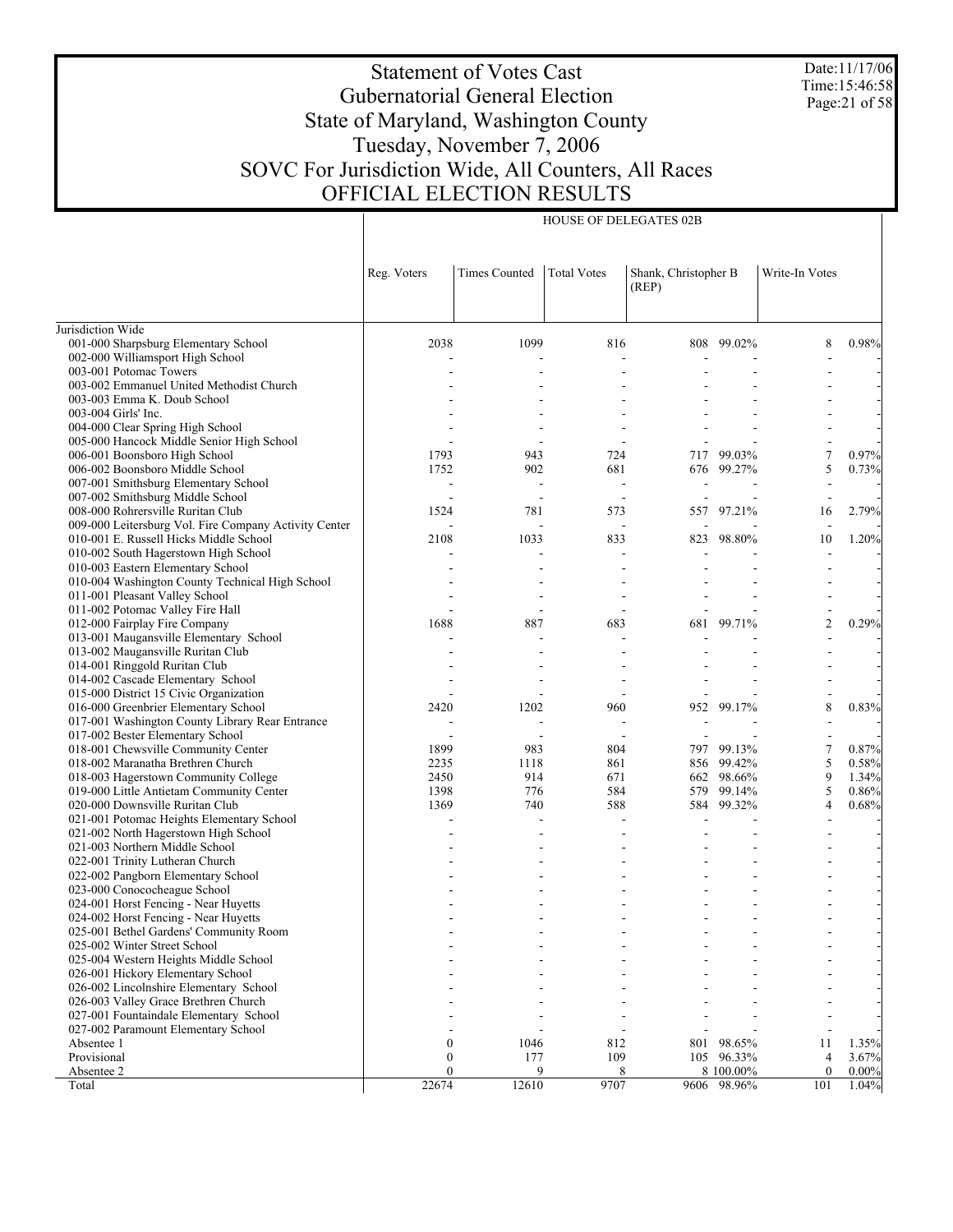Date:11/17/06 Time:15:46:59 Page:22 of 58

#### Statement of Votes Cast Gubernatorial General Election State of Maryland, Washington County Tuesday, November 7, 2006 SOVC For Jurisdiction Wide, All Counters, All Races OFFICIAL ELECTION RESULTS

HOUSE OF DELEGATES 02C

Jurisdiction Wide 001-000 Sharpsburg Elementary School 002-000 Williamsport High School 003-001 Potomac Towers 003-002 Emmanuel United Methodist Church 003-003 Emma K. Doub School 003-004 Girls' Inc. 004-000 Clear Spring High School 005-000 Hancock Middle Senior High School 006-001 Boonsboro High School 006-002 Boonsboro Middle School 007-001 Smithsburg Elementary School 007-002 Smithsburg Middle School 008-000 Rohrersville Ruritan Club 009-000 Leitersburg Vol. Fire Company Activity Center 010-001 E. Russell Hicks Middle School 010-002 South Hagerstown High School 010-003 Eastern Elementary School 010-004 Washington County Technical High School 011-001 Pleasant Valley School 011-002 Potomac Valley Fire Hall 012-000 Fairplay Fire Company 013-001 Maugansville Elementary School 013-002 Maugansville Ruritan Club 014-001 Ringgold Ruritan Club 014-002 Cascade Elementary School 015-000 District 15 Civic Organization 016-000 Greenbrier Elementary School 017-001 Washington County Library Rear Entrance 017-002 Bester Elementary School 018-001 Chewsville Community Center 018-002 Maranatha Brethren Church 018-003 Hagerstown Community College 019-000 Little Antietam Community Center 020-000 Downsville Ruritan Club 021-001 Potomac Heights Elementary School 021-002 North Hagerstown High School 021-003 Northern Middle School 022-001 Trinity Lutheran Church 022-002 Pangborn Elementary School 023-000 Conococheague School 024-001 Horst Fencing - Near Huyetts 024-002 Horst Fencing - Near Huyetts 025-001 Bethel Gardens' Community Room 025-002 Winter Street School 025-004 Western Heights Middle School 026-001 Hickory Elementary School 026-002 Lincolnshire Elementary School 026-003 Valley Grace Brethren Church 027-001 Fountaindale Elementary School 027-002 Paramount Elementary School Absentee 1 Provisional Absentee 2 Total Reg. Voters | Times Counted Total Votes | Muldowney, Paul (REP) | Donoghue, John P. (DEM) - - - - - - - - - - - - - - 670 231 217 74 34.10% 143 65.90% 930 389 378 158 41.80% 220 58.20% 1460 469 457 221 48.36% 235 51.42% 863 216 212 87 41.04% 125 58.96% - - - - - - - - - - - - - - - - - - - - - - - - - - - - - - - - - - - - - - - - - - - - - - - - - - - - - - - - - - - - - - - - - - - - - - 1468 791 767 380 49.54% 387 50.46% 773 415 395 203 51.39% 192 48.61% - - - - - - - - - - - - - - - - - - - - - - - - - - - - - - - - - - - - - - - - - - - - - - - - - - - - - - - - - - - - - - - 1166 345 331 132 39.88% 199 60.12%<br>2418 227 895 448 50.06% 447 49.94% 2418 927 895 448 50.06% 447 49.94% - - - - - - - - - - - - - - - - - - - - - - - - - - - - - - - - - - - 1554 795 782 366 46.80% 415 53.07%<br>1963 892 869 389 44.76% 480 55.24% 1963 892 869 389 44.76% 480 55.24% 1136 618 604 271 44.87% 333 55.13% 1558 501 495 198 40.00% 297 60.00% 1125 517 508 223 43.90% 285 56.10% - - - - - - - - - - - - - - 30 13 13 3 23.08% 10 76.92%<br>738 191 185 39 21.08% 146 78.92% 738 191 185 39 21.08% 146 78.92% 1753 578 563 220 39.08% 343 60.92% 1425 576 559 239 42.75% 320 57.25% - - - - - - - - - - - - - - - - - - - - - - - - - - - - - - - - - - - 0 851 816 369 45.22% 445 54.53%  $\begin{array}{ccccccc}\n 0 & & & 147 & & 123 & & 50 & 40.65\% \n 0 & & & & 13 & & 12 & & 8 & 66.67\% & & & 4 & 33.33\% \n \end{array}$ 0 13 12 8 66.67% 4 33.33% 21030 9475 9181 4078 44.42% 5099 55.54%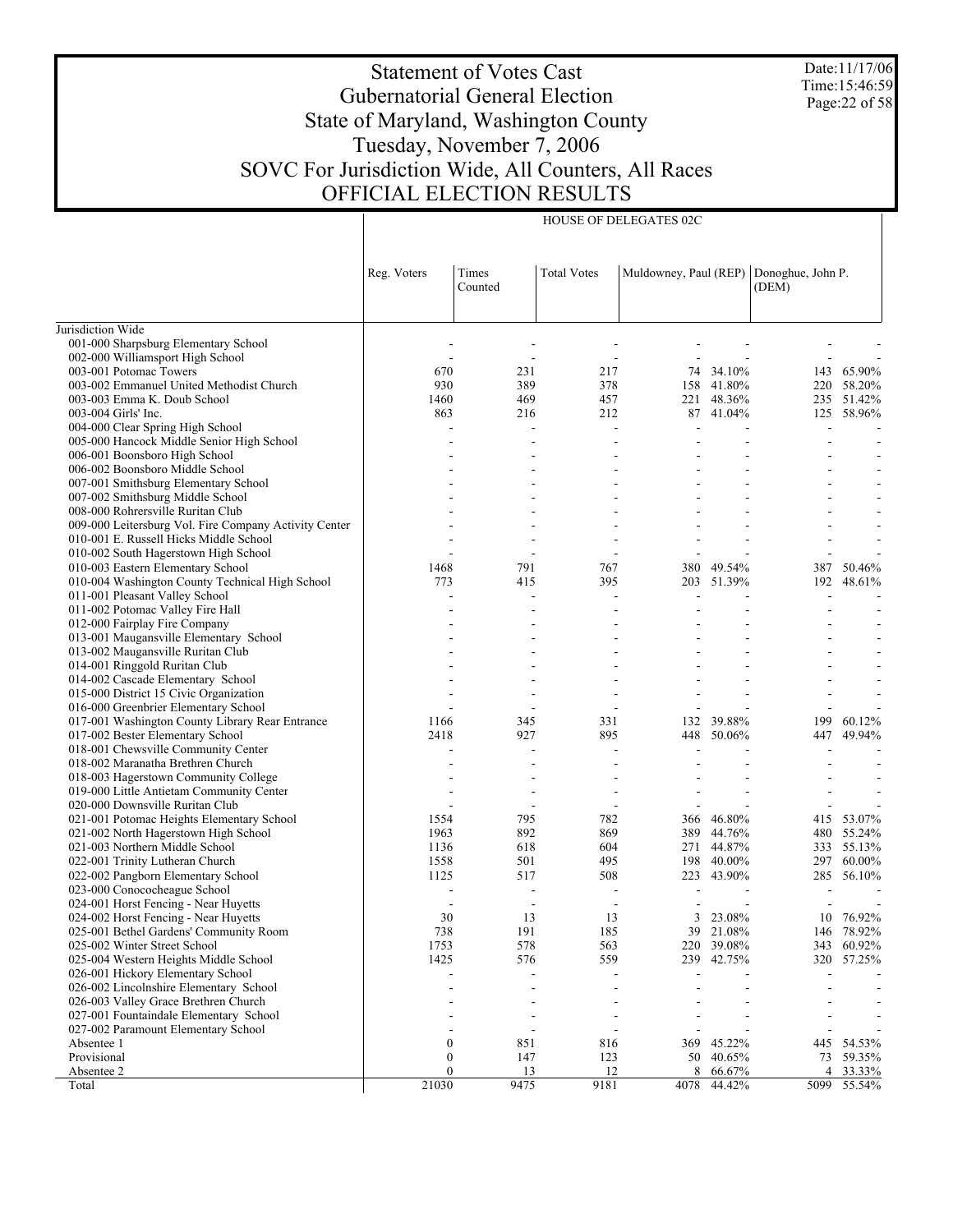Date:11/17/06 Time:15:46:59 Page:23 of 58

# Statement of Votes Cast Gubernatorial General Election State of Maryland, Washington County Tuesday, November 7, 2006 SOVC For Jurisdiction Wide, All Counters, All Races OFFICIAL ELECTION RESULTS

HOUSE OF

| Write-In Votes<br>Jurisdiction Wide<br>001-000 Sharpsburg Elementary School<br>002-000 Williamsport High School<br>003-001 Potomac Towers<br>0.00%<br>0<br>003-002 Emmanuel United Methodist Church<br>$\boldsymbol{0}$<br>$0.00\%$<br>003-003 Emma K. Doub School<br>1<br>0.22%<br>003-004 Girls' Inc.<br>$\mathbf{0}$<br>$0.00\%$<br>004-000 Clear Spring High School<br>005-000 Hancock Middle Senior High School<br>006-001 Boonsboro High School<br>006-002 Boonsboro Middle School |
|------------------------------------------------------------------------------------------------------------------------------------------------------------------------------------------------------------------------------------------------------------------------------------------------------------------------------------------------------------------------------------------------------------------------------------------------------------------------------------------|
|                                                                                                                                                                                                                                                                                                                                                                                                                                                                                          |
|                                                                                                                                                                                                                                                                                                                                                                                                                                                                                          |
|                                                                                                                                                                                                                                                                                                                                                                                                                                                                                          |
|                                                                                                                                                                                                                                                                                                                                                                                                                                                                                          |
|                                                                                                                                                                                                                                                                                                                                                                                                                                                                                          |
|                                                                                                                                                                                                                                                                                                                                                                                                                                                                                          |
|                                                                                                                                                                                                                                                                                                                                                                                                                                                                                          |
|                                                                                                                                                                                                                                                                                                                                                                                                                                                                                          |
|                                                                                                                                                                                                                                                                                                                                                                                                                                                                                          |
|                                                                                                                                                                                                                                                                                                                                                                                                                                                                                          |
|                                                                                                                                                                                                                                                                                                                                                                                                                                                                                          |
|                                                                                                                                                                                                                                                                                                                                                                                                                                                                                          |
| 007-001 Smithsburg Elementary School                                                                                                                                                                                                                                                                                                                                                                                                                                                     |
| 007-002 Smithsburg Middle School                                                                                                                                                                                                                                                                                                                                                                                                                                                         |
| 008-000 Rohrersville Ruritan Club                                                                                                                                                                                                                                                                                                                                                                                                                                                        |
| 009-000 Leitersburg Vol. Fire Company Activity Center                                                                                                                                                                                                                                                                                                                                                                                                                                    |
| 010-001 E. Russell Hicks Middle School<br>010-002 South Hagerstown High School                                                                                                                                                                                                                                                                                                                                                                                                           |
| 010-003 Eastern Elementary School<br>$0.00\%$<br>0                                                                                                                                                                                                                                                                                                                                                                                                                                       |
| 010-004 Washington County Technical High School<br>0<br>$0.00\%$                                                                                                                                                                                                                                                                                                                                                                                                                         |
| 011-001 Pleasant Valley School                                                                                                                                                                                                                                                                                                                                                                                                                                                           |
| 011-002 Potomac Valley Fire Hall                                                                                                                                                                                                                                                                                                                                                                                                                                                         |
| 012-000 Fairplay Fire Company                                                                                                                                                                                                                                                                                                                                                                                                                                                            |
| 013-001 Maugansville Elementary School                                                                                                                                                                                                                                                                                                                                                                                                                                                   |
| 013-002 Maugansville Ruritan Club                                                                                                                                                                                                                                                                                                                                                                                                                                                        |
| 014-001 Ringgold Ruritan Club                                                                                                                                                                                                                                                                                                                                                                                                                                                            |
| 014-002 Cascade Elementary School                                                                                                                                                                                                                                                                                                                                                                                                                                                        |
| 015-000 District 15 Civic Organization                                                                                                                                                                                                                                                                                                                                                                                                                                                   |
| 016-000 Greenbrier Elementary School                                                                                                                                                                                                                                                                                                                                                                                                                                                     |
| $0.00\%$<br>017-001 Washington County Library Rear Entrance<br>0                                                                                                                                                                                                                                                                                                                                                                                                                         |
| 017-002 Bester Elementary School<br>0<br>$0.00\%$                                                                                                                                                                                                                                                                                                                                                                                                                                        |
| 018-001 Chewsville Community Center                                                                                                                                                                                                                                                                                                                                                                                                                                                      |
| 018-002 Maranatha Brethren Church                                                                                                                                                                                                                                                                                                                                                                                                                                                        |
| 018-003 Hagerstown Community College                                                                                                                                                                                                                                                                                                                                                                                                                                                     |
| 019-000 Little Antietam Community Center<br>020-000 Downsville Ruritan Club                                                                                                                                                                                                                                                                                                                                                                                                              |
| 021-001 Potomac Heights Elementary School<br>1<br>0.13%                                                                                                                                                                                                                                                                                                                                                                                                                                  |
| $\boldsymbol{0}$<br>021-002 North Hagerstown High School<br>0.00%                                                                                                                                                                                                                                                                                                                                                                                                                        |
| 021-003 Northern Middle School<br>0<br>$0.00\%$                                                                                                                                                                                                                                                                                                                                                                                                                                          |
| 022-001 Trinity Lutheran Church<br>$\boldsymbol{0}$<br>0.00%                                                                                                                                                                                                                                                                                                                                                                                                                             |
| 022-002 Pangborn Elementary School<br>0<br>$0.00\%$                                                                                                                                                                                                                                                                                                                                                                                                                                      |
| 023-000 Conococheague School                                                                                                                                                                                                                                                                                                                                                                                                                                                             |
| 024-001 Horst Fencing - Near Huyetts                                                                                                                                                                                                                                                                                                                                                                                                                                                     |
| 024-002 Horst Fencing - Near Huyetts<br>0.00%<br>$\theta$                                                                                                                                                                                                                                                                                                                                                                                                                                |
| 025-001 Bethel Gardens' Community Room<br>0<br>$0.00\%$                                                                                                                                                                                                                                                                                                                                                                                                                                  |
| 025-002 Winter Street School<br>0<br>$0.00\%$                                                                                                                                                                                                                                                                                                                                                                                                                                            |
| 025-004 Western Heights Middle School<br>$\mathbf{0}$<br>$0.00\%$                                                                                                                                                                                                                                                                                                                                                                                                                        |
| 026-001 Hickory Elementary School                                                                                                                                                                                                                                                                                                                                                                                                                                                        |
| 026-002 Lincolnshire Elementary School                                                                                                                                                                                                                                                                                                                                                                                                                                                   |
| 026-003 Valley Grace Brethren Church                                                                                                                                                                                                                                                                                                                                                                                                                                                     |
| 027-001 Fountaindale Elementary School                                                                                                                                                                                                                                                                                                                                                                                                                                                   |
| 027-002 Paramount Elementary School<br>0.25%                                                                                                                                                                                                                                                                                                                                                                                                                                             |
| Absentee 1<br>2<br>Provisional<br>$\mathbf{0}$<br>$0.00\%$                                                                                                                                                                                                                                                                                                                                                                                                                               |
| Absentee 2<br>0.00%<br>0                                                                                                                                                                                                                                                                                                                                                                                                                                                                 |
| Total<br>4<br>0.04%                                                                                                                                                                                                                                                                                                                                                                                                                                                                      |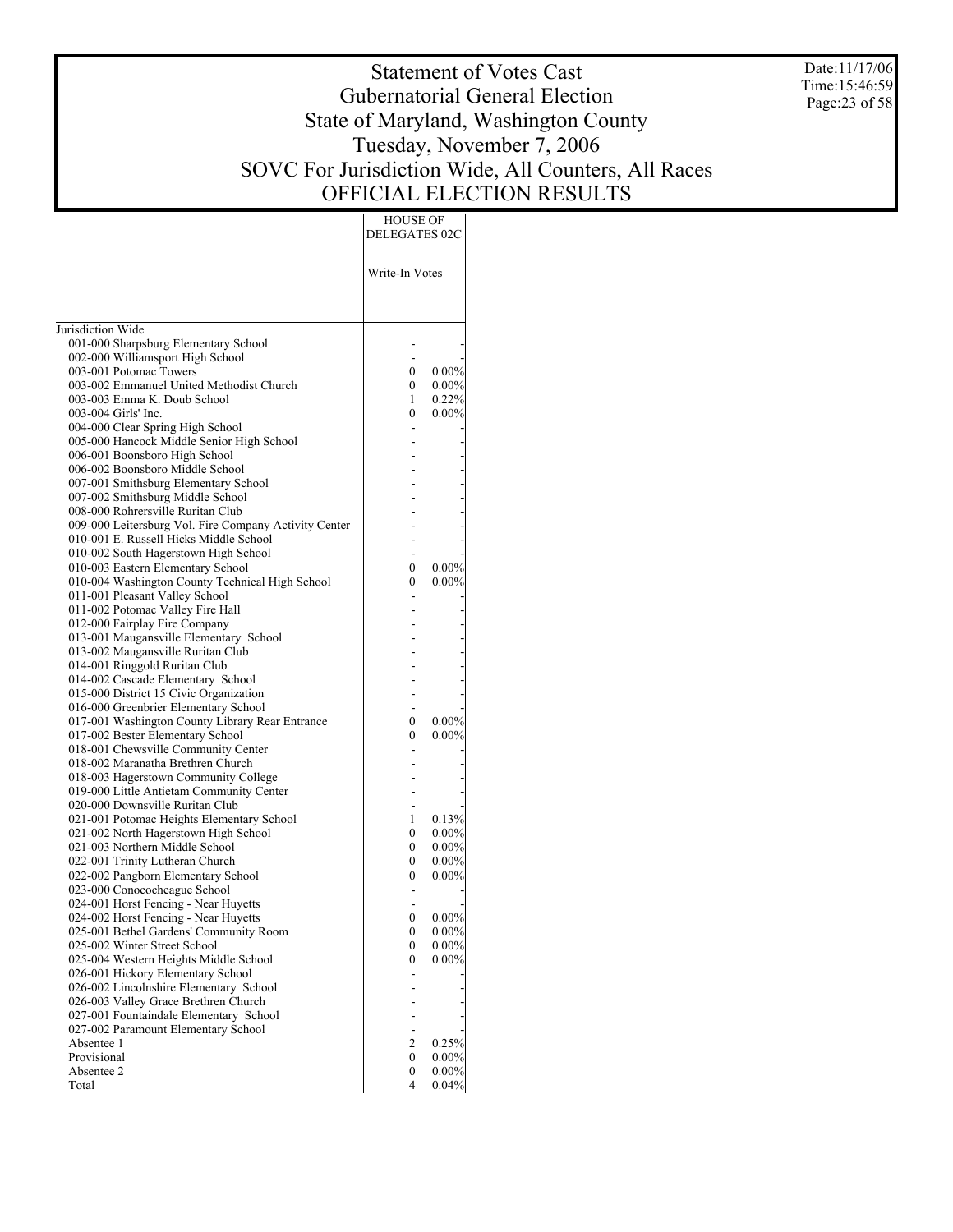Date:11/17/06 Time:15:46:59 Page:24 of 58

# Statement of Votes Cast Gubernatorial General Election State of Maryland, Washington County Tuesday, November 7, 2006 SOVC For Jurisdiction Wide, All Counters, All Races OFFICIAL ELECTION RESULTS

HOUSE OF DELEGATES 03B

|                                                                        | Reg. Voters | Times<br>Counted       | <b>Total Votes</b> | Weldon, Richard B. J<br>(REP) |            | Gilligan, Paul (DEM) |           |
|------------------------------------------------------------------------|-------------|------------------------|--------------------|-------------------------------|------------|----------------------|-----------|
|                                                                        |             |                        |                    |                               |            |                      |           |
| Jurisdiction Wide                                                      |             |                        |                    |                               |            |                      |           |
| 001-000 Sharpsburg Elementary School                                   |             |                        |                    |                               |            |                      |           |
| 002-000 Williamsport High School                                       |             |                        |                    |                               |            |                      |           |
| 003-001 Potomac Towers                                                 |             |                        |                    |                               |            |                      |           |
| 003-002 Emmanuel United Methodist Church                               |             |                        |                    |                               |            |                      |           |
| 003-003 Emma K. Doub School                                            |             |                        |                    |                               |            |                      |           |
| 003-004 Girls' Inc.                                                    |             |                        |                    |                               |            |                      |           |
| 004-000 Clear Spring High School                                       |             |                        |                    |                               |            |                      |           |
| 005-000 Hancock Middle Senior High School                              |             |                        |                    |                               |            |                      |           |
| 006-001 Boonsboro High School                                          |             |                        |                    |                               |            |                      |           |
| 006-002 Boonsboro Middle School                                        |             |                        |                    |                               |            |                      |           |
| 007-001 Smithsburg Elementary School                                   |             |                        |                    |                               |            |                      |           |
| 007-002 Smithsburg Middle School                                       |             |                        |                    |                               |            |                      |           |
| 008-000 Rohrersville Ruritan Club                                      |             |                        |                    |                               |            |                      |           |
| 009-000 Leitersburg Vol. Fire Company Activity Center                  |             |                        |                    |                               |            |                      |           |
| 010-001 E. Russell Hicks Middle School                                 |             |                        |                    |                               |            |                      |           |
| 010-002 South Hagerstown High School                                   |             |                        |                    |                               |            |                      |           |
| 010-003 Eastern Elementary School                                      |             |                        |                    |                               |            |                      |           |
| 010-004 Washington County Technical High School                        |             |                        |                    |                               |            |                      |           |
| 011-001 Pleasant Valley School                                         | 772         | 388                    | 377                |                               | 224 59.42% | 153                  | 40.58%    |
| 011-002 Potomac Valley Fire Hall                                       | 393         | 204                    | 192                |                               | 103 53.65% | 89                   | 46.35%    |
| 012-000 Fairplay Fire Company                                          |             |                        |                    |                               |            |                      |           |
| 013-001 Maugansville Elementary School                                 |             |                        |                    |                               |            |                      |           |
| 013-002 Maugansville Ruritan Club                                      |             |                        |                    |                               |            |                      |           |
| 014-001 Ringgold Ruritan Club                                          |             |                        |                    |                               |            |                      |           |
| 014-002 Cascade Elementary School                                      |             |                        |                    |                               |            |                      |           |
| 015-000 District 15 Civic Organization                                 |             |                        |                    |                               |            |                      |           |
| 016-000 Greenbrier Elementary School                                   |             |                        |                    |                               |            |                      |           |
| 017-001 Washington County Library Rear Entrance                        |             |                        |                    |                               |            |                      |           |
| 017-002 Bester Elementary School                                       |             |                        |                    |                               |            |                      |           |
| 018-001 Chewsville Community Center                                    |             |                        |                    |                               |            |                      |           |
| 018-002 Maranatha Brethren Church                                      |             |                        |                    |                               |            |                      |           |
| 018-003 Hagerstown Community College                                   |             |                        |                    |                               |            |                      |           |
| 019-000 Little Antietam Community Center                               |             |                        |                    |                               |            |                      |           |
| 020-000 Downsville Ruritan Club                                        |             |                        |                    |                               |            |                      |           |
| 021-001 Potomac Heights Elementary School                              |             |                        |                    |                               |            |                      |           |
| 021-002 North Hagerstown High School<br>021-003 Northern Middle School |             |                        |                    |                               |            |                      |           |
| 022-001 Trinity Lutheran Church                                        |             |                        |                    |                               |            |                      |           |
| 022-002 Pangborn Elementary School                                     |             |                        |                    |                               |            |                      |           |
| 023-000 Conococheague School                                           |             |                        |                    |                               |            |                      |           |
| 024-001 Horst Fencing - Near Huyetts                                   |             |                        |                    |                               |            |                      |           |
| 024-002 Horst Fencing - Near Huyetts                                   |             |                        |                    |                               |            |                      |           |
| 025-001 Bethel Gardens' Community Room                                 |             |                        |                    |                               |            |                      |           |
| 025-002 Winter Street School                                           |             |                        |                    |                               |            |                      |           |
| 025-004 Western Heights Middle School                                  |             |                        |                    |                               |            |                      |           |
| 026-001 Hickory Elementary School                                      |             |                        |                    |                               |            |                      |           |
| 026-002 Lincolnshire Elementary School                                 |             |                        |                    |                               |            |                      |           |
| 026-003 Valley Grace Brethren Church                                   |             |                        |                    |                               |            |                      |           |
| 027-001 Fountaindale Elementary School                                 |             |                        |                    |                               |            |                      |           |
| 027-002 Paramount Elementary School                                    |             |                        |                    |                               |            |                      |           |
| Absentee 1                                                             |             | $\boldsymbol{0}$<br>32 | 31                 | 20                            | 64.52%     | 11                   | 35.48%    |
| Provisional                                                            |             | $\boldsymbol{0}$<br>10 | 10                 | 6                             | 60.00%     | 4                    | 40.00%    |
| Absentee 2                                                             |             | $\overline{0}$<br>5    | 5                  | $\theta$                      | $0.00\%$   |                      | 5 100.00% |
| Total                                                                  | 1165        | 639                    | 615                | 353                           | 57.40%     | 262                  | 42.60%    |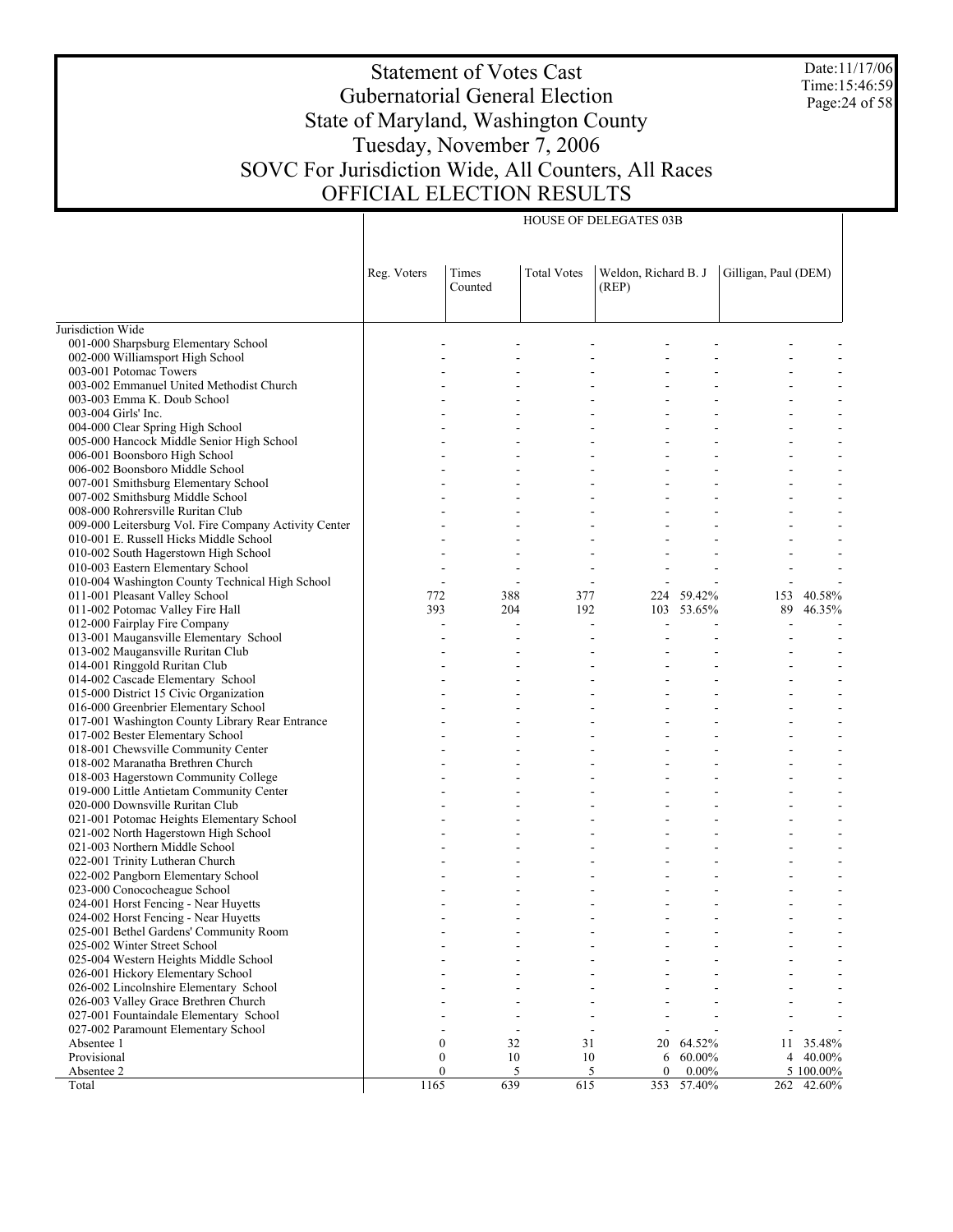Date:11/17/06 Time:15:46:59 Page:25 of 58

# Statement of Votes Cast Gubernatorial General Election State of Maryland, Washington County Tuesday, November 7, 2006 SOVC For Jurisdiction Wide, All Counters, All Races OFFICIAL ELECTION RESULTS

| HOUSE OF |

| Write-In Votes<br>Jurisdiction Wide<br>001-000 Sharpsburg Elementary School<br>002-000 Williamsport High School<br>003-001 Potomac Towers<br>003-002 Emmanuel United Methodist Church<br>003-003 Emma K. Doub School<br>003-004 Girls' Inc.<br>004-000 Clear Spring High School<br>005-000 Hancock Middle Senior High School<br>006-001 Boonsboro High School<br>006-002 Boonsboro Middle School<br>007-001 Smithsburg Elementary School<br>007-002 Smithsburg Middle School<br>008-000 Rohrersville Ruritan Club<br>009-000 Leitersburg Vol. Fire Company Activity Center<br>010-001 E. Russell Hicks Middle School<br>010-002 South Hagerstown High School<br>010-003 Eastern Elementary School<br>010-004 Washington County Technical High School<br>011-001 Pleasant Valley School<br>0.00%<br>0<br>011-002 Potomac Valley Fire Hall<br>$0.00\%$<br>0<br>012-000 Fairplay Fire Company<br>013-001 Maugansville Elementary School<br>013-002 Maugansville Ruritan Club<br>014-001 Ringgold Ruritan Club<br>014-002 Cascade Elementary School<br>015-000 District 15 Civic Organization<br>016-000 Greenbrier Elementary School<br>017-001 Washington County Library Rear Entrance<br>017-002 Bester Elementary School<br>018-001 Chewsville Community Center<br>018-002 Maranatha Brethren Church<br>018-003 Hagerstown Community College<br>019-000 Little Antietam Community Center<br>020-000 Downsville Ruritan Club<br>021-001 Potomac Heights Elementary School<br>021-002 North Hagerstown High School<br>021-003 Northern Middle School<br>022-001 Trinity Lutheran Church<br>022-002 Pangborn Elementary School<br>023-000 Conococheague School<br>024-001 Horst Fencing - Near Huyetts<br>024-002 Horst Fencing - Near Huyetts<br>025-001 Bethel Gardens' Community Room<br>025-002 Winter Street School<br>025-004 Western Heights Middle School<br>026-001 Hickory Elementary School<br>026-002 Lincolnshire Elementary School<br>026-003 Valley Grace Brethren Church<br>027-001 Fountaindale Elementary School<br>027-002 Paramount Elementary School<br>0.00%<br>Absentee 1<br>0<br>Provisional<br>$\mathbf{0}$<br>0.00%<br>Absentee 2<br>0<br>$0.00\%$ |       | DELEGATES 03B |          |
|---------------------------------------------------------------------------------------------------------------------------------------------------------------------------------------------------------------------------------------------------------------------------------------------------------------------------------------------------------------------------------------------------------------------------------------------------------------------------------------------------------------------------------------------------------------------------------------------------------------------------------------------------------------------------------------------------------------------------------------------------------------------------------------------------------------------------------------------------------------------------------------------------------------------------------------------------------------------------------------------------------------------------------------------------------------------------------------------------------------------------------------------------------------------------------------------------------------------------------------------------------------------------------------------------------------------------------------------------------------------------------------------------------------------------------------------------------------------------------------------------------------------------------------------------------------------------------------------------------------------------------------------------------------------------------------------------------------------------------------------------------------------------------------------------------------------------------------------------------------------------------------------------------------------------------------------------------------------------------------------------------------------------------------------------------------------------------------------------------------------------------------------------------------------------|-------|---------------|----------|
|                                                                                                                                                                                                                                                                                                                                                                                                                                                                                                                                                                                                                                                                                                                                                                                                                                                                                                                                                                                                                                                                                                                                                                                                                                                                                                                                                                                                                                                                                                                                                                                                                                                                                                                                                                                                                                                                                                                                                                                                                                                                                                                                                                           |       |               |          |
|                                                                                                                                                                                                                                                                                                                                                                                                                                                                                                                                                                                                                                                                                                                                                                                                                                                                                                                                                                                                                                                                                                                                                                                                                                                                                                                                                                                                                                                                                                                                                                                                                                                                                                                                                                                                                                                                                                                                                                                                                                                                                                                                                                           |       |               |          |
|                                                                                                                                                                                                                                                                                                                                                                                                                                                                                                                                                                                                                                                                                                                                                                                                                                                                                                                                                                                                                                                                                                                                                                                                                                                                                                                                                                                                                                                                                                                                                                                                                                                                                                                                                                                                                                                                                                                                                                                                                                                                                                                                                                           |       |               |          |
|                                                                                                                                                                                                                                                                                                                                                                                                                                                                                                                                                                                                                                                                                                                                                                                                                                                                                                                                                                                                                                                                                                                                                                                                                                                                                                                                                                                                                                                                                                                                                                                                                                                                                                                                                                                                                                                                                                                                                                                                                                                                                                                                                                           |       |               |          |
|                                                                                                                                                                                                                                                                                                                                                                                                                                                                                                                                                                                                                                                                                                                                                                                                                                                                                                                                                                                                                                                                                                                                                                                                                                                                                                                                                                                                                                                                                                                                                                                                                                                                                                                                                                                                                                                                                                                                                                                                                                                                                                                                                                           |       |               |          |
|                                                                                                                                                                                                                                                                                                                                                                                                                                                                                                                                                                                                                                                                                                                                                                                                                                                                                                                                                                                                                                                                                                                                                                                                                                                                                                                                                                                                                                                                                                                                                                                                                                                                                                                                                                                                                                                                                                                                                                                                                                                                                                                                                                           |       |               |          |
|                                                                                                                                                                                                                                                                                                                                                                                                                                                                                                                                                                                                                                                                                                                                                                                                                                                                                                                                                                                                                                                                                                                                                                                                                                                                                                                                                                                                                                                                                                                                                                                                                                                                                                                                                                                                                                                                                                                                                                                                                                                                                                                                                                           |       |               |          |
|                                                                                                                                                                                                                                                                                                                                                                                                                                                                                                                                                                                                                                                                                                                                                                                                                                                                                                                                                                                                                                                                                                                                                                                                                                                                                                                                                                                                                                                                                                                                                                                                                                                                                                                                                                                                                                                                                                                                                                                                                                                                                                                                                                           |       |               |          |
|                                                                                                                                                                                                                                                                                                                                                                                                                                                                                                                                                                                                                                                                                                                                                                                                                                                                                                                                                                                                                                                                                                                                                                                                                                                                                                                                                                                                                                                                                                                                                                                                                                                                                                                                                                                                                                                                                                                                                                                                                                                                                                                                                                           |       |               |          |
|                                                                                                                                                                                                                                                                                                                                                                                                                                                                                                                                                                                                                                                                                                                                                                                                                                                                                                                                                                                                                                                                                                                                                                                                                                                                                                                                                                                                                                                                                                                                                                                                                                                                                                                                                                                                                                                                                                                                                                                                                                                                                                                                                                           |       |               |          |
|                                                                                                                                                                                                                                                                                                                                                                                                                                                                                                                                                                                                                                                                                                                                                                                                                                                                                                                                                                                                                                                                                                                                                                                                                                                                                                                                                                                                                                                                                                                                                                                                                                                                                                                                                                                                                                                                                                                                                                                                                                                                                                                                                                           |       |               |          |
|                                                                                                                                                                                                                                                                                                                                                                                                                                                                                                                                                                                                                                                                                                                                                                                                                                                                                                                                                                                                                                                                                                                                                                                                                                                                                                                                                                                                                                                                                                                                                                                                                                                                                                                                                                                                                                                                                                                                                                                                                                                                                                                                                                           |       |               |          |
|                                                                                                                                                                                                                                                                                                                                                                                                                                                                                                                                                                                                                                                                                                                                                                                                                                                                                                                                                                                                                                                                                                                                                                                                                                                                                                                                                                                                                                                                                                                                                                                                                                                                                                                                                                                                                                                                                                                                                                                                                                                                                                                                                                           |       |               |          |
|                                                                                                                                                                                                                                                                                                                                                                                                                                                                                                                                                                                                                                                                                                                                                                                                                                                                                                                                                                                                                                                                                                                                                                                                                                                                                                                                                                                                                                                                                                                                                                                                                                                                                                                                                                                                                                                                                                                                                                                                                                                                                                                                                                           |       |               |          |
|                                                                                                                                                                                                                                                                                                                                                                                                                                                                                                                                                                                                                                                                                                                                                                                                                                                                                                                                                                                                                                                                                                                                                                                                                                                                                                                                                                                                                                                                                                                                                                                                                                                                                                                                                                                                                                                                                                                                                                                                                                                                                                                                                                           |       |               |          |
|                                                                                                                                                                                                                                                                                                                                                                                                                                                                                                                                                                                                                                                                                                                                                                                                                                                                                                                                                                                                                                                                                                                                                                                                                                                                                                                                                                                                                                                                                                                                                                                                                                                                                                                                                                                                                                                                                                                                                                                                                                                                                                                                                                           |       |               |          |
|                                                                                                                                                                                                                                                                                                                                                                                                                                                                                                                                                                                                                                                                                                                                                                                                                                                                                                                                                                                                                                                                                                                                                                                                                                                                                                                                                                                                                                                                                                                                                                                                                                                                                                                                                                                                                                                                                                                                                                                                                                                                                                                                                                           |       |               |          |
|                                                                                                                                                                                                                                                                                                                                                                                                                                                                                                                                                                                                                                                                                                                                                                                                                                                                                                                                                                                                                                                                                                                                                                                                                                                                                                                                                                                                                                                                                                                                                                                                                                                                                                                                                                                                                                                                                                                                                                                                                                                                                                                                                                           |       |               |          |
|                                                                                                                                                                                                                                                                                                                                                                                                                                                                                                                                                                                                                                                                                                                                                                                                                                                                                                                                                                                                                                                                                                                                                                                                                                                                                                                                                                                                                                                                                                                                                                                                                                                                                                                                                                                                                                                                                                                                                                                                                                                                                                                                                                           |       |               |          |
|                                                                                                                                                                                                                                                                                                                                                                                                                                                                                                                                                                                                                                                                                                                                                                                                                                                                                                                                                                                                                                                                                                                                                                                                                                                                                                                                                                                                                                                                                                                                                                                                                                                                                                                                                                                                                                                                                                                                                                                                                                                                                                                                                                           |       |               |          |
|                                                                                                                                                                                                                                                                                                                                                                                                                                                                                                                                                                                                                                                                                                                                                                                                                                                                                                                                                                                                                                                                                                                                                                                                                                                                                                                                                                                                                                                                                                                                                                                                                                                                                                                                                                                                                                                                                                                                                                                                                                                                                                                                                                           |       |               |          |
|                                                                                                                                                                                                                                                                                                                                                                                                                                                                                                                                                                                                                                                                                                                                                                                                                                                                                                                                                                                                                                                                                                                                                                                                                                                                                                                                                                                                                                                                                                                                                                                                                                                                                                                                                                                                                                                                                                                                                                                                                                                                                                                                                                           |       |               |          |
|                                                                                                                                                                                                                                                                                                                                                                                                                                                                                                                                                                                                                                                                                                                                                                                                                                                                                                                                                                                                                                                                                                                                                                                                                                                                                                                                                                                                                                                                                                                                                                                                                                                                                                                                                                                                                                                                                                                                                                                                                                                                                                                                                                           |       |               |          |
|                                                                                                                                                                                                                                                                                                                                                                                                                                                                                                                                                                                                                                                                                                                                                                                                                                                                                                                                                                                                                                                                                                                                                                                                                                                                                                                                                                                                                                                                                                                                                                                                                                                                                                                                                                                                                                                                                                                                                                                                                                                                                                                                                                           |       |               |          |
|                                                                                                                                                                                                                                                                                                                                                                                                                                                                                                                                                                                                                                                                                                                                                                                                                                                                                                                                                                                                                                                                                                                                                                                                                                                                                                                                                                                                                                                                                                                                                                                                                                                                                                                                                                                                                                                                                                                                                                                                                                                                                                                                                                           |       |               |          |
|                                                                                                                                                                                                                                                                                                                                                                                                                                                                                                                                                                                                                                                                                                                                                                                                                                                                                                                                                                                                                                                                                                                                                                                                                                                                                                                                                                                                                                                                                                                                                                                                                                                                                                                                                                                                                                                                                                                                                                                                                                                                                                                                                                           |       |               |          |
|                                                                                                                                                                                                                                                                                                                                                                                                                                                                                                                                                                                                                                                                                                                                                                                                                                                                                                                                                                                                                                                                                                                                                                                                                                                                                                                                                                                                                                                                                                                                                                                                                                                                                                                                                                                                                                                                                                                                                                                                                                                                                                                                                                           |       |               |          |
|                                                                                                                                                                                                                                                                                                                                                                                                                                                                                                                                                                                                                                                                                                                                                                                                                                                                                                                                                                                                                                                                                                                                                                                                                                                                                                                                                                                                                                                                                                                                                                                                                                                                                                                                                                                                                                                                                                                                                                                                                                                                                                                                                                           |       |               |          |
|                                                                                                                                                                                                                                                                                                                                                                                                                                                                                                                                                                                                                                                                                                                                                                                                                                                                                                                                                                                                                                                                                                                                                                                                                                                                                                                                                                                                                                                                                                                                                                                                                                                                                                                                                                                                                                                                                                                                                                                                                                                                                                                                                                           |       |               |          |
|                                                                                                                                                                                                                                                                                                                                                                                                                                                                                                                                                                                                                                                                                                                                                                                                                                                                                                                                                                                                                                                                                                                                                                                                                                                                                                                                                                                                                                                                                                                                                                                                                                                                                                                                                                                                                                                                                                                                                                                                                                                                                                                                                                           |       |               |          |
|                                                                                                                                                                                                                                                                                                                                                                                                                                                                                                                                                                                                                                                                                                                                                                                                                                                                                                                                                                                                                                                                                                                                                                                                                                                                                                                                                                                                                                                                                                                                                                                                                                                                                                                                                                                                                                                                                                                                                                                                                                                                                                                                                                           |       |               |          |
|                                                                                                                                                                                                                                                                                                                                                                                                                                                                                                                                                                                                                                                                                                                                                                                                                                                                                                                                                                                                                                                                                                                                                                                                                                                                                                                                                                                                                                                                                                                                                                                                                                                                                                                                                                                                                                                                                                                                                                                                                                                                                                                                                                           |       |               |          |
|                                                                                                                                                                                                                                                                                                                                                                                                                                                                                                                                                                                                                                                                                                                                                                                                                                                                                                                                                                                                                                                                                                                                                                                                                                                                                                                                                                                                                                                                                                                                                                                                                                                                                                                                                                                                                                                                                                                                                                                                                                                                                                                                                                           |       |               |          |
|                                                                                                                                                                                                                                                                                                                                                                                                                                                                                                                                                                                                                                                                                                                                                                                                                                                                                                                                                                                                                                                                                                                                                                                                                                                                                                                                                                                                                                                                                                                                                                                                                                                                                                                                                                                                                                                                                                                                                                                                                                                                                                                                                                           |       |               |          |
|                                                                                                                                                                                                                                                                                                                                                                                                                                                                                                                                                                                                                                                                                                                                                                                                                                                                                                                                                                                                                                                                                                                                                                                                                                                                                                                                                                                                                                                                                                                                                                                                                                                                                                                                                                                                                                                                                                                                                                                                                                                                                                                                                                           |       |               |          |
|                                                                                                                                                                                                                                                                                                                                                                                                                                                                                                                                                                                                                                                                                                                                                                                                                                                                                                                                                                                                                                                                                                                                                                                                                                                                                                                                                                                                                                                                                                                                                                                                                                                                                                                                                                                                                                                                                                                                                                                                                                                                                                                                                                           |       |               |          |
|                                                                                                                                                                                                                                                                                                                                                                                                                                                                                                                                                                                                                                                                                                                                                                                                                                                                                                                                                                                                                                                                                                                                                                                                                                                                                                                                                                                                                                                                                                                                                                                                                                                                                                                                                                                                                                                                                                                                                                                                                                                                                                                                                                           |       |               |          |
|                                                                                                                                                                                                                                                                                                                                                                                                                                                                                                                                                                                                                                                                                                                                                                                                                                                                                                                                                                                                                                                                                                                                                                                                                                                                                                                                                                                                                                                                                                                                                                                                                                                                                                                                                                                                                                                                                                                                                                                                                                                                                                                                                                           |       |               |          |
|                                                                                                                                                                                                                                                                                                                                                                                                                                                                                                                                                                                                                                                                                                                                                                                                                                                                                                                                                                                                                                                                                                                                                                                                                                                                                                                                                                                                                                                                                                                                                                                                                                                                                                                                                                                                                                                                                                                                                                                                                                                                                                                                                                           |       |               |          |
|                                                                                                                                                                                                                                                                                                                                                                                                                                                                                                                                                                                                                                                                                                                                                                                                                                                                                                                                                                                                                                                                                                                                                                                                                                                                                                                                                                                                                                                                                                                                                                                                                                                                                                                                                                                                                                                                                                                                                                                                                                                                                                                                                                           |       |               |          |
|                                                                                                                                                                                                                                                                                                                                                                                                                                                                                                                                                                                                                                                                                                                                                                                                                                                                                                                                                                                                                                                                                                                                                                                                                                                                                                                                                                                                                                                                                                                                                                                                                                                                                                                                                                                                                                                                                                                                                                                                                                                                                                                                                                           |       |               |          |
|                                                                                                                                                                                                                                                                                                                                                                                                                                                                                                                                                                                                                                                                                                                                                                                                                                                                                                                                                                                                                                                                                                                                                                                                                                                                                                                                                                                                                                                                                                                                                                                                                                                                                                                                                                                                                                                                                                                                                                                                                                                                                                                                                                           |       |               |          |
|                                                                                                                                                                                                                                                                                                                                                                                                                                                                                                                                                                                                                                                                                                                                                                                                                                                                                                                                                                                                                                                                                                                                                                                                                                                                                                                                                                                                                                                                                                                                                                                                                                                                                                                                                                                                                                                                                                                                                                                                                                                                                                                                                                           |       |               |          |
|                                                                                                                                                                                                                                                                                                                                                                                                                                                                                                                                                                                                                                                                                                                                                                                                                                                                                                                                                                                                                                                                                                                                                                                                                                                                                                                                                                                                                                                                                                                                                                                                                                                                                                                                                                                                                                                                                                                                                                                                                                                                                                                                                                           |       |               |          |
|                                                                                                                                                                                                                                                                                                                                                                                                                                                                                                                                                                                                                                                                                                                                                                                                                                                                                                                                                                                                                                                                                                                                                                                                                                                                                                                                                                                                                                                                                                                                                                                                                                                                                                                                                                                                                                                                                                                                                                                                                                                                                                                                                                           |       |               |          |
|                                                                                                                                                                                                                                                                                                                                                                                                                                                                                                                                                                                                                                                                                                                                                                                                                                                                                                                                                                                                                                                                                                                                                                                                                                                                                                                                                                                                                                                                                                                                                                                                                                                                                                                                                                                                                                                                                                                                                                                                                                                                                                                                                                           |       |               |          |
|                                                                                                                                                                                                                                                                                                                                                                                                                                                                                                                                                                                                                                                                                                                                                                                                                                                                                                                                                                                                                                                                                                                                                                                                                                                                                                                                                                                                                                                                                                                                                                                                                                                                                                                                                                                                                                                                                                                                                                                                                                                                                                                                                                           |       |               |          |
|                                                                                                                                                                                                                                                                                                                                                                                                                                                                                                                                                                                                                                                                                                                                                                                                                                                                                                                                                                                                                                                                                                                                                                                                                                                                                                                                                                                                                                                                                                                                                                                                                                                                                                                                                                                                                                                                                                                                                                                                                                                                                                                                                                           |       |               |          |
|                                                                                                                                                                                                                                                                                                                                                                                                                                                                                                                                                                                                                                                                                                                                                                                                                                                                                                                                                                                                                                                                                                                                                                                                                                                                                                                                                                                                                                                                                                                                                                                                                                                                                                                                                                                                                                                                                                                                                                                                                                                                                                                                                                           |       |               |          |
|                                                                                                                                                                                                                                                                                                                                                                                                                                                                                                                                                                                                                                                                                                                                                                                                                                                                                                                                                                                                                                                                                                                                                                                                                                                                                                                                                                                                                                                                                                                                                                                                                                                                                                                                                                                                                                                                                                                                                                                                                                                                                                                                                                           |       |               |          |
|                                                                                                                                                                                                                                                                                                                                                                                                                                                                                                                                                                                                                                                                                                                                                                                                                                                                                                                                                                                                                                                                                                                                                                                                                                                                                                                                                                                                                                                                                                                                                                                                                                                                                                                                                                                                                                                                                                                                                                                                                                                                                                                                                                           |       |               |          |
|                                                                                                                                                                                                                                                                                                                                                                                                                                                                                                                                                                                                                                                                                                                                                                                                                                                                                                                                                                                                                                                                                                                                                                                                                                                                                                                                                                                                                                                                                                                                                                                                                                                                                                                                                                                                                                                                                                                                                                                                                                                                                                                                                                           |       |               |          |
|                                                                                                                                                                                                                                                                                                                                                                                                                                                                                                                                                                                                                                                                                                                                                                                                                                                                                                                                                                                                                                                                                                                                                                                                                                                                                                                                                                                                                                                                                                                                                                                                                                                                                                                                                                                                                                                                                                                                                                                                                                                                                                                                                                           |       |               |          |
|                                                                                                                                                                                                                                                                                                                                                                                                                                                                                                                                                                                                                                                                                                                                                                                                                                                                                                                                                                                                                                                                                                                                                                                                                                                                                                                                                                                                                                                                                                                                                                                                                                                                                                                                                                                                                                                                                                                                                                                                                                                                                                                                                                           |       |               |          |
|                                                                                                                                                                                                                                                                                                                                                                                                                                                                                                                                                                                                                                                                                                                                                                                                                                                                                                                                                                                                                                                                                                                                                                                                                                                                                                                                                                                                                                                                                                                                                                                                                                                                                                                                                                                                                                                                                                                                                                                                                                                                                                                                                                           | Total | $\theta$      | $0.00\%$ |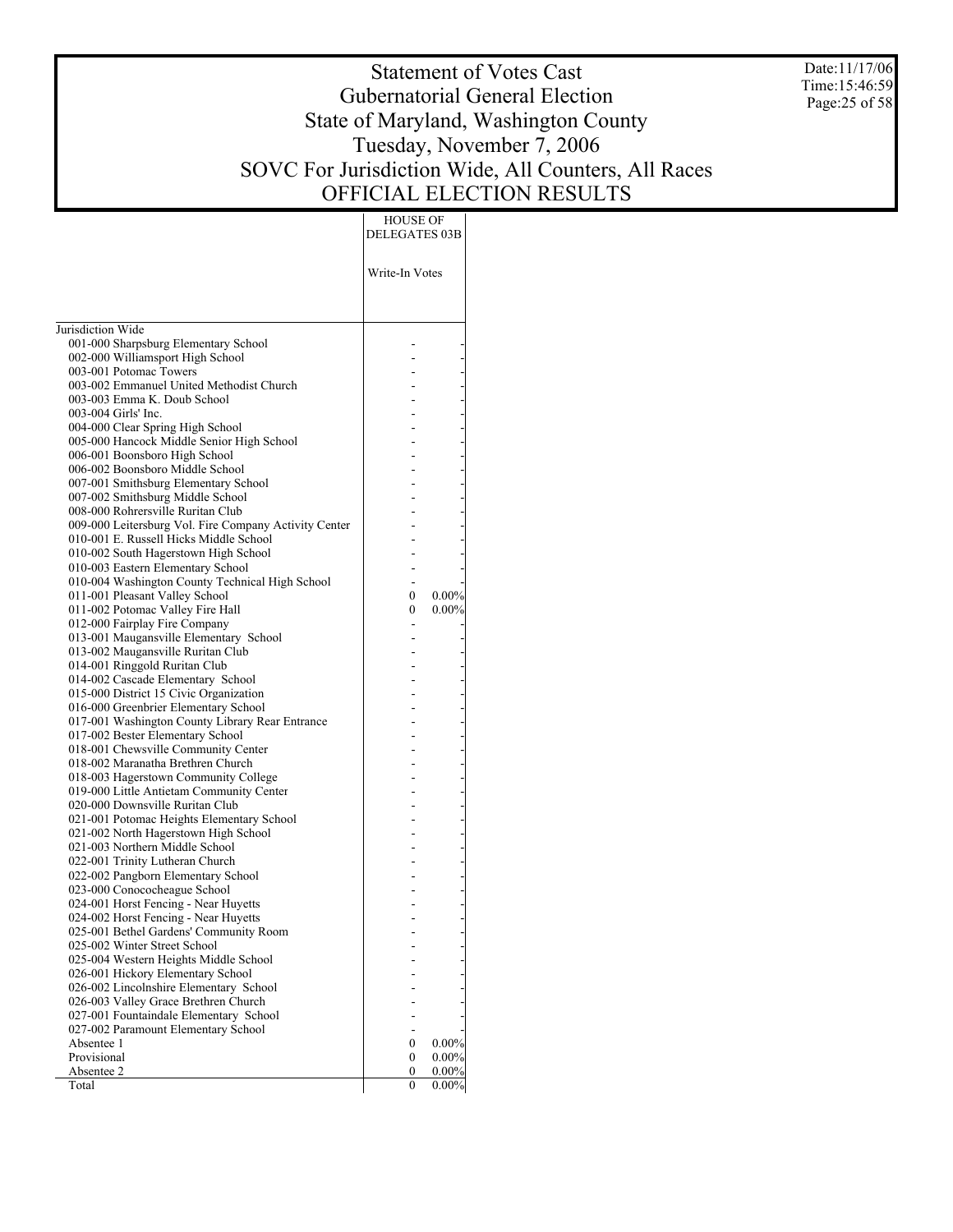Date:11/17/06 Time:15:46:59 Page:26 of 58

# Statement of Votes Cast Gubernatorial General Election State of Maryland, Washington County Tuesday, November 7, 2006 SOVC For Jurisdiction Wide, All Counters, All Races OFFICIAL ELECTION RESULTS

COUNTY COMMISSIONER

|                                                       | Reg. Voters      | <b>Times Counted</b> | <b>Total Votes</b> | Baker, Terry Lee (REP) |              |
|-------------------------------------------------------|------------------|----------------------|--------------------|------------------------|--------------|
|                                                       |                  |                      |                    |                        |              |
| Jurisdiction Wide                                     |                  |                      |                    |                        |              |
| 001-000 Sharpsburg Elementary School                  | 2038             | 1099                 | 4487               |                        | 519 11.57%   |
| 002-000 Williamsport High School                      | 2856             | 1316                 | 5683               |                        | 712 12.53%   |
| 003-001 Potomac Towers                                | 670              | 231                  | 944                | 68                     | 7.20%        |
| 003-002 Emmanuel United Methodist Church              | 930              | 389                  | 1730               | 181                    | 10.46%       |
| 003-003 Emma K. Doub School                           | 1460             | 469                  | 2052               | 202                    | 9.84%        |
| 003-004 Girls' Inc.                                   | 863              | 216                  | 935                | 93                     | 9.95%        |
| 004-000 Clear Spring High School                      | 1886             | 1026                 | 4356               | 717                    | 16.46%       |
| 005-000 Hancock Middle Senior High School             | 2302             | 942                  | 3944               |                        | 614 15.57%   |
| 006-001 Boonsboro High School                         | 1793             | 943                  | 4036               | 501                    | 12.41%       |
| 006-002 Boonsboro Middle School                       | 1752             | 902                  | 3742               |                        | 428 11.44%   |
| 007-001 Smithsburg Elementary School                  | 2031             | 1091                 | 4785               | 585                    | 12.23%       |
| 007-002 Smithsburg Middle School                      | 1511             | 727                  | 3091               | 358                    | 11.58%       |
| 008-000 Rohrersville Ruritan Club                     | 1524             | 781                  | 3272               | 361                    | 11.03%       |
| 009-000 Leitersburg Vol. Fire Company Activity Center | 1758             | 1006                 | 4455               | 501                    | 11.25%       |
| 010-001 E. Russell Hicks Middle School                | 2108             | 1033                 | 4497               |                        | 510 11.34%   |
| 010-002 South Hagerstown High School                  | 1797             | 892                  | 3931               |                        | 416 10.58%   |
| 010-003 Eastern Elementary School                     | 1468             | 791                  | 3540               | 375                    | 10.59%       |
| 010-004 Washington County Technical High School       | 773              | 415                  | 1873               | 195                    | 10.41%       |
| 011-001 Pleasant Valley School                        | 772              | 388                  | 1586               | 171                    | 10.78%       |
| 011-002 Potomac Valley Fire Hall                      | 393              | 204                  | 830                |                        | 90 10.84%    |
| 012-000 Fairplay Fire Company                         | 1688             | 887                  | 3852               |                        | 474 12.31%   |
| 013-001 Maugansville Elementary School                | 2347             | 1210                 | 5240               |                        | 697 13.30%   |
| 013-002 Maugansville Ruritan Club                     | 803              | 411                  | 1830               | 203                    | 11.09%       |
| 014-001 Ringgold Ruritan Club                         | 692              | 394                  | 1730               | 226                    | 13.06%       |
| 014-002 Cascade Elementary School                     | 826              | 322                  | 1408               | 143                    | 10.16%       |
| 015-000 District 15 Civic Organization                | 1179             | 597                  | 2537               | 423                    | 16.67%       |
| 016-000 Greenbrier Elementary School                  | 2420             | 1202                 | 5198               | 597                    | 11.49%       |
| 017-001 Washington County Library Rear Entrance       | 1166             | 345                  | 1486               | 131                    | 8.82%        |
| 017-002 Bester Elementary School                      | 2418             | 927                  | 3994               | 386                    | 9.66%        |
| 018-001 Chewsville Community Center                   | 1899             | 983                  | 4229               | 463                    | 10.95%       |
| 018-002 Maranatha Brethren Church                     | 2235             | 1118                 | 4859               | 485                    | 9.98%        |
| 018-003 Hagerstown Community College                  | 2450             | 914                  | 3940               |                        | 397 10.08%   |
| 019-000 Little Antietam Community Center              | 1398             | 776                  | 3224               | 392                    | 12.16%       |
| 020-000 Downsville Ruritan Club                       | 1369             | 740                  | 3178               | 405                    | 12.74%       |
| 021-001 Potomac Heights Elementary School             | 1554             | 795                  | 3422               | 339                    | 9.91%        |
| 021-002 North Hagerstown High School                  | 1963             | 892                  | 3926               | 386                    | 9.83%        |
| 021-003 Northern Middle School                        | 1136             | 618                  | 2629               | 257                    | 9.78%        |
| 022-001 Trinity Lutheran Church                       | 1558             | 501                  | 2077               | 203                    | 9.77%        |
| 022-002 Pangborn Elementary School                    | 1125             | 517                  | 2250               | 206                    | 9.16%        |
| 023-000 Conococheague School                          | 2964             | 1515                 | 6587               | 976                    | 14.82%       |
| 024-001 Horst Fencing - Near Huyetts                  | 499              | 234                  | 1039               | 134                    | 12.90%       |
| 024-002 Horst Fencing - Near Huyetts                  | 30               | 13                   | 63                 | 8                      | 12.70%       |
| 025-001 Bethel Gardens' Community Room                | 738              | 191                  | 767                | 37                     | 4.82%        |
| 025-002 Winter Street School                          | 1753             | 578                  | 2523               | 253                    | 10.03%       |
| 025-004 Western Heights Middle School                 | 1425             | 576                  | 2441               | 279                    | 11.43%       |
| 026-001 Hickory Elementary School                     | 2610             | 1226                 | 5315               | 599                    | 11.27%       |
| 026-002 Lincolnshire Elementary School                | 1921             | 931                  | 4072               |                        | 426 10.46%   |
| 026-003 Valley Grace Brethren Church                  | 2342             | 1168                 | 5068               |                        | 619 12.21%   |
| 027-001 Fountaindale Elementary School                | 2386             | 1320                 | 5700               | 608                    | 10.67%       |
| 027-002 Paramount Elementary School                   | 2181             | 1017                 | 4389               |                        | 512 11.67%   |
| Absentee 1                                            | $\boldsymbol{0}$ | 3498                 | 15125              | 1573                   | 10.40%       |
| Provisional                                           | $\boldsymbol{0}$ | 556                  | 2177               |                        | 256 11.76%   |
| Absentee 2                                            | $\boldsymbol{0}$ | 50                   | 206                | 24                     | 11.65%       |
| Total                                                 | 79760            | 41883                | 180250             |                        | 20714 11.49% |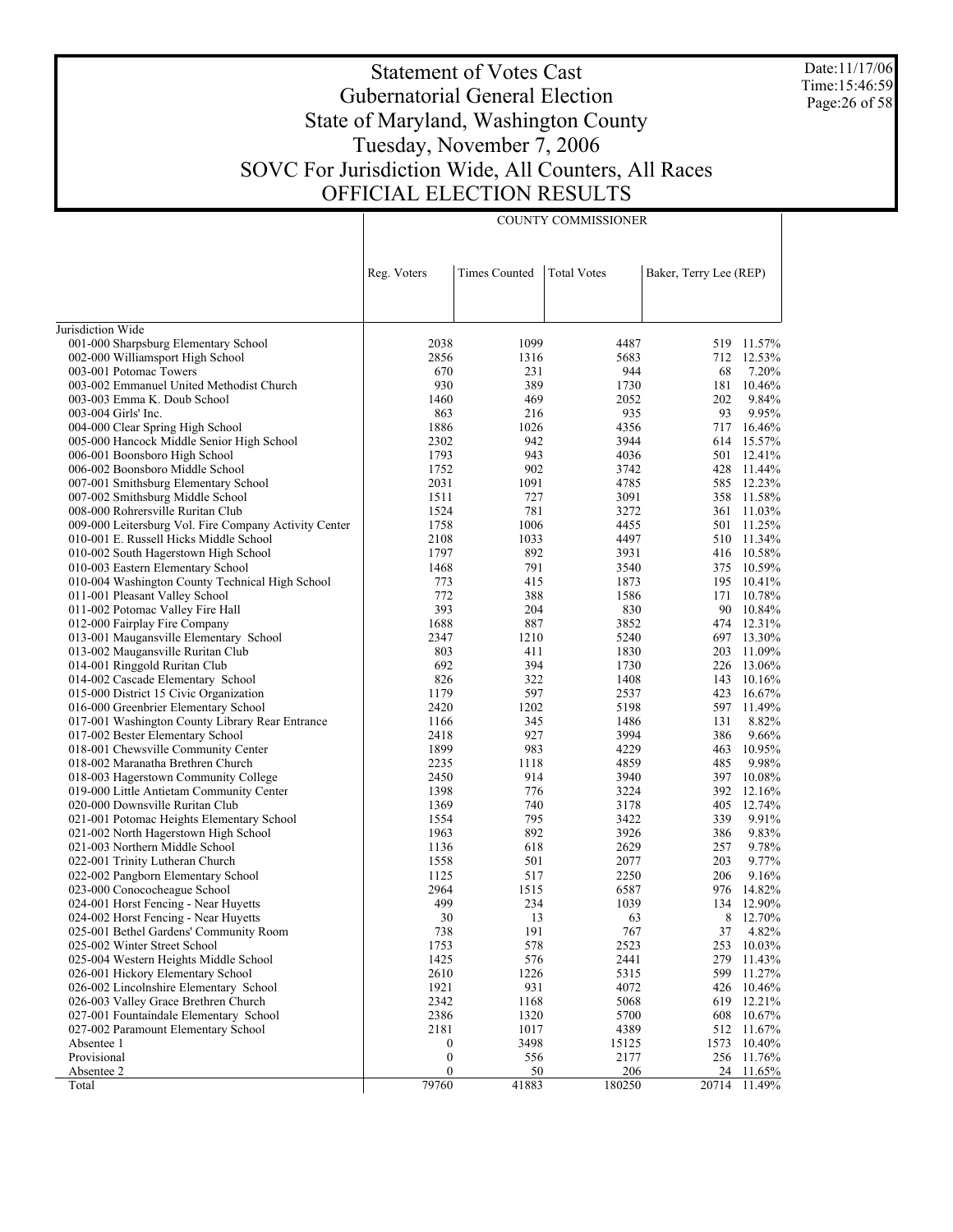Date:11/17/06 Time:15:46:59 Page:27 of 58

# Statement of Votes Cast Gubernatorial General Election State of Maryland, Washington County Tuesday, November 7, 2006 SOVC For Jurisdiction Wide, All Counters, All Races OFFICIAL ELECTION RESULTS

COUNTY COMMISSIONER

|                                                                                | Barr, John Franklin<br>(REP) |                      | Kercheval, James F.<br>(REP) |                 | Munson, John C. (REP) |                 |
|--------------------------------------------------------------------------------|------------------------------|----------------------|------------------------------|-----------------|-----------------------|-----------------|
| Jurisdiction Wide                                                              |                              |                      |                              |                 |                       |                 |
| 001-000 Sharpsburg Elementary School                                           |                              | 525 11.70%           | 409                          | 9.12%           | 431                   | 9.61%           |
| 002-000 Williamsport High School                                               | 717                          | 12.62%               | 573                          | 10.08%          | 474                   | 8.34%           |
| 003-001 Potomac Towers                                                         | 79                           | 8.37%                | 66                           | 6.99%           | 64                    | 6.78%           |
| 003-002 Emmanuel United Methodist Church                                       | 190                          | 10.98%               | 155                          | 8.96%           | 133                   | 7.69%           |
| 003-003 Emma K. Doub School                                                    | 246                          | 11.99%               | 202                          | 9.84%           | 170                   | 8.28%           |
| 003-004 Girls' Inc.                                                            | 94                           | 10.05%               | 80                           | 8.56%           | 96                    | 10.27%          |
| 004-000 Clear Spring High School                                               | 666                          | 15.29%               | 431                          | 9.89%           | 445                   | 10.22%          |
| 005-000 Hancock Middle Senior High School                                      | 483                          | 12.25%               | 366                          | 9.28%           | 491                   | 12.45%          |
| 006-001 Boonsboro High School                                                  |                              | 586 14.52%           | 392                          | 9.71%           | 400                   | 9.91%           |
| 006-002 Boonsboro Middle School                                                | 503                          | 13.44%               | 361                          | 9.65%           | 373                   | 9.97%           |
| 007-001 Smithsburg Elementary School                                           |                              | 647 13.52%           | 643                          | 13.44%          | 461                   | 9.63%           |
| 007-002 Smithsburg Middle School                                               |                              | 376 12.16%           | 374                          | 12.10%          | 303                   | 9.80%           |
| 008-000 Rohrersville Ruritan Club                                              | 391                          | 11.95%               | 325                          | 9.93%           | 342                   | 10.45%          |
| 009-000 Leitersburg Vol. Fire Company Activity Center                          | 639                          | 14.34%               | 581                          | 13.04%          | 368                   | 8.26%           |
| 010-001 E. Russell Hicks Middle School                                         | 575                          | 12.79%               |                              | 500 11.12%      | 392                   | 8.72%           |
| 010-002 South Hagerstown High School                                           |                              | 495 12.59%           |                              | 407 10.35%      | 354                   | 9.01%           |
| 010-003 Eastern Elementary School                                              |                              | 451 12.74%           |                              | 417 11.78%      | 283                   | 7.99%           |
| 010-004 Washington County Technical High School                                |                              | 236 12.60%           | 172                          | 9.18%           | 165                   | 8.81%           |
| 011-001 Pleasant Valley School                                                 |                              | 178 11.22%           | 140                          | 8.83%           | 166                   | 10.47%          |
| 011-002 Potomac Valley Fire Hall                                               |                              | 92 11.08%            |                              | 87 10.48%       | 90                    | 10.84%          |
| 012-000 Fairplay Fire Company                                                  | 507                          | 13.16%               | 404                          | 10.49%          | 386                   | 10.02%          |
| 013-001 Maugansville Elementary School                                         |                              | 740 14.12%           |                              | 584 11.15%      | 521                   | 9.94%           |
| 013-002 Maugansville Ruritan Club                                              |                              | 224 12.24%           |                              | 195 10.66%      | 170                   | 9.29%           |
| 014-001 Ringgold Ruritan Club                                                  |                              | 263 15.20%           | 216                          | 12.49%          | 181                   | 10.46%          |
| 014-002 Cascade Elementary School                                              | 163                          | 11.58%<br>395 15.57% | 139                          | 9.87%           | 134                   | 9.52%<br>12.02% |
| 015-000 District 15 Civic Organization<br>016-000 Greenbrier Elementary School |                              | 751 14.45%           | 250<br>606                   | 9.85%<br>11.66% | 305<br>491            | 9.45%           |
| 017-001 Washington County Library Rear Entrance                                |                              | 149 10.03%           | 141                          | 9.49%           | 117                   | 7.87%           |
| 017-002 Bester Elementary School                                               | 460                          | 11.52%               |                              | 413 10.34%      | 364                   | 9.11%           |
| 018-001 Chewsville Community Center                                            |                              | 610 14.42%           |                              | 504 11.92%      | 348                   | 8.23%           |
| 018-002 Maranatha Brethren Church                                              |                              | 595 12.25%           |                              | 552 11.36%      | 371                   | 7.64%           |
| 018-003 Hagerstown Community College                                           |                              | 454 11.52%           | 416                          | 10.56%          | 321                   | 8.15%           |
| 019-000 Little Antietam Community Center                                       |                              | 441 13.68%           | 315                          | 9.77%           | 363                   | 11.26%          |
| 020-000 Downsville Ruritan Club                                                |                              | 430 13.53%           |                              | 339 10.67%      | 305                   | 9.60%           |
| 021-001 Potomac Heights Elementary School                                      |                              | 424 12.39%           |                              | 427 12.48%      | 238                   | 6.95%           |
| 021-002 North Hagerstown High School                                           |                              | 417 10.62%           |                              | 402 10.24%      | 266                   | 6.78%           |
| 021-003 Northern Middle School                                                 | 320                          | 12.17%               |                              | 315 11.98%      | 174                   | 6.62%           |
| 022-001 Trinity Lutheran Church                                                | 197                          | 9.48%                | 166                          | 7.99%           | 158                   | 7.61%           |
| 022-002 Pangborn Elementary School                                             |                              | 243 10.80%           |                              | 234 10.40%      | 171                   | 7.60%           |
| 023-000 Conococheague School                                                   | 970                          | 14.73%               |                              | 744 11.29%      | 719                   | 10.92%          |
| 024-001 Horst Fencing - Near Huyetts                                           | 141                          | 13.57%               |                              | 112 10.78%      | 100                   | 9.62%           |
| 024-002 Horst Fencing - Near Huyetts                                           | 3                            | 4.76%                | 5                            | 7.94%           | 4                     | 6.35%           |
| 025-001 Bethel Gardens' Community Room                                         | 36                           | 4.69%                | 37                           | 4.82%           | 42                    | 5.48%           |
| 025-002 Winter Street School                                                   | 247                          | 9.79%                | 211                          | 8.36%           | 203                   | 8.05%           |
| 025-004 Western Heights Middle School                                          | 250                          | 10.24%               | 233                          | 9.55%           | 198                   | $8.11\%$        |
| 026-001 Hickory Elementary School                                              | 643                          | 12.10%               | 540                          | 10.16%          | 446                   | 8.39%           |
| 026-002 Lincolnshire Elementary School                                         | 481                          | 11.81%               | 433                          | 10.63%          | 331                   | 8.13%           |
| 026-003 Valley Grace Brethren Church                                           | 651                          | 12.85%               | 545                          | 10.75%          | 388                   | 7.66%           |
| 027-001 Fountaindale Elementary School                                         | 832                          | 14.60%               | 782                          | 13.72%          | 431                   | 7.56%           |
| 027-002 Paramount Elementary School                                            | 554                          | 12.62%               | 525                          | 11.96%          | 341                   | 7.77%           |
| Absentee 1                                                                     | 1996                         | 13.20%               | 1692                         | 11.19%          | 1372                  | 9.07%           |
| Provisional                                                                    | 256                          | 11.76%               | 235                          | 10.79%          | 216                   | 9.92%           |
| Absentee 2                                                                     | 29                           | 14.08%               | 26                           | 12.62%          | 19                    | 9.22%           |
| Total                                                                          | 23041                        | 12.78%               | 19419                        | 10.77%          | 16195                 | 8.98%           |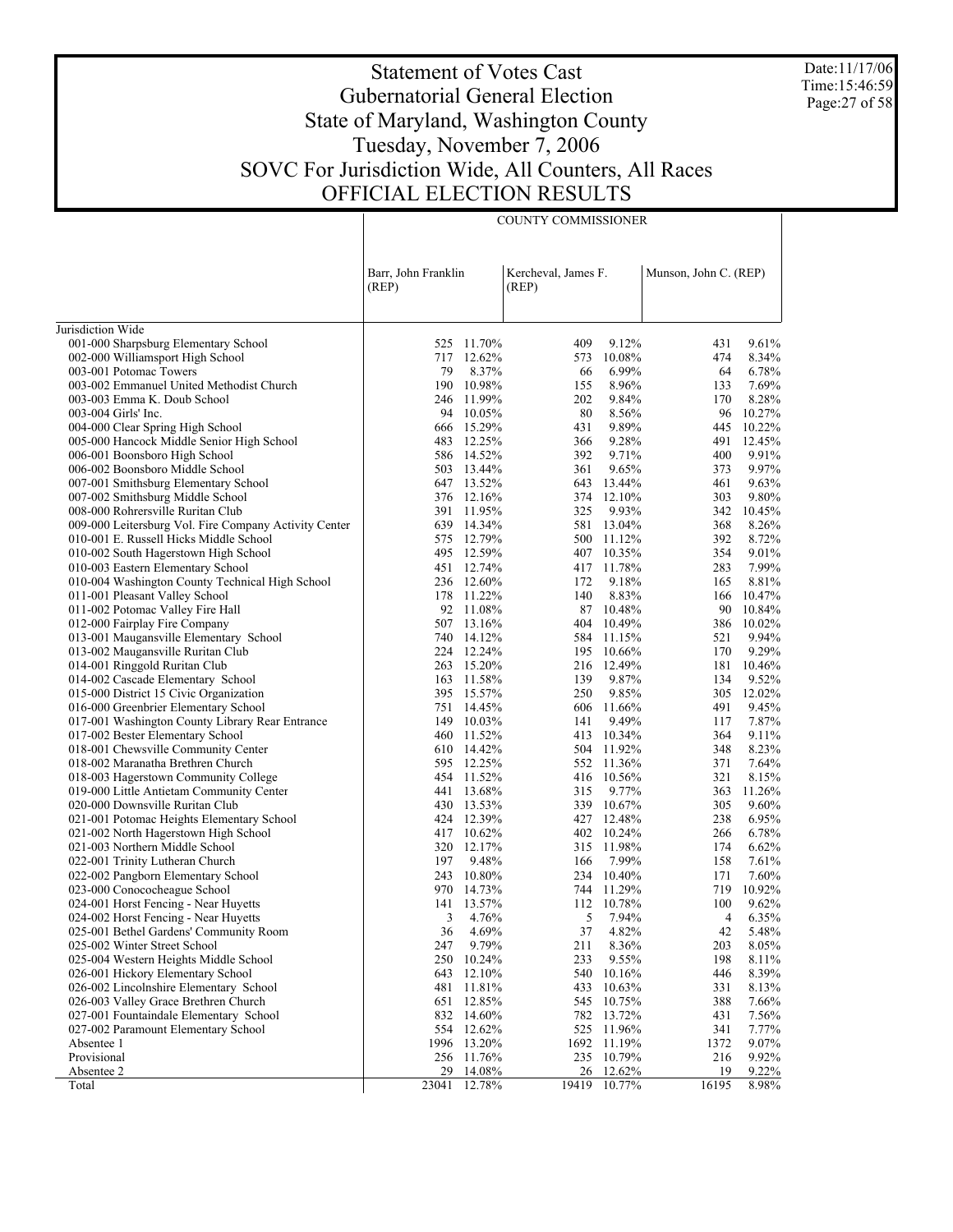Date:11/17/06 Time:15:46:59 Page:28 of 58

# Statement of Votes Cast Gubernatorial General Election State of Maryland, Washington County Tuesday, November 7, 2006 SOVC For Jurisdiction Wide, All Counters, All Races OFFICIAL ELECTION RESULTS

COUNTY COMMISSIONER

|                                                                   | Wivell, William Jose |                | Aleshire, Kristin B. |                          | Brightman, Donna L. |                  |
|-------------------------------------------------------------------|----------------------|----------------|----------------------|--------------------------|---------------------|------------------|
|                                                                   | (REP)                |                | (DEM)                |                          | (DEM)               |                  |
|                                                                   |                      |                |                      |                          |                     |                  |
| Jurisdiction Wide<br>001-000 Sharpsburg Elementary School         | 493                  | 10.99%         |                      | 450 10.03%               |                     | 494 11.01%       |
| 002-000 Williamsport High School                                  |                      | 619 10.89%     | 549                  | 9.66%                    | 522                 | 9.19%            |
| 003-001 Potomac Towers                                            | 60                   | 6.36%          |                      | 127 13.45%               | 123                 | 13.03%           |
| 003-002 Emmanuel United Methodist Church                          | 150                  | 8.67%          |                      | 218 12.60%               | 174                 | 10.06%           |
| 003-003 Emma K. Doub School                                       | 207                  | 10.09%         |                      | 268 13.06%               | 200                 | 9.75%            |
| 003-004 Girls' Inc.                                               | 81                   | 8.66%          |                      | 114 12.19%               | 95                  | 10.16%           |
| 004-000 Clear Spring High School                                  | 497                  | 11.41%         | 403                  | 9.25%                    | 289                 | 6.63%            |
| 005-000 Hancock Middle Senior High School                         | 450                  | 11.41%         | 261                  | 6.62%                    | 292                 | 7.40%            |
| 006-001 Boonsboro High School                                     | 453                  | 11.22%         | 344                  | 8.52%                    | 420                 | 10.41%           |
| 006-002 Boonsboro Middle School                                   | 366                  | 9.78%          | 368                  | 9.83%                    | 447                 | 11.95%           |
| 007-001 Smithsburg Elementary School                              | 719                  | 15.03%         | 389                  | 8.13%                    | 367                 | 7.67%            |
| 007-002 Smithsburg Middle School                                  |                      | 407 13.17%     | 299                  | 9.67%                    | 254                 | 8.22%            |
| 008-000 Rohrersville Ruritan Club                                 | 346                  | 10.57%         | 290                  | 8.86%                    | 419                 | 12.81%           |
| 009-000 Leitersburg Vol. Fire Company Activity Center             |                      | 547 12.28%     | 422                  | 9.47%                    | 360                 | 8.08%            |
| 010-001 E. Russell Hicks Middle School                            | 505                  | 11.23%         | 475                  | 10.56%                   | 429                 | 9.54%            |
| 010-002 South Hagerstown High School                              | 451                  | 11.47%         | 403                  | 10.25%                   | 376                 | 9.56%            |
| 010-003 Eastern Elementary School                                 |                      | 404 11.41%     |                      | 414 11.69%               | 347                 | 9.80%            |
| 010-004 Washington County Technical High School                   | 235                  | 12.55%         |                      | 197 10.52%               | 197                 | 10.52%           |
| 011-001 Pleasant Valley School                                    | 149                  | 9.39%          | 142                  | 8.95%                    | 223                 | 14.06%           |
| 011-002 Potomac Valley Fire Hall                                  | 89                   | 10.72%         | 83                   | 10.00%                   | 94                  | 11.33%           |
| 012-000 Fairplay Fire Company                                     | 456                  | 11.84%         | 372                  | 9.66%                    | 353                 | 9.16%            |
| 013-001 Maugansville Elementary School                            |                      | 627 11.97%     | 470                  | 8.97%                    | 363                 | 6.93%            |
| 013-002 Maugansville Ruritan Club                                 | 223                  | 12.19%         | 179                  | 9.78%                    | 156                 | 8.52%            |
| 014-001 Ringgold Ruritan Club                                     |                      | 270 15.61%     | 130                  | 7.51%                    | 115                 | 6.65%            |
| 014-002 Cascade Elementary School                                 |                      | 194 13.78%     | 142                  | 10.09%                   | 135                 | 9.59%            |
| 015-000 District 15 Civic Organization                            |                      | 316 12.46%     | 214                  | 8.44%                    | 146                 | 5.75%            |
| 016-000 Greenbrier Elementary School                              |                      | 597 11.49%     | 484                  | 9.31%                    | 491                 | 9.45%            |
| 017-001 Washington County Library Rear Entrance                   | 133                  | 8.95%          |                      | 204 13.73%               | 157                 | 10.57%           |
| 017-002 Bester Elementary School                                  | 387                  | 9.69%          |                      | 486 12.17%               | 384                 | 9.61%            |
| 018-001 Chewsville Community Center                               | 539                  | 12.75%         | 410                  | 9.69%                    | 337                 | 7.97%            |
| 018-002 Maranatha Brethren Church                                 | 497                  | 10.23%         |                      | 519 10.68%               | 484                 | 9.96%            |
| 018-003 Hagerstown Community College                              | 363                  | 9.21%          |                      | 447 11.35%               | 412                 | 10.46%           |
| 019-000 Little Antietam Community Center                          | 366                  | 11.35%         | 274                  | 8.50%                    | 334                 | 10.36%           |
| 020-000 Downsville Ruritan Club                                   | 377                  | 11.86%         | 311                  | 9.79%                    | 271                 | 8.53%            |
| 021-001 Potomac Heights Elementary School                         | 339<br>345           | 9.91%<br>8.79% |                      | 430 12.57%<br>489 12.46% | 326<br>391          | 9.53%<br>9.96%   |
| 021-002 North Hagerstown High School                              | 245                  | 9.32%          |                      | 323 12.29%               | 292                 |                  |
| 021-003 Northern Middle School<br>022-001 Trinity Lutheran Church | 173                  | 8.33%          |                      | 278 13.38%               | 231                 | 11.11%<br>11.12% |
| 022-002 Pangborn Elementary School                                | 220                  | 9.78%          |                      | 273 12.13%               | 246                 | 10.93%           |
| 023-000 Conococheague School                                      |                      | 834 12.66%     | 542                  | 8.23%                    | 432                 | 6.56%            |
| 024-001 Horst Fencing - Near Huyetts                              | 121                  | 11.65%         | 93                   | 8.95%                    | 82                  | 7.89%            |
| 024-002 Horst Fencing - Near Huyetts                              |                      | 10 15.87%      | 6                    | 9.52%                    |                     | 7 11.11%         |
| 025-001 Bethel Gardens' Community Room                            | 36                   | 4.69%          |                      | 129 16.82%               |                     | 107 13.95%       |
| 025-002 Winter Street School                                      | 211                  | 8.36%          |                      | 329 13.04%               | 257                 | 10.19%           |
| 025-004 Western Heights Middle School                             | 229                  | 9.38%          | 308                  | 12.62%                   | 229                 | 9.38%            |
| 026-001 Hickory Elementary School                                 | 569                  | 10.71%         | 619                  | 11.65%                   | 504                 | 9.48%            |
| 026-002 Lincolnshire Elementary School                            | 443                  | 10.88%         | 488                  | 11.98%                   | 408                 | 10.02%           |
| 026-003 Valley Grace Brethren Church                              | 566                  | 11.17%         |                      | 542 10.69%               | 456                 | 9.00%            |
| 027-001 Fountaindale Elementary School                            | 616                  | 10.81%         |                      | 572 10.04%               | 527                 | 9.25%            |
| 027-002 Paramount Elementary School                               | 488                  | 11.12%         |                      | 462 10.53%               | 381                 | 8.68%            |
| Absentee 1                                                        | 1840                 | 12.17%         | 1555                 | 10.28%                   | 1387                | 9.17%            |
| Provisional                                                       |                      | 222 10.20%     | 240                  | 11.02%                   | 178                 | 8.18%            |
| Absentee 2                                                        | 25                   | 12.14%         | 21                   | 10.19%                   | 16                  | 7.77%            |
| Total                                                             | 20105                | 11.15%         | 18557                | 10.30%                   | 16717               | 9.27%            |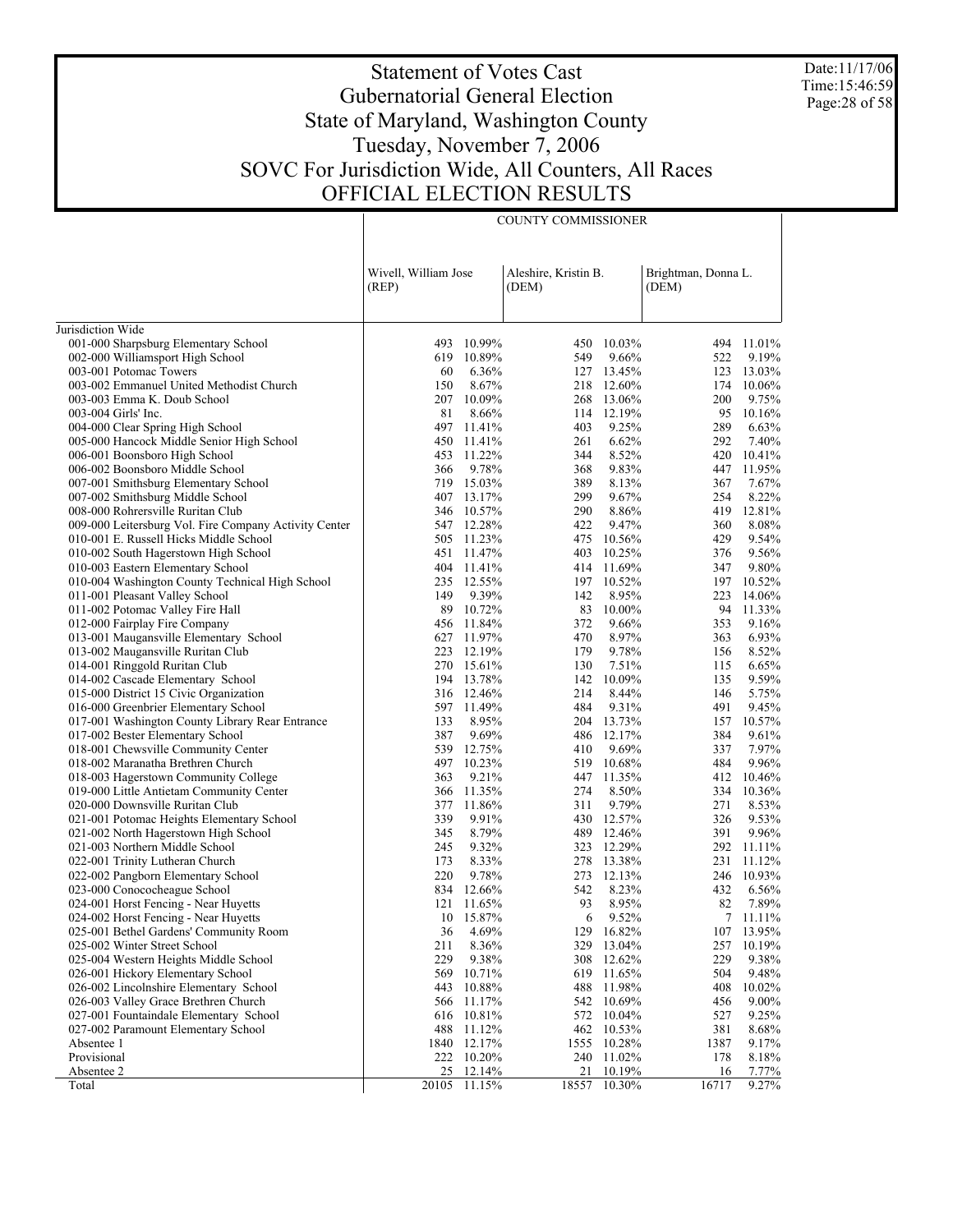Date:11/17/06 Time:15:46:59 Page: 29 of 58

# Statement of Votes Cast Gubernatorial General Election State of Maryland, Washington County Tuesday, November 7, 2006 SOVC For Jurisdiction Wide, All Counters, All Races OFFICIAL ELECTION RESULTS

COUNTY COMMISSIONER

|                                                                             | Hardin, J. Herbert (DEM) |                | Hendershot, N. Linn<br>(DEM) |                | Swartz, Paul L. (DEM) |                     |
|-----------------------------------------------------------------------------|--------------------------|----------------|------------------------------|----------------|-----------------------|---------------------|
| Jurisdiction Wide                                                           |                          |                |                              |                |                       |                     |
| 001-000 Sharpsburg Elementary School                                        | 367                      | 8.18%          | 384                          | 8.56%          | 407                   | 9.07%               |
| 002-000 Williamsport High School                                            | 498                      | 8.76%          | 480                          | 8.45%          | 527                   | 9.27%               |
| 003-001 Potomac Towers                                                      | 111                      | 11.76%         | 131                          | 13.88%         |                       | 115 12.18%          |
| 003-002 Emmanuel United Methodist Church                                    | 165                      | 9.54%          | 174                          | 10.06%         |                       | 190 10.98%          |
| 003-003 Emma K. Doub School                                                 | 164                      | 7.99%          | 191                          | 9.31%          | 200                   | 9.75%               |
| 003-004 Girls' Inc.                                                         | 88                       | 9.41%          | 94                           | 10.05%         |                       | 97 10.37%           |
| 004-000 Clear Spring High School                                            | 281                      | 6.45%          | 288                          | 6.61%          | 330                   | 7.58%               |
| 005-000 Hancock Middle Senior High School                                   | 318                      | 8.06%          | 374                          | 9.48%          | 292                   | 7.40%               |
| 006-001 Boonsboro High School                                               | 290                      | 7.19%          | 314                          | 7.78%          | 333                   | 8.25%               |
| 006-002 Boonsboro Middle School                                             | 293                      | 7.83%          | 280                          | 7.48%          | 322                   | 8.61%               |
| 007-001 Smithsburg Elementary School                                        | 306                      | 6.39%          | 322                          | 6.73%          | 346                   | 7.23%               |
| 007-002 Smithsburg Middle School                                            | 236                      | 7.64%          | 230                          | 7.44%          | 252                   | 8.15%               |
| 008-000 Rohrersville Ruritan Club                                           | 257                      | 7.85%          | 256                          | 7.82%          | 282                   | 8.62%               |
| 009-000 Leitersburg Vol. Fire Company Activity Center                       | 334                      | 7.50%          | 330                          | 7.41%          | 368                   | 8.26%               |
| 010-001 E. Russell Hicks Middle School                                      | 363                      | 8.07%          | 352                          | 7.83%          | 391                   | 8.69%               |
| 010-002 South Hagerstown High School                                        | 344                      | 8.75%          | 336                          | 8.55%          | 349                   | 8.88%               |
| 010-003 Eastern Elementary School                                           | 265                      | 7.49%          | 282                          | 7.97%          | 300                   | 8.47%               |
| 010-004 Washington County Technical High School                             | 152                      | 8.12%          | 147                          | 7.85%          | 175                   | 9.34%               |
| 011-001 Pleasant Valley School                                              | 129                      | 8.13%          | 147                          | 9.27%          | 141                   | 8.89%               |
| 011-002 Potomac Valley Fire Hall                                            | 65                       | 7.83%          | 73                           | 8.80%          | 65                    | 7.83%               |
| 012-000 Fairplay Fire Company                                               | 321                      | 8.33%          | 262                          | 6.80%          | 312                   | 8.10%               |
| 013-001 Maugansville Elementary School                                      | 412                      | 7.86%          | 339                          | 6.47%          | 485                   | 9.26%               |
| 013-002 Maugansville Ruritan Club                                           | 143                      | 7.81%          | 138                          | 7.54%          | 197                   | 10.77%              |
| 014-001 Ringgold Ruritan Club                                               | 100                      | 5.78%          | 114                          | 6.59%          | 113                   | 6.53%               |
| 014-002 Cascade Elementary School                                           | 106                      | 7.53%          | 126                          | 8.95%          | 120                   | 8.52%               |
| 015-000 District 15 Civic Organization                                      | 144                      | 5.68%          | 178                          | 7.02%          | 164                   | 6.46%               |
| 016-000 Greenbrier Elementary School                                        | 347                      | 6.68%          | 390                          | 7.50%          | 443                   | 8.52%               |
| 017-001 Washington County Library Rear Entrance                             | 145                      | 9.76%          | 159                          | 10.70%         | 149                   | 10.03%              |
| 017-002 Bester Elementary School                                            | 348                      | 8.71%          | 357                          | 8.94%          | 409                   | 10.24%              |
| 018-001 Chewsville Community Center                                         | 326                      | 7.71%          | 302                          | 7.14%          | 388                   | 9.17%<br>514 10.58% |
| 018-002 Maranatha Brethren Church                                           | 407                      | 8.38%<br>9.34% | 427                          | 8.79%          |                       |                     |
| 018-003 Hagerstown Community College                                        | 368<br>236               | 7.32%          | 380<br>238                   | 9.64%<br>7.38% | 379<br>262            | 9.62%<br>8.13%      |
| 019-000 Little Antietam Community Center<br>020-000 Downsville Ruritan Club | 248                      | 7.80%          | 230                          | 7.24%          | 261                   | 8.21%               |
| 021-001 Potomac Heights Elementary School                                   | 289                      | 8.45%          | 286                          | 8.36%          | 319                   | 9.32%               |
| 021-002 North Hagerstown High School                                        | 384                      | 9.78%          | 420                          | 10.70%         | 423                   | 10.77%              |
| 021-003 Northern Middle School                                              | 215                      | 8.18%          | 239                          | 9.09%          | 248                   | 9.43%               |
| 022-001 Trinity Lutheran Church                                             | 223                      | 10.74%         | 217                          | 10.45%         | 228                   | 10.98%              |
| 022-002 Pangborn Elementary School                                          | 210                      | 9.33%          |                              | 226 10.04%     | 220                   | 9.78%               |
| 023-000 Conococheague School                                                | 442                      | 6.71%          | 453                          | 6.88%          | 466                   | 7.07%               |
| 024-001 Horst Fencing - Near Huyetts                                        | 81                       | 7.80%          | 78                           | 7.51%          | 93                    | 8.95%               |
| 024-002 Horst Fencing - Near Huyetts                                        |                          | 7 11.11%       | 8                            | 12.70%         | 5                     | 7.94%               |
| 025-001 Bethel Gardens' Community Room                                      |                          | 104 13.56%     |                              | 133 17.34%     |                       | 105 13.69%          |
| 025-002 Winter Street School                                                |                          | 257 10.19%     |                              | 264 10.46%     |                       | 289 11.45%          |
| 025-004 Western Heights Middle School                                       | 231                      | 9.46%          | 221                          | 9.05%          | 262                   | 10.73%              |
| 026-001 Hickory Elementary School                                           | 464                      | 8.73%          | 420                          | 7.90%          | 508                   | 9.56%               |
| 026-002 Lincolnshire Elementary School                                      | 359                      | 8.82%          | 307                          | 7.54%          | 395                   | 9.70%               |
| 026-003 Valley Grace Brethren Church                                        | 434                      | 8.56%          | 356                          | 7.02%          | 507                   | 10.00%              |
| 027-001 Fountaindale Elementary School                                      | 443                      | 7.77%          | 425                          | 7.46%          | 460                   | 8.07%               |
| 027-002 Paramount Elementary School                                         | 371                      | 8.45%          | 344                          | 7.84%          | 407                   | 9.27%               |
| Absentee 1                                                                  | 1070                     | 7.07%          | 1186                         | 7.84%          | 1423                  | 9.41%               |
| Provisional                                                                 | 202                      | 9.28%          | 188                          | 8.64%          | 182                   | 8.36%               |
| Absentee 2                                                                  | 11                       | 5.34%          | 14                           | 6.80%          | 21                    | 10.19%              |
| Total                                                                       | 14474                    | 8.03%          | 14610                        | 8.11%          | 16239                 | 9.01%               |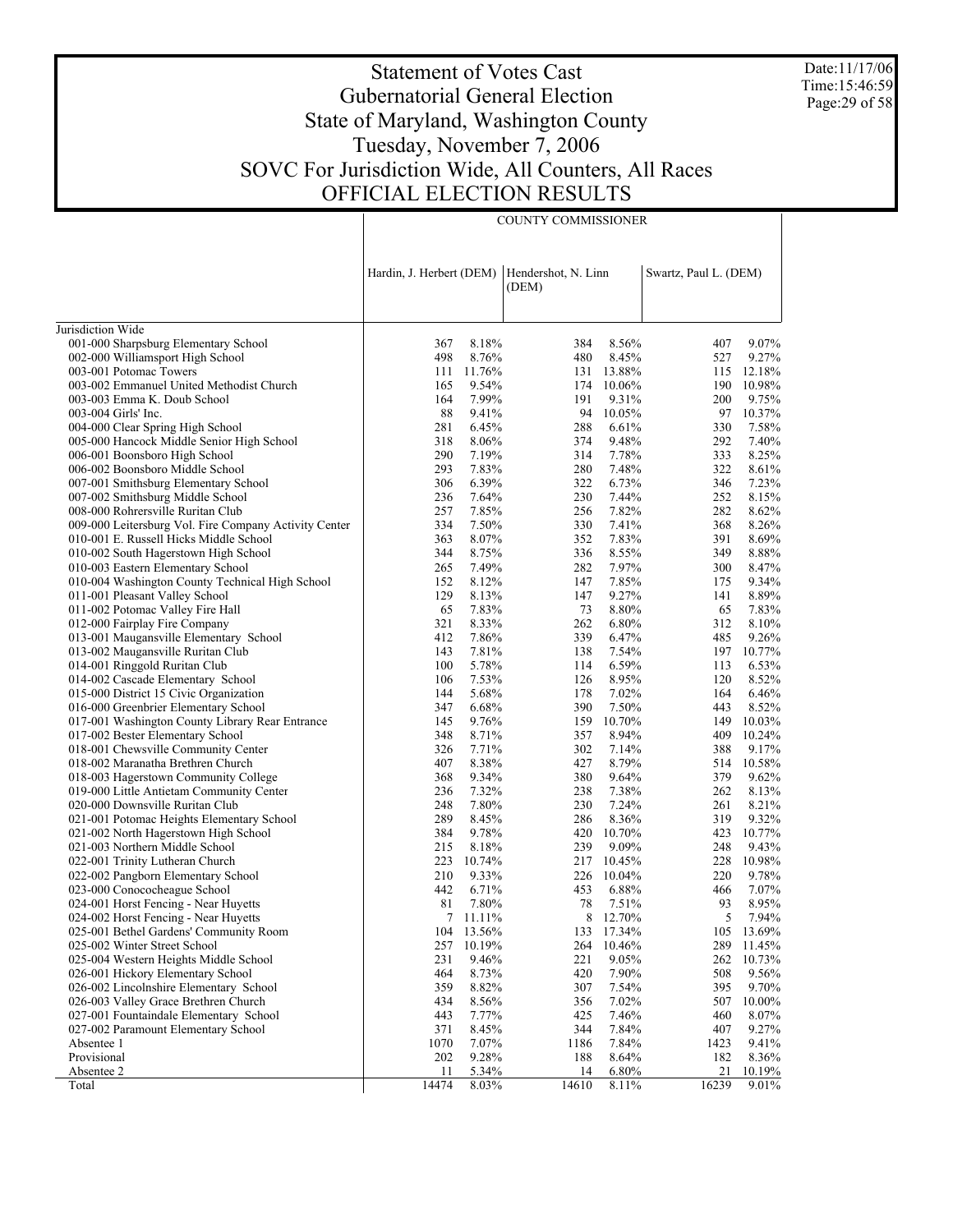Date:11/17/06 Time:15:47:00 Page:30 of 58

# Statement of Votes Cast Gubernatorial General Election State of Maryland, Washington County Tuesday, November 7, 2006 SOVC For Jurisdiction Wide, All Counters, All Races OFFICIAL ELECTION RESULTS

Τ

|                                                                                | <b>COUNTY</b><br><b>COMMISSIONER</b> |                      |
|--------------------------------------------------------------------------------|--------------------------------------|----------------------|
|                                                                                | Write-In Votes                       |                      |
|                                                                                |                                      |                      |
| Jurisdiction Wide                                                              |                                      |                      |
| 001-000 Sharpsburg Elementary School                                           | 8                                    | 0.18%                |
| 002-000 Williamsport High School                                               | 12                                   | 0.21%                |
| 003-001 Potomac Towers                                                         | 0                                    | $0.00\%$             |
| 003-002 Emmanuel United Methodist Church                                       | 0                                    | $0.00\%$             |
| 003-003 Emma K. Doub School                                                    | 2                                    | 0.10%                |
| 003-004 Girls' Inc.                                                            | 3                                    | 0.32%                |
| 004-000 Clear Spring High School                                               | 9                                    | 0.21%                |
| 005-000 Hancock Middle Senior High School                                      | 3                                    | $0.08\%$             |
| 006-001 Boonsboro High School                                                  | 3                                    | 0.07%                |
| 006-002 Boonsboro Middle School                                                | 1                                    | 0.03%                |
| 007-001 Smithsburg Elementary School<br>007-002 Smithsburg Middle School       | 0<br>$\mathbf{2}$                    | $0.00\%$<br>$0.06\%$ |
| 008-000 Rohrersville Ruritan Club                                              | 3                                    | 0.09%                |
| 009-000 Leitersburg Vol. Fire Company Activity Center                          | 5                                    | 0.11%                |
| 010-001 E. Russell Hicks Middle School                                         | 5                                    | 0.11%                |
| 010-002 South Hagerstown High School                                           | 0                                    | $0.00\%$             |
| 010-003 Eastern Elementary School                                              | 2                                    | $0.06\%$             |
| 010-004 Washington County Technical High School                                | 2                                    | 0.11%                |
| 011-001 Pleasant Valley School                                                 | $\boldsymbol{0}$                     | $0.00\%$             |
| 011-002 Potomac Valley Fire Hall                                               | $\overline{c}$                       | 0.24%                |
| 012-000 Fairplay Fire Company                                                  | 5                                    | 0.13%                |
| 013-001 Maugansville Elementary School                                         | $\overline{c}$                       | $0.04\%$             |
| 013-002 Maugansville Ruritan Club                                              | $\overline{c}$                       | 0.11%                |
| 014-001 Ringgold Ruritan Club                                                  | $\overline{c}$                       | 0.12%                |
| 014-002 Cascade Elementary School                                              | 6<br>2                               | 0.43%                |
| 015-000 District 15 Civic Organization<br>016-000 Greenbrier Elementary School | 1                                    | 0.08%<br>0.02%       |
| 017-001 Washington County Library Rear Entrance                                | 1                                    | 0.07%                |
| 017-002 Bester Elementary School                                               | 0                                    | $0.00\%$             |
| 018-001 Chewsville Community Center                                            | $\overline{c}$                       | 0.05%                |
| 018-002 Maranatha Brethren Church                                              | 8                                    | 0.16%                |
| 018-003 Hagerstown Community College                                           | 3                                    | $0.08\%$             |
| 019-000 Little Antietam Community Center                                       | 3                                    | 0.09%                |
| 020-000 Downsville Ruritan Club                                                | 1                                    | 0.03%                |
| 021-001 Potomac Heights Elementary School                                      | 5                                    | 0.15%                |
| 021-002 North Hagerstown High School                                           | 3                                    | $0.08\%$             |
| 021-003 Northern Middle School                                                 | 1                                    | 0.04%                |
| 022-001 Trinity Lutheran Church                                                | 3                                    | 0.14%                |
| 022-002 Pangborn Elementary School<br>023-000 Conococheague School             | 1<br>9                               | 0.04%                |
| 024-001 Horst Fencing - Near Huyetts                                           | $\overline{4}$                       | 0.14%<br>0.38%       |
| 024-002 Horst Fencing - Near Huyetts                                           | $\boldsymbol{0}$                     | 0.00%                |
| 025-001 Bethel Gardens' Community Room                                         | 1                                    | 0.13%                |
| 025-002 Winter Street School                                                   | 2                                    | $0.08\%$             |
| 025-004 Western Heights Middle School                                          | 1                                    | $0.04\%$             |
| 026-001 Hickory Elementary School                                              | 3                                    | $0.06\%$             |
| 026-002 Lincolnshire Elementary School                                         | 1                                    | 0.02%                |
| 026-003 Valley Grace Brethren Church                                           | 4                                    | $0.08\%$             |
| 027-001 Fountaindale Elementary School                                         | 4                                    | 0.07%                |
| 027-002 Paramount Elementary School                                            | 4                                    | 0.09%                |
| Absentee 1                                                                     | 31                                   | 0.20%                |
| Provisional                                                                    | 2                                    | 0.09%                |
| Absentee 2<br>Total                                                            | 0<br>179                             | 0.00%<br>0.10%       |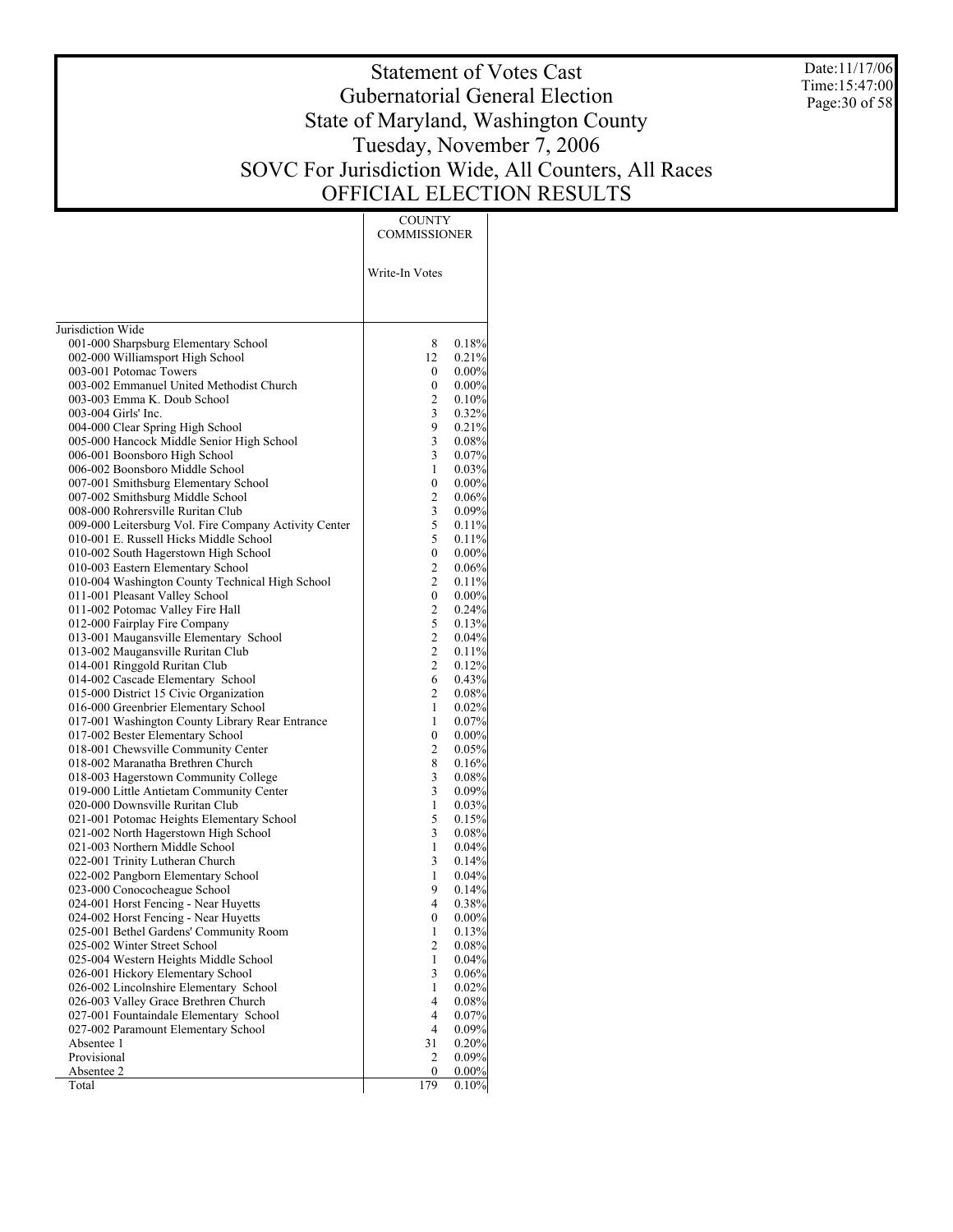Date:11/17/06 Time:15:47:00 Page:31 of 58

# Statement of Votes Cast Gubernatorial General Election State of Maryland, Washington County Tuesday, November 7, 2006 SOVC For Jurisdiction Wide, All Counters, All Races OFFICIAL ELECTION RESULTS

|                                                       | Reg. Voters      | <b>Times Counted</b> | <b>Total Votes</b> | Long, M. Kenneth Jr.  |
|-------------------------------------------------------|------------------|----------------------|--------------------|-----------------------|
|                                                       |                  |                      |                    |                       |
|                                                       |                  |                      |                    |                       |
| Jurisdiction Wide                                     |                  |                      |                    |                       |
| 001-000 Sharpsburg Elementary School                  | 2038             | 1099                 | 762                | 760 99.74%            |
| 002-000 Williamsport High School                      | 2856             | 1316                 | 1031               | 1031 100.00%          |
| 003-001 Potomac Towers                                | 670              | 231                  | 164                | 163<br>99.39%         |
| 003-002 Emmanuel United Methodist Church              | 930              | 389                  | 323                | 98.76%<br>319         |
| 003-003 Emma K. Doub School                           | 1460             | 469                  | 398                | 99.50%<br>396         |
| 003-004 Girls' Inc.                                   | 863              | 216                  | 178                | 99.44%<br>177         |
| 004-000 Clear Spring High School                      | 1886             | 1026                 | 834                | 99.64%<br>831         |
| 005-000 Hancock Middle Senior High School             | 2302             | 942                  | 744                | 99.46%<br>740         |
| 006-001 Boonsboro High School                         | 1793             | 943                  | 678                | 99.85%<br>677         |
| 006-002 Boonsboro Middle School                       | 1752             | 902                  | 651                | 99.54%<br>648         |
| 007-001 Smithsburg Elementary School                  | 2031             | 1091                 | 835                | 99.88%<br>834         |
| 007-002 Smithsburg Middle School                      | 1511             | 727                  | 558                | 99.82%<br>557         |
| 008-000 Rohrersville Ruritan Club                     | 1524             | 781                  | 528                | 98.86%<br>522         |
| 009-000 Leitersburg Vol. Fire Company Activity Center | 1758             | 1006                 | 825                | 99.64%<br>822         |
| 010-001 E. Russell Hicks Middle School                | 2108             | 1033                 | 822                | 819 99.64%            |
| 010-002 South Hagerstown High School                  | 1797             | 892                  | 673                | 99.85%<br>672         |
| 010-003 Eastern Elementary School                     | 1468             | 791                  | 632                | 99.84%<br>631         |
| 010-004 Washington County Technical High School       | 773              | 415                  | 335                | 335 100.00%           |
| 011-001 Pleasant Valley School                        | 772              | 388                  | 292                | 292 100.00%           |
| 011-002 Potomac Valley Fire Hall                      | 393              | 204                  | 133                | 133 100.00%           |
| 012-000 Fairplay Fire Company                         | 1688             | 887                  | 690                | 689 99.86%            |
| 013-001 Maugansville Elementary School                | 2347             | 1210                 | 964                | 99.69%<br>961         |
| 013-002 Maugansville Ruritan Club                     | 803              | 411                  | 319                | 318 99.69%            |
| 014-001 Ringgold Ruritan Club                         | 692              | 394                  | 303                | 303 100.00%           |
| 014-002 Cascade Elementary School                     | 826              | 322                  | 246                | 245 99.59%            |
| 015-000 District 15 Civic Organization                | 1179             | 597                  | 455                | 455 100.00%           |
| 016-000 Greenbrier Elementary School                  | 2420             | 1202                 | 931                | 99.68%<br>928         |
| 017-001 Washington County Library Rear Entrance       | 1166             | 345                  | 263                | 99.24%<br>261         |
| 017-002 Bester Elementary School                      | 2418             | 927                  | 742                | 99.73%<br>740         |
| 018-001 Chewsville Community Center                   | 1899             | 983                  | 762                | 99.48%<br>758         |
| 018-002 Maranatha Brethren Church                     | 2235             | 1118                 | 885                | 883<br>99.77%         |
| 018-003 Hagerstown Community College                  | 2450             | 914                  | 677                | 99.11%<br>671         |
| 019-000 Little Antietam Community Center              | 1398             | 776                  | 536                | 534 99.63%            |
| 020-000 Downsville Ruritan Club                       | 1369             | 740                  | 568                | 568 100.00%           |
| 021-001 Potomac Heights Elementary School             | 1554             | 795                  | 644                | 99.22%<br>639         |
| 021-002 North Hagerstown High School                  | 1963             | 892                  | 720                | 719 99.86%            |
| 021-003 Northern Middle School                        | 1136             | 618                  | 485                | 485 100.00%           |
| 022-001 Trinity Lutheran Church                       | 1558             | 501                  | 378                | 377 99.74%            |
| 022-002 Pangborn Elementary School                    | 1125             | 517                  | 427                | 427 100.00%           |
| 023-000 Conococheague School                          | 2964             | 1515                 | 1235               | 1233<br>99.84%        |
| 024-001 Horst Fencing - Near Huyetts                  | 499              | 234                  | 184                | 181 98.37%            |
| 024-002 Horst Fencing - Near Huyetts                  | 30               | 13                   | 12                 | 12 100.00%            |
| 025-001 Bethel Gardens' Community Room                | 738              | 191                  | 143                | 141 98.60%            |
| 025-002 Winter Street School                          | 1753             | 578                  | 451                | 99.78%<br>450         |
| 025-004 Western Heights Middle School                 | 1425             | 576                  | 448                | 447<br>99.78%         |
| 026-001 Hickory Elementary School                     | 2610             | 1226                 | 977                | 99.59%<br>973         |
| 026-002 Lincolnshire Elementary School                | 1921             | 931                  | 787                | 785<br>99.75%         |
| 026-003 Valley Grace Brethren Church                  | 2342             | 1168                 | 954                | 99.90%<br>953         |
| 027-001 Fountaindale Elementary School                | 2386             | 1320                 | 1096               | 1096 100.00%          |
| 027-002 Paramount Elementary School                   | 2181             | 1017                 | 820                | 816<br>99.51%         |
| Absentee 1                                            | 0                | 3498                 | 2707               | 2688<br>99.30%        |
| Provisional<br>Absentee 2                             | $\boldsymbol{0}$ | 556                  | 399                | 394 98.75%<br>96.43%  |
| Total                                                 | 0<br>79760       | 50<br>41883          | 28<br>32632        | 27<br>32516<br>99.64% |
|                                                       |                  |                      |                    |                       |

JUDGE CIRCUIT COURT 04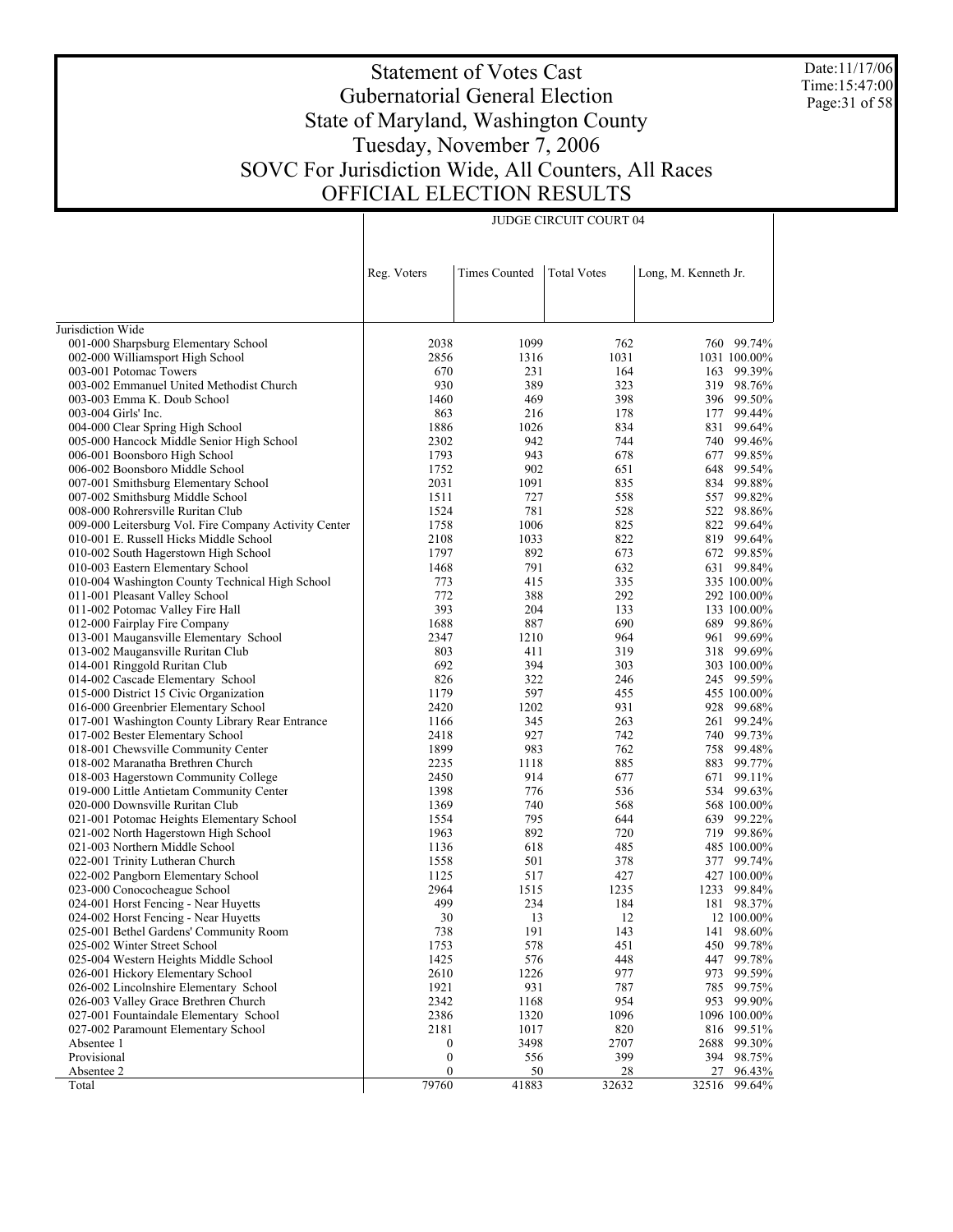Date:11/17/06 Time:15:47:00 Page:32 of 58

# Statement of Votes Cast Gubernatorial General Election State of Maryland, Washington County Tuesday, November 7, 2006 SOVC For Jurisdiction Wide, All Counters, All Races OFFICIAL ELECTION RESULTS

JUDGE CIRCUIT

|                                                                    | COURT 04       |                   |
|--------------------------------------------------------------------|----------------|-------------------|
|                                                                    |                |                   |
|                                                                    | Write-In Votes |                   |
|                                                                    |                |                   |
|                                                                    |                |                   |
| Jurisdiction Wide                                                  |                |                   |
| 001-000 Sharpsburg Elementary School                               | 2              | 0.26%             |
| 002-000 Williamsport High School                                   | 0              | $0.00\%$          |
| 003-001 Potomac Towers<br>003-002 Emmanuel United Methodist Church | 1<br>4         | 0.61%<br>1.24%    |
| 003-003 Emma K. Doub School                                        | 2              | 0.50%             |
| 003-004 Girls' Inc.                                                | 1              | 0.56%             |
| 004-000 Clear Spring High School                                   | 3              | 0.36%             |
| 005-000 Hancock Middle Senior High School                          | $\overline{4}$ | 0.54%             |
| 006-001 Boonsboro High School                                      | 1              | 0.15%             |
| 006-002 Boonsboro Middle School                                    | 3              | 0.46%             |
| 007-001 Smithsburg Elementary School                               | 1              | 0.12%             |
| 007-002 Smithsburg Middle School                                   | 1              | 0.18%             |
| 008-000 Rohrersville Ruritan Club                                  | 6              | 1.14%             |
| 009-000 Leitersburg Vol. Fire Company Activity Center              | 3              | 0.36%             |
| 010-001 E. Russell Hicks Middle School                             | 3              | 0.36%             |
| 010-002 South Hagerstown High School                               | 1              | 0.15%             |
| 010-003 Eastern Elementary School                                  | 1              | 0.16%             |
| 010-004 Washington County Technical High School                    | 0              | $0.00\%$          |
| 011-001 Pleasant Valley School<br>011-002 Potomac Valley Fire Hall | 0<br>0         | $0.00\%$          |
| 012-000 Fairplay Fire Company                                      | 1              | $0.00\%$<br>0.14% |
| 013-001 Maugansville Elementary School                             | 3              | 0.31%             |
| 013-002 Maugansville Ruritan Club                                  | 1              | 0.31%             |
| 014-001 Ringgold Ruritan Club                                      | 0              | $0.00\%$          |
| 014-002 Cascade Elementary School                                  | 1              | 0.41%             |
| 015-000 District 15 Civic Organization                             | 0              | $0.00\%$          |
| 016-000 Greenbrier Elementary School                               | 3              | 0.32%             |
| 017-001 Washington County Library Rear Entrance                    | $\overline{c}$ | 0.76%             |
| 017-002 Bester Elementary School                                   | 2              | 0.27%             |
| 018-001 Chewsville Community Center                                | $\overline{4}$ | 0.52%             |
| 018-002 Maranatha Brethren Church                                  | 2              | 0.23%             |
| 018-003 Hagerstown Community College                               | 6              | 0.89%             |
| 019-000 Little Antietam Community Center                           | 2              | 0.37%             |
| 020-000 Downsville Ruritan Club                                    | 0              | $0.00\%$          |
| 021-001 Potomac Heights Elementary School                          | 5              | 0.78%             |
| 021-002 North Hagerstown High School                               | 1              | 0.14%             |
| 021-003 Northern Middle School                                     | 0              | 0.00%             |
| 022-001 Trinity Lutheran Church                                    | 1              | 0.26%             |
| 022-002 Pangborn Elementary School<br>023-000 Conococheague School | 0<br>2         | $0.00\%$          |
| 024-001 Horst Fencing - Near Huyetts                               | 3              | 0.16%<br>1.63%    |
| 024-002 Horst Fencing - Near Huyetts                               | 0              | $0.00\%$          |
| 025-001 Bethel Gardens' Community Room                             | 2              | $1.40\%$          |
| 025-002 Winter Street School                                       | 1              | 0.22%             |
| 025-004 Western Heights Middle School                              | 1              | 0.22%             |
| 026-001 Hickory Elementary School                                  | 4              | 0.41%             |
| 026-002 Lincolnshire Elementary School                             | $\mathbf{2}$   | 0.25%             |
| 026-003 Valley Grace Brethren Church                               | 1              | 0.10%             |
| 027-001 Fountaindale Elementary School                             | 0              | $0.00\%$          |
| 027-002 Paramount Elementary School                                | 4              | 0.49%             |
| Absentee 1                                                         | 19             | 0.70%             |
| Provisional                                                        | 5              | 1.25%             |
| Absentee 2                                                         | 1              | 3.57%             |
| Total                                                              | 116            | 0.36%             |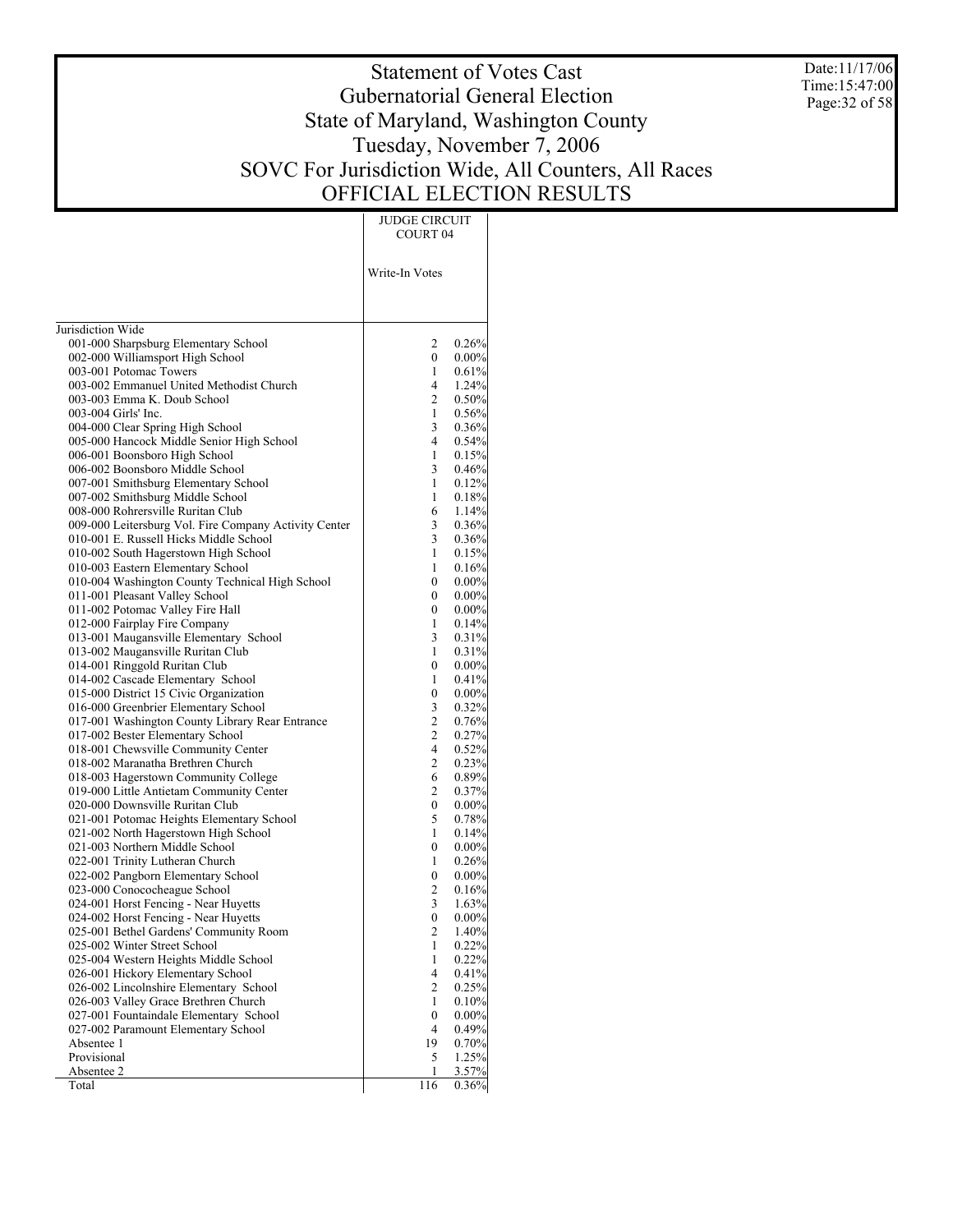Date:11/17/06 Time:15:47:00 Page:33 of 58

# Statement of Votes Cast Gubernatorial General Election State of Maryland, Washington County Tuesday, November 7, 2006 SOVC For Jurisdiction Wide, All Counters, All Races OFFICIAL ELECTION RESULTS

|                                                                              | Reg. Voters      | <b>Times Counted</b> | <b>Total Votes</b> | YES Hollander, Ellen |                  |
|------------------------------------------------------------------------------|------------------|----------------------|--------------------|----------------------|------------------|
|                                                                              |                  |                      |                    |                      |                  |
|                                                                              |                  |                      |                    |                      |                  |
| Jurisdiction Wide                                                            |                  |                      |                    |                      |                  |
| 001-000 Sharpsburg Elementary School                                         | 2038             | 1099                 | 773                |                      | 684 88.49%       |
| 002-000 Williamsport High School                                             | 2856             | 1316                 | 1010               | 903                  | 89.41%           |
| 003-001 Potomac Towers                                                       | 670              | 231                  | 168                | 147                  | 87.50%           |
| 003-002 Emmanuel United Methodist Church                                     | 930              | 389                  | 311                | 273                  | 87.78%           |
| 003-003 Emma K. Doub School                                                  | 1460             | 469                  | 378                | 335                  | 88.62%           |
| 003-004 Girls' Inc.                                                          | 863              | 216                  | 183                |                      | 164 89.62%       |
| 004-000 Clear Spring High School                                             | 1886             | 1026                 | 757                | 677                  | 89.43%           |
| 005-000 Hancock Middle Senior High School                                    | 2302             | 942                  | 696                | 603                  | 86.64%           |
| 006-001 Boonsboro High School                                                | 1793             | 943                  | 689                | 605                  | 87.81%           |
| 006-002 Boonsboro Middle School                                              | 1752             | 902                  | 667                | 571                  | 85.61%           |
| 007-001 Smithsburg Elementary School                                         | 2031             | 1091                 | 811                | 731                  | 90.14%           |
| 007-002 Smithsburg Middle School                                             | 1511             | 727                  | 558                | 509                  | 91.22%           |
| 008-000 Rohrersville Ruritan Club                                            | 1524             | 781                  | 550                | 486                  | 88.36%           |
| 009-000 Leitersburg Vol. Fire Company Activity Center                        | 1758             | 1006                 | 755                | 689                  | 91.26%           |
| 010-001 E. Russell Hicks Middle School                                       | 2108             | 1033                 | 803                | 731                  | 91.03%           |
| 010-002 South Hagerstown High School                                         | 1797             | 892                  | 691                | 631                  | 91.32%           |
| 010-003 Eastern Elementary School                                            | 1468             | 791                  | 619                | 553                  | 89.34%           |
| 010-004 Washington County Technical High School                              | 773              | 415                  | 318                | 280                  | 88.05%           |
| 011-001 Pleasant Valley School                                               | 772              | 388                  | 300                | 273                  | 91.00%           |
| 011-002 Potomac Valley Fire Hall                                             | 393              | 204                  | 143                | 126                  | 88.11%           |
| 012-000 Fairplay Fire Company                                                | 1688             | 887                  | 671                | 613                  | 91.36%           |
| 013-001 Maugansville Elementary School                                       | 2347             | 1210                 | 934                | 839                  | 89.83%           |
| 013-002 Maugansville Ruritan Club                                            | 803              | 411                  | 314                | 269                  | 85.67%           |
| 014-001 Ringgold Ruritan Club                                                | 692              | 394                  | 293                | 267                  | 91.13%           |
| 014-002 Cascade Elementary School                                            | 826              | 322                  | 250                |                      | 222 88.80%       |
| 015-000 District 15 Civic Organization                                       | 1179             | 597                  | 425                |                      | 376 88.47%       |
| 016-000 Greenbrier Elementary School                                         | 2420             | 1202                 | 913                |                      | 819 89.70%       |
| 017-001 Washington County Library Rear Entrance                              | 1166             | 345                  | 259                |                      | 232 89.58%       |
| 017-002 Bester Elementary School                                             | 2418             | 927                  | 732                | 664                  | 90.71%           |
| 018-001 Chewsville Community Center                                          | 1899             | 983                  | 739                | 660                  | 89.31%           |
| 018-002 Maranatha Brethren Church                                            | 2235             | 1118                 | 873                |                      | 792 90.72%       |
| 018-003 Hagerstown Community College                                         | 2450             | 914<br>776           | 701                | 625                  | 89.16%           |
| 019-000 Little Antietam Community Center                                     | 1398<br>1369     | 740                  | 543<br>522         | 486<br>477           | 89.50%<br>91.38% |
| 020-000 Downsville Ruritan Club<br>021-001 Potomac Heights Elementary School | 1554             | 795                  | 610                | 556                  | 91.15%           |
|                                                                              | 1963             | 892                  | 711                | 631                  | 88.75%           |
| 021-002 North Hagerstown High School<br>021-003 Northern Middle School       | 1136             | 618                  | 453                | 420                  | 92.72%           |
| 022-001 Trinity Lutheran Church                                              | 1558             | 501                  | 379                |                      | 314 82.85%       |
| 022-002 Pangborn Elementary School                                           | 1125             | 517                  | 422                | 380                  | 90.05%           |
| 023-000 Conococheague School                                                 | 2964             | 1515                 | 1176               | 1053                 | 89.54%           |
| 024-001 Horst Fencing - Near Huyetts                                         | 499              | 234                  | 178                |                      | 158 88.76%       |
| 024-002 Horst Fencing - Near Huyetts                                         | 30               | 13                   | 12                 |                      | 12 100.00%       |
| 025-001 Bethel Gardens' Community Room                                       | 738              | 191                  | 143                |                      | 125 87.41%       |
| 025-002 Winter Street School                                                 | 1753             | 578                  | 462                |                      | 392 84.85%       |
| 025-004 Western Heights Middle School                                        | 1425             | 576                  | 445                | 390                  | 87.64%           |
| 026-001 Hickory Elementary School                                            | 2610             | 1226                 | 976                | 878                  | 89.96%           |
| 026-002 Lincolnshire Elementary School                                       | 1921             | 931                  | 759                | 700                  | 92.23%           |
| 026-003 Valley Grace Brethren Church                                         | 2342             | 1168                 | 906                | 820                  | 90.51%           |
| 027-001 Fountaindale Elementary School                                       | 2386             | 1320                 | 1004               | 937                  | 93.33%           |
| 027-002 Paramount Elementary School                                          | 2181             | 1017                 | 810                | 740                  | 91.36%           |
| Absentee 1                                                                   | $\boldsymbol{0}$ | 3498                 | 2586               | 2247                 | 86.89%           |
| Provisional                                                                  | $\boldsymbol{0}$ | 556                  | 422                |                      | 372 88.15%       |
| Absentee 2                                                                   | $\boldsymbol{0}$ | 50                   | 32                 |                      | 26 81.25%        |
| Total                                                                        | 79760            | 41883                | 31835              | 28463                | 89.41%           |

JUDGE SPEC APPEAL AT LG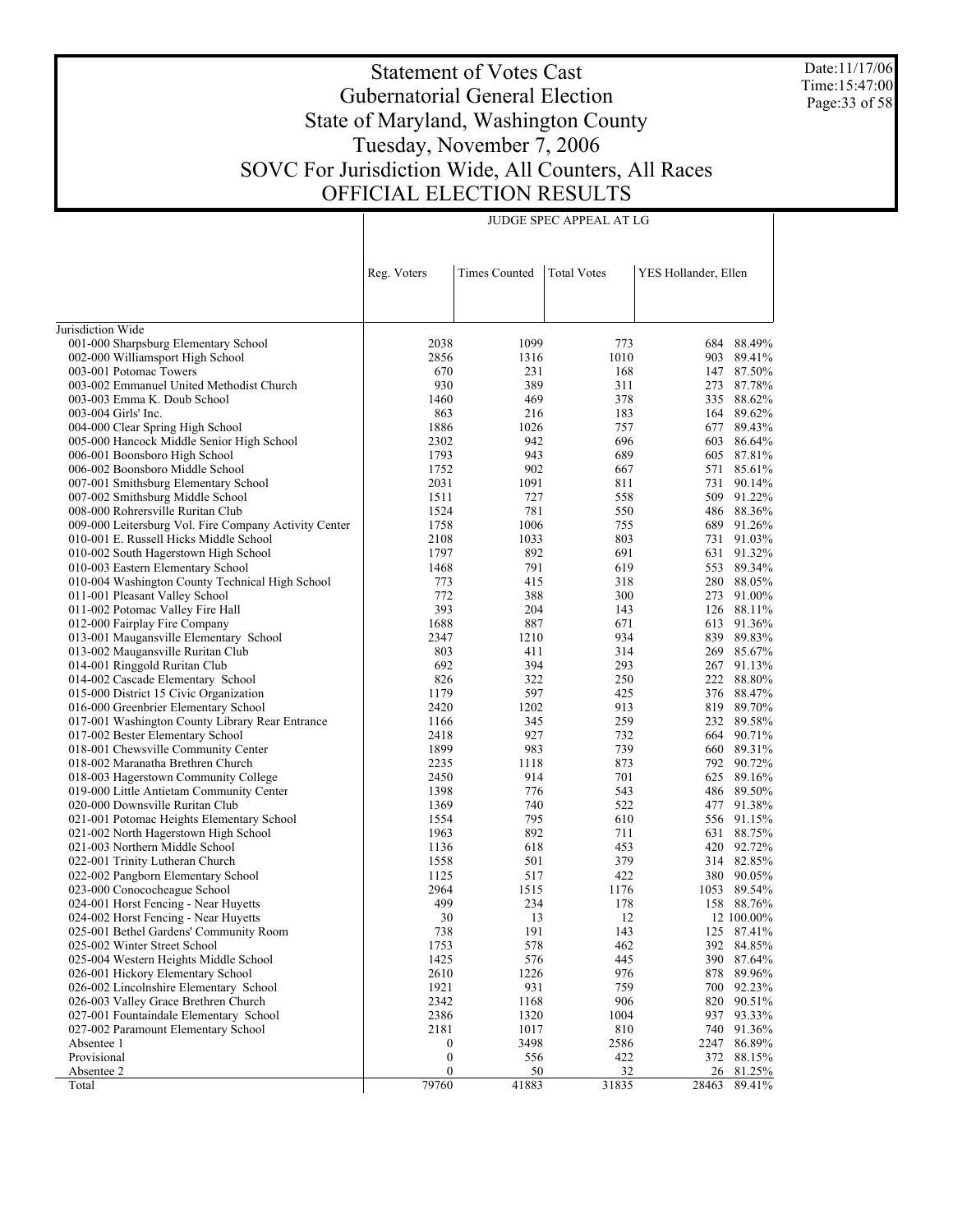Date:11/17/06 Time:15:47:00 Page:34 of 58

# Statement of Votes Cast Gubernatorial General Election State of Maryland, Washington County Tuesday, November 7, 2006 SOVC For Jurisdiction Wide, All Counters, All Races OFFICIAL ELECTION RESULTS

JUDGE SPEC APPEAL AT LG

|                                                                                   | NO Hollander, Ellen |                    |
|-----------------------------------------------------------------------------------|---------------------|--------------------|
| Jurisdiction Wide                                                                 |                     |                    |
| 001-000 Sharpsburg Elementary School                                              | 89.                 | 11.51%             |
| 002-000 Williamsport High School                                                  | 107                 | 10.59%             |
| 003-001 Potomac Towers                                                            | 21                  | 12.50%             |
| 003-002 Emmanuel United Methodist Church                                          | 38                  | 12.22%             |
| 003-003 Emma K. Doub School                                                       | 43                  | 11.38%             |
| 003-004 Girls' Inc.                                                               | 19                  | $10.38\%$          |
| 004-000 Clear Spring High School                                                  | 80 -                | 10.57%             |
| 005-000 Hancock Middle Senior High School                                         | 93.                 | 13.36%             |
| 006-001 Boonsboro High School                                                     | 84                  | 12.19%             |
| 006-002 Boonsboro Middle School                                                   | 96                  | 14.39%             |
| 007-001 Smithsburg Elementary School                                              | 80                  | 9.86%              |
| 007-002 Smithsburg Middle School                                                  | 49                  | 8.78%              |
| 008-000 Rohrersville Ruritan Club                                                 |                     | 64 11.64%          |
| 009-000 Leitersburg Vol. Fire Company Activity Center                             | 66                  | 8.74%              |
| 010-001 E. Russell Hicks Middle School                                            | 72                  | $8.97\%$           |
| 010-002 South Hagerstown High School                                              | 60                  | 8.68%              |
| 010-003 Eastern Elementary School                                                 | 66                  | $10.66\%$          |
| 010-004 Washington County Technical High School                                   | 38<br>27            | 11.95%<br>$9.00\%$ |
| 011-001 Pleasant Valley School                                                    | 17                  | 11.89%             |
| 011-002 Potomac Valley Fire Hall<br>012-000 Fairplay Fire Company                 | 58                  | 8.64%              |
| 013-001 Maugansville Elementary School                                            | 95.                 | 10.17%             |
| 013-002 Maugansville Ruritan Club                                                 | 45                  | 14.33%             |
| 014-001 Ringgold Ruritan Club                                                     | 26                  | 8.87%              |
| 014-002 Cascade Elementary School                                                 | 28                  | 11.20%             |
| 015-000 District 15 Civic Organization                                            | 49                  | 11.53%             |
| 016-000 Greenbrier Elementary School                                              | 94                  | $10.30\%$          |
| 017-001 Washington County Library Rear Entrance                                   | 27                  | 10.42%             |
| 017-002 Bester Elementary School                                                  | 68                  | 9.29%              |
| 018-001 Chewsville Community Center                                               | 79                  | 10.69%             |
| 018-002 Maranatha Brethren Church                                                 | 81                  | 9.28%              |
| 018-003 Hagerstown Community College                                              | 76                  | 10.84%             |
| 019-000 Little Antietam Community Center                                          | 57                  | 10.50%             |
| 020-000 Downsville Ruritan Club                                                   | 45<br>54            | 8.62%              |
| 021-001 Potomac Heights Elementary School<br>021-002 North Hagerstown High School | 80.                 | 8.85%<br>11.25%    |
| 021-003 Northern Middle School                                                    | 33                  | 7.28%              |
| 022-001 Trinity Lutheran Church                                                   | 65                  | 17.15%             |
| 022-002 Pangborn Elementary School                                                | 42                  | $9.95\%$           |
| 023-000 Conococheague School                                                      | 123                 | 10.46%             |
| 024-001 Horst Fencing - Near Huyetts                                              | 20                  | 11.24%             |
| 024-002 Horst Fencing - Near Huyetts                                              | 0                   | $0.00\%$           |
| 025-001 Bethel Gardens' Community Room                                            | 18                  | 12.59%             |
| 025-002 Winter Street School                                                      | 70                  | 15.15%             |
| 025-004 Western Heights Middle School                                             | 55                  | 12.36%             |
| 026-001 Hickory Elementary School                                                 | 98                  | 10.04%             |
| 026-002 Lincolnshire Elementary School                                            | 59                  | 7.77%              |
| 026-003 Valley Grace Brethren Church                                              | 86                  | 9.49%              |
| 027-001 Fountaindale Elementary School                                            | 67                  | 6.67%              |
| 027-002 Paramount Elementary School<br>Absentee 1                                 | 70<br>339           | 8.64%<br>13.11%    |
| Provisional                                                                       | 50                  | 11.85%             |
| Absentee 2                                                                        | 6                   | 18.75%             |
| Total                                                                             | 3372                | 10.59%             |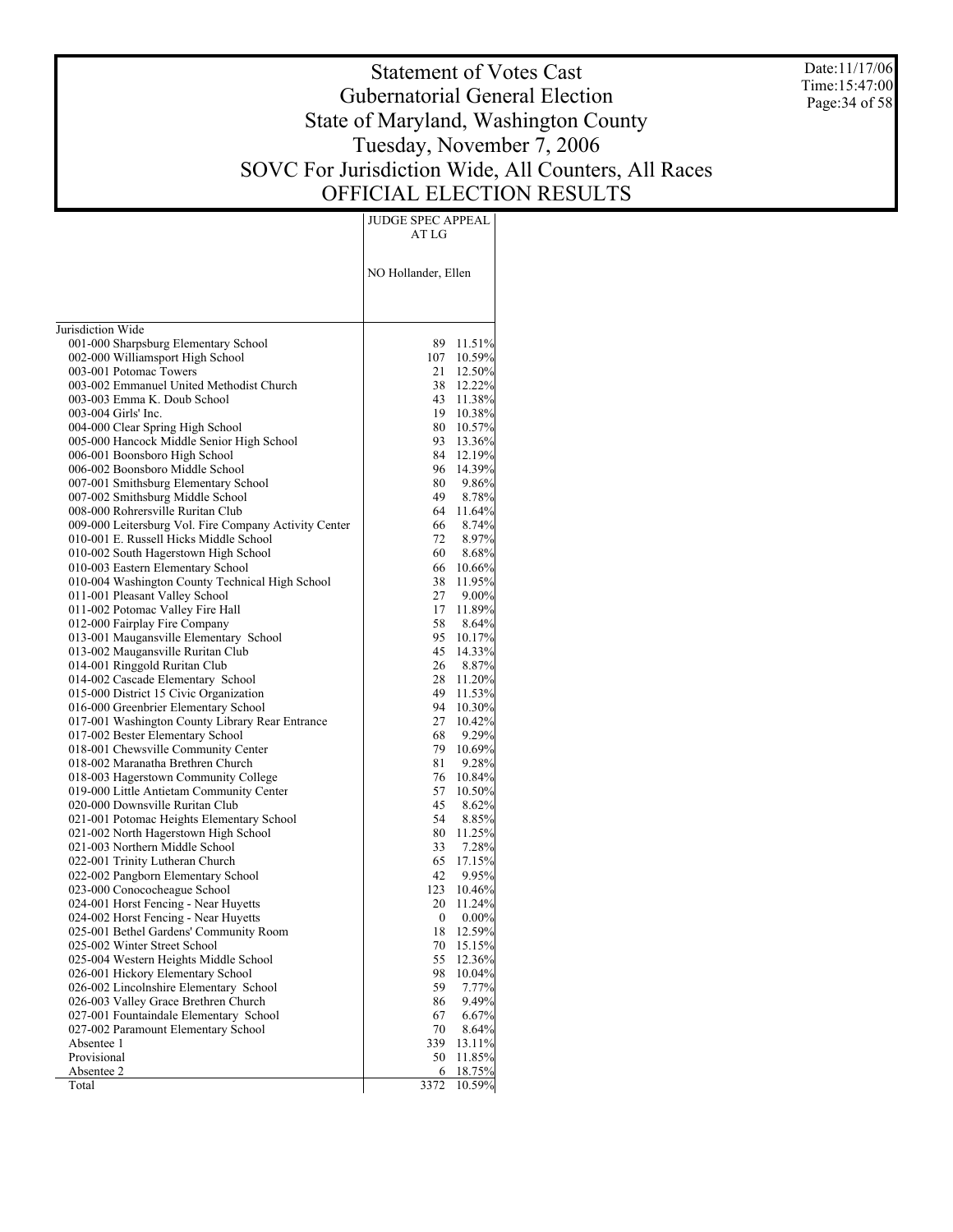Date:11/17/06 Time:15:47:00 Page:35 of 58

# Statement of Votes Cast Gubernatorial General Election State of Maryland, Washington County Tuesday, November 7, 2006 SOVC For Jurisdiction Wide, All Counters, All Races OFFICIAL ELECTION RESULTS

TREASURER

|                                                       | Reg. Voters               | <b>Times Counted</b> | <b>Total Votes</b> | Hershey, Todd L. (DEM)        |
|-------------------------------------------------------|---------------------------|----------------------|--------------------|-------------------------------|
|                                                       |                           |                      |                    |                               |
| Jurisdiction Wide                                     |                           |                      |                    |                               |
| 001-000 Sharpsburg Elementary School                  | 2038                      | 1099                 | 827                | 822<br>99.40%                 |
| 002-000 Williamsport High School                      | 2856                      | 1316                 | 1074               | 1072 99.81%                   |
| 003-001 Potomac Towers                                | 670                       | 231                  | 180                | 180 100.00%                   |
| 003-002 Emmanuel United Methodist Church              | 930                       | 389                  | 311                | 309 99.36%                    |
| 003-003 Emma K. Doub School                           | 1460                      | 469                  | 389                | 386 99.23%                    |
| 003-004 Girls' Inc.                                   | 863                       | 216                  | 174                | 174 100.00%                   |
| 004-000 Clear Spring High School                      | 1886                      | 1026                 | 777                | 770<br>99.10%                 |
| 005-000 Hancock Middle Senior High School             | 2302                      | 942                  | 699                | 695<br>99.43%                 |
| 006-001 Boonsboro High School                         | 1793                      | 943                  | 725                | 722<br>99.59%                 |
| 006-002 Boonsboro Middle School                       | 1752                      | 902                  | 691                | 99.13%<br>685                 |
| 007-001 Smithsburg Elementary School                  | 2031                      | 1091                 | 847                | 99.53%<br>843                 |
| 007-002 Smithsburg Middle School                      | 1511                      | 727                  | 533                | 529 99.25%                    |
| 008-000 Rohrersville Ruritan Club                     | 1524                      | 781                  | 576                | 99.48%<br>573                 |
| 009-000 Leitersburg Vol. Fire Company Activity Center | 1758                      | 1006                 | 809                | 99.51%<br>805                 |
| 010-001 E. Russell Hicks Middle School                | 2108                      | 1033                 | 817                | 99.63%<br>814                 |
| 010-002 South Hagerstown High School                  | 1797                      | 892                  | 702                | 699 99.57%                    |
| 010-003 Eastern Elementary School                     | 1468                      | 791                  | 645                | 643 99.69%                    |
| 010-004 Washington County Technical High School       | 773                       | 415                  | 351                | 351 100.00%                   |
| 011-001 Pleasant Valley School                        | 772                       | 388                  | 307                | 306 99.67%                    |
| 011-002 Potomac Valley Fire Hall                      | 393                       | 204                  | 139                | 99.28%<br>138                 |
| 012-000 Fairplay Fire Company                         | 1688                      | 887                  | 705                | 99.57%<br>702                 |
| 013-001 Maugansville Elementary School                | 2347                      | 1210                 | 941                | 938<br>99.68%                 |
| 013-002 Maugansville Ruritan Club                     | 803                       | 411                  | 332                | 329<br>99.10%                 |
| 014-001 Ringgold Ruritan Club                         | 692                       | 394                  | 299                | 298<br>99.67%                 |
| 014-002 Cascade Elementary School                     | 826                       | 322                  | 250                | 99.20%<br>248                 |
| 015-000 District 15 Civic Organization                | 1179                      | 597                  | 451                | 451 100.00%                   |
| 016-000 Greenbrier Elementary School                  | 2420                      | 1202                 | 927                | 924<br>99.68%                 |
| 017-001 Washington County Library Rear Entrance       | 1166                      | 345                  | 284                | 282 99.30%                    |
| 017-002 Bester Elementary School                      | 2418                      | 927                  | 760                | 99.47%<br>756                 |
| 018-001 Chewsville Community Center                   | 1899                      | 983                  | 795                | 99.87%<br>794                 |
| 018-002 Maranatha Brethren Church                     | 2235                      | 1118                 | 919                | 916<br>99.67%                 |
| 018-003 Hagerstown Community College                  | 2450                      | 914                  | 739                | 99.19%<br>733                 |
| 019-000 Little Antietam Community Center              | 1398                      | 776                  | 568                | 99.65%<br>566                 |
| 020-000 Downsville Ruritan Club                       | 1369                      | 740                  | 599                | 99.33%<br>595                 |
| 021-001 Potomac Heights Elementary School             | 1554                      | 795                  | 658                | 99.39%<br>654                 |
| 021-002 North Hagerstown High School                  | 1963                      | 892                  | 742                | 739 99.60%                    |
| 021-003 Northern Middle School                        | 1136                      | 618                  | 497                | 497 100.00%                   |
| 022-001 Trinity Lutheran Church                       | 1558                      | 501                  | 409                | 408<br>99.76%                 |
| 022-002 Pangborn Elementary School                    | 1125                      | 517                  | 432                | 431<br>99.77%                 |
| 023-000 Conococheague School                          | 2964                      | 1515                 | 1178               | 99.92%<br>1177                |
| 024-001 Horst Fencing - Near Huyetts                  | 499                       | 234                  | 185                | 183 98.92%                    |
| 024-002 Horst Fencing - Near Huyetts                  | 30                        | 13                   | 12                 | 12 100.00%                    |
| 025-001 Bethel Gardens' Community Room                | 738                       | 191                  | 160                | 160 100.00%                   |
| 025-002 Winter Street School                          | 1753                      | 578                  | 477                | 473 99.16%                    |
| 025-004 Western Heights Middle School                 | 1425                      | 576                  | 469                | 467<br>99.57%                 |
| 026-001 Hickory Elementary School                     | 2610                      | 1226                 | 1017               | 1013<br>99.61%                |
| 026-002 Lincolnshire Elementary School                | 1921                      | 931                  | 793                | 789<br>99.50%                 |
| 026-003 Valley Grace Brethren Church                  | 2342                      | 1168                 | 967                | 965<br>99.79%                 |
| 027-001 Fountaindale Elementary School                | 2386                      | 1320                 | 1066               | 99.91%<br>1065                |
| 027-002 Paramount Elementary School                   | 2181                      | 1017                 | 845                | 841<br>99.53%                 |
| Absentee 1                                            | $\boldsymbol{0}$          | 3498                 | 2699               | 2675<br>99.11%                |
| Provisional                                           | $\boldsymbol{0}$          | 556                  | 387                | 385 99.48%                    |
| Absentee 2<br>Total                                   | $\boldsymbol{0}$<br>79760 | 50<br>41883          | 35<br>33170        | 35 100.00%<br>33017<br>99.54% |
|                                                       |                           |                      |                    |                               |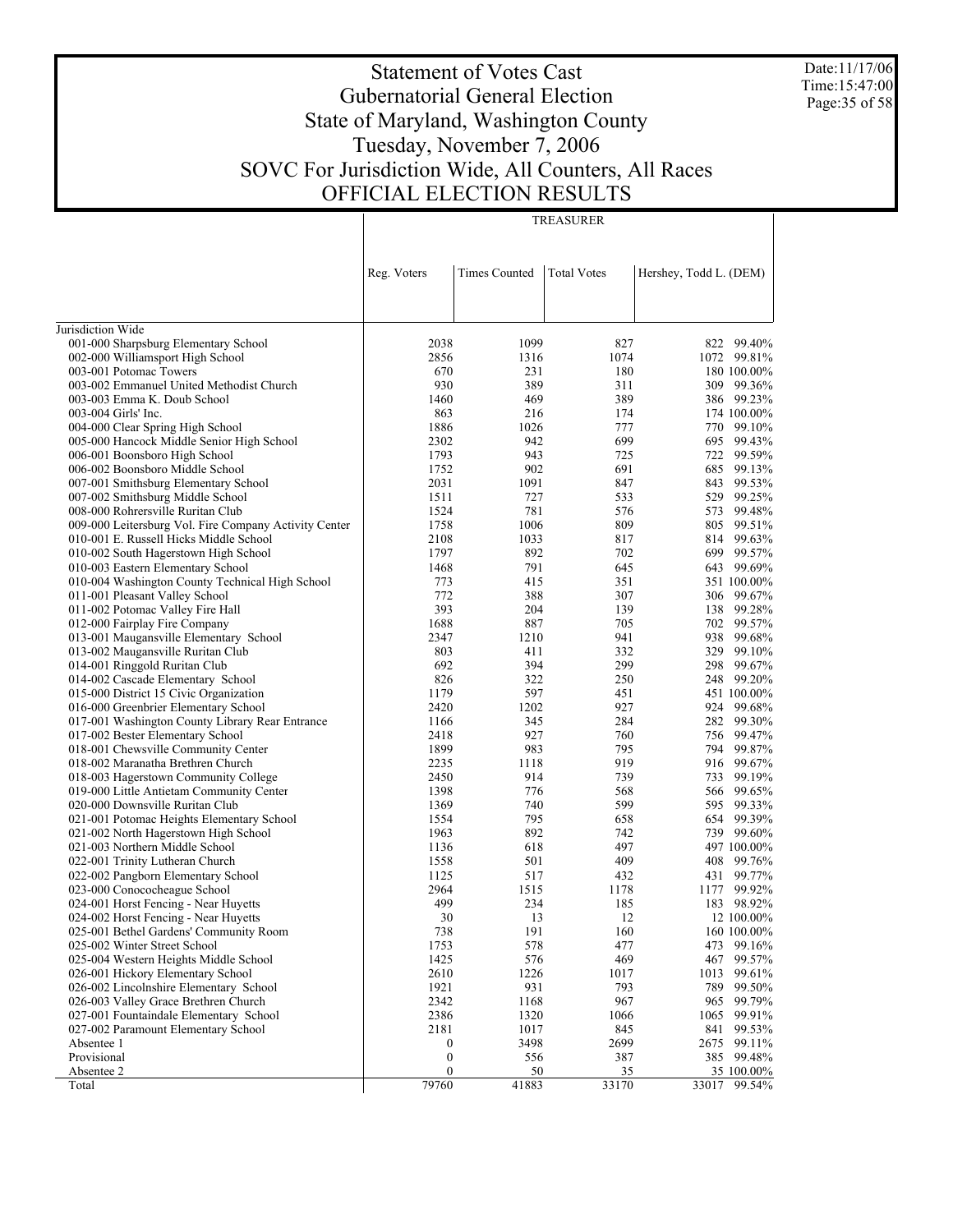Date:11/17/06 Time:15:47:00 Page:36 of 58

# Statement of Votes Cast Gubernatorial General Election State of Maryland, Washington County Tuesday, November 7, 2006 SOVC For Jurisdiction Wide, All Counters, All Races OFFICIAL ELECTION RESULTS

TREASURER

|                                                       | Write-In Votes |          |
|-------------------------------------------------------|----------------|----------|
| Jurisdiction Wide                                     |                |          |
| 001-000 Sharpsburg Elementary School                  | 5              | 0.60%    |
| 002-000 Williamsport High School                      | 2              | 0.19%    |
| 003-001 Potomac Towers                                | $\overline{0}$ | 0.00%    |
| 003-002 Emmanuel United Methodist Church              | 2              | 0.64%    |
| 003-003 Emma K. Doub School                           | 3              | 0.77%    |
| 003-004 Girls' Inc.                                   | 0              | 0.00%    |
| 004-000 Clear Spring High School                      | 7              | 0.90%    |
| 005-000 Hancock Middle Senior High School             | 4              | 0.57%    |
| 006-001 Boonsboro High School                         | 3              | 0.41%    |
| 006-002 Boonsboro Middle School                       | 6              | 0.87%    |
| 007-001 Smithsburg Elementary School                  | 4              | 0.47%    |
| 007-002 Smithsburg Middle School                      | 4              | 0.75%    |
| 008-000 Rohrersville Ruritan Club                     | 3              | 0.52%    |
| 009-000 Leitersburg Vol. Fire Company Activity Center | 4              | 0.49%    |
| 010-001 E. Russell Hicks Middle School                | 3              | 0.37%    |
| 010-002 South Hagerstown High School                  | 3              | 0.43%    |
| 010-003 Eastern Elementary School                     | 2              | 0.31%    |
| 010-004 Washington County Technical High School       | 0              | 0.00%    |
| 011-001 Pleasant Valley School                        | 1              | 0.33%    |
| 011-002 Potomac Valley Fire Hall                      | 1              | 0.72%    |
| 012-000 Fairplay Fire Company                         | 3              | 0.43%    |
| 013-001 Maugansville Elementary School                | 3              | 0.32%    |
| 013-002 Maugansville Ruritan Club                     | 3              | 0.90%    |
| 014-001 Ringgold Ruritan Club                         | 1              | 0.33%    |
| 014-002 Cascade Elementary School                     | 2              | 0.80%    |
| 015-000 District 15 Civic Organization                | 0              | $0.00\%$ |
| 016-000 Greenbrier Elementary School                  | 3              | 0.32%    |
| 017-001 Washington County Library Rear Entrance       | 2              | 0.70%    |
| 017-002 Bester Elementary School                      | 4              | 0.53%    |
| 018-001 Chewsville Community Center                   | 1              | 0.13%    |
| 018-002 Maranatha Brethren Church                     | 3              | 0.33%    |
| 018-003 Hagerstown Community College                  | 6              | 0.81%    |
| 019-000 Little Antietam Community Center              | 2              | 0.35%    |
| 020-000 Downsville Ruritan Club                       | 4              | 0.67%    |
| 021-001 Potomac Heights Elementary School             | 4              | 0.61%    |
| 021-002 North Hagerstown High School                  | 3              | 0.40%    |
| 021-003 Northern Middle School                        | 0              | 0.00%    |
| 022-001 Trinity Lutheran Church                       | 1              | 0.24%    |
| 022-002 Pangborn Elementary School                    | 1              | 0.23%    |
| 023-000 Conococheague School                          | 1              | 0.08%    |
| 024-001 Horst Fencing - Near Huyetts                  | 2              | 1.08%    |
| 024-002 Horst Fencing - Near Huyetts                  | 0              | $0.00\%$ |
| 025-001 Bethel Gardens' Community Room                | 0              | 0.00%    |
| 025-002 Winter Street School                          | 4              | $0.84\%$ |
| 025-004 Western Heights Middle School                 | 2              | 0.43%    |
| 026-001 Hickory Elementary School                     | 4              | 0.39%    |
| 026-002 Lincolnshire Elementary School                | 4              | 0.50%    |
| 026-003 Valley Grace Brethren Church                  | 2              | 0.21%    |
| 027-001 Fountaindale Elementary School                | 1              | 0.09%    |
| 027-002 Paramount Elementary School                   | 4              | 0.47%    |
| Absentee 1                                            | 24             | 0.89%    |
| Provisional                                           | 2              | 0.52%    |
| Absentee 2                                            | 0              | 0.00%    |
| Total                                                 | 153            | 0.46%    |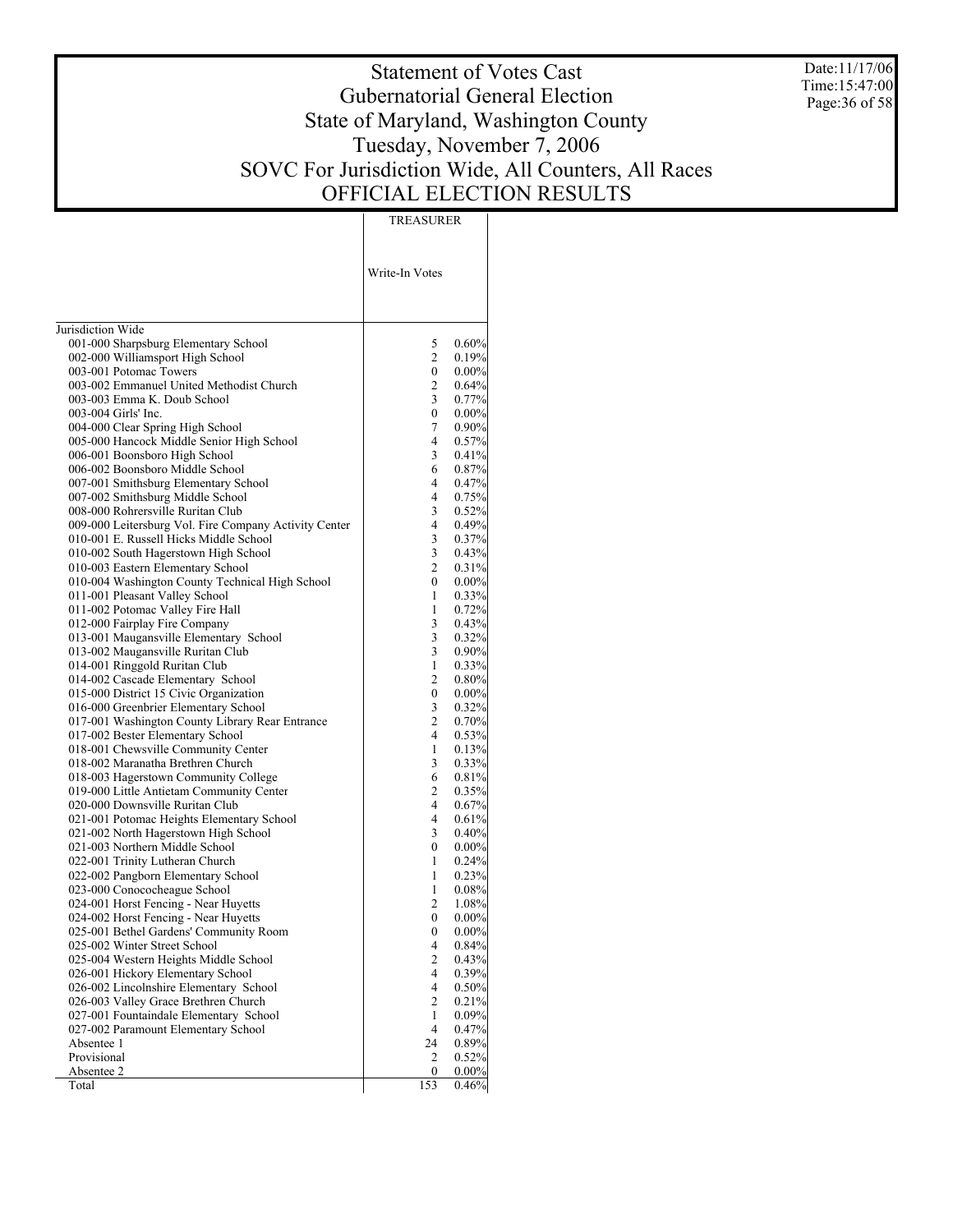Date:11/17/06 Time:15:47:01 Page:37 of 58

# Statement of Votes Cast Gubernatorial General Election State of Maryland, Washington County Tuesday, November 7, 2006 SOVC For Jurisdiction Wide, All Counters, All Races OFFICIAL ELECTION RESULTS

|                                                                       | Reg. Voters      | Times Counted | <b>Total Votes</b> | Strong, Charles Prat<br>(REP) |                      |
|-----------------------------------------------------------------------|------------------|---------------|--------------------|-------------------------------|----------------------|
|                                                                       |                  |               |                    |                               |                      |
| Jurisdiction Wide                                                     |                  |               |                    |                               |                      |
| 001-000 Sharpsburg Elementary School                                  | 2038             | 1099          | 1001               |                               | 552 55.14%           |
| 002-000 Williamsport High School                                      | 2856             | 1316          | 1254               | 706                           | 56.30%               |
| 003-001 Potomac Towers                                                | 670              | 231           | 215                | 88                            | 40.93%               |
| 003-002 Emmanuel United Methodist Church                              | 930              | 389           | 373                |                               | 184 49.33%           |
| 003-003 Emma K. Doub School                                           | 1460             | 469           | 440                | 235                           | 53.41%               |
| 003-004 Girls' Inc.                                                   | 863              | 216           | 205                |                               | 84 40.98%            |
| 004-000 Clear Spring High School                                      | 1886             | 1026          | 959                | 595                           | 62.04%<br>67.84%     |
| 005-000 Hancock Middle Senior High School                             | 2302             | 942<br>943    | 877                | 595                           |                      |
| 006-001 Boonsboro High School                                         | 1793<br>1752     | 902           | 886<br>834         | 460                           | 524 59.14%<br>55.16% |
| 006-002 Boonsboro Middle School                                       |                  | 1091          |                    |                               | 58.91%               |
| 007-001 Smithsburg Elementary School                                  | 2031<br>1511     | 727           | 1032<br>688        | 608<br>371                    | 53.92%               |
| 007-002 Smithsburg Middle School<br>008-000 Rohrersville Ruritan Club | 1524             | 781           | 716                |                               | 394 55.03%           |
| 009-000 Leitersburg Vol. Fire Company Activity Center                 | 1758             | 1006          | 952                | 631                           | 66.28%               |
| 010-001 E. Russell Hicks Middle School                                | 2108             | 1033          | 979                | 592                           | 60.47%               |
| 010-002 South Hagerstown High School                                  | 1797             | 892           | 836                | 504                           | 60.29%               |
| 010-003 Eastern Elementary School                                     | 1468             | 791           | 754                |                               | 424 56.23%           |
| 010-004 Washington County Technical High School                       | 773              | 415           | 391                | 207                           | 52.94%               |
| 011-001 Pleasant Valley School                                        | 772              | 388           | 365                |                               | 198 54.25%           |
| 011-002 Potomac Valley Fire Hall                                      | 393              | 204           | 181                |                               | 93 51.38%            |
| 012-000 Fairplay Fire Company                                         | 1688             | 887           | 819                |                               | 494 60.32%           |
| 013-001 Maugansville Elementary School                                | 2347             | 1210          | 1123               | 718                           | 63.94%               |
| 013-002 Maugansville Ruritan Club                                     | 803              | 411           | 384                | 236                           | 61.46%               |
| 014-001 Ringgold Ruritan Club                                         | 692              | 394           | 374                | 251                           | 67.11%               |
| 014-002 Cascade Elementary School                                     | 826              | 322           | 304                |                               | 174 57.24%           |
| 015-000 District 15 Civic Organization                                | 1179             | 597           | 562                |                               | 363 64.59%           |
| 016-000 Greenbrier Elementary School                                  | 2420             | 1202          | 1133               | 713                           | 62.93%               |
| 017-001 Washington County Library Rear Entrance                       | 1166             | 345           | 324                | 148                           | 45.68%               |
| 017-002 Bester Elementary School                                      | 2418             | 927           | 874                |                               | 474 54.23%           |
| 018-001 Chewsville Community Center                                   | 1899             | 983           | 926                | 573                           | 61.88%               |
| 018-002 Maranatha Brethren Church                                     | 2235             | 1118          | 1055               | 574                           | 54.41%               |
| 018-003 Hagerstown Community College                                  | 2450             | 914           | 862                | 451                           | 52.32%               |
| 019-000 Little Antietam Community Center                              | 1398             | 776           | 709                |                               | 436 61.50%           |
| 020-000 Downsville Ruritan Club                                       | 1369             | 740           | 679                |                               | 414 60.97%           |
| 021-001 Potomac Heights Elementary School                             | 1554             | 795           | 754                | 425                           | 56.37%               |
| 021-002 North Hagerstown High School                                  | 1963             | 892           | 852                | 430                           | 50.47%               |
| 021-003 Northern Middle School                                        | 1136             | 618           | 577                |                               | 334 57.89%           |
| 022-001 Trinity Lutheran Church                                       | 1558             | 501           | 473                |                               | 184 38.90%           |
| 022-002 Pangborn Elementary School                                    | 1125             | 517           | 492                | 261                           | 53.05%               |
| 023-000 Conococheague School                                          | 2964             | 1515          | 1436               | 911                           | 63.44%               |
| 024-001 Horst Fencing - Near Huyetts                                  | 499              | 234           | 226                |                               | 144 63.72%           |
| 024-002 Horst Fencing - Near Huyetts                                  | 30               | 13            | 12                 | 6                             | 50.00%               |
| 025-001 Bethel Gardens' Community Room                                | 738              | 191           | 175                |                               | 51 29.14%            |
| 025-002 Winter Street School                                          | 1753             | 578           | 550                |                               | 237 43.09%           |
| 025-004 Western Heights Middle School                                 | 1425             | 576           | 548                |                               | 270 49.27%           |
| 026-001 Hickory Elementary School                                     | 2610             | 1226          | 1156               |                               | 634 54.84%           |
| 026-002 Lincolnshire Elementary School                                | 1921             | 931           | 905                | 510                           | 56.35%               |
| 026-003 Valley Grace Brethren Church                                  | 2342             | 1168          | 1096               | 663                           | 60.49%               |
| 027-001 Fountaindale Elementary School                                | 2386             | 1320          | 1249               | 855                           | 68.45%               |
| 027-002 Paramount Elementary School                                   | 2181             | 1017          | 955                | 555                           | 58.12%               |
| Absentee 1                                                            | 0                | 3498          | 3273               | 2037                          | 62.24%               |
| Provisional                                                           | $\boldsymbol{0}$ | 556           | 515                |                               | 304 59.03%           |
| Absentee 2                                                            | 0                | 50            | 40                 | 23                            | 57.50%               |
| Total                                                                 | 79760            | 41883         | 39350              | 22898                         | 58.19%               |

STATE'S ATTORNEY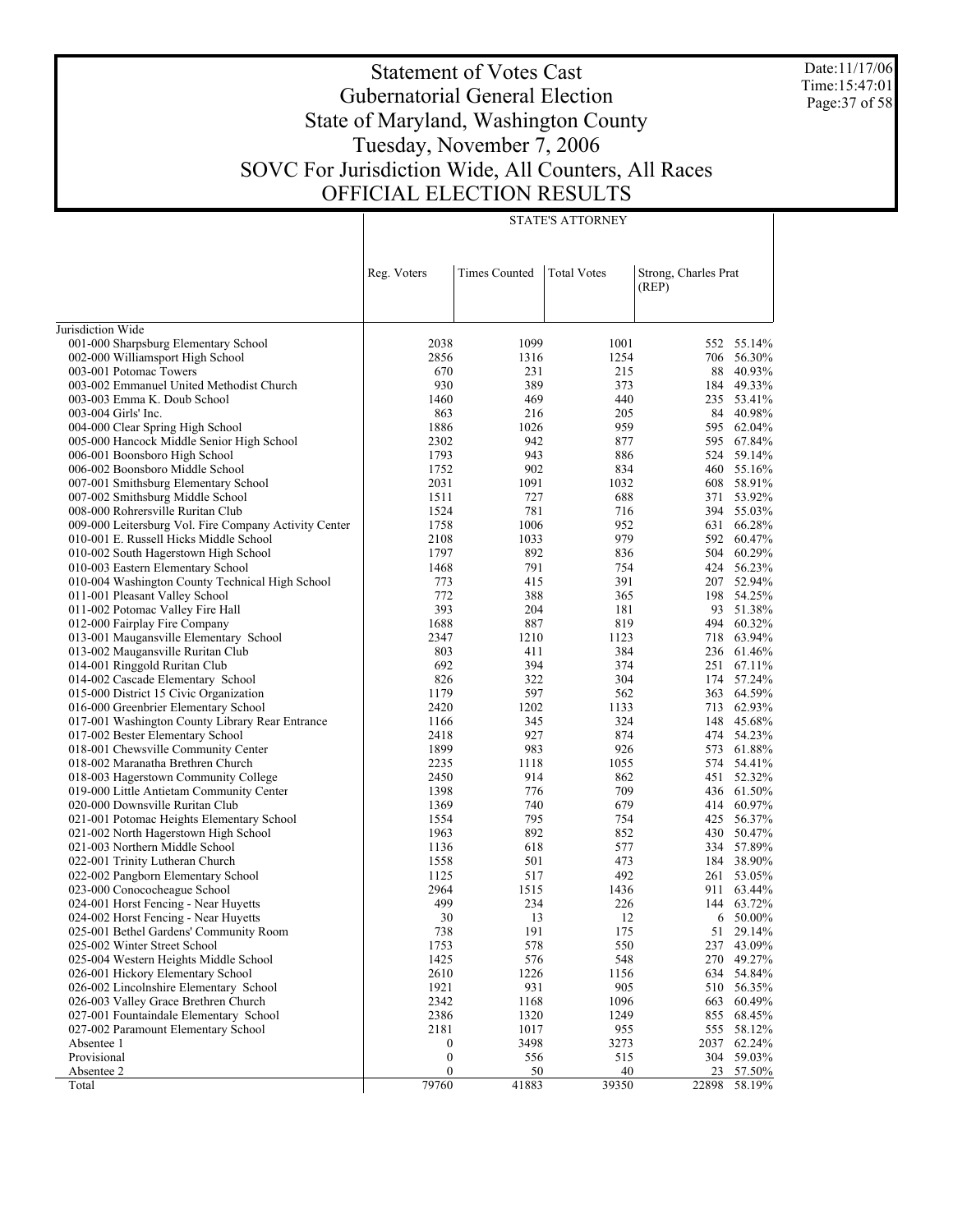Date:11/17/06 Time:15:47:01 Page:38 of 58

# Statement of Votes Cast Gubernatorial General Election State of Maryland, Washington County Tuesday, November 7, 2006 SOVC For Jurisdiction Wide, All Counters, All Races OFFICIAL ELECTION RESULTS

STATE'S ATTORNEY

|                                                       | Joyce, Jerome J. (DEM) |            | Write-In Votes   |          |
|-------------------------------------------------------|------------------------|------------|------------------|----------|
|                                                       |                        |            |                  |          |
| Jurisdiction Wide                                     |                        |            |                  |          |
| 001-000 Sharpsburg Elementary School                  | 448                    | 44.76%     | 1                | 0.10%    |
| 002-000 Williamsport High School                      | 546                    | 43.54%     | $\overline{c}$   | 0.16%    |
| 003-001 Potomac Towers                                | 127                    | 59.07%     | $\boldsymbol{0}$ | 0.00%    |
| 003-002 Emmanuel United Methodist Church              | 189                    | 50.67%     | 0                | 0.00%    |
| 003-003 Emma K. Doub School                           |                        | 205 46.59% | $\boldsymbol{0}$ | 0.00%    |
| 003-004 Girls' Inc.                                   | 121                    | 59.02%     | 0                | $0.00\%$ |
| 004-000 Clear Spring High School                      |                        | 360 37.54% | 4                | 0.42%    |
| 005-000 Hancock Middle Senior High School             |                        | 282 32.16% | $\mathbf{0}$     | $0.00\%$ |
| 006-001 Boonsboro High School                         |                        | 362 40.86% | $\boldsymbol{0}$ | $0.00\%$ |
| 006-002 Boonsboro Middle School                       |                        | 374 44.84% | $\boldsymbol{0}$ | $0.00\%$ |
| 007-001 Smithsburg Elementary School                  |                        | 422 40.89% | 2                | 0.19%    |
| 007-002 Smithsburg Middle School                      | 316                    | 45.93%     | $\mathbf{1}$     | 0.15%    |
| 008-000 Rohrersville Ruritan Club                     |                        | 322 44.97% | 0                | $0.00\%$ |
| 009-000 Leitersburg Vol. Fire Company Activity Center | 321                    | 33.72%     | 0                | $0.00\%$ |
| 010-001 E. Russell Hicks Middle School                |                        | 383 39.12% | 4                | 0.41%    |
| 010-002 South Hagerstown High School                  |                        | 332 39.71% | 0                | $0.00\%$ |
| 010-003 Eastern Elementary School                     |                        | 330 43.77% | 0                | 0.00%    |
| 010-004 Washington County Technical High School       |                        | 184 47.06% | 0                | $0.00\%$ |
| 011-001 Pleasant Valley School                        | 167                    | 45.75%     | $\boldsymbol{0}$ | 0.00%    |
| 011-002 Potomac Valley Fire Hall                      |                        | 88 48.62%  | $\boldsymbol{0}$ | $0.00\%$ |
| 012-000 Fairplay Fire Company                         |                        | 323 39.44% | 2                | 0.24%    |
| 013-001 Maugansville Elementary School                |                        | 400 35.62% | 5                | 0.45%    |
| 013-002 Maugansville Ruritan Club                     |                        | 148 38.54% | $\boldsymbol{0}$ | 0.00%    |
| 014-001 Ringgold Ruritan Club                         | 121                    | 32.35%     | 2                | 0.53%    |
| 014-002 Cascade Elementary School                     |                        | 129 42.43% | 1                | 0.33%    |
| 015-000 District 15 Civic Organization                |                        | 199 35.41% | $\boldsymbol{0}$ | $0.00\%$ |
| 016-000 Greenbrier Elementary School                  |                        | 419 36.98% | 1                | 0.09%    |
| 017-001 Washington County Library Rear Entrance       |                        | 176 54.32% | $\boldsymbol{0}$ | $0.00\%$ |
| 017-002 Bester Elementary School                      |                        | 398 45.54% | 2                | 0.23%    |
| 018-001 Chewsville Community Center                   |                        | 352 38.01% | 1                | 0.11%    |
| 018-002 Maranatha Brethren Church                     |                        | 480 45.50% | 1                | 0.09%    |
| 018-003 Hagerstown Community College                  | 411                    | 47.68%     | 0                | $0.00\%$ |
| 019-000 Little Antietam Community Center              |                        | 269 37.94% | 4                | 0.56%    |
| 020-000 Downsville Ruritan Club                       | 265                    | 39.03%     | 0                | $0.00\%$ |
| 021-001 Potomac Heights Elementary School             | 329                    | 43.63%     | $\mathbf{0}$     | 0.00%    |
| 021-002 North Hagerstown High School                  |                        | 422 49.53% | 0                | $0.00\%$ |
| 021-003 Northern Middle School                        | 243                    | 42.11%     | 0                | 0.00%    |
| 022-001 Trinity Lutheran Church                       | 289                    | 61.10%     | 0                | $0.00\%$ |
| 022-002 Pangborn Elementary School                    | 231                    | 46.95%     | 0                | 0.00%    |
| 023-000 Conococheague School                          |                        | 525 36.56% | 0                | 0.00%    |
| 024-001 Horst Fencing - Near Huyetts                  |                        | 82 36.28%  | $\boldsymbol{0}$ | $0.00\%$ |
| 024-002 Horst Fencing - Near Huyetts                  | 6                      | 50.00%     | $\boldsymbol{0}$ | 0.00%    |
| 025-001 Bethel Gardens' Community Room                | 124                    | 70.86%     | 0                | $0.00\%$ |
| 025-002 Winter Street School                          | 313                    | 56.91%     | 0                | $0.00\%$ |
| 025-004 Western Heights Middle School                 | 278                    | 50.73%     | 0                | 0.00%    |
| 026-001 Hickory Elementary School                     | 520                    | 44.98%     | 2                | 0.17%    |
| 026-002 Lincolnshire Elementary School                | 394                    | 43.54%     | 1                | 0.11%    |
| 026-003 Valley Grace Brethren Church                  | 431                    | 39.32%     | 2                | 0.18%    |
| 027-001 Fountaindale Elementary School                | 393                    | 31.47%     | 1                | 0.08%    |
| 027-002 Paramount Elementary School                   | 399                    | 41.78%     | 1                | 0.10%    |
| Absentee 1                                            | 1229                   | 37.55%     | 7                | 0.21%    |
| Provisional                                           | 211                    | 40.97%     | $\boldsymbol{0}$ | 0.00%    |
| Absentee 2                                            | 17                     | 42.50%     | 0                | 0.00%    |
| Total                                                 | 16405                  | 41.69%     | 47               | 0.12%    |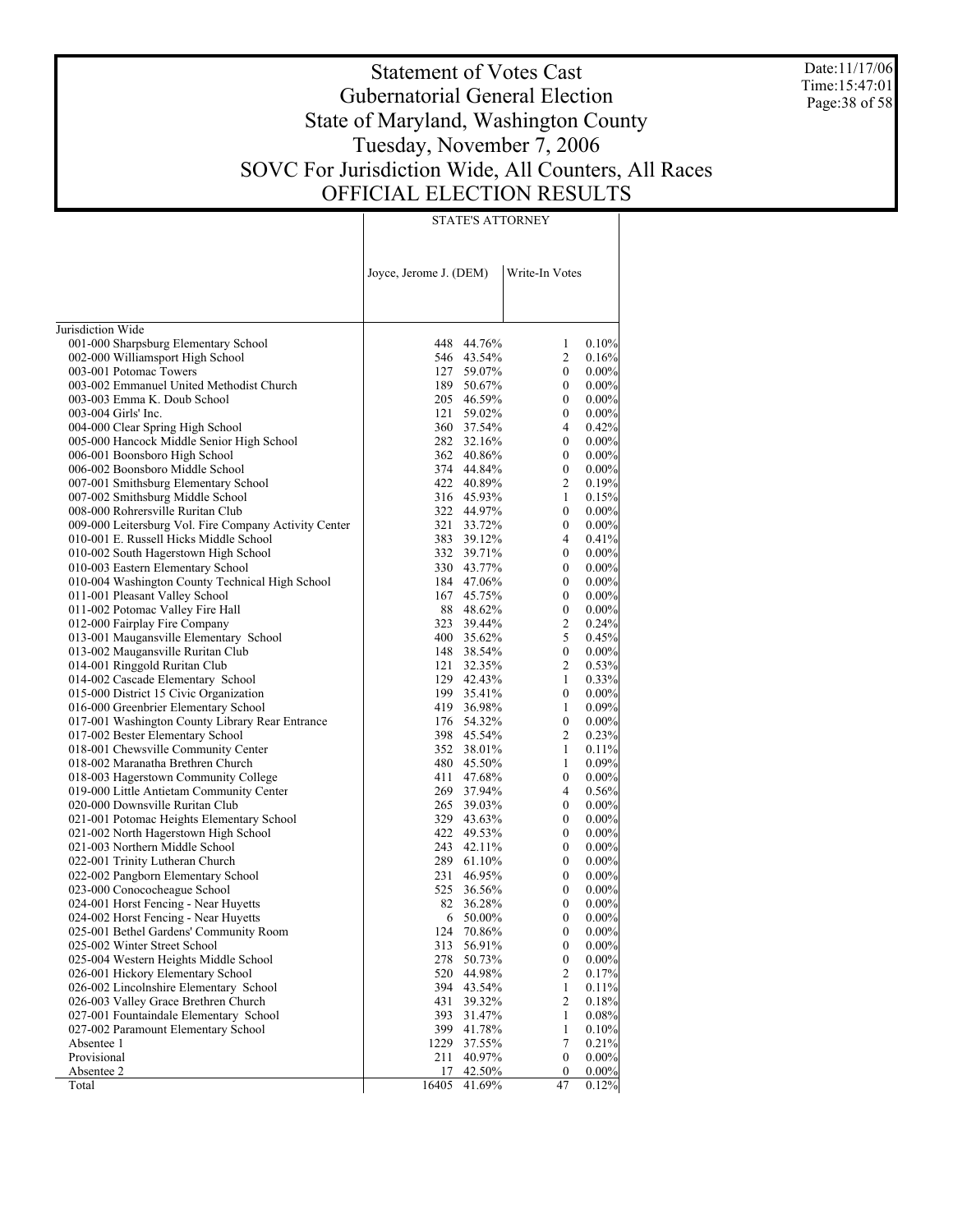Date:11/17/06 Time:15:47:01 Page:39 of 58

## Statement of Votes Cast Gubernatorial General Election State of Maryland, Washington County Tuesday, November 7, 2006 SOVC For Jurisdiction Wide, All Counters, All Races OFFICIAL ELECTION RESULTS

|                                                                                | Reg. Voters      | <b>Times Counted</b> | <b>Total Votes</b> | Pletcher, Ernest E. (REP) |                       |
|--------------------------------------------------------------------------------|------------------|----------------------|--------------------|---------------------------|-----------------------|
|                                                                                |                  |                      |                    |                           |                       |
|                                                                                |                  |                      |                    |                           |                       |
| Jurisdiction Wide                                                              |                  |                      |                    |                           |                       |
| 001-000 Sharpsburg Elementary School                                           | 2038             | 1099                 | 1003               | 323                       | 32.20%                |
| 002-000 Williamsport High School                                               | 2856             | 1316                 | 1236               |                           | 372 30.10%            |
| 003-001 Potomac Towers                                                         | 670              | 231                  | 213                | 48                        | 22.54%                |
| 003-002 Emmanuel United Methodist Church                                       | 930              | 389                  | 367                | 98                        | 26.70%                |
| 003-003 Emma K. Doub School                                                    | 1460             | 469                  | 441                | 117                       | 26.53%                |
| 003-004 Girls' Inc.                                                            | 863              | 216                  | 206                | 59                        | 28.64%                |
| 004-000 Clear Spring High School                                               | 1886             | 1026                 | 947                | 322                       | 34.00%                |
| 005-000 Hancock Middle Senior High School                                      | 2302             | 942                  | 872                | 335                       | 38.42%                |
| 006-001 Boonsboro High School                                                  | 1793             | 943                  | 879                |                           | 312 35.49%            |
| 006-002 Boonsboro Middle School                                                | 1752             | 902                  | 823                | 291                       | 35.36%                |
| 007-001 Smithsburg Elementary School                                           | 2031             | 1091                 | 1013               |                           | 388 38.30%            |
| 007-002 Smithsburg Middle School                                               | 1511             | 727                  | 681                | 277                       | 40.68%                |
| 008-000 Rohrersville Ruritan Club                                              | 1524             | 781                  | 707                | 283                       | 40.03%                |
| 009-000 Leitersburg Vol. Fire Company Activity Center                          | 1758             | 1006                 | 927                |                           | 309 33.33%            |
| 010-001 E. Russell Hicks Middle School                                         | 2108             | 1033                 | 973                | 310                       | 31.86%                |
| 010-002 South Hagerstown High School                                           | 1797             | 892                  | 831                | 281                       | 33.81%                |
| 010-003 Eastern Elementary School                                              | 1468             | 791                  | 746                | 223                       | 29.89%                |
| 010-004 Washington County Technical High School                                | 773              | 415                  | 395                |                           | 92 23.29%             |
| 011-001 Pleasant Valley School                                                 | 772              | 388                  | 360                | 147                       | 40.83%                |
| 011-002 Potomac Valley Fire Hall                                               | 393              | 204                  | 182                | 71                        | 39.01%                |
| 012-000 Fairplay Fire Company                                                  | 1688             | 887                  | 829                |                           | 268 32.33%            |
| 013-001 Maugansville Elementary School                                         | 2347             | 1210                 | 1127               |                           | 365 32.39%            |
| 013-002 Maugansville Ruritan Club                                              | 803              | 411                  | 398                |                           | 113 28.39%            |
| 014-001 Ringgold Ruritan Club                                                  | 692              | 394                  | 367                |                           | 143 38.96%            |
| 014-002 Cascade Elementary School                                              | 826              | 322                  | 305                |                           | 125 40.98%            |
| 015-000 District 15 Civic Organization                                         | 1179             | 597                  | 550                |                           | 206 37.45%            |
| 016-000 Greenbrier Elementary School                                           | 2420             | 1202                 | 1130               |                           | 463 40.97%            |
| 017-001 Washington County Library Rear Entrance                                | 1166             | 345                  | 318                | 83                        | 26.10%                |
| 017-002 Bester Elementary School                                               | 2418             | 927                  | 868                | 249                       | 28.69%                |
| 018-001 Chewsville Community Center                                            | 1899             | 983                  | 922                |                           | 284 30.80%            |
| 018-002 Maranatha Brethren Church                                              | 2235             | 1118                 | 1050               |                           | 290 27.62%            |
| 018-003 Hagerstown Community College                                           | 2450             | 914                  | 861                |                           | 306 35.54%            |
| 019-000 Little Antietam Community Center                                       | 1398             | 776                  | 700                |                           | 296 42.29%            |
| 020-000 Downsville Ruritan Club                                                | 1369             | 740                  | 672                |                           | 201 29.91%            |
| 021-001 Potomac Heights Elementary School                                      | 1554             | 795                  | 751                |                           | 193 25.70%            |
| 021-002 North Hagerstown High School                                           | 1963             | 892                  | 844                |                           | 212 25.12%            |
| 021-003 Northern Middle School                                                 | 1136             | 618                  | 556                | 157                       | 28.24%                |
| 022-001 Trinity Lutheran Church                                                | 1558             | 501                  | 474                | 140                       | 29.54%                |
| 022-002 Pangborn Elementary School                                             | 1125             | 517                  | 488                |                           | 130 26.64%            |
| 023-000 Conococheague School                                                   | 2964             | 1515                 | 1416               | 535                       | 37.78%                |
| 024-001 Horst Fencing - Near Huyetts                                           | 499              | 234                  | 223                | 77                        | 34.53%                |
| 024-002 Horst Fencing - Near Huyetts                                           | 30               | 13                   | 12                 | $\boldsymbol{0}$          | $0.00\%$              |
| 025-001 Bethel Gardens' Community Room                                         | 738              | 191                  | 175                | 17                        | 9.71%                 |
| 025-002 Winter Street School                                                   | 1753             | 578                  | 555                |                           | 125 22.52%            |
| 025-004 Western Heights Middle School                                          | 1425             | 576                  | 548                | 148                       | 27.01%                |
| 026-001 Hickory Elementary School<br>026-002 Lincolnshire Elementary School    | 2610<br>1921     | 1226                 | 1155               | 340<br>222                | 29.44%<br>24.92%      |
|                                                                                |                  | 931                  | 891                |                           |                       |
| 026-003 Valley Grace Brethren Church<br>027-001 Fountaindale Elementary School | 2342<br>2386     | 1168                 | 1102               | 330                       | 29.95%                |
| 027-002 Paramount Elementary School                                            | 2181             | 1320<br>1017         | 1210               | 367                       | 30.33%                |
| Absentee 1                                                                     | $\boldsymbol{0}$ | 3498                 | 956<br>3269        | 264                       | 27.62%<br>1112 34.02% |
| Provisional                                                                    | $\boldsymbol{0}$ | 556                  | 496                |                           | 204 41.13%            |
| Absentee 2                                                                     | $\boldsymbol{0}$ | 50                   | 43                 |                           | 18 41.86%             |
| Total                                                                          | 79760            | 41883                | 39063              | 12641                     | 32.36%                |

CLERK CIRCUIT COURT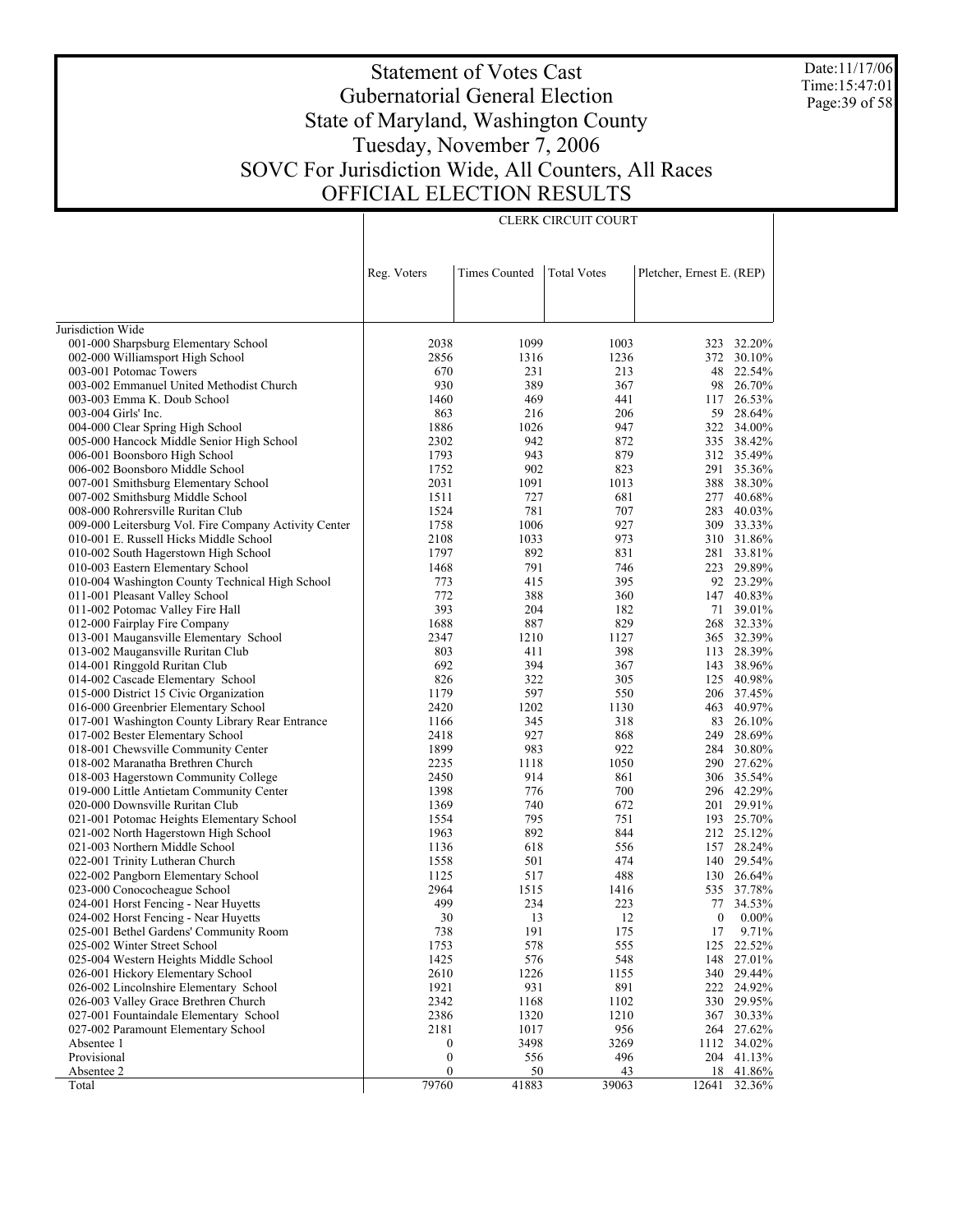Date:11/17/06 Time:15:47:01 Page:40 of 58

#### Statement of Votes Cast Gubernatorial General Election State of Maryland, Washington County Tuesday, November 7, 2006 SOVC For Jurisdiction Wide, All Counters, All Races OFFICIAL ELECTION RESULTS

CLERK CIRCUIT COURT

Jurisdiction Wide 001-000 Sharpsburg Elementary School 002-000 Williamsport High School 003-001 Potomac Towers 003-002 Emmanuel United Methodist Church 003-003 Emma K. Doub School 003-004 Girls' Inc. 004-000 Clear Spring High School 005-000 Hancock Middle Senior High School 006-001 Boonsboro High School 006-002 Boonsboro Middle School 007-001 Smithsburg Elementary School 007-002 Smithsburg Middle School 008-000 Rohrersville Ruritan Club 009-000 Leitersburg Vol. Fire Company Activity Center 010-001 E. Russell Hicks Middle School 010-002 South Hagerstown High School 010-003 Eastern Elementary School 010-004 Washington County Technical High School 011-001 Pleasant Valley School 011-002 Potomac Valley Fire Hall 012-000 Fairplay Fire Company 013-001 Maugansville Elementary School 013-002 Maugansville Ruritan Club 014-001 Ringgold Ruritan Club 014-002 Cascade Elementary School 015-000 District 15 Civic Organization 016-000 Greenbrier Elementary School 017-001 Washington County Library Rear Entrance 017-002 Bester Elementary School 018-001 Chewsville Community Center 018-002 Maranatha Brethren Church 018-003 Hagerstown Community College 019-000 Little Antietam Community Center 020-000 Downsville Ruritan Club 021-001 Potomac Heights Elementary School 021-002 North Hagerstown High School 021-003 Northern Middle School 022-001 Trinity Lutheran Church 022-002 Pangborn Elementary School 023-000 Conococheague School 024-001 Horst Fencing - Near Huyetts 024-002 Horst Fencing - Near Huyetts 025-001 Bethel Gardens' Community Room 025-002 Winter Street School 025-004 Western Heights Middle School 026-001 Hickory Elementary School 026-002 Lincolnshire Elementary School 026-003 Valley Grace Brethren Church 027-001 Fountaindale Elementary School 027-002 Paramount Elementary School Absentee 1 Provisional Absentee 2 Total Weaver, Dennis J. (DEM) Write-In Votes 680 67.80% 0 0.00% 69.82% 1 0.08%<br>77.46% 0 0.00% 165 77.46% 0 0.00%<br>269 73.30% 0 0.00% 269 73.30% 0 0.00%<br>324 73.47% 0 0.00% 73.47% 147 71.36% 0 0.00%<br>623 65.79% 2 0.21% 65.79% 537 61.58% 0 0.00% 566 64.39% 1 0.11%<br>532 64.64% 0 0.00% 64.64% 624 61.60% 1 0.10%<br>404 59.32% 0 0.00% 404 59.32% 0 0.00%<br>424 59.97% 0 0.00%  $59.97\%$  0 0.00%<br>  $66.67\%$  0 0.00% 618 66.67% 0 0.00%<br>663 68.14% 0 0.00% 663 68.14% 0 0.00%<br>550 66.19% 0 0.00% 550 66.19% 0 0.00%<br>523 70.11% 0 0.00% 523 70.11%<br>303 76.71% 303 76.71% 0 0.00% 213 59.17% 0 0.00% 111 60.99% 0 0.00%<br>561 67.67% 0 0.00% 561 67.67% 0 0.00% 67.61% 285 71.61% 0 0.00%<br>224 61.04% 0 0.00% 224 61.04%<br>180 59.02% 180 59.02% 0 0.00%<br>344 62.55% 0 0.00% 344 62.55% 0 0.00%<br>667 59.03% 0 0.00% 59.03% 235 73.90% 0 0.00%<br>619 71.31% 0 0.00% 619 71.31% 0<br>638 69.20% 0 638 69.20% 0 0.00% 760 72.38% 0 0.00%<br>555 64.46% 0 0.00% 64.46% 404 57.71% 0 0.00%<br>471 70.09% 0 0.00%  $70.09\%$  0 0.00%<br>  $74.30\%$  0 0.00% 558 74.30% 0 0.00%<br>632 74.88% 0 0.00% 632 74.88% 0 0.00%<br>399 71.76% 0 0.00% 399 71.76% 0 0.00% 334 70.46% 0 0.00%<br>358 73.36% 0 0.00%  $73.36\%$  0<br>62.22% 0 881 62.22% 0 0.00% 146 65.47% 0 0.00%<br>12 100 00% 0 0.00%  $\begin{array}{cccc} 12 & 100.00\% & 0 & 0.00\% \\ 158 & 90.29\% & 0 & 0.00\% \end{array}$ 158 90.29% 0 0.00%<br>430 77.48% 0 0.00% 77.48% 400 72.99% 0 0.00% 70.56% 0 0.00%<br>75.08% 0 0.00% 669 75.08% 0 0.00% 772 70.05% 0 0.00% 69.67% 690 72.18% 2 0.21%<br>2155 65.92% 2 0.06%  $65.92\%$  2<br>58.87% 0 292 58.87% 0 0.00%  $\frac{58.14\%}{67.62\%}$  0 0.00%<br>
9 0.02% 26413 67.62%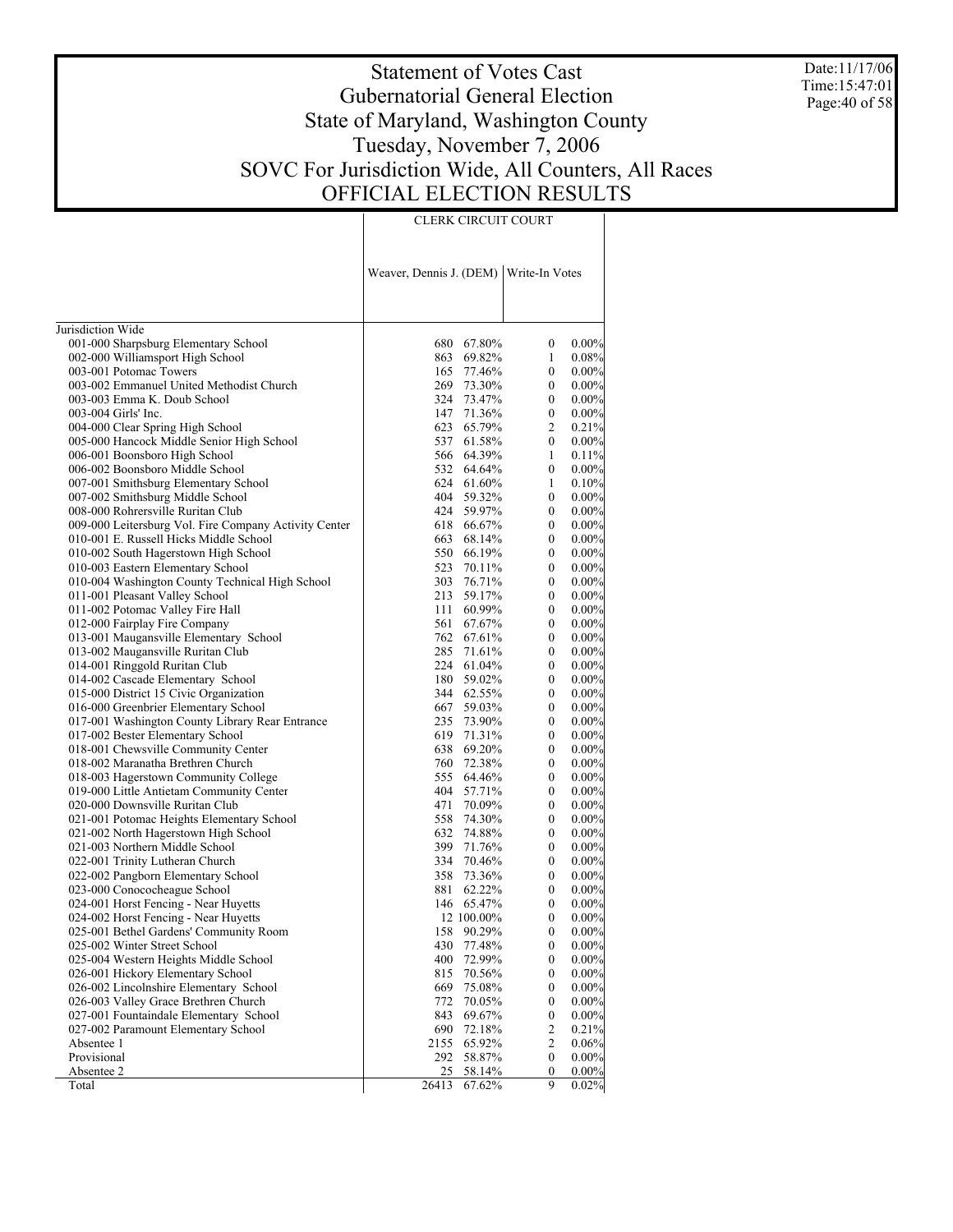Date:11/17/06 Time:15:47:01 Page:41 of 58

# Statement of Votes Cast Gubernatorial General Election State of Maryland, Washington County Tuesday, November 7, 2006 SOVC For Jurisdiction Wide, All Counters, All Races OFFICIAL ELECTION RESULTS

|                                                       | Reg. Voters      | <b>Times Counted</b> | <b>Total Votes</b> | Miller, Kevin M. (REP) |            |
|-------------------------------------------------------|------------------|----------------------|--------------------|------------------------|------------|
|                                                       |                  |                      |                    |                        |            |
|                                                       |                  |                      |                    |                        |            |
| Jurisdiction Wide                                     |                  |                      |                    |                        |            |
| 001-000 Sharpsburg Elementary School                  | 2038             | 1099                 | 950                |                        | 413 43.47% |
| 002-000 Williamsport High School                      | 2856             | 1316                 | 1229               |                        | 403 32.79% |
| 003-001 Potomac Towers                                | 670              | 231                  | 212                |                        | 62 29.25%  |
| 003-002 Emmanuel United Methodist Church              | 930              | 389                  | 354                |                        | 128 36.16% |
| 003-003 Emma K. Doub School                           | 1460             | 469                  | 430                | 157                    | 36.51%     |
| 003-004 Girls' Inc.                                   | 863              | 216                  | 199                |                        | 78 39.20%  |
| 004-000 Clear Spring High School                      | 1886             | 1026                 | 919                |                        | 432 47.01% |
| 005-000 Hancock Middle Senior High School             | 2302             | 942                  | 829                | 433                    | 52.23%     |
| 006-001 Boonsboro High School                         | 1793             | 943                  | 852                |                        | 402 47.18% |
| 006-002 Boonsboro Middle School                       | 1752             | 902                  | 797                |                        | 372 46.68% |
| 007-001 Smithsburg Elementary School                  | 2031             | 1091                 | 981                |                        | 502 51.17% |
| 007-002 Smithsburg Middle School                      | 1511             | 727                  | 652                |                        | 348 53.37% |
| 008-000 Rohrersville Ruritan Club                     | 1524             | 781                  | 689                |                        | 326 47.31% |
| 009-000 Leitersburg Vol. Fire Company Activity Center | 1758             | 1006                 | 897                |                        | 404 45.04% |
| 010-001 E. Russell Hicks Middle School                | 2108             | 1033                 | 955                |                        | 416 43.56% |
| 010-002 South Hagerstown High School                  | 1797             | 892                  | 810                |                        | 349 43.09% |
| 010-003 Eastern Elementary School                     | 1468             | 791                  | 735                |                        | 279 37.96% |
| 010-004 Washington County Technical High School       | 773              | 415                  | 381                |                        | 130 34.12% |
| 011-001 Pleasant Valley School                        | 772              | 388                  | 355                | 170                    | 47.89%     |
| 011-002 Potomac Valley Fire Hall                      | 393              | 204                  | 171                | 78                     | 45.61%     |
| 012-000 Fairplay Fire Company                         | 1688             | 887                  | 803                |                        | 350 43.59% |
| 013-001 Maugansville Elementary School                | 2347             | 1210                 | 1100               |                        | 496 45.09% |
| 013-002 Maugansville Ruritan Club                     | 803              | 411                  | 388                |                        | 156 40.21% |
| 014-001 Ringgold Ruritan Club                         | 692              | 394                  | 350                | 193                    | 55.14%     |
| 014-002 Cascade Elementary School                     | 826              | 322                  | 300                | 147                    | 49.00%     |
| 015-000 District 15 Civic Organization                | 1179             | 597                  | 527                | 255                    | 48.39%     |
| 016-000 Greenbrier Elementary School                  | 2420             | 1202                 | 1091               | 577                    | 52.89%     |
| 017-001 Washington County Library Rear Entrance       | 1166             | 345                  | 304                | 106                    | 34.87%     |
| 017-002 Bester Elementary School                      | 2418             | 927                  | 851                | 351                    | 41.25%     |
| 018-001 Chewsville Community Center                   | 1899             | 983                  | 882                | 383                    | 43.42%     |
| 018-002 Maranatha Brethren Church                     | 2235             | 1118                 | 1024               |                        | 391 38.18% |
| 018-003 Hagerstown Community College                  | 2450             | 914                  | 842                | 359                    | 42.64%     |
| 019-000 Little Antietam Community Center              | 1398             | 776                  | 687                |                        | 350 50.95% |
| 020-000 Downsville Ruritan Club                       | 1369             | 740                  | 664                |                        | 256 38.55% |
| 021-001 Potomac Heights Elementary School             | 1554             | 795                  | 711                |                        | 254 35.72% |
| 021-002 North Hagerstown High School                  | 1963             | 892                  | 817                |                        | 300 36.72% |
| 021-003 Northern Middle School                        | 1136             | 618                  | 536                |                        | 185 34.51% |
| 022-001 Trinity Lutheran Church                       | 1558             | 501                  | 453                |                        | 152 33.55% |
| 022-002 Pangborn Elementary School                    | 1125             | 517                  | 481                | 157                    | 32.64%     |
| 023-000 Conococheague School                          | 2964             | 1515                 | 1383               |                        | 662 47.87% |
| 024-001 Horst Fencing - Near Huyetts                  | 499              | 234                  | 220                | 95                     | 43.18%     |
| 024-002 Horst Fencing - Near Huyetts                  | 30               | 13                   | 11                 |                        | 2 18.18%   |
| 025-001 Bethel Gardens' Community Room                | 738              | 191                  | 170                | 31                     | 18.24%     |
| 025-002 Winter Street School                          | 1753             | 578                  | 540                |                        | 181 33.52% |
| 025-004 Western Heights Middle School                 | 1425             | 576                  | 534                | 197                    | 36.89%     |
| 026-001 Hickory Elementary School                     | 2610             | 1226                 | 1134               | 436                    | 38.45%     |
| 026-002 Lincolnshire Elementary School                | 1921             | 931                  | 864                | 311                    | 36.00%     |
| 026-003 Valley Grace Brethren Church                  | 2342             | 1168                 | 1077               |                        | 416 38.63% |
| 027-001 Fountaindale Elementary School                | 2386             | 1320                 | 1166               | 517                    | 44.34%     |
| 027-002 Paramount Elementary School                   | 2181             | 1017                 | 920                |                        | 386 41.96% |
| Absentee 1                                            | $\boldsymbol{0}$ | 3498                 | 3192               | 1353                   | 42.39%     |
| Provisional                                           | $\boldsymbol{0}$ | 556                  | 480                |                        | 241 50.21% |
| Absentee 2                                            | $\boldsymbol{0}$ | 50                   | 43                 | 23                     | 53.49%     |
| Total                                                 | 79760            | 41883                | 37942              | 16151                  | 42.57%     |

REGISTER OF WILLS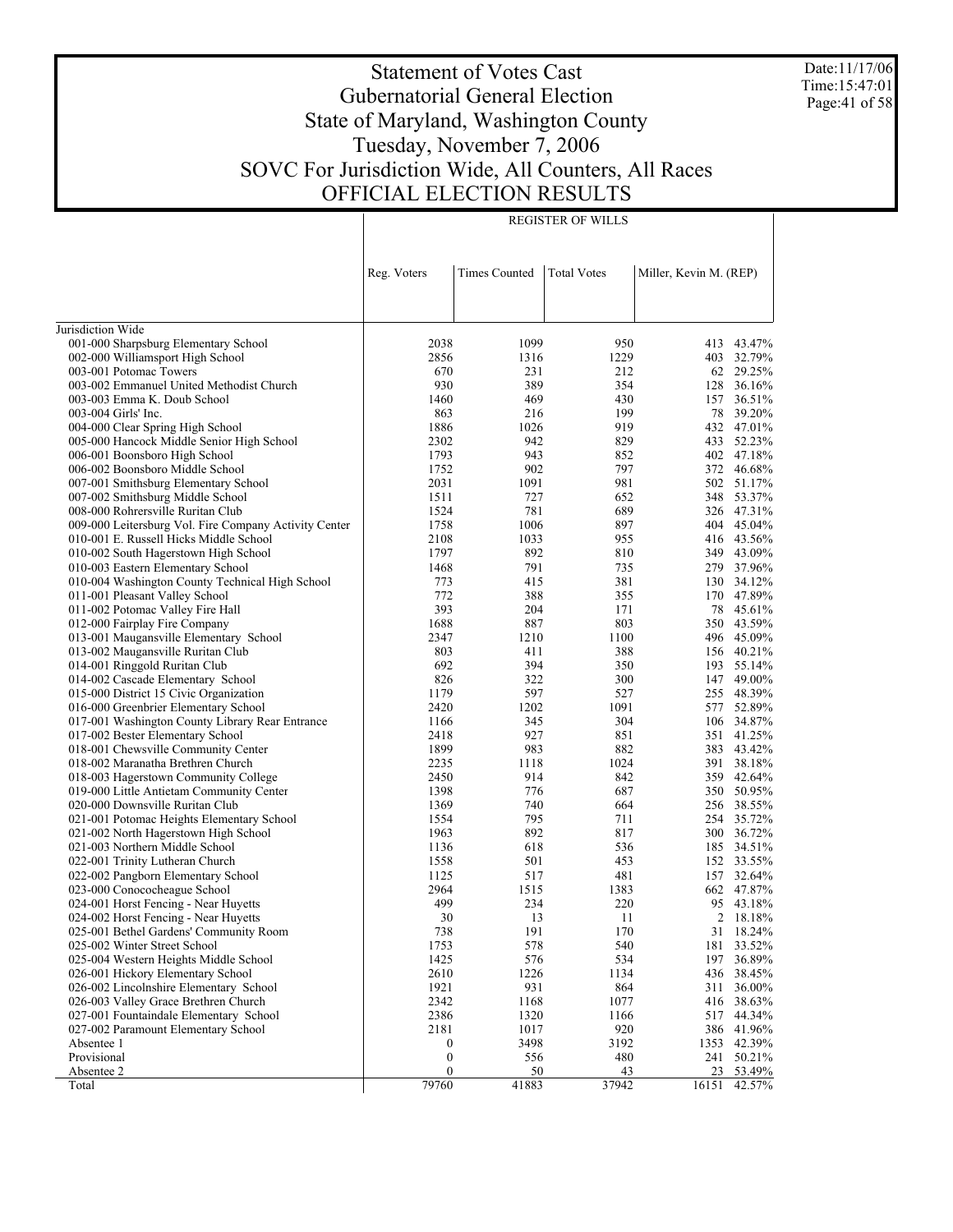Date:11/17/06 Time:15:47:01 Page:42 of 58

#### Statement of Votes Cast Gubernatorial General Election State of Maryland, Washington County Tuesday, November 7, 2006 SOVC For Jurisdiction Wide, All Counters, All Races OFFICIAL ELECTION RESULTS

REGISTER OF WILLS

Jurisdiction Wide 001-000 Sharpsburg Elementary School 002-000 Williamsport High School 003-001 Potomac Towers 003-002 Emmanuel United Methodist Church 003-003 Emma K. Doub School 003-004 Girls' Inc. 004-000 Clear Spring High School 005-000 Hancock Middle Senior High School 006-001 Boonsboro High School 006-002 Boonsboro Middle School 007-001 Smithsburg Elementary School 007-002 Smithsburg Middle School 008-000 Rohrersville Ruritan Club 009-000 Leitersburg Vol. Fire Company Activity Center 010-001 E. Russell Hicks Middle School 010-002 South Hagerstown High School 010-003 Eastern Elementary School 010-004 Washington County Technical High School 011-001 Pleasant Valley School 011-002 Potomac Valley Fire Hall 012-000 Fairplay Fire Company 013-001 Maugansville Elementary School 013-002 Maugansville Ruritan Club 014-001 Ringgold Ruritan Club 014-002 Cascade Elementary School 015-000 District 15 Civic Organization 016-000 Greenbrier Elementary School 017-001 Washington County Library Rear Entrance 017-002 Bester Elementary School 018-001 Chewsville Community Center 018-002 Maranatha Brethren Church 018-003 Hagerstown Community College 019-000 Little Antietam Community Center 020-000 Downsville Ruritan Club 021-001 Potomac Heights Elementary School 021-002 North Hagerstown High School 021-003 Northern Middle School 022-001 Trinity Lutheran Church 022-002 Pangborn Elementary School 023-000 Conococheague School 024-001 Horst Fencing - Near Huyetts 024-002 Horst Fencing - Near Huyetts 025-001 Bethel Gardens' Community Room 025-002 Winter Street School 025-004 Western Heights Middle School 026-001 Hickory Elementary School 026-002 Lincolnshire Elementary School 026-003 Valley Grace Brethren Church 027-001 Fountaindale Elementary School 027-002 Paramount Elementary School Absentee 1 Provisional Absentee 2 Total Bloyer, John R. II (DEM) Write-In Votes 537 56.53% 0 0.00% 825 67.13% 1 0.08%<br>150 70.75% 0 0.00% 70.75% 0 0.00%<br>63.84% 0 0.00% 226 63.84% 0 0.00%<br>273 63.49% 0 0.00% 63.49% 120 60.30% 1 0.50%<br>485 52.77% 2 0.22% 52.77% 395 47.65% 1 0.12% 448 52.58% 2 0.23%<br>424 53.20% 1 0.13% 53.20% 479 48.83% 0 0.00%<br>304 46.63% 0 0.00% 46.63% 0 0.00%<br>52.69% 0 0.00% 363 52.69% 0 0.00%<br>493 54.96% 0 0.00% 493 54.96% 0 0.00%<br>539 56.44% 0 0.00% 539 56.44% 0 0.00% 461 56.91% 0 0.00%<br>455 61.90% 1 0.14%  $61.90\%$  1 0.14%<br>  $65.88\%$  0 0.00% 251 65.88% 0 0.00%<br>185 52.11% 0 0.00% 185 52.11% 0<br>93 54 39% 0 93 54.39% 0 0.00%<br>453 56.41% 0 0.00% 453 56.41% 0 0.00%<br>604 54.91% 0 0.00% 54.91% 0 0.00%<br>59.79% 0 0.00% 232 59.79% 0 0.00%  $\begin{array}{cccc} 44.86\% & 0 & 0.00\% \\ 51.00\% & 0 & 0.00\% \end{array}$ 153 51.00% 0 0.00%<br>272 51.61% 0 0.00% 272 51.61% 0 0.00%<br>514 47.11% 0 0.00% 47.11% 197 64.80% 1 0.33%<br>500 58.75% 0 0.00% 500 58.75%<br>499 56.58% 499 56.58% 0 0.00%<br>633 61.82% 0 0.00% 633 61.82% 0 0.00%<br>483 57.36% 0 0.00% 57.36% 337 49.05% 0 0.00%  $61.45\%$  0 0.00%<br>  $64.14\%$  1 0.14% 456 64.14% 1 0.14%<br>517 63.28% 0 0.00% 517 63.28% 0 0.00%<br>351 65.49% 0 0.00% 351 65.49% 0 0.00%<br>301 66.45% 0 0.00% 301 66.45% 0 0.00%<br>324 67.36% 0 0.00% 67.36% 720 52.06% 1 0.07%<br>125 56.82% 0 0.00% 125 56.82% 0 0.00%<br>9 81 82% 0 0.00% 9 81.82% 0 0.00%<br>139 81.76% 0 0.00% 139 81.76% 0 0.00%<br>359 66.48% 0 0.00% 66.48% 337 63.11% 0 0.00%<br>698 61.55% 0 0.00%  $61.55\%$  0 0.00%<br>  $64.00\%$  0 0.00% 553 64.00% 0 0.00% 660 61.28% 1 0.09% 55.66% 533 57.93% 1 0.11%<br>1839 57.61% 0 0.00% 57.61% 239 49.79% 0 0.00% 20 46.51% 0 0.00%<br>
77 57.40% 14 0.04% 21777 57.40%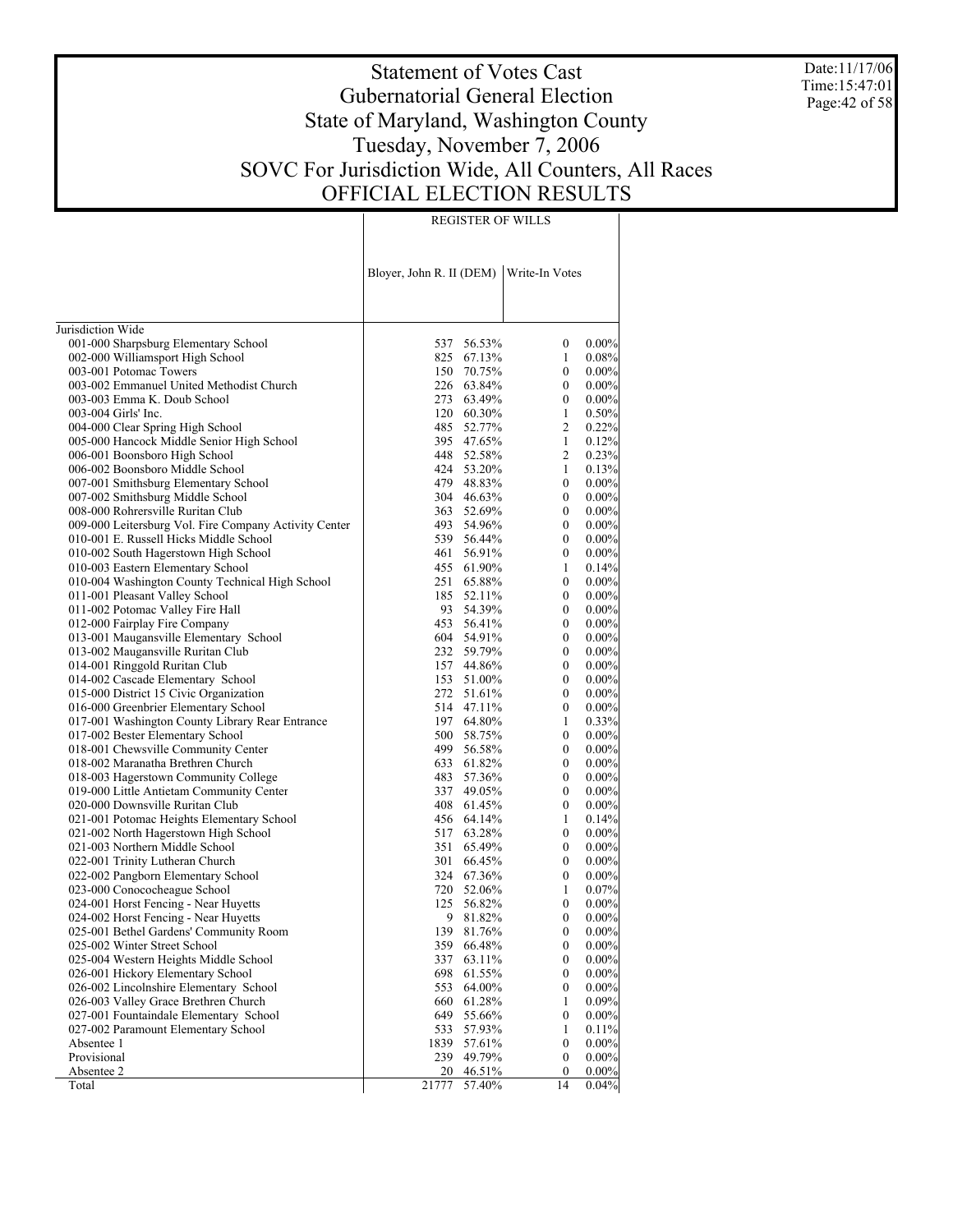Date:11/17/06 Time:15:47:01 Page:43 of 58

## Statement of Votes Cast Gubernatorial General Election State of Maryland, Washington County Tuesday, November 7, 2006 SOVC For Jurisdiction Wide, All Counters, All Races OFFICIAL ELECTION RESULTS

|                                                       | Reg. Voters      | <b>Times Counted</b> | <b>Total Votes</b> | Bastian, Gloria A. (REP) |             |
|-------------------------------------------------------|------------------|----------------------|--------------------|--------------------------|-------------|
|                                                       |                  |                      |                    |                          |             |
| Jurisdiction Wide                                     |                  |                      |                    |                          |             |
| 001-000 Sharpsburg Elementary School                  | 2038             | 1099                 | 2228               |                          | 424 19.03%  |
| 002-000 Williamsport High School                      | 2856             | 1316                 | 2833               |                          | 641 22.63%  |
| 003-001 Potomac Towers                                | 670              | 231                  | 453                | 73                       | 16.11%      |
| 003-002 Emmanuel United Methodist Church              | 930              | 389                  | 844                | 168                      | 19.91%      |
| 003-003 Emma K. Doub School                           | 1460             | 469                  | 1016               |                          | 226 22.24%  |
| 003-004 Girls' Inc.                                   | 863              | 216                  | 488                |                          | 93 19.06%   |
| 004-000 Clear Spring High School                      | 1886             | 1026                 | 2061               |                          | 447 21.69%  |
| 005-000 Hancock Middle Senior High School             | 2302             | 942                  | 1928               |                          | 475 24.64%  |
| 006-001 Boonsboro High School                         | 1793             | 943                  | 1994               |                          | 455 22.82%  |
| 006-002 Boonsboro Middle School                       | 1752             | 902                  | 1845               |                          | 401 21.73%  |
| 007-001 Smithsburg Elementary School                  | 2031             | 1091                 | 2304               |                          | 550 23.87%  |
| 007-002 Smithsburg Middle School                      | 1511             | 727                  | 1553               |                          | 347 22.34%  |
| 008-000 Rohrersville Ruritan Club                     | 1524             | 781                  | 1631               |                          | 366 22.44%  |
| 009-000 Leitersburg Vol. Fire Company Activity Center | 1758             | 1006                 | 2096               |                          | 492 23.47%  |
| 010-001 E. Russell Hicks Middle School                | 2108             | 1033                 | 2266               |                          | 505 22.29%  |
| 010-002 South Hagerstown High School                  | 1797             | 892                  | 1917               |                          | 435 22.69%  |
| 010-003 Eastern Elementary School                     | 1468             | 791                  | 1734               |                          | 396 22.84%  |
| 010-004 Washington County Technical High School       | 773              | 415                  | 948                |                          | 205 21.62%  |
| 011-001 Pleasant Valley School                        | 772              | 388                  | 819                |                          | 185 22.59%  |
| 011-002 Potomac Valley Fire Hall                      | 393              | 204                  | 401                |                          | 74 18.45%   |
| 012-000 Fairplay Fire Company                         | 1688             | 887                  | 1896               |                          | 419 22.10%  |
| 013-001 Maugansville Elementary School                | 2347             | 1210                 | 2523               |                          | 599 23.74%  |
| 013-002 Maugansville Ruritan Club                     | 803              | 411                  | 879                |                          | 211 24.00%  |
| 014-001 Ringgold Ruritan Club                         | 692              | 394                  | 817                |                          | 206 25.21%  |
| 014-002 Cascade Elementary School                     | 826              | 322                  | 722                |                          | 164 22.71%  |
| 015-000 District 15 Civic Organization                | 1179             | 597                  | 1172               |                          | 257 21.93%  |
| 016-000 Greenbrier Elementary School                  | 2420             | 1202                 | 2567               |                          | 590 22.98%  |
| 017-001 Washington County Library Rear Entrance       | 1166             | 345                  | 709                |                          | 151 21.30%  |
| 017-002 Bester Elementary School                      | 2418             | 927                  | 2041               |                          | 449 22.00%  |
| 018-001 Chewsville Community Center                   | 1899             | 983                  | 2057               |                          | 467 22.70%  |
| 018-002 Maranatha Brethren Church                     | 2235             | 1118                 | 2435               |                          | 523 21.48%  |
| 018-003 Hagerstown Community College                  | 2450             | 914                  | 1986               |                          | 424 21.35%  |
| 019-000 Little Antietam Community Center              | 1398             | 776                  | 1624               |                          | 369 22.72%  |
| 020-000 Downsville Ruritan Club                       | 1369             | 740                  | 1475               |                          | 349 23.66%  |
| 021-001 Potomac Heights Elementary School             | 1554             | 795                  | 1602               | 371                      | 23.16%      |
| 021-002 North Hagerstown High School                  | 1963             | 892                  | 1919               | 388                      | 20.22%      |
| 021-003 Northern Middle School                        | 1136             | 618                  | 1167               |                          | 256 21.94%  |
| 022-001 Trinity Lutheran Church                       | 1558             | 501                  | 1033               |                          | 210 20.33%  |
| 022-002 Pangborn Elementary School                    | 1125             | 517                  | 1147               |                          | 241 21.01%  |
| 023-000 Conococheague School                          | 2964             | 1515                 | 3245               |                          | 767 23.64%  |
| 024-001 Horst Fencing - Near Huyetts                  | 499              | 234                  | 514                |                          | 120 23.35%  |
| 024-002 Horst Fencing - Near Huyetts                  | 30               | 13                   | 19                 |                          | 3 15.79%    |
| 025-001 Bethel Gardens' Community Room                | 738              | 191                  | 368                |                          | 47 12.77%   |
| 025-002 Winter Street School                          | 1753             | 578                  | 1235               |                          | 235 19.03%  |
| 025-004 Western Heights Middle School                 | 1425             | 576                  | 1190               | 232                      | 19.50%      |
| 026-001 Hickory Elementary School                     | 2610             | 1226                 | 2622               | 551                      | 21.01%      |
| 026-002 Lincolnshire Elementary School                | 1921             | 931                  | 2007               | 440                      | 21.92%      |
| 026-003 Valley Grace Brethren Church                  | 2342             | 1168                 | 2465               |                          | 533 21.62%  |
| 027-001 Fountaindale Elementary School                | 2386             | 1320                 | 2699               | 668                      | 24.75%      |
| 027-002 Paramount Elementary School                   | 2181             | 1017                 | 2089               | 471                      | 22.55%      |
| Absentee 1                                            | $\boldsymbol{0}$ | 3498                 | 7778               |                          | 1795 23.08% |
| Provisional                                           | $\boldsymbol{0}$ | 556                  | 1105               |                          | 252 22.81%  |
| Absentee 2                                            | $\mathbf{0}$     | 50                   | 102                | 21                       | 20.59%      |
| Total                                                 | 79760            | 41883                | 88568              | 19737                    | 22.28%      |

JUDGE ORPHANS COURT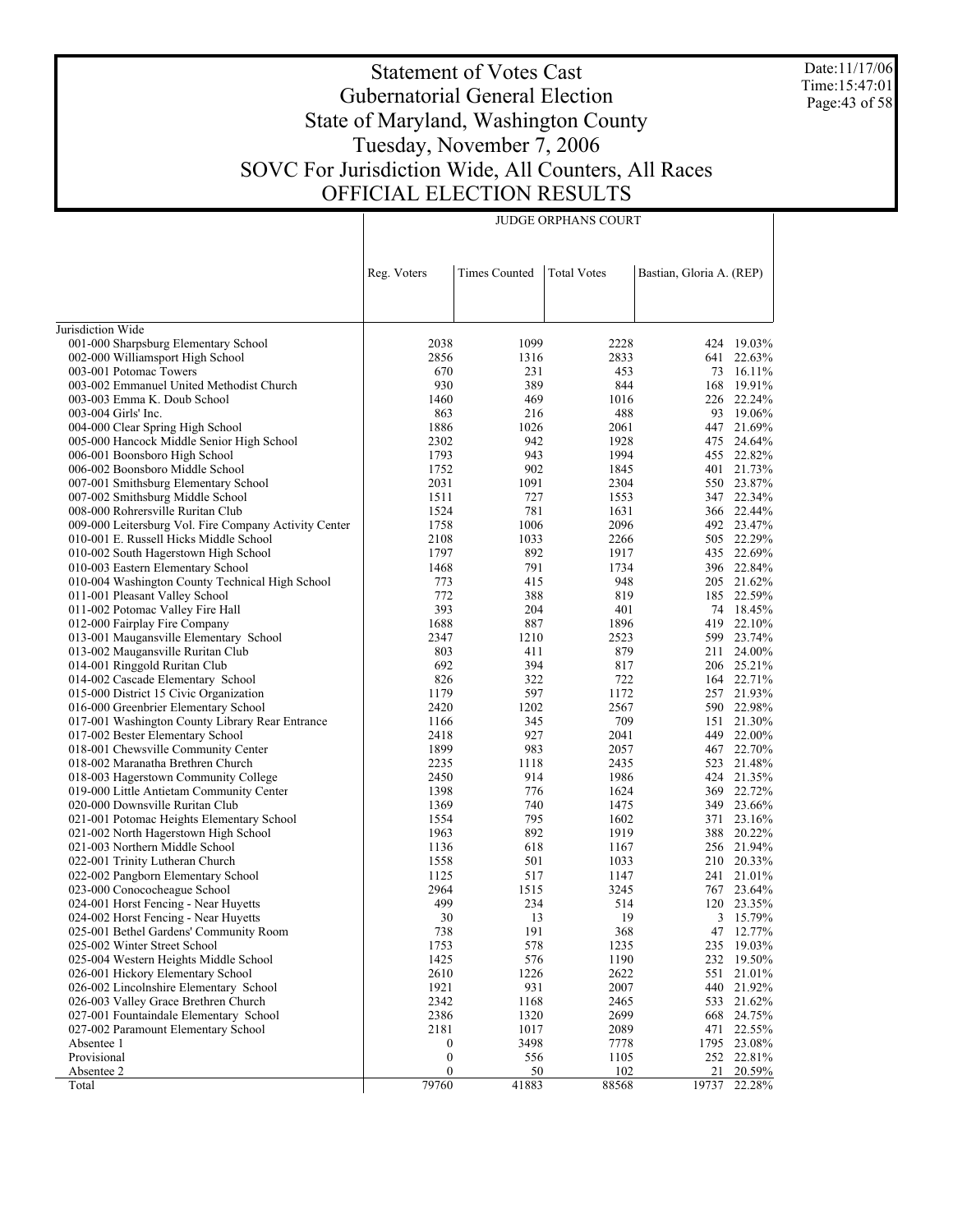Date:11/17/06 Time:15:47:01 Page:44 of 58

# Statement of Votes Cast Gubernatorial General Election State of Maryland, Washington County Tuesday, November 7, 2006 SOVC For Jurisdiction Wide, All Counters, All Races OFFICIAL ELECTION RESULTS

JUDGE ORPHANS COURT

|                                                       | Eichelberger, Joseph<br>(REP) |                  | Shriver, John M. (REP) |                  | Faith, Joseph Dale<br>(DEM) |                  |
|-------------------------------------------------------|-------------------------------|------------------|------------------------|------------------|-----------------------------|------------------|
|                                                       |                               |                  |                        |                  |                             |                  |
| Jurisdiction Wide                                     |                               |                  |                        |                  |                             |                  |
| 001-000 Sharpsburg Elementary School                  |                               | 648 29.08%       |                        | 419 18.81%       |                             | 368 16.52%       |
| 002-000 Williamsport High School                      |                               | 617 21.78%       |                        | 662 23.37%       |                             | 458 16.17%       |
| 003-001 Potomac Towers                                |                               | 74 16.34%        |                        | 74 16.34%        | 121                         | 26.71%           |
| 003-002 Emmanuel United Methodist Church              |                               | 179 21.21%       |                        | 168 19.91%       |                             | 166 19.67%       |
| 003-003 Emma K. Doub School                           |                               | 186 18.31%       |                        | 219 21.56%       |                             | 184 18.11%       |
| 003-004 Girls' Inc.                                   |                               | 92 18.85%        |                        | 99 20.29%        |                             | 104 21.31%       |
| 004-000 Clear Spring High School                      |                               | 505 24.50%       |                        | 475 23.05%       |                             | 416 20.18%       |
| 005-000 Hancock Middle Senior High School             |                               | 478 24.79%       |                        | 462 23.96%       |                             | 293 15.20%       |
| 006-001 Boonsboro High School                         |                               | 464 23.27%       |                        | 455 22.82%       |                             | 323 16.20%       |
| 006-002 Boonsboro Middle School                       |                               | 443 24.01%       |                        | 389 21.08%       |                             | 318 17.24%       |
| 007-001 Smithsburg Elementary School                  |                               | 573 24.87%       |                        | 587 25.48%       |                             | 320 13.89%       |
| 007-002 Smithsburg Middle School                      |                               | 379 24.40%       |                        | 367 23.63%       |                             | 233 15.00%       |
| 008-000 Rohrersville Ruritan Club                     |                               | 370 22.69%       |                        | 341 20.91%       |                             | 286 17.54%       |
| 009-000 Leitersburg Vol. Fire Company Activity Center |                               | 526 25.10%       |                        | 532 25.38%       |                             | 279 13.31%       |
| 010-001 E. Russell Hicks Middle School                |                               | 514 22.68%       |                        | 554 24.45%       |                             | 357 15.75%       |
| 010-002 South Hagerstown High School                  |                               | 425 22.17%       |                        | 427 22.27%       |                             | 327 17.06%       |
| 010-003 Eastern Elementary School                     |                               | 388 22.38%       |                        | 412 23.76%       |                             | 272 15.69%       |
| 010-004 Washington County Technical High School       |                               | 208 21.94%       |                        | 205 21.62%       |                             | 168 17.72%       |
| 011-001 Pleasant Valley School                        |                               | 178 21.73%       |                        | 163 19.90%       |                             | 155 18.93%       |
| 011-002 Potomac Valley Fire Hall                      |                               | 118 29.43%       |                        | 71 17.71%        | 73                          | 18.20%           |
| 012-000 Fairplay Fire Company                         |                               | 485 25.58%       |                        | 417 21.99%       |                             | 304 16.03%       |
| 013-001 Maugansville Elementary School                |                               | 616 24.42%       |                        | 640 25.37%       |                             | 369 14.63%       |
| 013-002 Maugansville Ruritan Club                     |                               | 202 22.98%       |                        | 211 24.00%       |                             | 132 15.02%       |
| 014-001 Ringgold Ruritan Club                         |                               | 223 27.29%       |                        | 207 25.34%       |                             | 95 11.63%        |
| 014-002 Cascade Elementary School                     |                               | 156 21.61%       |                        | 145 20.08%       | 133                         | 18.42%           |
| 015-000 District 15 Civic Organization                |                               | 285 24.32%       |                        | 278 23.72%       |                             | 217 18.52%       |
| 016-000 Greenbrier Elementary School                  |                               | 630 24.54%       |                        | 661 25.75%       |                             | 352 13.71%       |
| 017-001 Washington County Library Rear Entrance       | 133                           | 18.76%           |                        | 130 18.34%       |                             | 149 21.02%       |
| 017-002 Bester Elementary School                      | 449                           | 22.00%           |                        | 472 23.13%       |                             | 348 17.05%       |
| 018-001 Chewsville Community Center                   |                               | 502 24.40%       |                        | 508 24.70%       |                             | 318 15.46%       |
| 018-002 Maranatha Brethren Church                     |                               | 534 21.93%       |                        | 549 22.55%       | 428                         | 17.58%           |
| 018-003 Hagerstown Community College                  |                               | 428 21.55%       |                        | 413 20.80%       |                             | 367 18.48%       |
| 019-000 Little Antietam Community Center              | 398                           | 24.51%           |                        | 377 23.21%       |                             | 237 14.59%       |
| 020-000 Downsville Ruritan Club                       |                               | 363 24.61%       |                        | 347 23.53%       |                             | 212 14.37%       |
| 021-001 Potomac Heights Elementary School             |                               | 341 21.29%       |                        | 362 22.60%       |                             | 272 16.98%       |
| 021-002 North Hagerstown High School                  |                               | 383 19.96%       |                        | 400 20.84%       |                             | 368 19.18%       |
| 021-003 Northern Middle School                        | 249                           | 21.34%           |                        | 276 23.65%       | 193                         | 16.54%           |
| 022-001 Trinity Lutheran Church                       |                               | 173 16.75%       |                        | 187 18.10%       |                             | 234 22.65%       |
| 022-002 Pangborn Elementary School                    |                               | 241 21.01%       |                        | 261 22.76%       |                             | 210 18.31%       |
| 023-000 Conococheague School                          |                               | 788 24.28%       |                        | 781 24.07%       |                             | 516 15.90%       |
| 024-001 Horst Fencing - Near Huyetts                  |                               | 125 24.32%       |                        | 112 21.79%       | 91                          | 17.70%           |
| 024-002 Horst Fencing - Near Huyetts                  |                               | 4 21.05%         |                        | 3 15.79%         |                             | 5 26.32%         |
| 025-001 Bethel Gardens' Community Room                |                               | 42 11.41%        |                        | 44 11.96%        |                             | 120 32.61%       |
| 025-002 Winter Street School                          |                               | 239 19.35%       |                        | 228 18.46%       |                             | 275 22.27%       |
| 025-004 Western Heights Middle School                 | 235                           | 19.75%           | 258                    | 21.68%           | 240                         | 20.17%           |
| 026-001 Hickory Elementary School                     | 554                           | 21.13%           |                        | 578 22.04%       | 459                         | 17.51%           |
| 026-002 Lincolnshire Elementary School                | 428                           | 21.33%           | 477                    | 23.77%           | 349                         | 17.39%           |
| 026-003 Valley Grace Brethren Church                  | 538                           | 21.83%           |                        | 601 24.38%       | 397                         | 16.11%           |
| 027-001 Fountaindale Elementary School                | 655                           | 24.27%           | 679                    | 25.16%           | 350                         | 12.97%           |
| 027-002 Paramount Elementary School                   | 468                           | 22.40%           |                        | 472 22.59%       | 347                         | 16.61%           |
| Absentee 1                                            | 1853                          | 23.82%           |                        | 1856 23.86%      | 1148                        | 14.76%           |
| Provisional                                           |                               | 237 21.45%       |                        | 241 21.81%       | 194<br>17                   | 17.56%           |
| Absentee 2                                            | 27<br>20349                   | 26.47%<br>22.98% | 22<br>20274            | 21.57%<br>22.89% | 14667                       | 16.67%<br>16.56% |
| Total                                                 |                               |                  |                        |                  |                             |                  |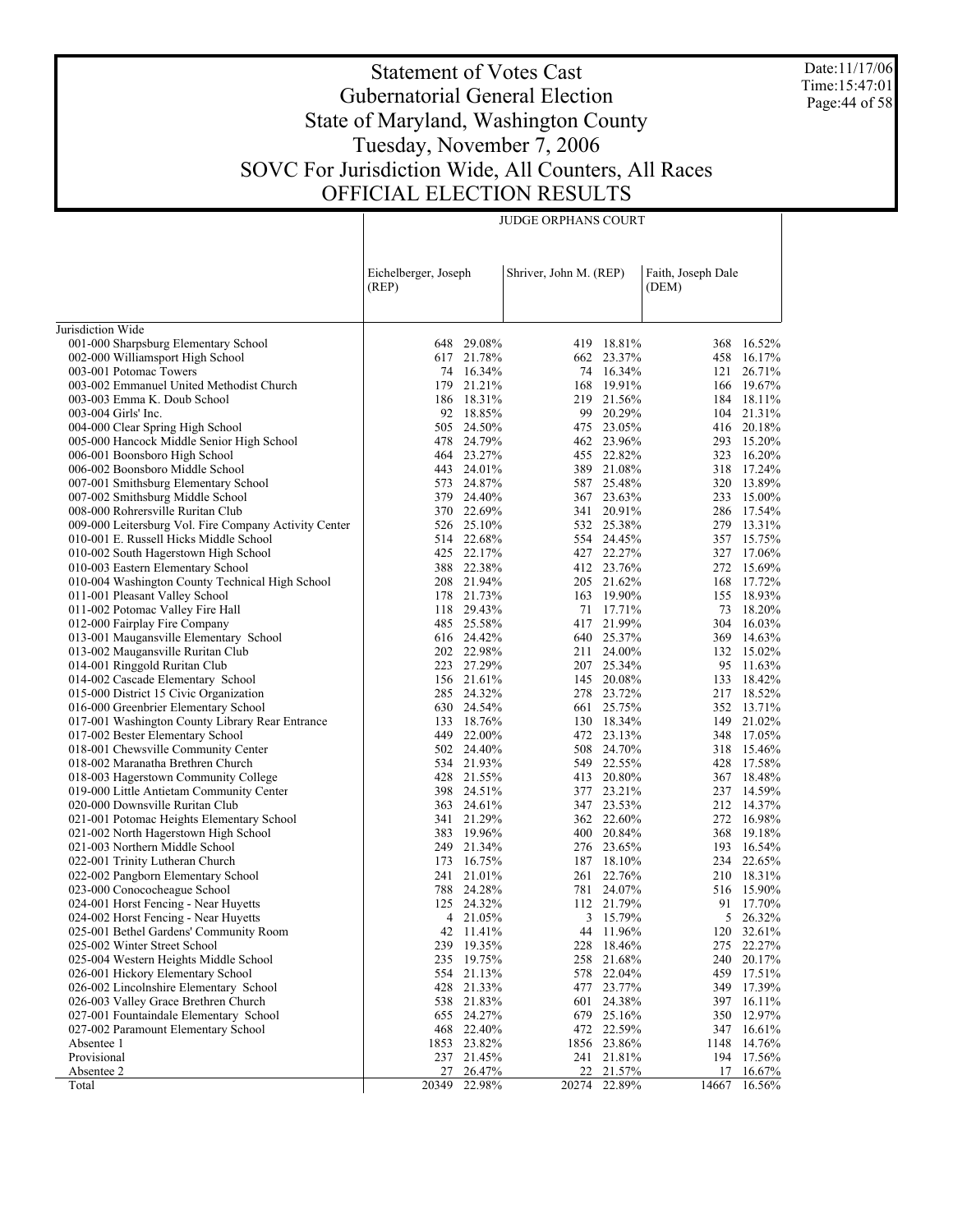Date:11/17/06 Time:15:47:02 Page:45 of 58

# Statement of Votes Cast Gubernatorial General Election State of Maryland, Washington County Tuesday, November 7, 2006 SOVC For Jurisdiction Wide, All Counters, All Races OFFICIAL ELECTION RESULTS

JUDGE ORPHANS COURT

|                                                                          | Tubaugh, Samuel (DEM) |                          | Write-In Votes        |                   |
|--------------------------------------------------------------------------|-----------------------|--------------------------|-----------------------|-------------------|
| Jurisdiction Wide                                                        |                       |                          |                       |                   |
| 001-000 Sharpsburg Elementary School                                     |                       | 368 16.52%               | 1                     | 0.04%             |
| 002-000 Williamsport High School                                         |                       | 450 15.88%               | 5                     | 0.18%             |
| 003-001 Potomac Towers                                                   |                       | 110 24.28%               | 1                     | 0.22%             |
| 003-002 Emmanuel United Methodist Church                                 |                       | 162 19.19%               | 1                     | 0.12%             |
| 003-003 Emma K. Doub School                                              |                       | 199 19.59%               | 2                     | 0.20%             |
| 003-004 Girls' Inc.                                                      |                       | 97 19.88%                | 3                     | 0.61%             |
| 004-000 Clear Spring High School                                         |                       | 215 10.43%               | 3                     | 0.15%             |
| 005-000 Hancock Middle Senior High School                                |                       | 214 11.10%               | 6                     | 0.31%             |
| 006-001 Boonsboro High School                                            |                       | 296 14.84%               | 1                     | 0.05%             |
| 006-002 Boonsboro Middle School                                          |                       | 291 15.77%               | 3                     | 0.16%             |
| 007-001 Smithsburg Elementary School                                     |                       | 272 11.81%               | 2                     | 0.09%             |
| 007-002 Smithsburg Middle School                                         |                       | 227 14.62%               | $\boldsymbol{0}$      | 0.00%             |
| 008-000 Rohrersville Ruritan Club                                        |                       | 265 16.25%               | 3                     | 0.18%             |
| 009-000 Leitersburg Vol. Fire Company Activity Center                    |                       | 264 12.60%               | 3                     | 0.14%             |
| 010-001 E. Russell Hicks Middle School                                   |                       | 336 14.83%               | $\boldsymbol{0}$      | 0.00%             |
| 010-002 South Hagerstown High School                                     |                       | 302 15.75%               | 1                     | 0.05%             |
| 010-003 Eastern Elementary School                                        |                       | 264 15.22%               | 2                     | 0.12%             |
| 010-004 Washington County Technical High School                          |                       | 160 16.88%               | 2                     | 0.21%             |
| 011-001 Pleasant Valley School                                           |                       | 138 16.85%               | $\boldsymbol{0}$      | 0.00%             |
| 011-002 Potomac Valley Fire Hall                                         |                       | 65 16.21%                | $\boldsymbol{0}$      | 0.00%             |
| 012-000 Fairplay Fire Company                                            |                       | 270 14.24%               | 1                     | 0.05%             |
| 013-001 Maugansville Elementary School                                   |                       | 297 11.77%               | 2                     | 0.08%             |
| 013-002 Maugansville Ruritan Club                                        |                       | 123 13.99%               | $\boldsymbol{0}$      | 0.00%             |
| 014-001 Ringgold Ruritan Club                                            |                       | 86 10.53%                | $\boldsymbol{0}$      | 0.00%             |
| 014-002 Cascade Elementary School                                        |                       | 123 17.04%               | 1                     | 0.14%             |
| 015-000 District 15 Civic Organization                                   |                       | 134 11.43%               | 1                     | 0.09%             |
| 016-000 Greenbrier Elementary School                                     |                       | 332 12.93%               | 2                     | 0.08%             |
| 017-001 Washington County Library Rear Entrance                          |                       | 142 20.03%               | 4                     | 0.56%             |
| 017-002 Bester Elementary School                                         |                       | 322 15.78%<br>262 12.74% | 1<br>$\boldsymbol{0}$ | 0.05%             |
| 018-001 Chewsville Community Center<br>018-002 Maranatha Brethren Church |                       | 400 16.43%               | 1                     | $0.00\%$<br>0.04% |
| 018-003 Hagerstown Community College                                     |                       | 349 17.57%               | 5                     | 0.25%             |
| 019-000 Little Antietam Community Center                                 | 241                   | 14.84%                   | 2                     | 0.12%             |
| 020-000 Downsville Ruritan Club                                          |                       | 204 13.83%               | $\boldsymbol{0}$      | $0.00\%$          |
| 021-001 Potomac Heights Elementary School                                |                       | 253 15.79%               | 3                     | 0.19%             |
| 021-002 North Hagerstown High School                                     |                       | 378 19.70%               | 2                     | 0.10%             |
| 021-003 Northern Middle School                                           |                       | 193 16.54%               | $\boldsymbol{0}$      | 0.00%             |
| 022-001 Trinity Lutheran Church                                          |                       | 228 22.07%               | 1                     | 0.10%             |
| 022-002 Pangborn Elementary School                                       |                       | 194 16.91%               | $\boldsymbol{0}$      | $0.00\%$          |
| 023-000 Conococheague School                                             |                       | 391 12.05%               | 2                     | 0.06%             |
| 024-001 Horst Fencing - Near Huyetts                                     | 66                    | 12.84%                   | 0                     | 0.00%             |
| 024-002 Horst Fencing - Near Huyetts                                     |                       | 4 21.05%                 | $\boldsymbol{0}$      | 0.00%             |
| 025-001 Bethel Gardens' Community Room                                   |                       | 114 30.98%               | 1                     | 0.27%             |
| 025-002 Winter Street School                                             | 256                   | 20.73%                   | $\overline{c}$        | 0.16%             |
| 025-004 Western Heights Middle School                                    | 225                   | 18.91%                   | $\boldsymbol{0}$      | $0.00\%$          |
| 026-001 Hickory Elementary School                                        | 478                   | 18.23%                   | $\boldsymbol{2}$      | 0.08%             |
| 026-002 Lincolnshire Elementary School                                   | 310                   | 15.45%                   | 3                     | 0.15%             |
| 026-003 Valley Grace Brethren Church                                     | 393                   | 15.94%                   | 3                     | 0.12%             |
| 027-001 Fountaindale Elementary School                                   | 347                   | 12.86%                   | $\boldsymbol{0}$      | $0.00\%$          |
| 027-002 Paramount Elementary School                                      | 328                   | 15.70%                   | 3                     | 0.14%             |
| Absentee 1                                                               | 1110                  | 14.27%                   | 16                    | 0.21%             |
| Provisional                                                              | 179                   | 16.20%                   | 2                     | 0.18%             |
| Absentee 2                                                               | 15                    | 14.71%                   | $\boldsymbol{0}$      | $0.00\%$          |
| Total                                                                    | 13442                 | 15.18%                   | 99                    | 0.11%             |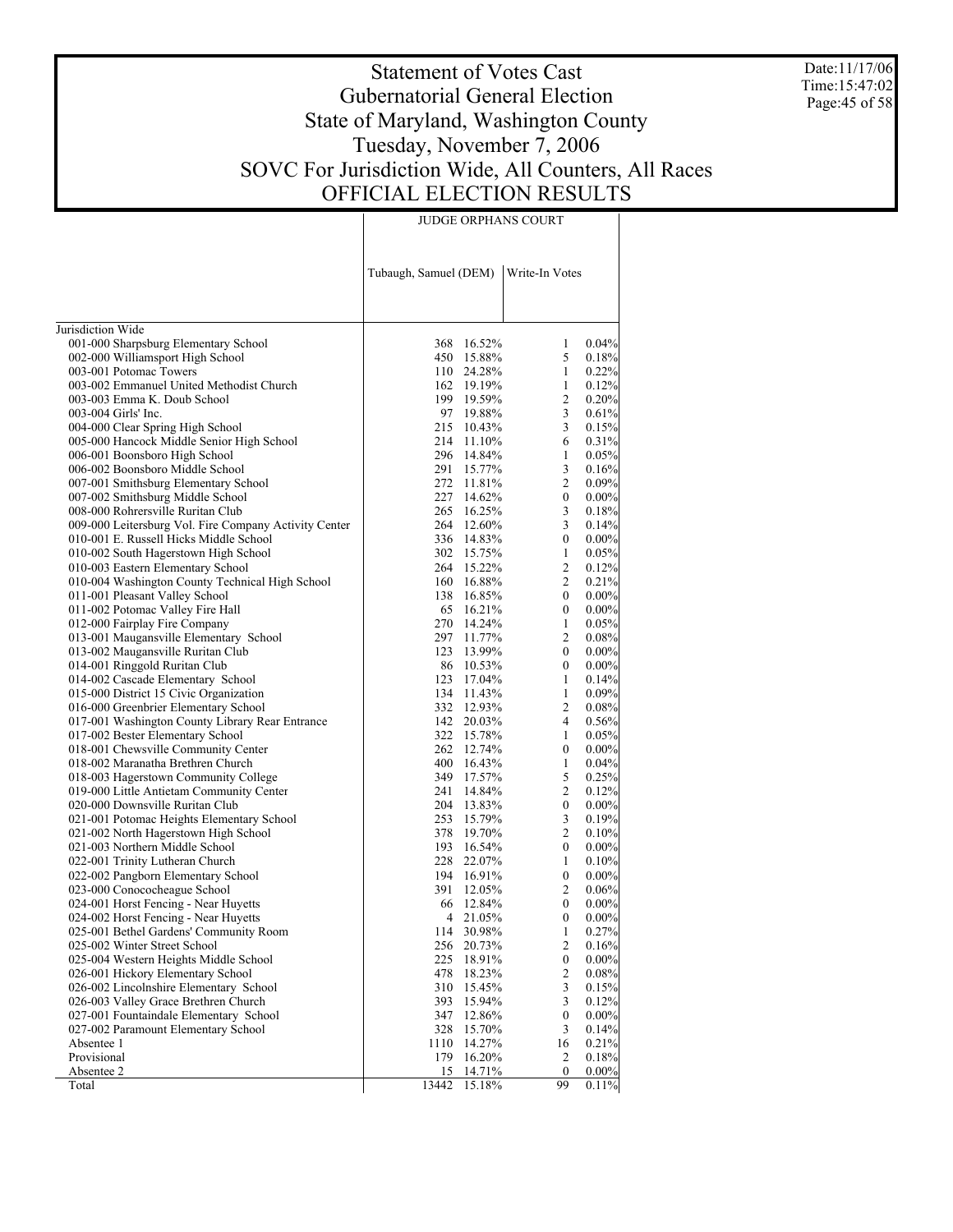Date:11/17/06 Time:15:47:02 Page:46 of 58

# Statement of Votes Cast Gubernatorial General Election State of Maryland, Washington County Tuesday, November 7, 2006 SOVC For Jurisdiction Wide, All Counters, All Races OFFICIAL ELECTION RESULTS

SHERIFF

|                                                                             | Reg. Voters  | <b>Times Counted</b> | <b>Total Votes</b> | Poffenberger, Rich (REP) |                          |
|-----------------------------------------------------------------------------|--------------|----------------------|--------------------|--------------------------|--------------------------|
|                                                                             |              |                      |                    |                          |                          |
| Jurisdiction Wide                                                           |              |                      |                    |                          |                          |
| 001-000 Sharpsburg Elementary School                                        | 2038         | 1099                 | 1055               | 395                      | 37.44%                   |
| 002-000 Williamsport High School                                            | 2856         | 1316                 | 1260               | 509                      | 40.40%                   |
| 003-001 Potomac Towers                                                      | 670          | 231                  | 214                | 63                       | 29.44%                   |
| 003-002 Emmanuel United Methodist Church                                    | 930          | 389                  | 376                | 143                      | 38.03%<br>34.88%         |
| 003-003 Emma K. Doub School<br>003-004 Girls' Inc.                          | 1460<br>863  | 469<br>216           | 453<br>203         | 158<br>77                | 37.93%                   |
| 004-000 Clear Spring High School                                            | 1886         | 1026                 | 990                | 520                      | 52.53%                   |
| 005-000 Hancock Middle Senior High School                                   | 2302         | 942                  | 893                |                          | 536 60.02%               |
| 006-001 Boonsboro High School                                               | 1793         | 943                  | 912                | 323                      | 35.42%                   |
| 006-002 Boonsboro Middle School                                             | 1752         | 902                  | 875                | 280                      | 32.00%                   |
| 007-001 Smithsburg Elementary School                                        | 2031         | 1091                 | 1057               |                          | 457 43.24%               |
| 007-002 Smithsburg Middle School                                            | 1511         | 727                  | 694                | 308                      | 44.38%                   |
| 008-000 Rohrersville Ruritan Club                                           | 1524         | 781                  | 753                |                          | 299 39.71%               |
| 009-000 Leitersburg Vol. Fire Company Activity Center                       | 1758         | 1006                 | 963                | 411                      | 42.68%                   |
| 010-001 E. Russell Hicks Middle School                                      | 2108         | 1033                 | 991                | 431                      | 43.49%                   |
| 010-002 South Hagerstown High School                                        | 1797         | 892                  | 862                |                          | 370 42.92%               |
| 010-003 Eastern Elementary School                                           | 1468         | 791                  | 761                | 278                      | 36.53%                   |
| 010-004 Washington County Technical High School                             | 773          | 415                  | 394                | 145                      | 36.80%                   |
| 011-001 Pleasant Valley School                                              | 772          | 388                  | 380                |                          | 181 47.63%               |
| 011-002 Potomac Valley Fire Hall                                            | 393          | 204                  | 191                |                          | 77 40.31%                |
| 012-000 Fairplay Fire Company                                               | 1688         | 887                  | 863                |                          | 346 40.09%<br>553 47.51% |
| 013-001 Maugansville Elementary School<br>013-002 Maugansville Ruritan Club | 2347<br>803  | 1210<br>411          | 1164<br>396        |                          | 150 37.88%               |
| 014-001 Ringgold Ruritan Club                                               | 692          | 394                  | 383                |                          | 189 49.35%               |
| 014-002 Cascade Elementary School                                           | 826          | 322                  | 309                |                          | 160 51.78%               |
| 015-000 District 15 Civic Organization                                      | 1179         | 597                  | 571                | 303                      | 53.06%                   |
| 016-000 Greenbrier Elementary School                                        | 2420         | 1202                 | 1154               |                          | 463 40.12%               |
| 017-001 Washington County Library Rear Entrance                             | 1166         | 345                  | 331                |                          | 112 33.84%               |
| 017-002 Bester Elementary School                                            | 2418         | 927                  | 891                | 351                      | 39.39%                   |
| 018-001 Chewsville Community Center                                         | 1899         | 983                  | 940                | 374                      | 39.79%                   |
| 018-002 Maranatha Brethren Church                                           | 2235         | 1118                 | 1081               |                          | 369 34.14%               |
| 018-003 Hagerstown Community College                                        | 2450         | 914                  | 867                |                          | 332 38.29%               |
| 019-000 Little Antietam Community Center                                    | 1398         | 776                  | 736                |                          | 321 43.61%               |
| 020-000 Downsville Ruritan Club                                             | 1369         | 740                  | 702                |                          | 268 38.18%               |
| 021-001 Potomac Heights Elementary School                                   | 1554         | 795                  | 759                |                          | 252 33.20%               |
| 021-002 North Hagerstown High School                                        | 1963         | 892                  | 865                |                          | 295 34.10%               |
| 021-003 Northern Middle School                                              | 1136         | 618                  | 590                |                          | 208 35.25%               |
| 022-001 Trinity Lutheran Church                                             | 1558<br>1125 | 501                  | 478<br>492         | 148<br>157               | 30.96%<br>31.91%         |
| 022-002 Pangborn Elementary School                                          | 2964         | 517<br>1515          | 1476               | 799                      | 54.13%                   |
| 023-000 Conococheague School<br>024-001 Horst Fencing - Near Huyetts        | 499          | 234                  | 226                |                          | 96 42.48%                |
| 024-002 Horst Fencing - Near Huyetts                                        | 30           | 13                   | 12                 | 3                        | 25.00%                   |
| 025-001 Bethel Gardens' Community Room                                      | 738          | 191                  | 172                |                          | 30 17.44%                |
| 025-002 Winter Street School                                                | 1753         | 578                  | 551                |                          | 190 34.48%               |
| 025-004 Western Heights Middle School                                       | 1425         | 576                  | 549                |                          | 195 35.52%               |
| 026-001 Hickory Elementary School                                           | 2610         | 1226                 | 1176               |                          | 450 38.27%               |
| 026-002 Lincolnshire Elementary School                                      | 1921         | 931                  | 915                |                          | 368 40.22%               |
| 026-003 Valley Grace Brethren Church                                        | 2342         | 1168                 | 1123               | 395                      | 35.17%                   |
| 027-001 Fountaindale Elementary School                                      | 2386         | 1320                 | 1255               |                          | 472 37.61%               |
| 027-002 Paramount Elementary School                                         | 2181         | 1017                 | 976                |                          | 410 42.01%               |
| Absentee 1                                                                  | 0            | 3498                 | 3302               |                          | 1422 43.06%              |
| Provisional                                                                 | 0            | 556                  | 502                | 233                      | 46.41%                   |
| Absentee 2                                                                  | 0            | <u>50</u>            | 44                 | 21                       | 47.73%                   |
| Total                                                                       | 79760        | 41883                | 40128              | 16396                    | 40.86%                   |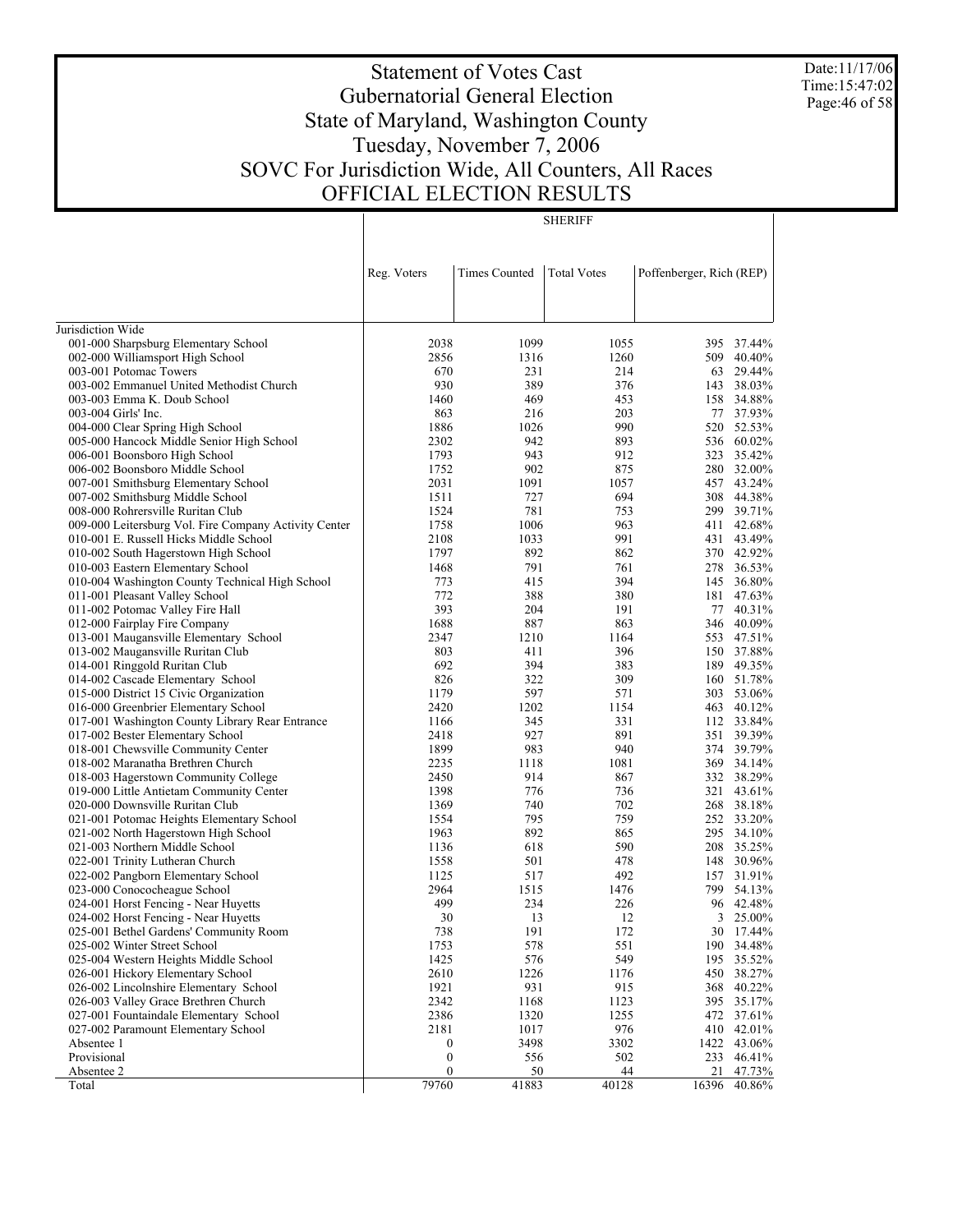Date:11/17/06 Time:15:47:02 Page:47 of 58

# Statement of Votes Cast Gubernatorial General Election State of Maryland, Washington County Tuesday, November 7, 2006 SOVC For Jurisdiction Wide, All Counters, All Races OFFICIAL ELECTION RESULTS

SHERIFF

|                                                       | Mullendore, Douglas<br>(DEM) |            | Write-In Votes   |          |
|-------------------------------------------------------|------------------------------|------------|------------------|----------|
| Jurisdiction Wide                                     |                              |            |                  |          |
| 001-000 Sharpsburg Elementary School                  |                              | 660 62.56% | 0                | $0.00\%$ |
| 002-000 Williamsport High School                      |                              | 750 59.52% | 1                | 0.08%    |
| 003-001 Potomac Towers                                |                              | 151 70.56% | $\boldsymbol{0}$ | $0.00\%$ |
| 003-002 Emmanuel United Methodist Church              |                              | 233 61.97% | $\boldsymbol{0}$ | 0.00%    |
| 003-003 Emma K. Doub School                           | 294                          | 64.90%     | 1                | 0.22%    |
| 003-004 Girls' Inc.                                   | 125                          | 61.58%     | $\mathbf{1}$     | 0.49%    |
| 004-000 Clear Spring High School                      | 468                          | 47.27%     | 2                | 0.20%    |
| 005-000 Hancock Middle Senior High School             |                              | 356 39.87% | $\mathbf{1}$     | 0.11%    |
| 006-001 Boonsboro High School                         |                              | 589 64.58% | $\boldsymbol{0}$ | 0.00%    |
| 006-002 Boonsboro Middle School                       |                              | 594 67.89% | 1                | 0.11%    |
| 007-001 Smithsburg Elementary School                  |                              | 600 56.76% | $\boldsymbol{0}$ | 0.00%    |
| 007-002 Smithsburg Middle School                      |                              | 386 55.62% | $\boldsymbol{0}$ | 0.00%    |
| 008-000 Rohrersville Ruritan Club                     |                              | 454 60.29% | $\boldsymbol{0}$ | $0.00\%$ |
| 009-000 Leitersburg Vol. Fire Company Activity Center | 551                          | 57.22%     | 1                | 0.10%    |
| 010-001 E. Russell Hicks Middle School                |                              | 559 56.41% | 1                | 0.10%    |
| 010-002 South Hagerstown High School                  |                              | 492 57.08% | $\mathbf{0}$     | 0.00%    |
| 010-003 Eastern Elementary School                     | 483                          | 63.47%     | $\boldsymbol{0}$ | $0.00\%$ |
| 010-004 Washington County Technical High School       |                              | 249 63.20% | $\boldsymbol{0}$ | $0.00\%$ |
| 011-001 Pleasant Valley School                        | 199                          | 52.37%     | $\boldsymbol{0}$ | $0.00\%$ |
| 011-002 Potomac Valley Fire Hall                      |                              | 114 59.69% | $\boldsymbol{0}$ | 0.00%    |
| 012-000 Fairplay Fire Company                         |                              | 515 59.68% | $\overline{2}$   | 0.23%    |
| 013-001 Maugansville Elementary School                |                              | 610 52.41% | $\mathbf{1}$     | 0.09%    |
| 013-002 Maugansville Ruritan Club                     |                              | 246 62.12% | $\boldsymbol{0}$ | 0.00%    |
| 014-001 Ringgold Ruritan Club                         |                              | 194 50.65% | $\boldsymbol{0}$ | 0.00%    |
| 014-002 Cascade Elementary School                     |                              | 149 48.22% | $\boldsymbol{0}$ | $0.00\%$ |
| 015-000 District 15 Civic Organization                |                              | 268 46.94% | $\boldsymbol{0}$ | $0.00\%$ |
| 016-000 Greenbrier Elementary School                  |                              | 690 59.79% | 1                | 0.09%    |
| 017-001 Washington County Library Rear Entrance       | 218                          | 65.86%     | 1                | 0.30%    |
| 017-002 Bester Elementary School                      | 539                          | 60.49%     | 1                | 0.11%    |
| 018-001 Chewsville Community Center                   | 564                          | 60.00%     | $\overline{2}$   | 0.21%    |
| 018-002 Maranatha Brethren Church                     | 712                          | 65.86%     | $\boldsymbol{0}$ | $0.00\%$ |
| 018-003 Hagerstown Community College                  | 535                          | 61.71%     | $\boldsymbol{0}$ | 0.00%    |
| 019-000 Little Antietam Community Center              | 414                          | 56.25%     | 1                | 0.14%    |
| 020-000 Downsville Ruritan Club                       | 434                          | 61.82%     | $\boldsymbol{0}$ | $0.00\%$ |
| 021-001 Potomac Heights Elementary School             | 507                          | 66.80%     | $\boldsymbol{0}$ | $0.00\%$ |
| 021-002 North Hagerstown High School                  |                              | 570 65.90% | $\boldsymbol{0}$ | 0.00%    |
| 021-003 Northern Middle School                        | 382                          | 64.75%     | $\boldsymbol{0}$ | $0.00\%$ |
| 022-001 Trinity Lutheran Church                       |                              | 328 68.62% | $\overline{2}$   | 0.42%    |
| 022-002 Pangborn Elementary School                    | 335                          | 68.09%     | $\boldsymbol{0}$ | 0.00%    |
| 023-000 Conococheague School                          | 677                          | 45.87%     | $\boldsymbol{0}$ | 0.00%    |
| 024-001 Horst Fencing - Near Huyetts                  | 129                          | 57.08%     | 1                | 0.44%    |
| 024-002 Horst Fencing - Near Huyetts                  |                              | 9 75.00%   | $\boldsymbol{0}$ | 0.00%    |
| 025-001 Bethel Gardens' Community Room                |                              | 142 82.56% | $\boldsymbol{0}$ | 0.00%    |
| 025-002 Winter Street School                          | 360                          | 65.34%     | 1                | 0.18%    |
| 025-004 Western Heights Middle School                 | 353                          | 64.30%     | 1                | 0.18%    |
| 026-001 Hickory Elementary School                     | 726                          | 61.73%     | $\boldsymbol{0}$ | 0.00%    |
| 026-002 Lincolnshire Elementary School                | 547                          | 59.78%     | $\boldsymbol{0}$ | $0.00\%$ |
| 026-003 Valley Grace Brethren Church                  | 726                          | 64.65%     | 2                | 0.18%    |
| 027-001 Fountaindale Elementary School                | 783                          | 62.39%     | $\boldsymbol{0}$ | $0.00\%$ |
| 027-002 Paramount Elementary School                   | 564                          | 57.79%     | 2                | 0.20%    |
| Absentee 1                                            | 1873                         | 56.72%     | 7                | 0.21%    |
| Provisional                                           | 268                          | 53.39%     | 1                | 0.20%    |
| Absentee 2                                            | 23                           | 52.27%     | 0                | 0.00%    |
| Total                                                 | 23697                        | 59.05%     | 35               | 0.09%    |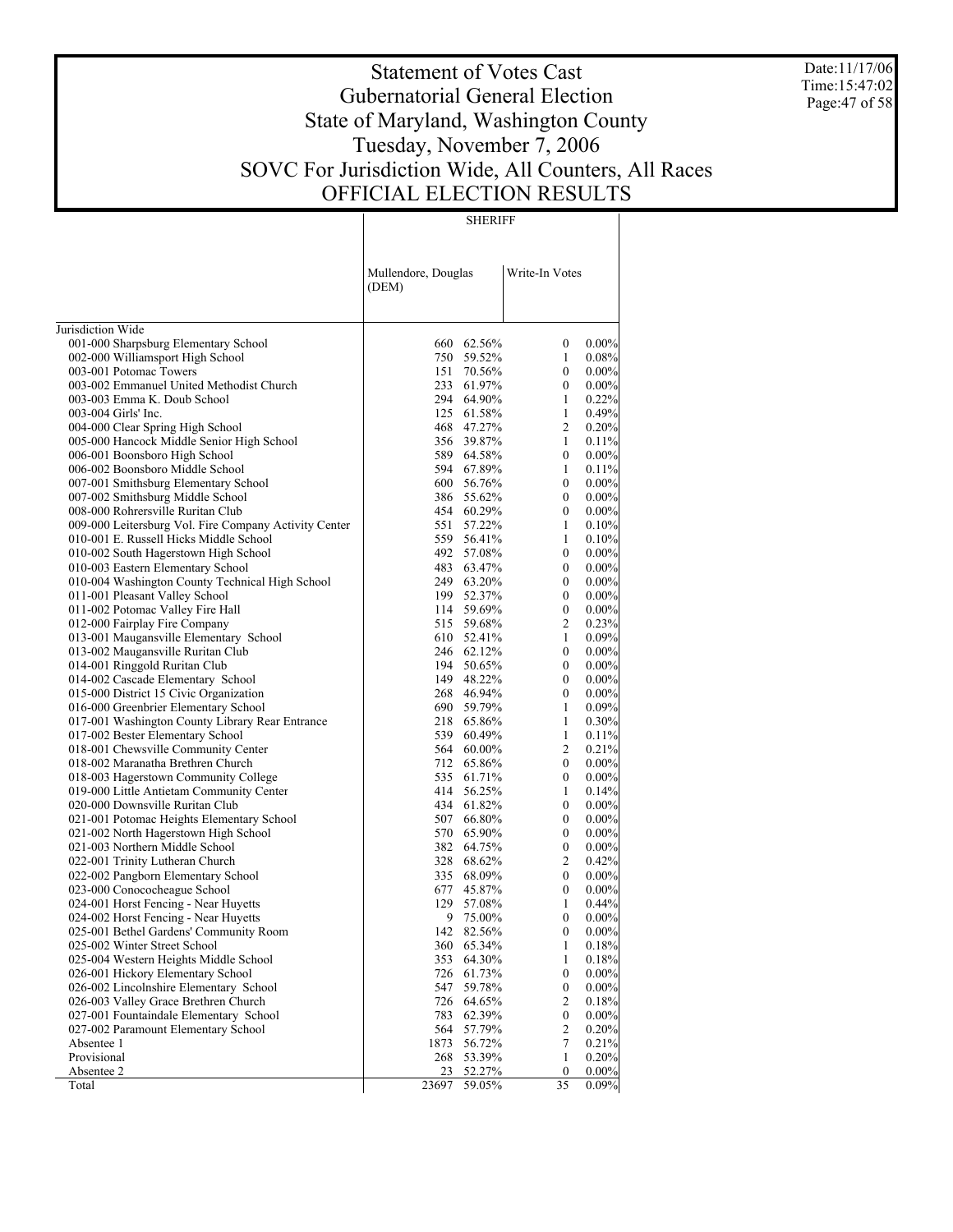Date:11/17/06 Time:15:47:02 Page:48 of 58

## Statement of Votes Cast Gubernatorial General Election State of Maryland, Washington County Tuesday, November 7, 2006 SOVC For Jurisdiction Wide, All Counters, All Races OFFICIAL ELECTION RESULTS

BOARD OF EDUCATION

| Reg. Voters<br><b>Times Counted</b><br><b>Total Votes</b><br>Bailey, Paul W.<br>Jurisdiction Wide<br>001-000 Sharpsburg Elementary School<br>2038<br>1099<br>16.82%<br>2117<br>356<br>2897<br>597 20.61%<br>002-000 Williamsport High School<br>2856<br>1316<br>84 17.32%<br>003-001 Potomac Towers<br>670<br>231<br>485<br>930<br>389<br>897<br>19.84%<br>003-002 Emmanuel United Methodist Church<br>178<br>469<br>17.62%<br>003-003 Emma K. Doub School<br>1460<br>1061<br>187<br>14.73%<br>003-004 Girls' Inc.<br>863<br>216<br>516<br>76<br>1886<br>2251<br>20.66%<br>004-000 Clear Spring High School<br>1026<br>465<br>2302<br>942<br>430 20.68%<br>005-000 Hancock Middle Senior High School<br>2079<br>1793<br>943<br>340 18.03%<br>006-001 Boonsboro High School<br>1886<br>1752<br>902<br>374 19.79%<br>006-002 Boonsboro Middle School<br>1890<br>2031<br>1091<br>2393<br>547 22.86%<br>007-001 Smithsburg Elementary School<br>321 20.45%<br>007-002 Smithsburg Middle School<br>1511<br>727<br>1570<br>1524<br>781<br>18.32%<br>008-000 Rohrersville Ruritan Club<br>1534<br>281<br>1006<br>517 23.16%<br>009-000 Leitersburg Vol. Fire Company Activity Center<br>1758<br>2232<br>1033<br>2295<br>454 19.78%<br>010-001 E. Russell Hicks Middle School<br>2108<br>1797<br>892<br>372 19.15%<br>010-002 South Hagerstown High School<br>1943<br>1468<br>791<br>1797<br>365 20.31%<br>010-003 Eastern Elementary School<br>773<br>415<br>951<br>209 21.98%<br>010-004 Washington County Technical High School<br>772<br>388<br>729<br>134 18.38%<br>011-001 Pleasant Valley School<br>393<br>204<br>64 17.16%<br>011-002 Potomac Valley Fire Hall<br>373<br>1688<br>887<br>1862<br>19.60%<br>012-000 Fairplay Fire Company<br>365<br>528 20.18%<br>013-001 Maugansville Elementary School<br>2347<br>1210<br>2617<br>803<br>939<br>189 20.13%<br>013-002 Maugansville Ruritan Club<br>411<br>692<br>394<br>839<br>200 23.84%<br>014-001 Ringgold Ruritan Club<br>826<br>322<br>16.20%<br>014-002 Cascade Elementary School<br>685<br>111<br>1179<br>597<br>224 18.11%<br>015-000 District 15 Civic Organization<br>1237<br>2420<br>1202<br>19.40%<br>016-000 Greenbrier Elementary School<br>2500<br>485<br>14.65%<br>017-001 Washington County Library Rear Entrance<br>1166<br>345<br>737<br>108<br>927<br>406 19.27%<br>017-002 Bester Elementary School<br>2418<br>2107<br>1899<br>983<br>476 22.20%<br>018-001 Chewsville Community Center<br>2144<br>18.51%<br>018-002 Maranatha Brethren Church<br>2235<br>1118<br>2544<br>471<br>914<br>350 17.88%<br>018-003 Hagerstown Community College<br>2450<br>1958<br>1398<br>776<br>284 18.96%<br>019-000 Little Antietam Community Center<br>1498<br>740<br>301 19.78%<br>020-000 Downsville Ruritan Club<br>1369<br>1522<br>795<br>313 18.90%<br>021-001 Potomac Heights Elementary School<br>1554<br>1656<br>892<br>360 17.82%<br>021-002 North Hagerstown High School<br>1963<br>2020<br>19.73%<br>021-003 Northern Middle School<br>1136<br>618<br>1272<br>251<br>15.67%<br>022-001 Trinity Lutheran Church<br>1558<br>501<br>1053<br>165<br>517<br>219 18.42%<br>022-002 Pangborn Elementary School<br>1125<br>1189<br>18.62%<br>023-000 Conococheague School<br>2964<br>1515<br>3335<br>621<br>499<br>234<br>024-001 Horst Fencing - Near Huyetts<br>501<br>22.16%<br>111<br>30<br>31<br>19.35%<br>024-002 Horst Fencing - Near Huyetts<br>13<br>6<br>738<br>191<br>408<br>54 13.24%<br>025-001 Bethel Gardens' Community Room<br>025-002 Winter Street School<br>1753<br>578<br>1323<br>227<br>17.16%<br>1425<br>576<br>1264<br>025-004 Western Heights Middle School<br>220<br>17.41%<br>2610<br>1226<br>2798<br>026-001 Hickory Elementary School<br>577<br>20.62%<br>1921<br>931<br>2189<br>436<br>026-002 Lincolnshire Elementary School<br>19.92%<br>2342<br>1168<br>593 21.87%<br>026-003 Valley Grace Brethren Church<br>2712<br>027-001 Fountaindale Elementary School<br>2386<br>1320<br>2850<br>624 21.89%<br>2181<br>18.80%<br>027-002 Paramount Elementary School<br>1017<br>2223<br>418<br>3498<br>7348<br>19.80%<br>Absentee 1<br>$\boldsymbol{0}$<br>1455<br>Provisional<br>$\boldsymbol{0}$<br>556<br>976<br>184 18.85%<br>$\boldsymbol{0}$<br>90<br>Absentee 2<br>50<br>17<br>18.89%<br>79760<br>41883<br>90323<br>17700<br>19.60%<br>Total |  |  |  |
|------------------------------------------------------------------------------------------------------------------------------------------------------------------------------------------------------------------------------------------------------------------------------------------------------------------------------------------------------------------------------------------------------------------------------------------------------------------------------------------------------------------------------------------------------------------------------------------------------------------------------------------------------------------------------------------------------------------------------------------------------------------------------------------------------------------------------------------------------------------------------------------------------------------------------------------------------------------------------------------------------------------------------------------------------------------------------------------------------------------------------------------------------------------------------------------------------------------------------------------------------------------------------------------------------------------------------------------------------------------------------------------------------------------------------------------------------------------------------------------------------------------------------------------------------------------------------------------------------------------------------------------------------------------------------------------------------------------------------------------------------------------------------------------------------------------------------------------------------------------------------------------------------------------------------------------------------------------------------------------------------------------------------------------------------------------------------------------------------------------------------------------------------------------------------------------------------------------------------------------------------------------------------------------------------------------------------------------------------------------------------------------------------------------------------------------------------------------------------------------------------------------------------------------------------------------------------------------------------------------------------------------------------------------------------------------------------------------------------------------------------------------------------------------------------------------------------------------------------------------------------------------------------------------------------------------------------------------------------------------------------------------------------------------------------------------------------------------------------------------------------------------------------------------------------------------------------------------------------------------------------------------------------------------------------------------------------------------------------------------------------------------------------------------------------------------------------------------------------------------------------------------------------------------------------------------------------------------------------------------------------------------------------------------------------------------------------------------------------------------------------------------------------------------------------------------------------------------------------------------------------------------------------------------------------------------------------------------------------------------------------------------------------------------------------------------------------------------------------------------------------------------------------------------------------------------------------------------------------------------------------------------------------------------------------------------------------------|--|--|--|
|                                                                                                                                                                                                                                                                                                                                                                                                                                                                                                                                                                                                                                                                                                                                                                                                                                                                                                                                                                                                                                                                                                                                                                                                                                                                                                                                                                                                                                                                                                                                                                                                                                                                                                                                                                                                                                                                                                                                                                                                                                                                                                                                                                                                                                                                                                                                                                                                                                                                                                                                                                                                                                                                                                                                                                                                                                                                                                                                                                                                                                                                                                                                                                                                                                                                                                                                                                                                                                                                                                                                                                                                                                                                                                                                                                                                                                                                                                                                                                                                                                                                                                                                                                                                                                                                                                                                    |  |  |  |
|                                                                                                                                                                                                                                                                                                                                                                                                                                                                                                                                                                                                                                                                                                                                                                                                                                                                                                                                                                                                                                                                                                                                                                                                                                                                                                                                                                                                                                                                                                                                                                                                                                                                                                                                                                                                                                                                                                                                                                                                                                                                                                                                                                                                                                                                                                                                                                                                                                                                                                                                                                                                                                                                                                                                                                                                                                                                                                                                                                                                                                                                                                                                                                                                                                                                                                                                                                                                                                                                                                                                                                                                                                                                                                                                                                                                                                                                                                                                                                                                                                                                                                                                                                                                                                                                                                                                    |  |  |  |
|                                                                                                                                                                                                                                                                                                                                                                                                                                                                                                                                                                                                                                                                                                                                                                                                                                                                                                                                                                                                                                                                                                                                                                                                                                                                                                                                                                                                                                                                                                                                                                                                                                                                                                                                                                                                                                                                                                                                                                                                                                                                                                                                                                                                                                                                                                                                                                                                                                                                                                                                                                                                                                                                                                                                                                                                                                                                                                                                                                                                                                                                                                                                                                                                                                                                                                                                                                                                                                                                                                                                                                                                                                                                                                                                                                                                                                                                                                                                                                                                                                                                                                                                                                                                                                                                                                                                    |  |  |  |
|                                                                                                                                                                                                                                                                                                                                                                                                                                                                                                                                                                                                                                                                                                                                                                                                                                                                                                                                                                                                                                                                                                                                                                                                                                                                                                                                                                                                                                                                                                                                                                                                                                                                                                                                                                                                                                                                                                                                                                                                                                                                                                                                                                                                                                                                                                                                                                                                                                                                                                                                                                                                                                                                                                                                                                                                                                                                                                                                                                                                                                                                                                                                                                                                                                                                                                                                                                                                                                                                                                                                                                                                                                                                                                                                                                                                                                                                                                                                                                                                                                                                                                                                                                                                                                                                                                                                    |  |  |  |
|                                                                                                                                                                                                                                                                                                                                                                                                                                                                                                                                                                                                                                                                                                                                                                                                                                                                                                                                                                                                                                                                                                                                                                                                                                                                                                                                                                                                                                                                                                                                                                                                                                                                                                                                                                                                                                                                                                                                                                                                                                                                                                                                                                                                                                                                                                                                                                                                                                                                                                                                                                                                                                                                                                                                                                                                                                                                                                                                                                                                                                                                                                                                                                                                                                                                                                                                                                                                                                                                                                                                                                                                                                                                                                                                                                                                                                                                                                                                                                                                                                                                                                                                                                                                                                                                                                                                    |  |  |  |
|                                                                                                                                                                                                                                                                                                                                                                                                                                                                                                                                                                                                                                                                                                                                                                                                                                                                                                                                                                                                                                                                                                                                                                                                                                                                                                                                                                                                                                                                                                                                                                                                                                                                                                                                                                                                                                                                                                                                                                                                                                                                                                                                                                                                                                                                                                                                                                                                                                                                                                                                                                                                                                                                                                                                                                                                                                                                                                                                                                                                                                                                                                                                                                                                                                                                                                                                                                                                                                                                                                                                                                                                                                                                                                                                                                                                                                                                                                                                                                                                                                                                                                                                                                                                                                                                                                                                    |  |  |  |
|                                                                                                                                                                                                                                                                                                                                                                                                                                                                                                                                                                                                                                                                                                                                                                                                                                                                                                                                                                                                                                                                                                                                                                                                                                                                                                                                                                                                                                                                                                                                                                                                                                                                                                                                                                                                                                                                                                                                                                                                                                                                                                                                                                                                                                                                                                                                                                                                                                                                                                                                                                                                                                                                                                                                                                                                                                                                                                                                                                                                                                                                                                                                                                                                                                                                                                                                                                                                                                                                                                                                                                                                                                                                                                                                                                                                                                                                                                                                                                                                                                                                                                                                                                                                                                                                                                                                    |  |  |  |
|                                                                                                                                                                                                                                                                                                                                                                                                                                                                                                                                                                                                                                                                                                                                                                                                                                                                                                                                                                                                                                                                                                                                                                                                                                                                                                                                                                                                                                                                                                                                                                                                                                                                                                                                                                                                                                                                                                                                                                                                                                                                                                                                                                                                                                                                                                                                                                                                                                                                                                                                                                                                                                                                                                                                                                                                                                                                                                                                                                                                                                                                                                                                                                                                                                                                                                                                                                                                                                                                                                                                                                                                                                                                                                                                                                                                                                                                                                                                                                                                                                                                                                                                                                                                                                                                                                                                    |  |  |  |
|                                                                                                                                                                                                                                                                                                                                                                                                                                                                                                                                                                                                                                                                                                                                                                                                                                                                                                                                                                                                                                                                                                                                                                                                                                                                                                                                                                                                                                                                                                                                                                                                                                                                                                                                                                                                                                                                                                                                                                                                                                                                                                                                                                                                                                                                                                                                                                                                                                                                                                                                                                                                                                                                                                                                                                                                                                                                                                                                                                                                                                                                                                                                                                                                                                                                                                                                                                                                                                                                                                                                                                                                                                                                                                                                                                                                                                                                                                                                                                                                                                                                                                                                                                                                                                                                                                                                    |  |  |  |
|                                                                                                                                                                                                                                                                                                                                                                                                                                                                                                                                                                                                                                                                                                                                                                                                                                                                                                                                                                                                                                                                                                                                                                                                                                                                                                                                                                                                                                                                                                                                                                                                                                                                                                                                                                                                                                                                                                                                                                                                                                                                                                                                                                                                                                                                                                                                                                                                                                                                                                                                                                                                                                                                                                                                                                                                                                                                                                                                                                                                                                                                                                                                                                                                                                                                                                                                                                                                                                                                                                                                                                                                                                                                                                                                                                                                                                                                                                                                                                                                                                                                                                                                                                                                                                                                                                                                    |  |  |  |
|                                                                                                                                                                                                                                                                                                                                                                                                                                                                                                                                                                                                                                                                                                                                                                                                                                                                                                                                                                                                                                                                                                                                                                                                                                                                                                                                                                                                                                                                                                                                                                                                                                                                                                                                                                                                                                                                                                                                                                                                                                                                                                                                                                                                                                                                                                                                                                                                                                                                                                                                                                                                                                                                                                                                                                                                                                                                                                                                                                                                                                                                                                                                                                                                                                                                                                                                                                                                                                                                                                                                                                                                                                                                                                                                                                                                                                                                                                                                                                                                                                                                                                                                                                                                                                                                                                                                    |  |  |  |
|                                                                                                                                                                                                                                                                                                                                                                                                                                                                                                                                                                                                                                                                                                                                                                                                                                                                                                                                                                                                                                                                                                                                                                                                                                                                                                                                                                                                                                                                                                                                                                                                                                                                                                                                                                                                                                                                                                                                                                                                                                                                                                                                                                                                                                                                                                                                                                                                                                                                                                                                                                                                                                                                                                                                                                                                                                                                                                                                                                                                                                                                                                                                                                                                                                                                                                                                                                                                                                                                                                                                                                                                                                                                                                                                                                                                                                                                                                                                                                                                                                                                                                                                                                                                                                                                                                                                    |  |  |  |
|                                                                                                                                                                                                                                                                                                                                                                                                                                                                                                                                                                                                                                                                                                                                                                                                                                                                                                                                                                                                                                                                                                                                                                                                                                                                                                                                                                                                                                                                                                                                                                                                                                                                                                                                                                                                                                                                                                                                                                                                                                                                                                                                                                                                                                                                                                                                                                                                                                                                                                                                                                                                                                                                                                                                                                                                                                                                                                                                                                                                                                                                                                                                                                                                                                                                                                                                                                                                                                                                                                                                                                                                                                                                                                                                                                                                                                                                                                                                                                                                                                                                                                                                                                                                                                                                                                                                    |  |  |  |
|                                                                                                                                                                                                                                                                                                                                                                                                                                                                                                                                                                                                                                                                                                                                                                                                                                                                                                                                                                                                                                                                                                                                                                                                                                                                                                                                                                                                                                                                                                                                                                                                                                                                                                                                                                                                                                                                                                                                                                                                                                                                                                                                                                                                                                                                                                                                                                                                                                                                                                                                                                                                                                                                                                                                                                                                                                                                                                                                                                                                                                                                                                                                                                                                                                                                                                                                                                                                                                                                                                                                                                                                                                                                                                                                                                                                                                                                                                                                                                                                                                                                                                                                                                                                                                                                                                                                    |  |  |  |
|                                                                                                                                                                                                                                                                                                                                                                                                                                                                                                                                                                                                                                                                                                                                                                                                                                                                                                                                                                                                                                                                                                                                                                                                                                                                                                                                                                                                                                                                                                                                                                                                                                                                                                                                                                                                                                                                                                                                                                                                                                                                                                                                                                                                                                                                                                                                                                                                                                                                                                                                                                                                                                                                                                                                                                                                                                                                                                                                                                                                                                                                                                                                                                                                                                                                                                                                                                                                                                                                                                                                                                                                                                                                                                                                                                                                                                                                                                                                                                                                                                                                                                                                                                                                                                                                                                                                    |  |  |  |
|                                                                                                                                                                                                                                                                                                                                                                                                                                                                                                                                                                                                                                                                                                                                                                                                                                                                                                                                                                                                                                                                                                                                                                                                                                                                                                                                                                                                                                                                                                                                                                                                                                                                                                                                                                                                                                                                                                                                                                                                                                                                                                                                                                                                                                                                                                                                                                                                                                                                                                                                                                                                                                                                                                                                                                                                                                                                                                                                                                                                                                                                                                                                                                                                                                                                                                                                                                                                                                                                                                                                                                                                                                                                                                                                                                                                                                                                                                                                                                                                                                                                                                                                                                                                                                                                                                                                    |  |  |  |
|                                                                                                                                                                                                                                                                                                                                                                                                                                                                                                                                                                                                                                                                                                                                                                                                                                                                                                                                                                                                                                                                                                                                                                                                                                                                                                                                                                                                                                                                                                                                                                                                                                                                                                                                                                                                                                                                                                                                                                                                                                                                                                                                                                                                                                                                                                                                                                                                                                                                                                                                                                                                                                                                                                                                                                                                                                                                                                                                                                                                                                                                                                                                                                                                                                                                                                                                                                                                                                                                                                                                                                                                                                                                                                                                                                                                                                                                                                                                                                                                                                                                                                                                                                                                                                                                                                                                    |  |  |  |
|                                                                                                                                                                                                                                                                                                                                                                                                                                                                                                                                                                                                                                                                                                                                                                                                                                                                                                                                                                                                                                                                                                                                                                                                                                                                                                                                                                                                                                                                                                                                                                                                                                                                                                                                                                                                                                                                                                                                                                                                                                                                                                                                                                                                                                                                                                                                                                                                                                                                                                                                                                                                                                                                                                                                                                                                                                                                                                                                                                                                                                                                                                                                                                                                                                                                                                                                                                                                                                                                                                                                                                                                                                                                                                                                                                                                                                                                                                                                                                                                                                                                                                                                                                                                                                                                                                                                    |  |  |  |
|                                                                                                                                                                                                                                                                                                                                                                                                                                                                                                                                                                                                                                                                                                                                                                                                                                                                                                                                                                                                                                                                                                                                                                                                                                                                                                                                                                                                                                                                                                                                                                                                                                                                                                                                                                                                                                                                                                                                                                                                                                                                                                                                                                                                                                                                                                                                                                                                                                                                                                                                                                                                                                                                                                                                                                                                                                                                                                                                                                                                                                                                                                                                                                                                                                                                                                                                                                                                                                                                                                                                                                                                                                                                                                                                                                                                                                                                                                                                                                                                                                                                                                                                                                                                                                                                                                                                    |  |  |  |
|                                                                                                                                                                                                                                                                                                                                                                                                                                                                                                                                                                                                                                                                                                                                                                                                                                                                                                                                                                                                                                                                                                                                                                                                                                                                                                                                                                                                                                                                                                                                                                                                                                                                                                                                                                                                                                                                                                                                                                                                                                                                                                                                                                                                                                                                                                                                                                                                                                                                                                                                                                                                                                                                                                                                                                                                                                                                                                                                                                                                                                                                                                                                                                                                                                                                                                                                                                                                                                                                                                                                                                                                                                                                                                                                                                                                                                                                                                                                                                                                                                                                                                                                                                                                                                                                                                                                    |  |  |  |
|                                                                                                                                                                                                                                                                                                                                                                                                                                                                                                                                                                                                                                                                                                                                                                                                                                                                                                                                                                                                                                                                                                                                                                                                                                                                                                                                                                                                                                                                                                                                                                                                                                                                                                                                                                                                                                                                                                                                                                                                                                                                                                                                                                                                                                                                                                                                                                                                                                                                                                                                                                                                                                                                                                                                                                                                                                                                                                                                                                                                                                                                                                                                                                                                                                                                                                                                                                                                                                                                                                                                                                                                                                                                                                                                                                                                                                                                                                                                                                                                                                                                                                                                                                                                                                                                                                                                    |  |  |  |
|                                                                                                                                                                                                                                                                                                                                                                                                                                                                                                                                                                                                                                                                                                                                                                                                                                                                                                                                                                                                                                                                                                                                                                                                                                                                                                                                                                                                                                                                                                                                                                                                                                                                                                                                                                                                                                                                                                                                                                                                                                                                                                                                                                                                                                                                                                                                                                                                                                                                                                                                                                                                                                                                                                                                                                                                                                                                                                                                                                                                                                                                                                                                                                                                                                                                                                                                                                                                                                                                                                                                                                                                                                                                                                                                                                                                                                                                                                                                                                                                                                                                                                                                                                                                                                                                                                                                    |  |  |  |
|                                                                                                                                                                                                                                                                                                                                                                                                                                                                                                                                                                                                                                                                                                                                                                                                                                                                                                                                                                                                                                                                                                                                                                                                                                                                                                                                                                                                                                                                                                                                                                                                                                                                                                                                                                                                                                                                                                                                                                                                                                                                                                                                                                                                                                                                                                                                                                                                                                                                                                                                                                                                                                                                                                                                                                                                                                                                                                                                                                                                                                                                                                                                                                                                                                                                                                                                                                                                                                                                                                                                                                                                                                                                                                                                                                                                                                                                                                                                                                                                                                                                                                                                                                                                                                                                                                                                    |  |  |  |
|                                                                                                                                                                                                                                                                                                                                                                                                                                                                                                                                                                                                                                                                                                                                                                                                                                                                                                                                                                                                                                                                                                                                                                                                                                                                                                                                                                                                                                                                                                                                                                                                                                                                                                                                                                                                                                                                                                                                                                                                                                                                                                                                                                                                                                                                                                                                                                                                                                                                                                                                                                                                                                                                                                                                                                                                                                                                                                                                                                                                                                                                                                                                                                                                                                                                                                                                                                                                                                                                                                                                                                                                                                                                                                                                                                                                                                                                                                                                                                                                                                                                                                                                                                                                                                                                                                                                    |  |  |  |
|                                                                                                                                                                                                                                                                                                                                                                                                                                                                                                                                                                                                                                                                                                                                                                                                                                                                                                                                                                                                                                                                                                                                                                                                                                                                                                                                                                                                                                                                                                                                                                                                                                                                                                                                                                                                                                                                                                                                                                                                                                                                                                                                                                                                                                                                                                                                                                                                                                                                                                                                                                                                                                                                                                                                                                                                                                                                                                                                                                                                                                                                                                                                                                                                                                                                                                                                                                                                                                                                                                                                                                                                                                                                                                                                                                                                                                                                                                                                                                                                                                                                                                                                                                                                                                                                                                                                    |  |  |  |
|                                                                                                                                                                                                                                                                                                                                                                                                                                                                                                                                                                                                                                                                                                                                                                                                                                                                                                                                                                                                                                                                                                                                                                                                                                                                                                                                                                                                                                                                                                                                                                                                                                                                                                                                                                                                                                                                                                                                                                                                                                                                                                                                                                                                                                                                                                                                                                                                                                                                                                                                                                                                                                                                                                                                                                                                                                                                                                                                                                                                                                                                                                                                                                                                                                                                                                                                                                                                                                                                                                                                                                                                                                                                                                                                                                                                                                                                                                                                                                                                                                                                                                                                                                                                                                                                                                                                    |  |  |  |
|                                                                                                                                                                                                                                                                                                                                                                                                                                                                                                                                                                                                                                                                                                                                                                                                                                                                                                                                                                                                                                                                                                                                                                                                                                                                                                                                                                                                                                                                                                                                                                                                                                                                                                                                                                                                                                                                                                                                                                                                                                                                                                                                                                                                                                                                                                                                                                                                                                                                                                                                                                                                                                                                                                                                                                                                                                                                                                                                                                                                                                                                                                                                                                                                                                                                                                                                                                                                                                                                                                                                                                                                                                                                                                                                                                                                                                                                                                                                                                                                                                                                                                                                                                                                                                                                                                                                    |  |  |  |
|                                                                                                                                                                                                                                                                                                                                                                                                                                                                                                                                                                                                                                                                                                                                                                                                                                                                                                                                                                                                                                                                                                                                                                                                                                                                                                                                                                                                                                                                                                                                                                                                                                                                                                                                                                                                                                                                                                                                                                                                                                                                                                                                                                                                                                                                                                                                                                                                                                                                                                                                                                                                                                                                                                                                                                                                                                                                                                                                                                                                                                                                                                                                                                                                                                                                                                                                                                                                                                                                                                                                                                                                                                                                                                                                                                                                                                                                                                                                                                                                                                                                                                                                                                                                                                                                                                                                    |  |  |  |
|                                                                                                                                                                                                                                                                                                                                                                                                                                                                                                                                                                                                                                                                                                                                                                                                                                                                                                                                                                                                                                                                                                                                                                                                                                                                                                                                                                                                                                                                                                                                                                                                                                                                                                                                                                                                                                                                                                                                                                                                                                                                                                                                                                                                                                                                                                                                                                                                                                                                                                                                                                                                                                                                                                                                                                                                                                                                                                                                                                                                                                                                                                                                                                                                                                                                                                                                                                                                                                                                                                                                                                                                                                                                                                                                                                                                                                                                                                                                                                                                                                                                                                                                                                                                                                                                                                                                    |  |  |  |
|                                                                                                                                                                                                                                                                                                                                                                                                                                                                                                                                                                                                                                                                                                                                                                                                                                                                                                                                                                                                                                                                                                                                                                                                                                                                                                                                                                                                                                                                                                                                                                                                                                                                                                                                                                                                                                                                                                                                                                                                                                                                                                                                                                                                                                                                                                                                                                                                                                                                                                                                                                                                                                                                                                                                                                                                                                                                                                                                                                                                                                                                                                                                                                                                                                                                                                                                                                                                                                                                                                                                                                                                                                                                                                                                                                                                                                                                                                                                                                                                                                                                                                                                                                                                                                                                                                                                    |  |  |  |
|                                                                                                                                                                                                                                                                                                                                                                                                                                                                                                                                                                                                                                                                                                                                                                                                                                                                                                                                                                                                                                                                                                                                                                                                                                                                                                                                                                                                                                                                                                                                                                                                                                                                                                                                                                                                                                                                                                                                                                                                                                                                                                                                                                                                                                                                                                                                                                                                                                                                                                                                                                                                                                                                                                                                                                                                                                                                                                                                                                                                                                                                                                                                                                                                                                                                                                                                                                                                                                                                                                                                                                                                                                                                                                                                                                                                                                                                                                                                                                                                                                                                                                                                                                                                                                                                                                                                    |  |  |  |
|                                                                                                                                                                                                                                                                                                                                                                                                                                                                                                                                                                                                                                                                                                                                                                                                                                                                                                                                                                                                                                                                                                                                                                                                                                                                                                                                                                                                                                                                                                                                                                                                                                                                                                                                                                                                                                                                                                                                                                                                                                                                                                                                                                                                                                                                                                                                                                                                                                                                                                                                                                                                                                                                                                                                                                                                                                                                                                                                                                                                                                                                                                                                                                                                                                                                                                                                                                                                                                                                                                                                                                                                                                                                                                                                                                                                                                                                                                                                                                                                                                                                                                                                                                                                                                                                                                                                    |  |  |  |
|                                                                                                                                                                                                                                                                                                                                                                                                                                                                                                                                                                                                                                                                                                                                                                                                                                                                                                                                                                                                                                                                                                                                                                                                                                                                                                                                                                                                                                                                                                                                                                                                                                                                                                                                                                                                                                                                                                                                                                                                                                                                                                                                                                                                                                                                                                                                                                                                                                                                                                                                                                                                                                                                                                                                                                                                                                                                                                                                                                                                                                                                                                                                                                                                                                                                                                                                                                                                                                                                                                                                                                                                                                                                                                                                                                                                                                                                                                                                                                                                                                                                                                                                                                                                                                                                                                                                    |  |  |  |
|                                                                                                                                                                                                                                                                                                                                                                                                                                                                                                                                                                                                                                                                                                                                                                                                                                                                                                                                                                                                                                                                                                                                                                                                                                                                                                                                                                                                                                                                                                                                                                                                                                                                                                                                                                                                                                                                                                                                                                                                                                                                                                                                                                                                                                                                                                                                                                                                                                                                                                                                                                                                                                                                                                                                                                                                                                                                                                                                                                                                                                                                                                                                                                                                                                                                                                                                                                                                                                                                                                                                                                                                                                                                                                                                                                                                                                                                                                                                                                                                                                                                                                                                                                                                                                                                                                                                    |  |  |  |
|                                                                                                                                                                                                                                                                                                                                                                                                                                                                                                                                                                                                                                                                                                                                                                                                                                                                                                                                                                                                                                                                                                                                                                                                                                                                                                                                                                                                                                                                                                                                                                                                                                                                                                                                                                                                                                                                                                                                                                                                                                                                                                                                                                                                                                                                                                                                                                                                                                                                                                                                                                                                                                                                                                                                                                                                                                                                                                                                                                                                                                                                                                                                                                                                                                                                                                                                                                                                                                                                                                                                                                                                                                                                                                                                                                                                                                                                                                                                                                                                                                                                                                                                                                                                                                                                                                                                    |  |  |  |
|                                                                                                                                                                                                                                                                                                                                                                                                                                                                                                                                                                                                                                                                                                                                                                                                                                                                                                                                                                                                                                                                                                                                                                                                                                                                                                                                                                                                                                                                                                                                                                                                                                                                                                                                                                                                                                                                                                                                                                                                                                                                                                                                                                                                                                                                                                                                                                                                                                                                                                                                                                                                                                                                                                                                                                                                                                                                                                                                                                                                                                                                                                                                                                                                                                                                                                                                                                                                                                                                                                                                                                                                                                                                                                                                                                                                                                                                                                                                                                                                                                                                                                                                                                                                                                                                                                                                    |  |  |  |
|                                                                                                                                                                                                                                                                                                                                                                                                                                                                                                                                                                                                                                                                                                                                                                                                                                                                                                                                                                                                                                                                                                                                                                                                                                                                                                                                                                                                                                                                                                                                                                                                                                                                                                                                                                                                                                                                                                                                                                                                                                                                                                                                                                                                                                                                                                                                                                                                                                                                                                                                                                                                                                                                                                                                                                                                                                                                                                                                                                                                                                                                                                                                                                                                                                                                                                                                                                                                                                                                                                                                                                                                                                                                                                                                                                                                                                                                                                                                                                                                                                                                                                                                                                                                                                                                                                                                    |  |  |  |
|                                                                                                                                                                                                                                                                                                                                                                                                                                                                                                                                                                                                                                                                                                                                                                                                                                                                                                                                                                                                                                                                                                                                                                                                                                                                                                                                                                                                                                                                                                                                                                                                                                                                                                                                                                                                                                                                                                                                                                                                                                                                                                                                                                                                                                                                                                                                                                                                                                                                                                                                                                                                                                                                                                                                                                                                                                                                                                                                                                                                                                                                                                                                                                                                                                                                                                                                                                                                                                                                                                                                                                                                                                                                                                                                                                                                                                                                                                                                                                                                                                                                                                                                                                                                                                                                                                                                    |  |  |  |
|                                                                                                                                                                                                                                                                                                                                                                                                                                                                                                                                                                                                                                                                                                                                                                                                                                                                                                                                                                                                                                                                                                                                                                                                                                                                                                                                                                                                                                                                                                                                                                                                                                                                                                                                                                                                                                                                                                                                                                                                                                                                                                                                                                                                                                                                                                                                                                                                                                                                                                                                                                                                                                                                                                                                                                                                                                                                                                                                                                                                                                                                                                                                                                                                                                                                                                                                                                                                                                                                                                                                                                                                                                                                                                                                                                                                                                                                                                                                                                                                                                                                                                                                                                                                                                                                                                                                    |  |  |  |
|                                                                                                                                                                                                                                                                                                                                                                                                                                                                                                                                                                                                                                                                                                                                                                                                                                                                                                                                                                                                                                                                                                                                                                                                                                                                                                                                                                                                                                                                                                                                                                                                                                                                                                                                                                                                                                                                                                                                                                                                                                                                                                                                                                                                                                                                                                                                                                                                                                                                                                                                                                                                                                                                                                                                                                                                                                                                                                                                                                                                                                                                                                                                                                                                                                                                                                                                                                                                                                                                                                                                                                                                                                                                                                                                                                                                                                                                                                                                                                                                                                                                                                                                                                                                                                                                                                                                    |  |  |  |
|                                                                                                                                                                                                                                                                                                                                                                                                                                                                                                                                                                                                                                                                                                                                                                                                                                                                                                                                                                                                                                                                                                                                                                                                                                                                                                                                                                                                                                                                                                                                                                                                                                                                                                                                                                                                                                                                                                                                                                                                                                                                                                                                                                                                                                                                                                                                                                                                                                                                                                                                                                                                                                                                                                                                                                                                                                                                                                                                                                                                                                                                                                                                                                                                                                                                                                                                                                                                                                                                                                                                                                                                                                                                                                                                                                                                                                                                                                                                                                                                                                                                                                                                                                                                                                                                                                                                    |  |  |  |
|                                                                                                                                                                                                                                                                                                                                                                                                                                                                                                                                                                                                                                                                                                                                                                                                                                                                                                                                                                                                                                                                                                                                                                                                                                                                                                                                                                                                                                                                                                                                                                                                                                                                                                                                                                                                                                                                                                                                                                                                                                                                                                                                                                                                                                                                                                                                                                                                                                                                                                                                                                                                                                                                                                                                                                                                                                                                                                                                                                                                                                                                                                                                                                                                                                                                                                                                                                                                                                                                                                                                                                                                                                                                                                                                                                                                                                                                                                                                                                                                                                                                                                                                                                                                                                                                                                                                    |  |  |  |
|                                                                                                                                                                                                                                                                                                                                                                                                                                                                                                                                                                                                                                                                                                                                                                                                                                                                                                                                                                                                                                                                                                                                                                                                                                                                                                                                                                                                                                                                                                                                                                                                                                                                                                                                                                                                                                                                                                                                                                                                                                                                                                                                                                                                                                                                                                                                                                                                                                                                                                                                                                                                                                                                                                                                                                                                                                                                                                                                                                                                                                                                                                                                                                                                                                                                                                                                                                                                                                                                                                                                                                                                                                                                                                                                                                                                                                                                                                                                                                                                                                                                                                                                                                                                                                                                                                                                    |  |  |  |
|                                                                                                                                                                                                                                                                                                                                                                                                                                                                                                                                                                                                                                                                                                                                                                                                                                                                                                                                                                                                                                                                                                                                                                                                                                                                                                                                                                                                                                                                                                                                                                                                                                                                                                                                                                                                                                                                                                                                                                                                                                                                                                                                                                                                                                                                                                                                                                                                                                                                                                                                                                                                                                                                                                                                                                                                                                                                                                                                                                                                                                                                                                                                                                                                                                                                                                                                                                                                                                                                                                                                                                                                                                                                                                                                                                                                                                                                                                                                                                                                                                                                                                                                                                                                                                                                                                                                    |  |  |  |
|                                                                                                                                                                                                                                                                                                                                                                                                                                                                                                                                                                                                                                                                                                                                                                                                                                                                                                                                                                                                                                                                                                                                                                                                                                                                                                                                                                                                                                                                                                                                                                                                                                                                                                                                                                                                                                                                                                                                                                                                                                                                                                                                                                                                                                                                                                                                                                                                                                                                                                                                                                                                                                                                                                                                                                                                                                                                                                                                                                                                                                                                                                                                                                                                                                                                                                                                                                                                                                                                                                                                                                                                                                                                                                                                                                                                                                                                                                                                                                                                                                                                                                                                                                                                                                                                                                                                    |  |  |  |
|                                                                                                                                                                                                                                                                                                                                                                                                                                                                                                                                                                                                                                                                                                                                                                                                                                                                                                                                                                                                                                                                                                                                                                                                                                                                                                                                                                                                                                                                                                                                                                                                                                                                                                                                                                                                                                                                                                                                                                                                                                                                                                                                                                                                                                                                                                                                                                                                                                                                                                                                                                                                                                                                                                                                                                                                                                                                                                                                                                                                                                                                                                                                                                                                                                                                                                                                                                                                                                                                                                                                                                                                                                                                                                                                                                                                                                                                                                                                                                                                                                                                                                                                                                                                                                                                                                                                    |  |  |  |
|                                                                                                                                                                                                                                                                                                                                                                                                                                                                                                                                                                                                                                                                                                                                                                                                                                                                                                                                                                                                                                                                                                                                                                                                                                                                                                                                                                                                                                                                                                                                                                                                                                                                                                                                                                                                                                                                                                                                                                                                                                                                                                                                                                                                                                                                                                                                                                                                                                                                                                                                                                                                                                                                                                                                                                                                                                                                                                                                                                                                                                                                                                                                                                                                                                                                                                                                                                                                                                                                                                                                                                                                                                                                                                                                                                                                                                                                                                                                                                                                                                                                                                                                                                                                                                                                                                                                    |  |  |  |
|                                                                                                                                                                                                                                                                                                                                                                                                                                                                                                                                                                                                                                                                                                                                                                                                                                                                                                                                                                                                                                                                                                                                                                                                                                                                                                                                                                                                                                                                                                                                                                                                                                                                                                                                                                                                                                                                                                                                                                                                                                                                                                                                                                                                                                                                                                                                                                                                                                                                                                                                                                                                                                                                                                                                                                                                                                                                                                                                                                                                                                                                                                                                                                                                                                                                                                                                                                                                                                                                                                                                                                                                                                                                                                                                                                                                                                                                                                                                                                                                                                                                                                                                                                                                                                                                                                                                    |  |  |  |
|                                                                                                                                                                                                                                                                                                                                                                                                                                                                                                                                                                                                                                                                                                                                                                                                                                                                                                                                                                                                                                                                                                                                                                                                                                                                                                                                                                                                                                                                                                                                                                                                                                                                                                                                                                                                                                                                                                                                                                                                                                                                                                                                                                                                                                                                                                                                                                                                                                                                                                                                                                                                                                                                                                                                                                                                                                                                                                                                                                                                                                                                                                                                                                                                                                                                                                                                                                                                                                                                                                                                                                                                                                                                                                                                                                                                                                                                                                                                                                                                                                                                                                                                                                                                                                                                                                                                    |  |  |  |
|                                                                                                                                                                                                                                                                                                                                                                                                                                                                                                                                                                                                                                                                                                                                                                                                                                                                                                                                                                                                                                                                                                                                                                                                                                                                                                                                                                                                                                                                                                                                                                                                                                                                                                                                                                                                                                                                                                                                                                                                                                                                                                                                                                                                                                                                                                                                                                                                                                                                                                                                                                                                                                                                                                                                                                                                                                                                                                                                                                                                                                                                                                                                                                                                                                                                                                                                                                                                                                                                                                                                                                                                                                                                                                                                                                                                                                                                                                                                                                                                                                                                                                                                                                                                                                                                                                                                    |  |  |  |
|                                                                                                                                                                                                                                                                                                                                                                                                                                                                                                                                                                                                                                                                                                                                                                                                                                                                                                                                                                                                                                                                                                                                                                                                                                                                                                                                                                                                                                                                                                                                                                                                                                                                                                                                                                                                                                                                                                                                                                                                                                                                                                                                                                                                                                                                                                                                                                                                                                                                                                                                                                                                                                                                                                                                                                                                                                                                                                                                                                                                                                                                                                                                                                                                                                                                                                                                                                                                                                                                                                                                                                                                                                                                                                                                                                                                                                                                                                                                                                                                                                                                                                                                                                                                                                                                                                                                    |  |  |  |
|                                                                                                                                                                                                                                                                                                                                                                                                                                                                                                                                                                                                                                                                                                                                                                                                                                                                                                                                                                                                                                                                                                                                                                                                                                                                                                                                                                                                                                                                                                                                                                                                                                                                                                                                                                                                                                                                                                                                                                                                                                                                                                                                                                                                                                                                                                                                                                                                                                                                                                                                                                                                                                                                                                                                                                                                                                                                                                                                                                                                                                                                                                                                                                                                                                                                                                                                                                                                                                                                                                                                                                                                                                                                                                                                                                                                                                                                                                                                                                                                                                                                                                                                                                                                                                                                                                                                    |  |  |  |
|                                                                                                                                                                                                                                                                                                                                                                                                                                                                                                                                                                                                                                                                                                                                                                                                                                                                                                                                                                                                                                                                                                                                                                                                                                                                                                                                                                                                                                                                                                                                                                                                                                                                                                                                                                                                                                                                                                                                                                                                                                                                                                                                                                                                                                                                                                                                                                                                                                                                                                                                                                                                                                                                                                                                                                                                                                                                                                                                                                                                                                                                                                                                                                                                                                                                                                                                                                                                                                                                                                                                                                                                                                                                                                                                                                                                                                                                                                                                                                                                                                                                                                                                                                                                                                                                                                                                    |  |  |  |
|                                                                                                                                                                                                                                                                                                                                                                                                                                                                                                                                                                                                                                                                                                                                                                                                                                                                                                                                                                                                                                                                                                                                                                                                                                                                                                                                                                                                                                                                                                                                                                                                                                                                                                                                                                                                                                                                                                                                                                                                                                                                                                                                                                                                                                                                                                                                                                                                                                                                                                                                                                                                                                                                                                                                                                                                                                                                                                                                                                                                                                                                                                                                                                                                                                                                                                                                                                                                                                                                                                                                                                                                                                                                                                                                                                                                                                                                                                                                                                                                                                                                                                                                                                                                                                                                                                                                    |  |  |  |
|                                                                                                                                                                                                                                                                                                                                                                                                                                                                                                                                                                                                                                                                                                                                                                                                                                                                                                                                                                                                                                                                                                                                                                                                                                                                                                                                                                                                                                                                                                                                                                                                                                                                                                                                                                                                                                                                                                                                                                                                                                                                                                                                                                                                                                                                                                                                                                                                                                                                                                                                                                                                                                                                                                                                                                                                                                                                                                                                                                                                                                                                                                                                                                                                                                                                                                                                                                                                                                                                                                                                                                                                                                                                                                                                                                                                                                                                                                                                                                                                                                                                                                                                                                                                                                                                                                                                    |  |  |  |
|                                                                                                                                                                                                                                                                                                                                                                                                                                                                                                                                                                                                                                                                                                                                                                                                                                                                                                                                                                                                                                                                                                                                                                                                                                                                                                                                                                                                                                                                                                                                                                                                                                                                                                                                                                                                                                                                                                                                                                                                                                                                                                                                                                                                                                                                                                                                                                                                                                                                                                                                                                                                                                                                                                                                                                                                                                                                                                                                                                                                                                                                                                                                                                                                                                                                                                                                                                                                                                                                                                                                                                                                                                                                                                                                                                                                                                                                                                                                                                                                                                                                                                                                                                                                                                                                                                                                    |  |  |  |
|                                                                                                                                                                                                                                                                                                                                                                                                                                                                                                                                                                                                                                                                                                                                                                                                                                                                                                                                                                                                                                                                                                                                                                                                                                                                                                                                                                                                                                                                                                                                                                                                                                                                                                                                                                                                                                                                                                                                                                                                                                                                                                                                                                                                                                                                                                                                                                                                                                                                                                                                                                                                                                                                                                                                                                                                                                                                                                                                                                                                                                                                                                                                                                                                                                                                                                                                                                                                                                                                                                                                                                                                                                                                                                                                                                                                                                                                                                                                                                                                                                                                                                                                                                                                                                                                                                                                    |  |  |  |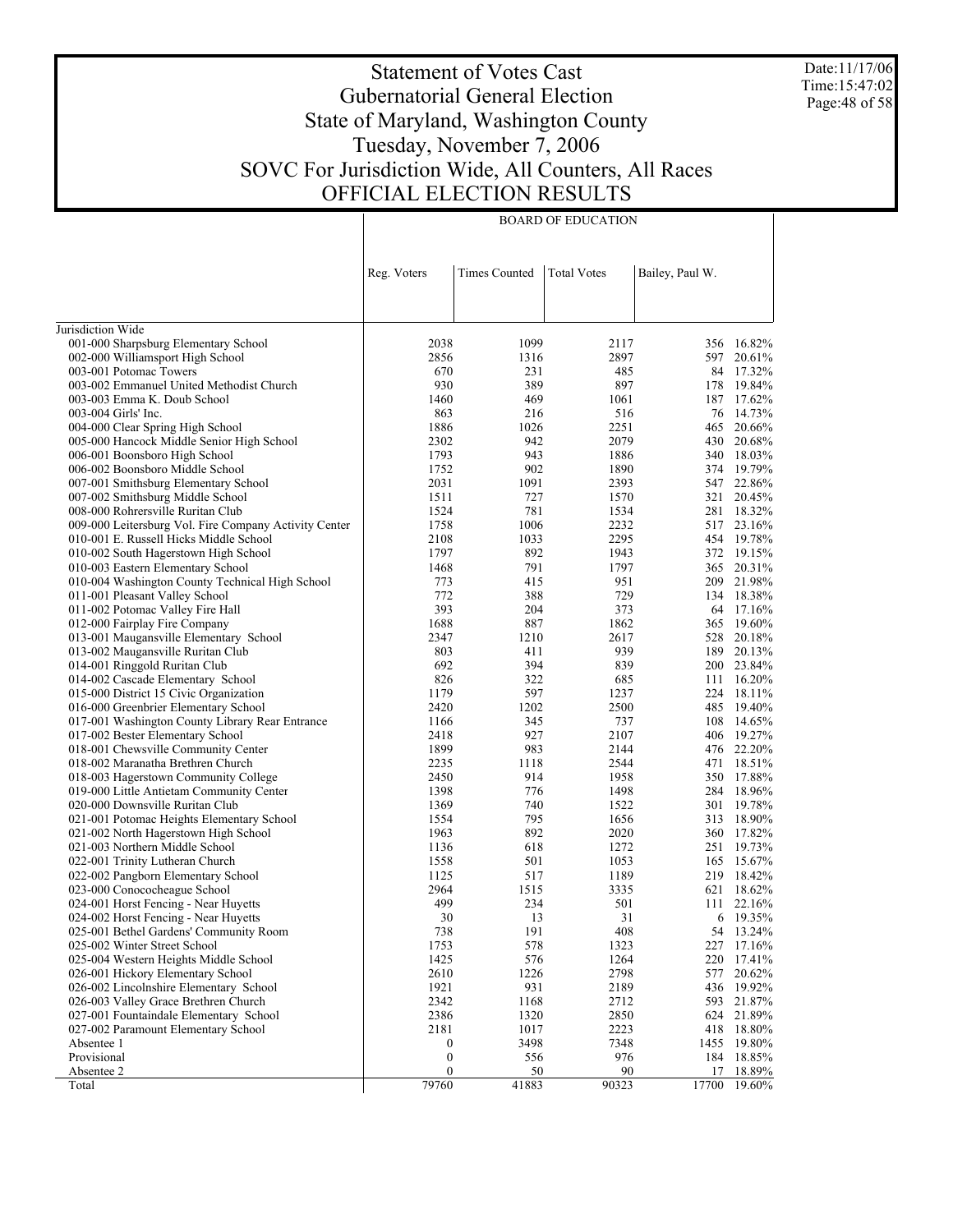Date:11/17/06 Time:15:47:02 Page:49 of 58

# Statement of Votes Cast Gubernatorial General Election State of Maryland, Washington County Tuesday, November 7, 2006 SOVC For Jurisdiction Wide, All Counters, All Races OFFICIAL ELECTION RESULTS

|                                                                                | Callaham, Ruth Anne |                      | Fischer, Jacqueline |                          | Kretzer, Wayne McAr |                          |
|--------------------------------------------------------------------------------|---------------------|----------------------|---------------------|--------------------------|---------------------|--------------------------|
|                                                                                |                     |                      |                     |                          |                     |                          |
| Jurisdiction Wide                                                              |                     |                      |                     |                          |                     |                          |
| 001-000 Sharpsburg Elementary School                                           |                     | 381 18.00%           |                     | 289 13.65%               |                     | 449 21.21%               |
| 002-000 Williamsport High School                                               | 599                 | 20.68%               |                     | 483 16.67%               |                     | 345 11.91%               |
| 003-001 Potomac Towers                                                         |                     | 98 20.21%            |                     | 83 17.11%                |                     | 70 14.43%                |
| 003-002 Emmanuel United Methodist Church                                       |                     | 190 21.18%           |                     | 132 14.72%               |                     | 107 11.93%               |
| 003-003 Emma K. Doub School                                                    |                     | 235 22.15%           |                     | 167 15.74%               |                     | 143 13.48%               |
| 003-004 Girls' Inc.                                                            | 109                 | 21.12%               |                     | 76 14.73%                |                     | 74 14.34%                |
| 004-000 Clear Spring High School                                               |                     | 371 16.48%           |                     | 408 18.13%               |                     | 290 12.88%               |
| 005-000 Hancock Middle Senior High School                                      | 341                 | 16.40%               | 289                 | 13.90%                   |                     | 218 10.49%               |
| 006-001 Boonsboro High School                                                  | 381                 | 20.20%               |                     | 276 14.63%               |                     | 315 16.70%               |
| 006-002 Boonsboro Middle School                                                |                     | 365 19.31%           |                     | 284 15.03%               |                     | 315 16.67%               |
| 007-001 Smithsburg Elementary School                                           |                     | 531 22.19%           |                     | 331 13.83%               |                     | 300 12.54%               |
| 007-002 Smithsburg Middle School                                               |                     | 376 23.95%           |                     | 237 15.10%<br>234 15.25% |                     | 183 11.66%<br>215 14.02% |
| 008-000 Rohrersville Ruritan Club                                              |                     | 337 21.97%<br>20.92% |                     | 334 14.96%               |                     | 245 10.98%               |
| 009-000 Leitersburg Vol. Fire Company Activity Center                          | 467<br>467          |                      |                     | 361 15.73%               |                     | 284 12.37%               |
| 010-001 E. Russell Hicks Middle School<br>010-002 South Hagerstown High School |                     | 20.35%<br>414 21.31% |                     | 321 16.52%               |                     | 227 11.68%               |
| 010-003 Eastern Elementary School                                              |                     | 380 21.15%           |                     | 267 14.86%               |                     | 236 13.13%               |
| 010-004 Washington County Technical High School                                |                     | 197 20.72%           |                     | 134 14.09%               |                     | 120 12.62%               |
| 011-001 Pleasant Valley School                                                 |                     | 148 20.30%           |                     | 113 15.50%               |                     | 93 12.76%                |
| 011-002 Potomac Valley Fire Hall                                               | 65                  | 17.43%               |                     | 49 13.14%                |                     | 83 22.25%                |
| 012-000 Fairplay Fire Company                                                  | 374                 | 20.09%               |                     | 234 12.57%               |                     | 295 15.84%               |
| 013-001 Maugansville Elementary School                                         |                     | 511 19.53%           |                     | 385 14.71%               |                     | 304 11.62%               |
| 013-002 Maugansville Ruritan Club                                              |                     | 163 17.36%           |                     | 148 15.76%               |                     | 118 12.57%               |
| 014-001 Ringgold Ruritan Club                                                  |                     | 182 21.69%           |                     | 99 11.80%                |                     | 105 12.51%               |
| 014-002 Cascade Elementary School                                              |                     | 151 22.04%           |                     | 135 19.71%               |                     | 72 10.51%                |
| 015-000 District 15 Civic Organization                                         |                     | 209 16.90%           |                     | 177 14.31%               |                     | 170 13.74%               |
| 016-000 Greenbrier Elementary School                                           | 509                 | 20.36%               |                     | 427 17.08%               |                     | 317 12.68%               |
| 017-001 Washington County Library Rear Entrance                                | 171                 | 23.20%               |                     | 115 15.60%               |                     | 96 13.03%                |
| 017-002 Bester Elementary School                                               |                     | 463 21.97%           |                     | 347 16.47%               |                     | 262 12.43%               |
| 018-001 Chewsville Community Center                                            |                     | 463 21.60%           |                     | 293 13.67%               |                     | 241 11.24%               |
| 018-002 Maranatha Brethren Church                                              |                     | 569 22.37%           |                     | 380 14.94%               |                     | 281 11.05%               |
| 018-003 Hagerstown Community College                                           |                     | 433 22.11%           |                     | 332 16.96%               |                     | 213 10.88%               |
| 019-000 Little Antietam Community Center                                       |                     | 277 18.49%           |                     | 219 14.62%               |                     | 233 15.55%               |
| 020-000 Downsville Ruritan Club                                                |                     | 292 19.19%           |                     | 219 14.39%               |                     | 196 12.88%               |
| 021-001 Potomac Heights Elementary School                                      |                     | 366 22.10%           |                     | 232 14.01%               |                     | 198 11.96%               |
| 021-002 North Hagerstown High School                                           |                     | 472 23.37%           |                     | 276 13.66%               |                     | 231 11.44%               |
| 021-003 Northern Middle School                                                 |                     | 303 23.82%           |                     | 194 15.25%               |                     | 143 11.24%               |
| 022-001 Trinity Lutheran Church                                                |                     | 228 21.65%           |                     | 166 15.76%               |                     | 127 12.06%               |
| 022-002 Pangborn Elementary School                                             |                     | 270 22.71%           |                     | 195 16.40%               |                     | 136 11.44%               |
| 023-000 Conococheague School                                                   |                     | 562 16.85%           |                     | 548 16.43%               |                     | 441 13.22%               |
| 024-001 Horst Fencing - Near Huyetts                                           | 89                  | 17.76%               |                     | 70 13.97%                |                     | 56 11.18%                |
| 024-002 Horst Fencing - Near Huyetts                                           | 8                   | 25.81%               | 1                   | 3.23%                    | 2                   | 6.45%                    |
| 025-001 Bethel Gardens' Community Room                                         | 101                 | 24.75%               |                     | 55 13.48%                |                     | 57 13.97%                |
| 025-002 Winter Street School                                                   |                     | 251 18.97%           |                     | 193 14.59%               |                     | 185 13.98%               |
| 025-004 Western Heights Middle School                                          | 266                 | 21.04%               | 178                 | 14.08%                   | 163                 | 12.90%                   |
| 026-001 Hickory Elementary School                                              | 564                 | 20.16%               | 409                 | 14.62%                   | 358                 | 12.79%                   |
| 026-002 Lincolnshire Elementary School                                         | 448                 | 20.47%               | 307                 | 14.02%                   | 302                 | 13.80%                   |
| 026-003 Valley Grace Brethren Church                                           | 551                 | 20.32%               | 412                 | 15.19%                   | 321                 | 11.84%                   |
| 027-001 Fountaindale Elementary School                                         | 726                 | 25.47%               |                     | 486 17.05%               | 278                 | 9.75%                    |
| 027-002 Paramount Elementary School                                            | 479                 | 21.55%               | 347                 | 15.61%                   | 251                 | 11.29%                   |
| Absentee 1                                                                     | 1572                | 21.39%               | 1126                | 15.32%                   | 938                 | 12.77%                   |
| Provisional                                                                    | 203                 | 20.80%               | 153                 | 15.68%                   |                     | 122 12.50%               |
| Absentee 2                                                                     | 19                  | $21.11\%$            |                     | 9 10.00%                 | <u>13</u>           | $14.44\%$                |
| Total                                                                          | 18697               | 20.70%               | 13735               | 15.21%                   | 11537               | 12.77%                   |

BOARD OF EDUCATION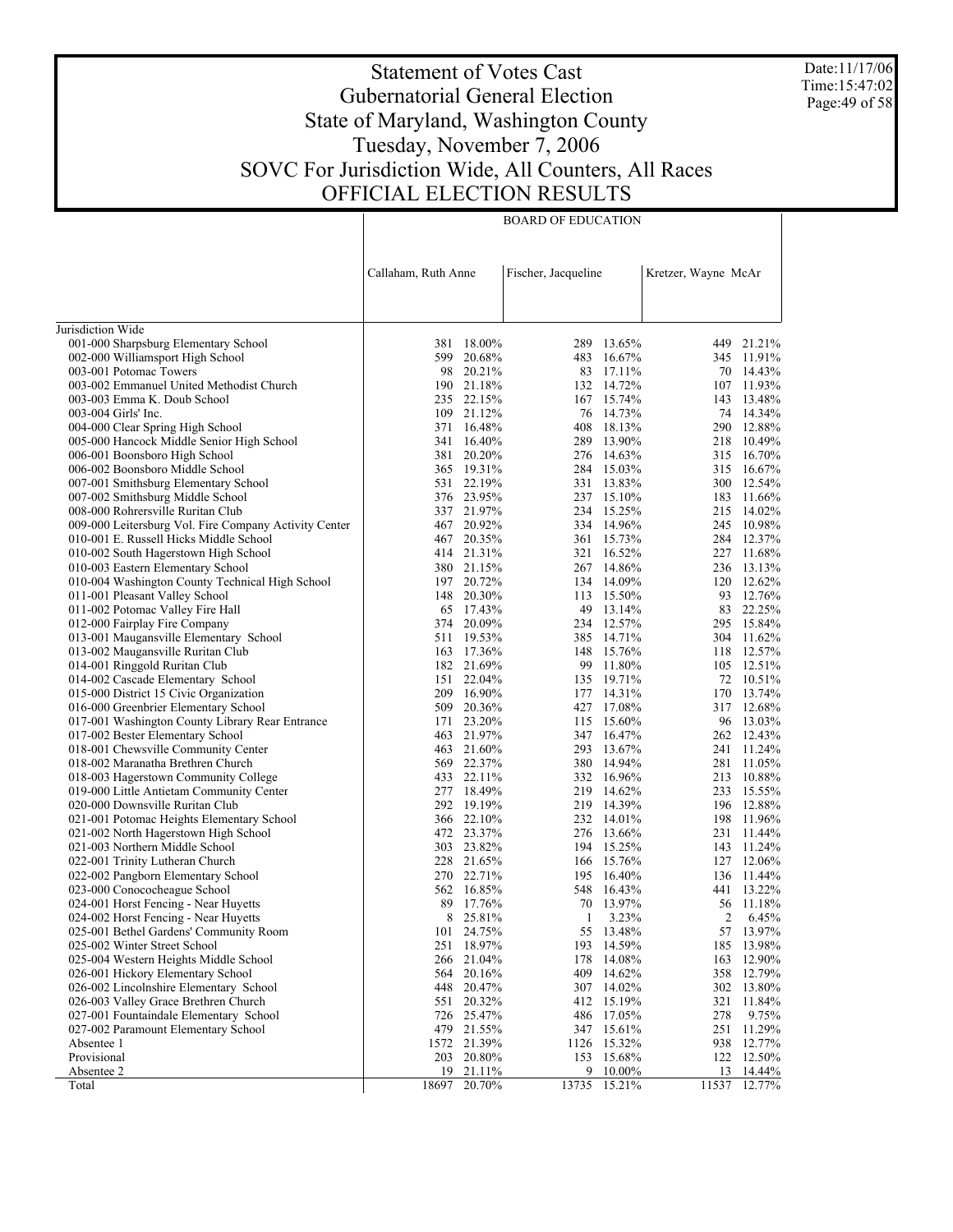Date:11/17/06 Time:15:47:02 Page: 50 of 58

# Statement of Votes Cast Gubernatorial General Election State of Maryland, Washington County Tuesday, November 7, 2006 SOVC For Jurisdiction Wide, All Counters, All Races OFFICIAL ELECTION RESULTS

| Staley, William H.<br>Write-In Votes<br>Powers, Virginia Zam<br>Jurisdiction Wide<br>001-000 Sharpsburg Elementary School<br>355 16.77%<br>284 13.42%<br>3<br>0.14%<br>002-000 Williamsport High School<br>326 11.25%<br>15<br>0.52%<br>532 18.36%<br>73 15.05%<br>77 15.88%<br>$0.00\%$<br>003-001 Potomac Towers<br>$\bf{0}$<br>003-002 Emmanuel United Methodist Church<br>136 15.16%<br>153 17.06%<br>1<br>0.11%<br>156 14.70%<br>$\boldsymbol{0}$<br>0.00%<br>003-003 Emma K. Doub School<br>173 16.31%<br>3<br>003-004 Girls' Inc.<br>95 18.41%<br>83 16.09%<br>0.58%<br>227 10.08%<br>486 21.59%<br>4<br>004-000 Clear Spring High School<br>0.18%<br>005-000 Hancock Middle Senior High School<br>279 13.42%<br>3<br>519 24.96%<br>0.14%<br>237 12.57%<br>7<br>006-001 Boonsboro High School<br>330 17.50%<br>0.37%<br>$\overline{c}$<br>251 13.28%<br>006-002 Boonsboro Middle School<br>299 15.82%<br>0.11%<br>262 10.95%<br>$\overline{4}$<br>007-001 Smithsburg Elementary School<br>418 17.47%<br>0.17%<br>$\overline{c}$<br>007-002 Smithsburg Middle School<br>211 13.44%<br>240 15.29%<br>0.13%<br>216 14.08%<br>245 15.97%<br>6<br>0.39%<br>008-000 Rohrersville Ruritan Club<br>009-000 Leitersburg Vol. Fire Company Activity Center<br>257 11.51%<br>411 18.41%<br>1<br>0.04%<br>7<br>010-001 E. Russell Hicks Middle School<br>325 14.16%<br>397 17.30%<br>0.31%<br>268 13.79%<br>$\boldsymbol{0}$<br>010-002 South Hagerstown High School<br>341 17.55%<br>$0.00\%$<br>252 14.02%<br>3<br>010-003 Eastern Elementary School<br>294 16.36%<br>0.17%<br>010-004 Washington County Technical High School<br>110 11.57%<br>180 18.93%<br>$\mathbf{1}$<br>0.11%<br>133 18.24%<br>108 14.81%<br>$\boldsymbol{0}$<br>$0.00\%$<br>011-001 Pleasant Valley School<br>$\mathbf{0}$<br>011-002 Potomac Valley Fire Hall<br>56 15.01%<br>56 15.01%<br>$0.00\%$<br>247 13.27%<br>$\boldsymbol{0}$<br>$0.00\%$<br>012-000 Fairplay Fire Company<br>347 18.64%<br>013-001 Maugansville Elementary School<br>318 12.15%<br>570 21.78%<br>$\mathbf{1}$<br>0.04%<br>198 21.09%<br>$\boldsymbol{0}$<br>$0.00\%$<br>013-002 Maugansville Ruritan Club<br>123 13.10%<br>100 11.92%<br>$\mathbf{1}$<br>014-001 Ringgold Ruritan Club<br>152 18.12%<br>0.12%<br>$\mathbf{0}$<br>014-002 Cascade Elementary School<br>105 15.33%<br>111 16.20%<br>$0.00\%$<br>015-000 District 15 Civic Organization<br>2<br>162 13.10%<br>293 23.69%<br>0.16%<br>016-000 Greenbrier Elementary School<br>10<br>337 13.48%<br>415 16.60%<br>0.40%<br>017-001 Washington County Library Rear Entrance<br>129 17.50%<br>117 15.88%<br>1<br>0.14%<br>300 14.24%<br>5<br>017-002 Bester Elementary School<br>324 15.38%<br>0.24%<br>279 13.01%<br>4<br>018-001 Chewsville Community Center<br>388 18.10%<br>0.19%<br>379 14.90%<br>018-002 Maranatha Brethren Church<br>463 18.20%<br>1<br>0.04%<br>018-003 Hagerstown Community College<br>323 16.50%<br>301 15.37%<br>6<br>0.31%<br>240 16.02%<br>244 16.29%<br>0.07%<br>019-000 Little Antietam Community Center<br>1<br>303 19.91%<br>$\mathbf{1}$<br>020-000 Downsville Ruritan Club<br>210 13.80%<br>0.07%<br>3<br>021-001 Potomac Heights Elementary School<br>237 14.31%<br>307 18.54%<br>0.18%<br>4<br>021-002 North Hagerstown High School<br>304 15.05%<br>373 18.47%<br>0.20%<br>$\boldsymbol{0}$<br>021-003 Northern Middle School<br>168 13.21%<br>213 16.75%<br>$0.00\%$<br>$\mathbf{1}$<br>0.09%<br>022-001 Trinity Lutheran Church<br>181 17.19%<br>185 17.57%<br>172 14.47%<br>$\boldsymbol{0}$<br>022-002 Pangborn Elementary School<br>197 16.57%<br>$0.00\%$<br>2<br>023-000 Conococheague School<br>404 12.11%<br>757 22.70%<br>0.06%<br>64 12.77%<br>6<br>024-001 Horst Fencing - Near Huyetts<br>105 20.96%<br>1.20%<br>7 22.58%<br>024-002 Horst Fencing - Near Huyetts<br>7 22.58%<br>$\mathbf{0}$<br>0.00%<br>79 19.36%<br>$\theta$<br>025-001 Bethel Gardens' Community Room<br>62<br>15.20%<br>$0.00\%$<br>0.08%<br>025-002 Winter Street School<br>215 16.25%<br>251<br>18.97%<br>1<br>$\boldsymbol{0}$<br>$0.00\%$<br>025-004 Western Heights Middle School<br>193<br>15.27%<br>244<br>19.30%<br>026-001 Hickory Elementary School<br>13.19%<br>518<br>18.51%<br>3<br>0.11%<br>369<br>0.00%<br>026-002 Lincolnshire Elementary School<br>296<br>13.52%<br>400<br>18.27%<br>$\boldsymbol{0}$<br>026-003 Valley Grace Brethren Church<br>9<br>347 12.79%<br>479 17.66%<br>0.33%<br>027-001 Fountaindale Elementary School<br>$\overline{4}$<br>289 10.14%<br>443 15.54%<br>0.14%<br>$\overline{4}$<br>027-002 Paramount Elementary School<br>292<br>13.14%<br>432 19.43%<br>0.18%<br>Absentee 1<br>928<br>12.63%<br>1296 17.64%<br>33<br>0.45%<br>Provisional<br>$\overline{4}$<br>155 15.88%<br>155 15.88%<br>0.41%<br>12.22%<br>$0.00\%$<br>Absentee 2<br>21<br>23.33%<br>$\mathbf{0}$<br>11<br>12117<br>13.42%<br>16368 18.12%<br>169<br>0.19%<br>Total |  |  |  |  |
|-------------------------------------------------------------------------------------------------------------------------------------------------------------------------------------------------------------------------------------------------------------------------------------------------------------------------------------------------------------------------------------------------------------------------------------------------------------------------------------------------------------------------------------------------------------------------------------------------------------------------------------------------------------------------------------------------------------------------------------------------------------------------------------------------------------------------------------------------------------------------------------------------------------------------------------------------------------------------------------------------------------------------------------------------------------------------------------------------------------------------------------------------------------------------------------------------------------------------------------------------------------------------------------------------------------------------------------------------------------------------------------------------------------------------------------------------------------------------------------------------------------------------------------------------------------------------------------------------------------------------------------------------------------------------------------------------------------------------------------------------------------------------------------------------------------------------------------------------------------------------------------------------------------------------------------------------------------------------------------------------------------------------------------------------------------------------------------------------------------------------------------------------------------------------------------------------------------------------------------------------------------------------------------------------------------------------------------------------------------------------------------------------------------------------------------------------------------------------------------------------------------------------------------------------------------------------------------------------------------------------------------------------------------------------------------------------------------------------------------------------------------------------------------------------------------------------------------------------------------------------------------------------------------------------------------------------------------------------------------------------------------------------------------------------------------------------------------------------------------------------------------------------------------------------------------------------------------------------------------------------------------------------------------------------------------------------------------------------------------------------------------------------------------------------------------------------------------------------------------------------------------------------------------------------------------------------------------------------------------------------------------------------------------------------------------------------------------------------------------------------------------------------------------------------------------------------------------------------------------------------------------------------------------------------------------------------------------------------------------------------------------------------------------------------------------------------------------------------------------------------------------------------------------------------------------------------------------------------------------------------------------------------------------------------------------------------------------------------------------------------------------------------------------------------------------------------------------------------------------------------------------------------------------------------------------------------------------------------------------------------------------------------------------------------------------------------------------------------------------------------------------------------------------------------------------------------------------------------------------------------------------------------------------------|--|--|--|--|
|                                                                                                                                                                                                                                                                                                                                                                                                                                                                                                                                                                                                                                                                                                                                                                                                                                                                                                                                                                                                                                                                                                                                                                                                                                                                                                                                                                                                                                                                                                                                                                                                                                                                                                                                                                                                                                                                                                                                                                                                                                                                                                                                                                                                                                                                                                                                                                                                                                                                                                                                                                                                                                                                                                                                                                                                                                                                                                                                                                                                                                                                                                                                                                                                                                                                                                                                                                                                                                                                                                                                                                                                                                                                                                                                                                                                                                                                                                                                                                                                                                                                                                                                                                                                                                                                                                                                                                                                                                                                                                                                                                                                                                                                                                                                                                                                                                                                                                                   |  |  |  |  |
|                                                                                                                                                                                                                                                                                                                                                                                                                                                                                                                                                                                                                                                                                                                                                                                                                                                                                                                                                                                                                                                                                                                                                                                                                                                                                                                                                                                                                                                                                                                                                                                                                                                                                                                                                                                                                                                                                                                                                                                                                                                                                                                                                                                                                                                                                                                                                                                                                                                                                                                                                                                                                                                                                                                                                                                                                                                                                                                                                                                                                                                                                                                                                                                                                                                                                                                                                                                                                                                                                                                                                                                                                                                                                                                                                                                                                                                                                                                                                                                                                                                                                                                                                                                                                                                                                                                                                                                                                                                                                                                                                                                                                                                                                                                                                                                                                                                                                                                   |  |  |  |  |
|                                                                                                                                                                                                                                                                                                                                                                                                                                                                                                                                                                                                                                                                                                                                                                                                                                                                                                                                                                                                                                                                                                                                                                                                                                                                                                                                                                                                                                                                                                                                                                                                                                                                                                                                                                                                                                                                                                                                                                                                                                                                                                                                                                                                                                                                                                                                                                                                                                                                                                                                                                                                                                                                                                                                                                                                                                                                                                                                                                                                                                                                                                                                                                                                                                                                                                                                                                                                                                                                                                                                                                                                                                                                                                                                                                                                                                                                                                                                                                                                                                                                                                                                                                                                                                                                                                                                                                                                                                                                                                                                                                                                                                                                                                                                                                                                                                                                                                                   |  |  |  |  |
|                                                                                                                                                                                                                                                                                                                                                                                                                                                                                                                                                                                                                                                                                                                                                                                                                                                                                                                                                                                                                                                                                                                                                                                                                                                                                                                                                                                                                                                                                                                                                                                                                                                                                                                                                                                                                                                                                                                                                                                                                                                                                                                                                                                                                                                                                                                                                                                                                                                                                                                                                                                                                                                                                                                                                                                                                                                                                                                                                                                                                                                                                                                                                                                                                                                                                                                                                                                                                                                                                                                                                                                                                                                                                                                                                                                                                                                                                                                                                                                                                                                                                                                                                                                                                                                                                                                                                                                                                                                                                                                                                                                                                                                                                                                                                                                                                                                                                                                   |  |  |  |  |
|                                                                                                                                                                                                                                                                                                                                                                                                                                                                                                                                                                                                                                                                                                                                                                                                                                                                                                                                                                                                                                                                                                                                                                                                                                                                                                                                                                                                                                                                                                                                                                                                                                                                                                                                                                                                                                                                                                                                                                                                                                                                                                                                                                                                                                                                                                                                                                                                                                                                                                                                                                                                                                                                                                                                                                                                                                                                                                                                                                                                                                                                                                                                                                                                                                                                                                                                                                                                                                                                                                                                                                                                                                                                                                                                                                                                                                                                                                                                                                                                                                                                                                                                                                                                                                                                                                                                                                                                                                                                                                                                                                                                                                                                                                                                                                                                                                                                                                                   |  |  |  |  |
|                                                                                                                                                                                                                                                                                                                                                                                                                                                                                                                                                                                                                                                                                                                                                                                                                                                                                                                                                                                                                                                                                                                                                                                                                                                                                                                                                                                                                                                                                                                                                                                                                                                                                                                                                                                                                                                                                                                                                                                                                                                                                                                                                                                                                                                                                                                                                                                                                                                                                                                                                                                                                                                                                                                                                                                                                                                                                                                                                                                                                                                                                                                                                                                                                                                                                                                                                                                                                                                                                                                                                                                                                                                                                                                                                                                                                                                                                                                                                                                                                                                                                                                                                                                                                                                                                                                                                                                                                                                                                                                                                                                                                                                                                                                                                                                                                                                                                                                   |  |  |  |  |
|                                                                                                                                                                                                                                                                                                                                                                                                                                                                                                                                                                                                                                                                                                                                                                                                                                                                                                                                                                                                                                                                                                                                                                                                                                                                                                                                                                                                                                                                                                                                                                                                                                                                                                                                                                                                                                                                                                                                                                                                                                                                                                                                                                                                                                                                                                                                                                                                                                                                                                                                                                                                                                                                                                                                                                                                                                                                                                                                                                                                                                                                                                                                                                                                                                                                                                                                                                                                                                                                                                                                                                                                                                                                                                                                                                                                                                                                                                                                                                                                                                                                                                                                                                                                                                                                                                                                                                                                                                                                                                                                                                                                                                                                                                                                                                                                                                                                                                                   |  |  |  |  |
|                                                                                                                                                                                                                                                                                                                                                                                                                                                                                                                                                                                                                                                                                                                                                                                                                                                                                                                                                                                                                                                                                                                                                                                                                                                                                                                                                                                                                                                                                                                                                                                                                                                                                                                                                                                                                                                                                                                                                                                                                                                                                                                                                                                                                                                                                                                                                                                                                                                                                                                                                                                                                                                                                                                                                                                                                                                                                                                                                                                                                                                                                                                                                                                                                                                                                                                                                                                                                                                                                                                                                                                                                                                                                                                                                                                                                                                                                                                                                                                                                                                                                                                                                                                                                                                                                                                                                                                                                                                                                                                                                                                                                                                                                                                                                                                                                                                                                                                   |  |  |  |  |
|                                                                                                                                                                                                                                                                                                                                                                                                                                                                                                                                                                                                                                                                                                                                                                                                                                                                                                                                                                                                                                                                                                                                                                                                                                                                                                                                                                                                                                                                                                                                                                                                                                                                                                                                                                                                                                                                                                                                                                                                                                                                                                                                                                                                                                                                                                                                                                                                                                                                                                                                                                                                                                                                                                                                                                                                                                                                                                                                                                                                                                                                                                                                                                                                                                                                                                                                                                                                                                                                                                                                                                                                                                                                                                                                                                                                                                                                                                                                                                                                                                                                                                                                                                                                                                                                                                                                                                                                                                                                                                                                                                                                                                                                                                                                                                                                                                                                                                                   |  |  |  |  |
|                                                                                                                                                                                                                                                                                                                                                                                                                                                                                                                                                                                                                                                                                                                                                                                                                                                                                                                                                                                                                                                                                                                                                                                                                                                                                                                                                                                                                                                                                                                                                                                                                                                                                                                                                                                                                                                                                                                                                                                                                                                                                                                                                                                                                                                                                                                                                                                                                                                                                                                                                                                                                                                                                                                                                                                                                                                                                                                                                                                                                                                                                                                                                                                                                                                                                                                                                                                                                                                                                                                                                                                                                                                                                                                                                                                                                                                                                                                                                                                                                                                                                                                                                                                                                                                                                                                                                                                                                                                                                                                                                                                                                                                                                                                                                                                                                                                                                                                   |  |  |  |  |
|                                                                                                                                                                                                                                                                                                                                                                                                                                                                                                                                                                                                                                                                                                                                                                                                                                                                                                                                                                                                                                                                                                                                                                                                                                                                                                                                                                                                                                                                                                                                                                                                                                                                                                                                                                                                                                                                                                                                                                                                                                                                                                                                                                                                                                                                                                                                                                                                                                                                                                                                                                                                                                                                                                                                                                                                                                                                                                                                                                                                                                                                                                                                                                                                                                                                                                                                                                                                                                                                                                                                                                                                                                                                                                                                                                                                                                                                                                                                                                                                                                                                                                                                                                                                                                                                                                                                                                                                                                                                                                                                                                                                                                                                                                                                                                                                                                                                                                                   |  |  |  |  |
|                                                                                                                                                                                                                                                                                                                                                                                                                                                                                                                                                                                                                                                                                                                                                                                                                                                                                                                                                                                                                                                                                                                                                                                                                                                                                                                                                                                                                                                                                                                                                                                                                                                                                                                                                                                                                                                                                                                                                                                                                                                                                                                                                                                                                                                                                                                                                                                                                                                                                                                                                                                                                                                                                                                                                                                                                                                                                                                                                                                                                                                                                                                                                                                                                                                                                                                                                                                                                                                                                                                                                                                                                                                                                                                                                                                                                                                                                                                                                                                                                                                                                                                                                                                                                                                                                                                                                                                                                                                                                                                                                                                                                                                                                                                                                                                                                                                                                                                   |  |  |  |  |
|                                                                                                                                                                                                                                                                                                                                                                                                                                                                                                                                                                                                                                                                                                                                                                                                                                                                                                                                                                                                                                                                                                                                                                                                                                                                                                                                                                                                                                                                                                                                                                                                                                                                                                                                                                                                                                                                                                                                                                                                                                                                                                                                                                                                                                                                                                                                                                                                                                                                                                                                                                                                                                                                                                                                                                                                                                                                                                                                                                                                                                                                                                                                                                                                                                                                                                                                                                                                                                                                                                                                                                                                                                                                                                                                                                                                                                                                                                                                                                                                                                                                                                                                                                                                                                                                                                                                                                                                                                                                                                                                                                                                                                                                                                                                                                                                                                                                                                                   |  |  |  |  |
|                                                                                                                                                                                                                                                                                                                                                                                                                                                                                                                                                                                                                                                                                                                                                                                                                                                                                                                                                                                                                                                                                                                                                                                                                                                                                                                                                                                                                                                                                                                                                                                                                                                                                                                                                                                                                                                                                                                                                                                                                                                                                                                                                                                                                                                                                                                                                                                                                                                                                                                                                                                                                                                                                                                                                                                                                                                                                                                                                                                                                                                                                                                                                                                                                                                                                                                                                                                                                                                                                                                                                                                                                                                                                                                                                                                                                                                                                                                                                                                                                                                                                                                                                                                                                                                                                                                                                                                                                                                                                                                                                                                                                                                                                                                                                                                                                                                                                                                   |  |  |  |  |
|                                                                                                                                                                                                                                                                                                                                                                                                                                                                                                                                                                                                                                                                                                                                                                                                                                                                                                                                                                                                                                                                                                                                                                                                                                                                                                                                                                                                                                                                                                                                                                                                                                                                                                                                                                                                                                                                                                                                                                                                                                                                                                                                                                                                                                                                                                                                                                                                                                                                                                                                                                                                                                                                                                                                                                                                                                                                                                                                                                                                                                                                                                                                                                                                                                                                                                                                                                                                                                                                                                                                                                                                                                                                                                                                                                                                                                                                                                                                                                                                                                                                                                                                                                                                                                                                                                                                                                                                                                                                                                                                                                                                                                                                                                                                                                                                                                                                                                                   |  |  |  |  |
|                                                                                                                                                                                                                                                                                                                                                                                                                                                                                                                                                                                                                                                                                                                                                                                                                                                                                                                                                                                                                                                                                                                                                                                                                                                                                                                                                                                                                                                                                                                                                                                                                                                                                                                                                                                                                                                                                                                                                                                                                                                                                                                                                                                                                                                                                                                                                                                                                                                                                                                                                                                                                                                                                                                                                                                                                                                                                                                                                                                                                                                                                                                                                                                                                                                                                                                                                                                                                                                                                                                                                                                                                                                                                                                                                                                                                                                                                                                                                                                                                                                                                                                                                                                                                                                                                                                                                                                                                                                                                                                                                                                                                                                                                                                                                                                                                                                                                                                   |  |  |  |  |
|                                                                                                                                                                                                                                                                                                                                                                                                                                                                                                                                                                                                                                                                                                                                                                                                                                                                                                                                                                                                                                                                                                                                                                                                                                                                                                                                                                                                                                                                                                                                                                                                                                                                                                                                                                                                                                                                                                                                                                                                                                                                                                                                                                                                                                                                                                                                                                                                                                                                                                                                                                                                                                                                                                                                                                                                                                                                                                                                                                                                                                                                                                                                                                                                                                                                                                                                                                                                                                                                                                                                                                                                                                                                                                                                                                                                                                                                                                                                                                                                                                                                                                                                                                                                                                                                                                                                                                                                                                                                                                                                                                                                                                                                                                                                                                                                                                                                                                                   |  |  |  |  |
|                                                                                                                                                                                                                                                                                                                                                                                                                                                                                                                                                                                                                                                                                                                                                                                                                                                                                                                                                                                                                                                                                                                                                                                                                                                                                                                                                                                                                                                                                                                                                                                                                                                                                                                                                                                                                                                                                                                                                                                                                                                                                                                                                                                                                                                                                                                                                                                                                                                                                                                                                                                                                                                                                                                                                                                                                                                                                                                                                                                                                                                                                                                                                                                                                                                                                                                                                                                                                                                                                                                                                                                                                                                                                                                                                                                                                                                                                                                                                                                                                                                                                                                                                                                                                                                                                                                                                                                                                                                                                                                                                                                                                                                                                                                                                                                                                                                                                                                   |  |  |  |  |
|                                                                                                                                                                                                                                                                                                                                                                                                                                                                                                                                                                                                                                                                                                                                                                                                                                                                                                                                                                                                                                                                                                                                                                                                                                                                                                                                                                                                                                                                                                                                                                                                                                                                                                                                                                                                                                                                                                                                                                                                                                                                                                                                                                                                                                                                                                                                                                                                                                                                                                                                                                                                                                                                                                                                                                                                                                                                                                                                                                                                                                                                                                                                                                                                                                                                                                                                                                                                                                                                                                                                                                                                                                                                                                                                                                                                                                                                                                                                                                                                                                                                                                                                                                                                                                                                                                                                                                                                                                                                                                                                                                                                                                                                                                                                                                                                                                                                                                                   |  |  |  |  |
|                                                                                                                                                                                                                                                                                                                                                                                                                                                                                                                                                                                                                                                                                                                                                                                                                                                                                                                                                                                                                                                                                                                                                                                                                                                                                                                                                                                                                                                                                                                                                                                                                                                                                                                                                                                                                                                                                                                                                                                                                                                                                                                                                                                                                                                                                                                                                                                                                                                                                                                                                                                                                                                                                                                                                                                                                                                                                                                                                                                                                                                                                                                                                                                                                                                                                                                                                                                                                                                                                                                                                                                                                                                                                                                                                                                                                                                                                                                                                                                                                                                                                                                                                                                                                                                                                                                                                                                                                                                                                                                                                                                                                                                                                                                                                                                                                                                                                                                   |  |  |  |  |
|                                                                                                                                                                                                                                                                                                                                                                                                                                                                                                                                                                                                                                                                                                                                                                                                                                                                                                                                                                                                                                                                                                                                                                                                                                                                                                                                                                                                                                                                                                                                                                                                                                                                                                                                                                                                                                                                                                                                                                                                                                                                                                                                                                                                                                                                                                                                                                                                                                                                                                                                                                                                                                                                                                                                                                                                                                                                                                                                                                                                                                                                                                                                                                                                                                                                                                                                                                                                                                                                                                                                                                                                                                                                                                                                                                                                                                                                                                                                                                                                                                                                                                                                                                                                                                                                                                                                                                                                                                                                                                                                                                                                                                                                                                                                                                                                                                                                                                                   |  |  |  |  |
|                                                                                                                                                                                                                                                                                                                                                                                                                                                                                                                                                                                                                                                                                                                                                                                                                                                                                                                                                                                                                                                                                                                                                                                                                                                                                                                                                                                                                                                                                                                                                                                                                                                                                                                                                                                                                                                                                                                                                                                                                                                                                                                                                                                                                                                                                                                                                                                                                                                                                                                                                                                                                                                                                                                                                                                                                                                                                                                                                                                                                                                                                                                                                                                                                                                                                                                                                                                                                                                                                                                                                                                                                                                                                                                                                                                                                                                                                                                                                                                                                                                                                                                                                                                                                                                                                                                                                                                                                                                                                                                                                                                                                                                                                                                                                                                                                                                                                                                   |  |  |  |  |
|                                                                                                                                                                                                                                                                                                                                                                                                                                                                                                                                                                                                                                                                                                                                                                                                                                                                                                                                                                                                                                                                                                                                                                                                                                                                                                                                                                                                                                                                                                                                                                                                                                                                                                                                                                                                                                                                                                                                                                                                                                                                                                                                                                                                                                                                                                                                                                                                                                                                                                                                                                                                                                                                                                                                                                                                                                                                                                                                                                                                                                                                                                                                                                                                                                                                                                                                                                                                                                                                                                                                                                                                                                                                                                                                                                                                                                                                                                                                                                                                                                                                                                                                                                                                                                                                                                                                                                                                                                                                                                                                                                                                                                                                                                                                                                                                                                                                                                                   |  |  |  |  |
|                                                                                                                                                                                                                                                                                                                                                                                                                                                                                                                                                                                                                                                                                                                                                                                                                                                                                                                                                                                                                                                                                                                                                                                                                                                                                                                                                                                                                                                                                                                                                                                                                                                                                                                                                                                                                                                                                                                                                                                                                                                                                                                                                                                                                                                                                                                                                                                                                                                                                                                                                                                                                                                                                                                                                                                                                                                                                                                                                                                                                                                                                                                                                                                                                                                                                                                                                                                                                                                                                                                                                                                                                                                                                                                                                                                                                                                                                                                                                                                                                                                                                                                                                                                                                                                                                                                                                                                                                                                                                                                                                                                                                                                                                                                                                                                                                                                                                                                   |  |  |  |  |
|                                                                                                                                                                                                                                                                                                                                                                                                                                                                                                                                                                                                                                                                                                                                                                                                                                                                                                                                                                                                                                                                                                                                                                                                                                                                                                                                                                                                                                                                                                                                                                                                                                                                                                                                                                                                                                                                                                                                                                                                                                                                                                                                                                                                                                                                                                                                                                                                                                                                                                                                                                                                                                                                                                                                                                                                                                                                                                                                                                                                                                                                                                                                                                                                                                                                                                                                                                                                                                                                                                                                                                                                                                                                                                                                                                                                                                                                                                                                                                                                                                                                                                                                                                                                                                                                                                                                                                                                                                                                                                                                                                                                                                                                                                                                                                                                                                                                                                                   |  |  |  |  |
|                                                                                                                                                                                                                                                                                                                                                                                                                                                                                                                                                                                                                                                                                                                                                                                                                                                                                                                                                                                                                                                                                                                                                                                                                                                                                                                                                                                                                                                                                                                                                                                                                                                                                                                                                                                                                                                                                                                                                                                                                                                                                                                                                                                                                                                                                                                                                                                                                                                                                                                                                                                                                                                                                                                                                                                                                                                                                                                                                                                                                                                                                                                                                                                                                                                                                                                                                                                                                                                                                                                                                                                                                                                                                                                                                                                                                                                                                                                                                                                                                                                                                                                                                                                                                                                                                                                                                                                                                                                                                                                                                                                                                                                                                                                                                                                                                                                                                                                   |  |  |  |  |
|                                                                                                                                                                                                                                                                                                                                                                                                                                                                                                                                                                                                                                                                                                                                                                                                                                                                                                                                                                                                                                                                                                                                                                                                                                                                                                                                                                                                                                                                                                                                                                                                                                                                                                                                                                                                                                                                                                                                                                                                                                                                                                                                                                                                                                                                                                                                                                                                                                                                                                                                                                                                                                                                                                                                                                                                                                                                                                                                                                                                                                                                                                                                                                                                                                                                                                                                                                                                                                                                                                                                                                                                                                                                                                                                                                                                                                                                                                                                                                                                                                                                                                                                                                                                                                                                                                                                                                                                                                                                                                                                                                                                                                                                                                                                                                                                                                                                                                                   |  |  |  |  |
|                                                                                                                                                                                                                                                                                                                                                                                                                                                                                                                                                                                                                                                                                                                                                                                                                                                                                                                                                                                                                                                                                                                                                                                                                                                                                                                                                                                                                                                                                                                                                                                                                                                                                                                                                                                                                                                                                                                                                                                                                                                                                                                                                                                                                                                                                                                                                                                                                                                                                                                                                                                                                                                                                                                                                                                                                                                                                                                                                                                                                                                                                                                                                                                                                                                                                                                                                                                                                                                                                                                                                                                                                                                                                                                                                                                                                                                                                                                                                                                                                                                                                                                                                                                                                                                                                                                                                                                                                                                                                                                                                                                                                                                                                                                                                                                                                                                                                                                   |  |  |  |  |
|                                                                                                                                                                                                                                                                                                                                                                                                                                                                                                                                                                                                                                                                                                                                                                                                                                                                                                                                                                                                                                                                                                                                                                                                                                                                                                                                                                                                                                                                                                                                                                                                                                                                                                                                                                                                                                                                                                                                                                                                                                                                                                                                                                                                                                                                                                                                                                                                                                                                                                                                                                                                                                                                                                                                                                                                                                                                                                                                                                                                                                                                                                                                                                                                                                                                                                                                                                                                                                                                                                                                                                                                                                                                                                                                                                                                                                                                                                                                                                                                                                                                                                                                                                                                                                                                                                                                                                                                                                                                                                                                                                                                                                                                                                                                                                                                                                                                                                                   |  |  |  |  |
|                                                                                                                                                                                                                                                                                                                                                                                                                                                                                                                                                                                                                                                                                                                                                                                                                                                                                                                                                                                                                                                                                                                                                                                                                                                                                                                                                                                                                                                                                                                                                                                                                                                                                                                                                                                                                                                                                                                                                                                                                                                                                                                                                                                                                                                                                                                                                                                                                                                                                                                                                                                                                                                                                                                                                                                                                                                                                                                                                                                                                                                                                                                                                                                                                                                                                                                                                                                                                                                                                                                                                                                                                                                                                                                                                                                                                                                                                                                                                                                                                                                                                                                                                                                                                                                                                                                                                                                                                                                                                                                                                                                                                                                                                                                                                                                                                                                                                                                   |  |  |  |  |
|                                                                                                                                                                                                                                                                                                                                                                                                                                                                                                                                                                                                                                                                                                                                                                                                                                                                                                                                                                                                                                                                                                                                                                                                                                                                                                                                                                                                                                                                                                                                                                                                                                                                                                                                                                                                                                                                                                                                                                                                                                                                                                                                                                                                                                                                                                                                                                                                                                                                                                                                                                                                                                                                                                                                                                                                                                                                                                                                                                                                                                                                                                                                                                                                                                                                                                                                                                                                                                                                                                                                                                                                                                                                                                                                                                                                                                                                                                                                                                                                                                                                                                                                                                                                                                                                                                                                                                                                                                                                                                                                                                                                                                                                                                                                                                                                                                                                                                                   |  |  |  |  |
|                                                                                                                                                                                                                                                                                                                                                                                                                                                                                                                                                                                                                                                                                                                                                                                                                                                                                                                                                                                                                                                                                                                                                                                                                                                                                                                                                                                                                                                                                                                                                                                                                                                                                                                                                                                                                                                                                                                                                                                                                                                                                                                                                                                                                                                                                                                                                                                                                                                                                                                                                                                                                                                                                                                                                                                                                                                                                                                                                                                                                                                                                                                                                                                                                                                                                                                                                                                                                                                                                                                                                                                                                                                                                                                                                                                                                                                                                                                                                                                                                                                                                                                                                                                                                                                                                                                                                                                                                                                                                                                                                                                                                                                                                                                                                                                                                                                                                                                   |  |  |  |  |
|                                                                                                                                                                                                                                                                                                                                                                                                                                                                                                                                                                                                                                                                                                                                                                                                                                                                                                                                                                                                                                                                                                                                                                                                                                                                                                                                                                                                                                                                                                                                                                                                                                                                                                                                                                                                                                                                                                                                                                                                                                                                                                                                                                                                                                                                                                                                                                                                                                                                                                                                                                                                                                                                                                                                                                                                                                                                                                                                                                                                                                                                                                                                                                                                                                                                                                                                                                                                                                                                                                                                                                                                                                                                                                                                                                                                                                                                                                                                                                                                                                                                                                                                                                                                                                                                                                                                                                                                                                                                                                                                                                                                                                                                                                                                                                                                                                                                                                                   |  |  |  |  |
|                                                                                                                                                                                                                                                                                                                                                                                                                                                                                                                                                                                                                                                                                                                                                                                                                                                                                                                                                                                                                                                                                                                                                                                                                                                                                                                                                                                                                                                                                                                                                                                                                                                                                                                                                                                                                                                                                                                                                                                                                                                                                                                                                                                                                                                                                                                                                                                                                                                                                                                                                                                                                                                                                                                                                                                                                                                                                                                                                                                                                                                                                                                                                                                                                                                                                                                                                                                                                                                                                                                                                                                                                                                                                                                                                                                                                                                                                                                                                                                                                                                                                                                                                                                                                                                                                                                                                                                                                                                                                                                                                                                                                                                                                                                                                                                                                                                                                                                   |  |  |  |  |
|                                                                                                                                                                                                                                                                                                                                                                                                                                                                                                                                                                                                                                                                                                                                                                                                                                                                                                                                                                                                                                                                                                                                                                                                                                                                                                                                                                                                                                                                                                                                                                                                                                                                                                                                                                                                                                                                                                                                                                                                                                                                                                                                                                                                                                                                                                                                                                                                                                                                                                                                                                                                                                                                                                                                                                                                                                                                                                                                                                                                                                                                                                                                                                                                                                                                                                                                                                                                                                                                                                                                                                                                                                                                                                                                                                                                                                                                                                                                                                                                                                                                                                                                                                                                                                                                                                                                                                                                                                                                                                                                                                                                                                                                                                                                                                                                                                                                                                                   |  |  |  |  |
|                                                                                                                                                                                                                                                                                                                                                                                                                                                                                                                                                                                                                                                                                                                                                                                                                                                                                                                                                                                                                                                                                                                                                                                                                                                                                                                                                                                                                                                                                                                                                                                                                                                                                                                                                                                                                                                                                                                                                                                                                                                                                                                                                                                                                                                                                                                                                                                                                                                                                                                                                                                                                                                                                                                                                                                                                                                                                                                                                                                                                                                                                                                                                                                                                                                                                                                                                                                                                                                                                                                                                                                                                                                                                                                                                                                                                                                                                                                                                                                                                                                                                                                                                                                                                                                                                                                                                                                                                                                                                                                                                                                                                                                                                                                                                                                                                                                                                                                   |  |  |  |  |
|                                                                                                                                                                                                                                                                                                                                                                                                                                                                                                                                                                                                                                                                                                                                                                                                                                                                                                                                                                                                                                                                                                                                                                                                                                                                                                                                                                                                                                                                                                                                                                                                                                                                                                                                                                                                                                                                                                                                                                                                                                                                                                                                                                                                                                                                                                                                                                                                                                                                                                                                                                                                                                                                                                                                                                                                                                                                                                                                                                                                                                                                                                                                                                                                                                                                                                                                                                                                                                                                                                                                                                                                                                                                                                                                                                                                                                                                                                                                                                                                                                                                                                                                                                                                                                                                                                                                                                                                                                                                                                                                                                                                                                                                                                                                                                                                                                                                                                                   |  |  |  |  |
|                                                                                                                                                                                                                                                                                                                                                                                                                                                                                                                                                                                                                                                                                                                                                                                                                                                                                                                                                                                                                                                                                                                                                                                                                                                                                                                                                                                                                                                                                                                                                                                                                                                                                                                                                                                                                                                                                                                                                                                                                                                                                                                                                                                                                                                                                                                                                                                                                                                                                                                                                                                                                                                                                                                                                                                                                                                                                                                                                                                                                                                                                                                                                                                                                                                                                                                                                                                                                                                                                                                                                                                                                                                                                                                                                                                                                                                                                                                                                                                                                                                                                                                                                                                                                                                                                                                                                                                                                                                                                                                                                                                                                                                                                                                                                                                                                                                                                                                   |  |  |  |  |
|                                                                                                                                                                                                                                                                                                                                                                                                                                                                                                                                                                                                                                                                                                                                                                                                                                                                                                                                                                                                                                                                                                                                                                                                                                                                                                                                                                                                                                                                                                                                                                                                                                                                                                                                                                                                                                                                                                                                                                                                                                                                                                                                                                                                                                                                                                                                                                                                                                                                                                                                                                                                                                                                                                                                                                                                                                                                                                                                                                                                                                                                                                                                                                                                                                                                                                                                                                                                                                                                                                                                                                                                                                                                                                                                                                                                                                                                                                                                                                                                                                                                                                                                                                                                                                                                                                                                                                                                                                                                                                                                                                                                                                                                                                                                                                                                                                                                                                                   |  |  |  |  |
|                                                                                                                                                                                                                                                                                                                                                                                                                                                                                                                                                                                                                                                                                                                                                                                                                                                                                                                                                                                                                                                                                                                                                                                                                                                                                                                                                                                                                                                                                                                                                                                                                                                                                                                                                                                                                                                                                                                                                                                                                                                                                                                                                                                                                                                                                                                                                                                                                                                                                                                                                                                                                                                                                                                                                                                                                                                                                                                                                                                                                                                                                                                                                                                                                                                                                                                                                                                                                                                                                                                                                                                                                                                                                                                                                                                                                                                                                                                                                                                                                                                                                                                                                                                                                                                                                                                                                                                                                                                                                                                                                                                                                                                                                                                                                                                                                                                                                                                   |  |  |  |  |
|                                                                                                                                                                                                                                                                                                                                                                                                                                                                                                                                                                                                                                                                                                                                                                                                                                                                                                                                                                                                                                                                                                                                                                                                                                                                                                                                                                                                                                                                                                                                                                                                                                                                                                                                                                                                                                                                                                                                                                                                                                                                                                                                                                                                                                                                                                                                                                                                                                                                                                                                                                                                                                                                                                                                                                                                                                                                                                                                                                                                                                                                                                                                                                                                                                                                                                                                                                                                                                                                                                                                                                                                                                                                                                                                                                                                                                                                                                                                                                                                                                                                                                                                                                                                                                                                                                                                                                                                                                                                                                                                                                                                                                                                                                                                                                                                                                                                                                                   |  |  |  |  |
|                                                                                                                                                                                                                                                                                                                                                                                                                                                                                                                                                                                                                                                                                                                                                                                                                                                                                                                                                                                                                                                                                                                                                                                                                                                                                                                                                                                                                                                                                                                                                                                                                                                                                                                                                                                                                                                                                                                                                                                                                                                                                                                                                                                                                                                                                                                                                                                                                                                                                                                                                                                                                                                                                                                                                                                                                                                                                                                                                                                                                                                                                                                                                                                                                                                                                                                                                                                                                                                                                                                                                                                                                                                                                                                                                                                                                                                                                                                                                                                                                                                                                                                                                                                                                                                                                                                                                                                                                                                                                                                                                                                                                                                                                                                                                                                                                                                                                                                   |  |  |  |  |
|                                                                                                                                                                                                                                                                                                                                                                                                                                                                                                                                                                                                                                                                                                                                                                                                                                                                                                                                                                                                                                                                                                                                                                                                                                                                                                                                                                                                                                                                                                                                                                                                                                                                                                                                                                                                                                                                                                                                                                                                                                                                                                                                                                                                                                                                                                                                                                                                                                                                                                                                                                                                                                                                                                                                                                                                                                                                                                                                                                                                                                                                                                                                                                                                                                                                                                                                                                                                                                                                                                                                                                                                                                                                                                                                                                                                                                                                                                                                                                                                                                                                                                                                                                                                                                                                                                                                                                                                                                                                                                                                                                                                                                                                                                                                                                                                                                                                                                                   |  |  |  |  |
|                                                                                                                                                                                                                                                                                                                                                                                                                                                                                                                                                                                                                                                                                                                                                                                                                                                                                                                                                                                                                                                                                                                                                                                                                                                                                                                                                                                                                                                                                                                                                                                                                                                                                                                                                                                                                                                                                                                                                                                                                                                                                                                                                                                                                                                                                                                                                                                                                                                                                                                                                                                                                                                                                                                                                                                                                                                                                                                                                                                                                                                                                                                                                                                                                                                                                                                                                                                                                                                                                                                                                                                                                                                                                                                                                                                                                                                                                                                                                                                                                                                                                                                                                                                                                                                                                                                                                                                                                                                                                                                                                                                                                                                                                                                                                                                                                                                                                                                   |  |  |  |  |
|                                                                                                                                                                                                                                                                                                                                                                                                                                                                                                                                                                                                                                                                                                                                                                                                                                                                                                                                                                                                                                                                                                                                                                                                                                                                                                                                                                                                                                                                                                                                                                                                                                                                                                                                                                                                                                                                                                                                                                                                                                                                                                                                                                                                                                                                                                                                                                                                                                                                                                                                                                                                                                                                                                                                                                                                                                                                                                                                                                                                                                                                                                                                                                                                                                                                                                                                                                                                                                                                                                                                                                                                                                                                                                                                                                                                                                                                                                                                                                                                                                                                                                                                                                                                                                                                                                                                                                                                                                                                                                                                                                                                                                                                                                                                                                                                                                                                                                                   |  |  |  |  |
|                                                                                                                                                                                                                                                                                                                                                                                                                                                                                                                                                                                                                                                                                                                                                                                                                                                                                                                                                                                                                                                                                                                                                                                                                                                                                                                                                                                                                                                                                                                                                                                                                                                                                                                                                                                                                                                                                                                                                                                                                                                                                                                                                                                                                                                                                                                                                                                                                                                                                                                                                                                                                                                                                                                                                                                                                                                                                                                                                                                                                                                                                                                                                                                                                                                                                                                                                                                                                                                                                                                                                                                                                                                                                                                                                                                                                                                                                                                                                                                                                                                                                                                                                                                                                                                                                                                                                                                                                                                                                                                                                                                                                                                                                                                                                                                                                                                                                                                   |  |  |  |  |
|                                                                                                                                                                                                                                                                                                                                                                                                                                                                                                                                                                                                                                                                                                                                                                                                                                                                                                                                                                                                                                                                                                                                                                                                                                                                                                                                                                                                                                                                                                                                                                                                                                                                                                                                                                                                                                                                                                                                                                                                                                                                                                                                                                                                                                                                                                                                                                                                                                                                                                                                                                                                                                                                                                                                                                                                                                                                                                                                                                                                                                                                                                                                                                                                                                                                                                                                                                                                                                                                                                                                                                                                                                                                                                                                                                                                                                                                                                                                                                                                                                                                                                                                                                                                                                                                                                                                                                                                                                                                                                                                                                                                                                                                                                                                                                                                                                                                                                                   |  |  |  |  |
|                                                                                                                                                                                                                                                                                                                                                                                                                                                                                                                                                                                                                                                                                                                                                                                                                                                                                                                                                                                                                                                                                                                                                                                                                                                                                                                                                                                                                                                                                                                                                                                                                                                                                                                                                                                                                                                                                                                                                                                                                                                                                                                                                                                                                                                                                                                                                                                                                                                                                                                                                                                                                                                                                                                                                                                                                                                                                                                                                                                                                                                                                                                                                                                                                                                                                                                                                                                                                                                                                                                                                                                                                                                                                                                                                                                                                                                                                                                                                                                                                                                                                                                                                                                                                                                                                                                                                                                                                                                                                                                                                                                                                                                                                                                                                                                                                                                                                                                   |  |  |  |  |
|                                                                                                                                                                                                                                                                                                                                                                                                                                                                                                                                                                                                                                                                                                                                                                                                                                                                                                                                                                                                                                                                                                                                                                                                                                                                                                                                                                                                                                                                                                                                                                                                                                                                                                                                                                                                                                                                                                                                                                                                                                                                                                                                                                                                                                                                                                                                                                                                                                                                                                                                                                                                                                                                                                                                                                                                                                                                                                                                                                                                                                                                                                                                                                                                                                                                                                                                                                                                                                                                                                                                                                                                                                                                                                                                                                                                                                                                                                                                                                                                                                                                                                                                                                                                                                                                                                                                                                                                                                                                                                                                                                                                                                                                                                                                                                                                                                                                                                                   |  |  |  |  |
|                                                                                                                                                                                                                                                                                                                                                                                                                                                                                                                                                                                                                                                                                                                                                                                                                                                                                                                                                                                                                                                                                                                                                                                                                                                                                                                                                                                                                                                                                                                                                                                                                                                                                                                                                                                                                                                                                                                                                                                                                                                                                                                                                                                                                                                                                                                                                                                                                                                                                                                                                                                                                                                                                                                                                                                                                                                                                                                                                                                                                                                                                                                                                                                                                                                                                                                                                                                                                                                                                                                                                                                                                                                                                                                                                                                                                                                                                                                                                                                                                                                                                                                                                                                                                                                                                                                                                                                                                                                                                                                                                                                                                                                                                                                                                                                                                                                                                                                   |  |  |  |  |
|                                                                                                                                                                                                                                                                                                                                                                                                                                                                                                                                                                                                                                                                                                                                                                                                                                                                                                                                                                                                                                                                                                                                                                                                                                                                                                                                                                                                                                                                                                                                                                                                                                                                                                                                                                                                                                                                                                                                                                                                                                                                                                                                                                                                                                                                                                                                                                                                                                                                                                                                                                                                                                                                                                                                                                                                                                                                                                                                                                                                                                                                                                                                                                                                                                                                                                                                                                                                                                                                                                                                                                                                                                                                                                                                                                                                                                                                                                                                                                                                                                                                                                                                                                                                                                                                                                                                                                                                                                                                                                                                                                                                                                                                                                                                                                                                                                                                                                                   |  |  |  |  |
|                                                                                                                                                                                                                                                                                                                                                                                                                                                                                                                                                                                                                                                                                                                                                                                                                                                                                                                                                                                                                                                                                                                                                                                                                                                                                                                                                                                                                                                                                                                                                                                                                                                                                                                                                                                                                                                                                                                                                                                                                                                                                                                                                                                                                                                                                                                                                                                                                                                                                                                                                                                                                                                                                                                                                                                                                                                                                                                                                                                                                                                                                                                                                                                                                                                                                                                                                                                                                                                                                                                                                                                                                                                                                                                                                                                                                                                                                                                                                                                                                                                                                                                                                                                                                                                                                                                                                                                                                                                                                                                                                                                                                                                                                                                                                                                                                                                                                                                   |  |  |  |  |
|                                                                                                                                                                                                                                                                                                                                                                                                                                                                                                                                                                                                                                                                                                                                                                                                                                                                                                                                                                                                                                                                                                                                                                                                                                                                                                                                                                                                                                                                                                                                                                                                                                                                                                                                                                                                                                                                                                                                                                                                                                                                                                                                                                                                                                                                                                                                                                                                                                                                                                                                                                                                                                                                                                                                                                                                                                                                                                                                                                                                                                                                                                                                                                                                                                                                                                                                                                                                                                                                                                                                                                                                                                                                                                                                                                                                                                                                                                                                                                                                                                                                                                                                                                                                                                                                                                                                                                                                                                                                                                                                                                                                                                                                                                                                                                                                                                                                                                                   |  |  |  |  |
|                                                                                                                                                                                                                                                                                                                                                                                                                                                                                                                                                                                                                                                                                                                                                                                                                                                                                                                                                                                                                                                                                                                                                                                                                                                                                                                                                                                                                                                                                                                                                                                                                                                                                                                                                                                                                                                                                                                                                                                                                                                                                                                                                                                                                                                                                                                                                                                                                                                                                                                                                                                                                                                                                                                                                                                                                                                                                                                                                                                                                                                                                                                                                                                                                                                                                                                                                                                                                                                                                                                                                                                                                                                                                                                                                                                                                                                                                                                                                                                                                                                                                                                                                                                                                                                                                                                                                                                                                                                                                                                                                                                                                                                                                                                                                                                                                                                                                                                   |  |  |  |  |
|                                                                                                                                                                                                                                                                                                                                                                                                                                                                                                                                                                                                                                                                                                                                                                                                                                                                                                                                                                                                                                                                                                                                                                                                                                                                                                                                                                                                                                                                                                                                                                                                                                                                                                                                                                                                                                                                                                                                                                                                                                                                                                                                                                                                                                                                                                                                                                                                                                                                                                                                                                                                                                                                                                                                                                                                                                                                                                                                                                                                                                                                                                                                                                                                                                                                                                                                                                                                                                                                                                                                                                                                                                                                                                                                                                                                                                                                                                                                                                                                                                                                                                                                                                                                                                                                                                                                                                                                                                                                                                                                                                                                                                                                                                                                                                                                                                                                                                                   |  |  |  |  |
|                                                                                                                                                                                                                                                                                                                                                                                                                                                                                                                                                                                                                                                                                                                                                                                                                                                                                                                                                                                                                                                                                                                                                                                                                                                                                                                                                                                                                                                                                                                                                                                                                                                                                                                                                                                                                                                                                                                                                                                                                                                                                                                                                                                                                                                                                                                                                                                                                                                                                                                                                                                                                                                                                                                                                                                                                                                                                                                                                                                                                                                                                                                                                                                                                                                                                                                                                                                                                                                                                                                                                                                                                                                                                                                                                                                                                                                                                                                                                                                                                                                                                                                                                                                                                                                                                                                                                                                                                                                                                                                                                                                                                                                                                                                                                                                                                                                                                                                   |  |  |  |  |

BOARD OF EDUCATION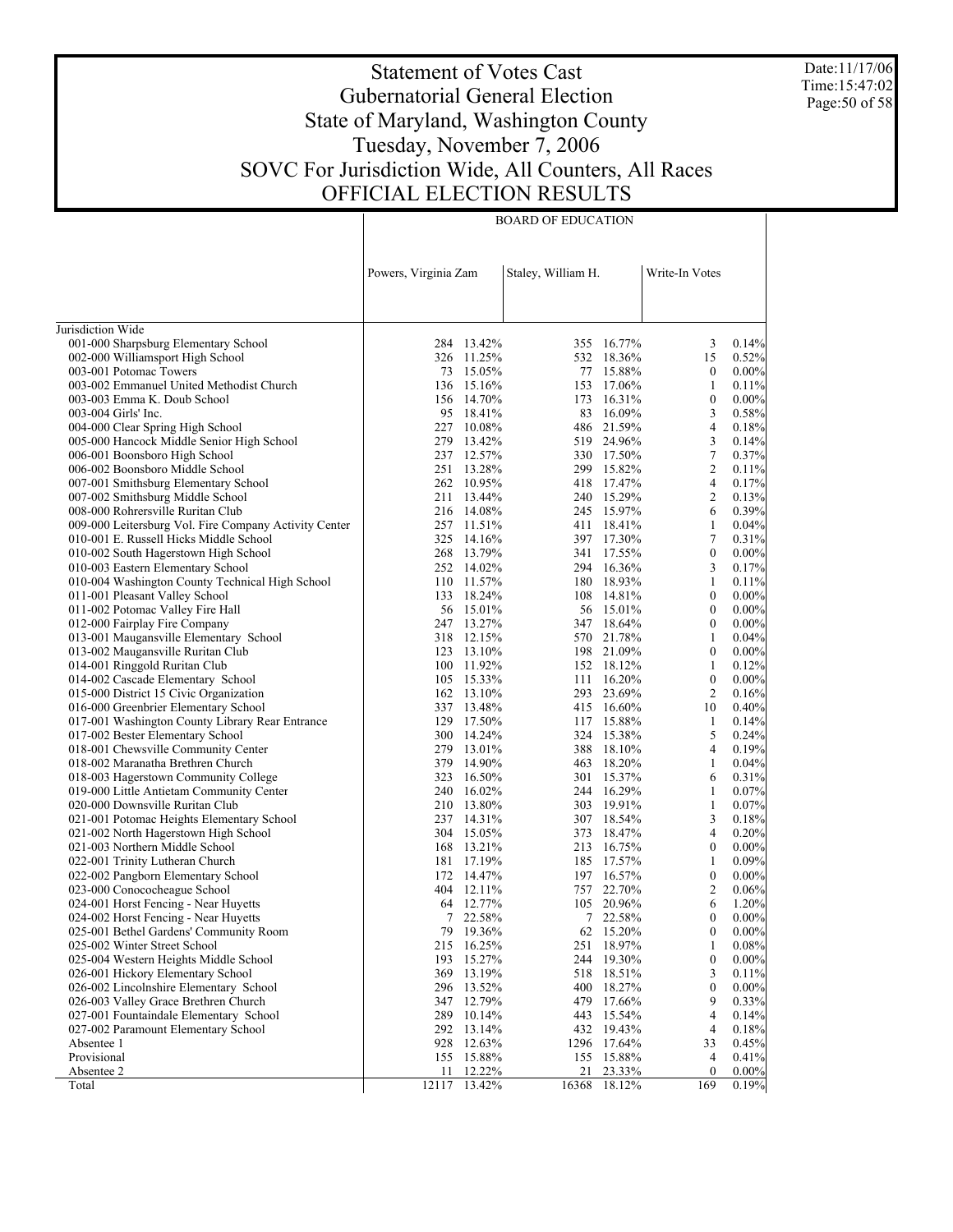Date:11/17/06 Time:15:47:03 Page:51 of 58

# Statement of Votes Cast Gubernatorial General Election State of Maryland, Washington County Tuesday, November 7, 2006 SOVC For Jurisdiction Wide, All Counters, All Races OFFICIAL ELECTION RESULTS

|                                                                             | Reg. Voters      | <b>Times Counted</b> | <b>Total Votes</b> | For the Constitution |            |
|-----------------------------------------------------------------------------|------------------|----------------------|--------------------|----------------------|------------|
|                                                                             |                  |                      |                    |                      |            |
| Jurisdiction Wide                                                           |                  |                      |                    |                      |            |
| 001-000 Sharpsburg Elementary School                                        | 2038             | 1099                 | 965                | 805                  | 83.42%     |
| 002-000 Williamsport High School                                            | 2856             | 1316                 | 1118               | 916                  | 81.93%     |
| 003-001 Potomac Towers                                                      | 670              | 231                  | 193                | 156                  | 80.83%     |
| 003-002 Emmanuel United Methodist Church                                    | 930              | 389                  | 353                | 302                  | 85.55%     |
| 003-003 Emma K. Doub School                                                 | 1460             | 469                  | 409                | 343                  | 83.86%     |
| 003-004 Girls' Inc.                                                         | 863              | 216                  | 193                | 156                  | 80.83%     |
| 004-000 Clear Spring High School                                            | 1886             | 1026                 | 856                | 712                  | 83.18%     |
| 005-000 Hancock Middle Senior High School                                   | 2302             | 942                  | 801                | 655                  | 81.77%     |
| 006-001 Boonsboro High School                                               | 1793             | 943                  | 836                | 713                  | 85.29%     |
| 006-002 Boonsboro Middle School                                             | 1752             | 902                  | 772                | 648                  | 83.94%     |
| 007-001 Smithsburg Elementary School                                        | 2031             | 1091                 | 953                | 803                  | 84.26%     |
| 007-002 Smithsburg Middle School                                            | 1511             | 727                  | 657                | 564                  | 85.84%     |
| 008-000 Rohrersville Ruritan Club                                           | 1524             | 781                  | 692                | 591                  | 85.40%     |
| 009-000 Leitersburg Vol. Fire Company Activity Center                       | 1758             | 1006                 | 875                | 740                  | 84.57%     |
| 010-001 E. Russell Hicks Middle School                                      | 2108             | 1033                 | 918                | 787                  | 85.73%     |
| 010-002 South Hagerstown High School                                        | 1797             | 892                  | 772                | 674                  | 87.31%     |
| 010-003 Eastern Elementary School                                           | 1468             | 791                  | 699                | 583                  | 83.40%     |
| 010-004 Washington County Technical High School                             | 773              | 415                  | 329                | 265                  | 80.55%     |
| 011-001 Pleasant Valley School                                              | 772              | 388                  | 357                | 285                  | 79.83%     |
| 011-002 Potomac Valley Fire Hall                                            | 393              | 204                  | 183                | 152                  | 83.06%     |
| 012-000 Fairplay Fire Company                                               | 1688             | 887                  | 792                | 635                  | 80.18%     |
| 013-001 Maugansville Elementary School                                      | 2347             | 1210                 | 1029               | 867                  | 84.26%     |
| 013-002 Maugansville Ruritan Club                                           | 803              | 411                  | 353                | 295                  | 83.57%     |
| 014-001 Ringgold Ruritan Club                                               | 692              | 394                  | 347                | 293                  | 84.44%     |
| 014-002 Cascade Elementary School                                           | 826              | 322                  | 281                | 237                  | 84.34%     |
| 015-000 District 15 Civic Organization                                      | 1179             | 597                  | 495                | 394                  | 79.60%     |
| 016-000 Greenbrier Elementary School                                        | 2420             | 1202                 | 1058               | 891                  | 84.22%     |
| 017-001 Washington County Library Rear Entrance                             | 1166             | 345                  | 298                |                      | 242 81.21% |
| 017-002 Bester Elementary School                                            | 2418             | 927                  | 816                | 701                  | 85.91%     |
| 018-001 Chewsville Community Center                                         | 1899             | 983                  | 856                | 739                  | 86.33%     |
|                                                                             | 2235             | 1118                 | 977                | 808                  | 82.70%     |
| 018-002 Maranatha Brethren Church                                           | 2450             | 914                  | 835                | 710                  | 85.03%     |
| 018-003 Hagerstown Community College                                        | 1398             | 776                  | 704                | 611                  | 86.79%     |
| 019-000 Little Antietam Community Center<br>020-000 Downsville Ruritan Club | 1369             | 740                  | 628                | 532                  | 84.71%     |
|                                                                             | 1554             | 795                  | 699                | 589                  | 84.26%     |
| 021-001 Potomac Heights Elementary School                                   | 1963             | 892                  | 788                | 676                  | 85.79%     |
| 021-002 North Hagerstown High School                                        |                  |                      |                    |                      | 86.97%     |
| 021-003 Northern Middle School                                              | 1136             | 618                  | 522                | 454                  | 83.78%     |
| 022-001 Trinity Lutheran Church                                             | 1558             | 501                  | 444                | 372                  |            |
| 022-002 Pangborn Elementary School                                          | 1125             | 517                  | 443                | 376                  | 84.88%     |
| 023-000 Conococheague School                                                | 2964             | 1515                 | 1309               | 1076                 | 82.20%     |
| 024-001 Horst Fencing - Near Huyetts                                        | 499              | 234                  | 194                | 154                  | 79.38%     |
| 024-002 Horst Fencing - Near Huyetts                                        | 30               | 13                   | 12                 | 10                   | 83.33%     |
| 025-001 Bethel Gardens' Community Room                                      | 738              | 191                  | 154                |                      | 120 77.92% |
| 025-002 Winter Street School                                                | 1753             | 578                  | 491                |                      | 405 82.48% |
| 025-004 Western Heights Middle School                                       | 1425             | 576                  | 502                |                      | 420 83.67% |
| 026-001 Hickory Elementary School                                           | 2610             | 1226                 | 1074               | 906                  | 84.36%     |
| 026-002 Lincolnshire Elementary School                                      | 1921             | 931                  | 816                | 692                  | 84.80%     |
| 026-003 Valley Grace Brethren Church                                        | 2342             | 1168                 | 1025               | 870                  | 84.88%     |
| 027-001 Fountaindale Elementary School                                      | 2386             | 1320                 | 1147               | 995                  | 86.75%     |
| 027-002 Paramount Elementary School                                         | 2181             | 1017                 | 899                | 768                  | 85.43%     |
| Absentee 1                                                                  | $\boldsymbol{0}$ | 3498                 | 2962               | 2501                 | 84.44%     |
| Provisional                                                                 | $\boldsymbol{0}$ | 556                  | 453                | 387                  | 85.43%     |
| Absentee 2                                                                  | $\mathbf{0}$     | 50                   | 38                 | 28                   | 73.68%     |
| Total                                                                       | 79760            | 41883                | 36372              | 30604                | 84.14%     |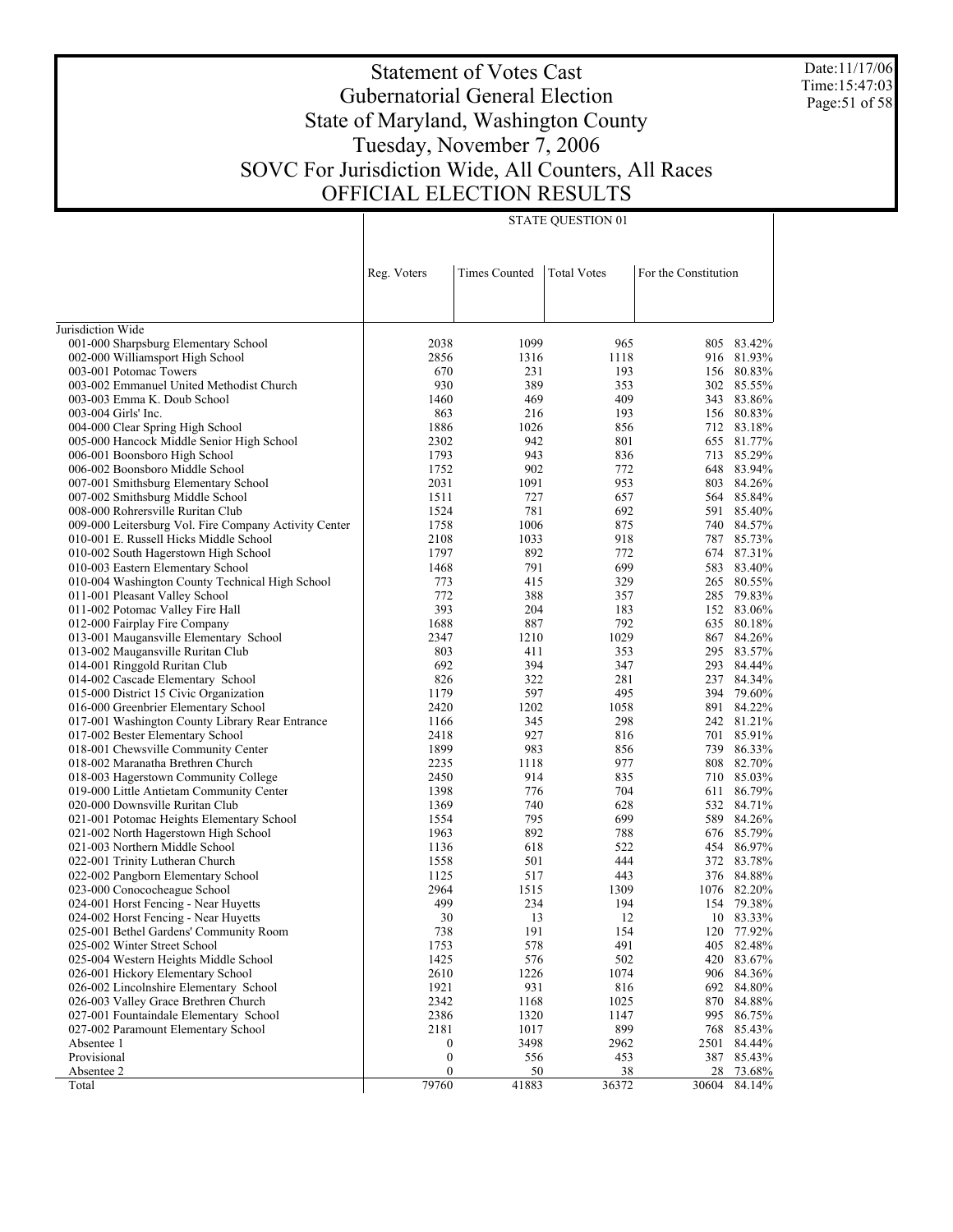Date:11/17/06 Time:15:47:03 Page:52 of 58

# Statement of Votes Cast Gubernatorial General Election State of Maryland, Washington County Tuesday, November 7, 2006 SOVC For Jurisdiction Wide, All Counters, All Races OFFICIAL ELECTION RESULTS

|                                                                          | Against the Constitu |                      |
|--------------------------------------------------------------------------|----------------------|----------------------|
| Jurisdiction Wide                                                        |                      |                      |
|                                                                          |                      | 160 16.58%           |
| 001-000 Sharpsburg Elementary School<br>002-000 Williamsport High School | 202                  | 18.07%               |
| 003-001 Potomac Towers                                                   |                      | 37 19.17%            |
| 003-002 Emmanuel United Methodist Church                                 | 51                   | 14.45%               |
| 003-003 Emma K. Doub School                                              |                      | 66 16.14%            |
| 003-004 Girls' Inc.                                                      | 37                   | 19.17%               |
| 004-000 Clear Spring High School                                         |                      | 144 16.82%           |
| 005-000 Hancock Middle Senior High School                                | 146                  | 18.23%               |
| 006-001 Boonsboro High School                                            |                      | 123 14.71%           |
| 006-002 Boonsboro Middle School                                          |                      | 124 16.06%           |
| 007-001 Smithsburg Elementary School                                     |                      | 150 15.74%           |
| 007-002 Smithsburg Middle School                                         | 93                   | 14.16%               |
| 008-000 Rohrersville Ruritan Club                                        |                      | 101 14.60%           |
| 009-000 Leitersburg Vol. Fire Company Activity Center                    |                      | 135 15.43%           |
| 010-001 E. Russell Hicks Middle School                                   | 131                  | 14.27%               |
| 010-002 South Hagerstown High School                                     | 98                   | 12.69%               |
| 010-003 Eastern Elementary School                                        |                      | 116 16.60%           |
| 010-004 Washington County Technical High School                          |                      | 64 19.45%            |
| 011-001 Pleasant Valley School                                           | 72                   | 20.17%               |
| 011-002 Potomac Valley Fire Hall                                         | 31                   | 16.94%               |
| 012-000 Fairplay Fire Company                                            |                      | 157 19.82%           |
| 013-001 Maugansville Elementary School                                   | 162                  | 15.74%<br>58 16.43%  |
| 013-002 Maugansville Ruritan Club<br>014-001 Ringgold Ruritan Club       |                      | 54 15.56%            |
| 014-002 Cascade Elementary School                                        |                      | 44 15.66%            |
| 015-000 District 15 Civic Organization                                   | 101                  | 20.40%               |
| 016-000 Greenbrier Elementary School                                     |                      | 167 15.78%           |
| 017-001 Washington County Library Rear Entrance                          |                      | 56 18.79%            |
| 017-002 Bester Elementary School                                         |                      | 115 14.09%           |
| 018-001 Chewsville Community Center                                      | 117                  | 13.67%               |
| 018-002 Maranatha Brethren Church                                        |                      | 169 17.30%           |
| 018-003 Hagerstown Community College                                     | 125                  | 14.97%               |
| 019-000 Little Antietam Community Center                                 |                      | 93 13.21%            |
| 020-000 Downsville Ruritan Club                                          | 96                   | 15.29%               |
| 021-001 Potomac Heights Elementary School                                |                      | 110 15.74%           |
| 021-002 North Hagerstown High School                                     | 112                  | 14.21%               |
| 021-003 Northern Middle School                                           |                      | 68 13.03%            |
| 022-001 Trinity Lutheran Church                                          | 72                   | 16.22%               |
| 022-002 Pangborn Elementary School                                       |                      | 67 15.12%            |
| 023-000 Conococheague School<br>024-001 Horst Fencing - Near Huyetts     | 40                   | 233 17.80%<br>20.62% |
| 024-002 Horst Fencing - Near Huyetts                                     | $\overline{2}$       | 16.67%               |
| 025-001 Bethel Gardens' Community Room                                   | 34                   | 22.08%               |
| 025-002 Winter Street School                                             | 86                   | 17.52%               |
| 025-004 Western Heights Middle School                                    | 82                   | 16.33%               |
| 026-001 Hickory Elementary School                                        | 168                  | 15.64%               |
| 026-002 Lincolnshire Elementary School                                   | 124                  | 15.20%               |
| 026-003 Valley Grace Brethren Church                                     | 155                  | 15.12%               |
| 027-001 Fountaindale Elementary School                                   | 152                  | 13.25%               |
| 027-002 Paramount Elementary School                                      | 131                  | 14.57%               |
| Absentee 1                                                               | 461                  | 15.56%               |
| Provisional                                                              | 66                   | 14.57%               |
| Absentee 2                                                               | 10                   | 26.32%               |
| Total                                                                    | 5768                 | 15.86%               |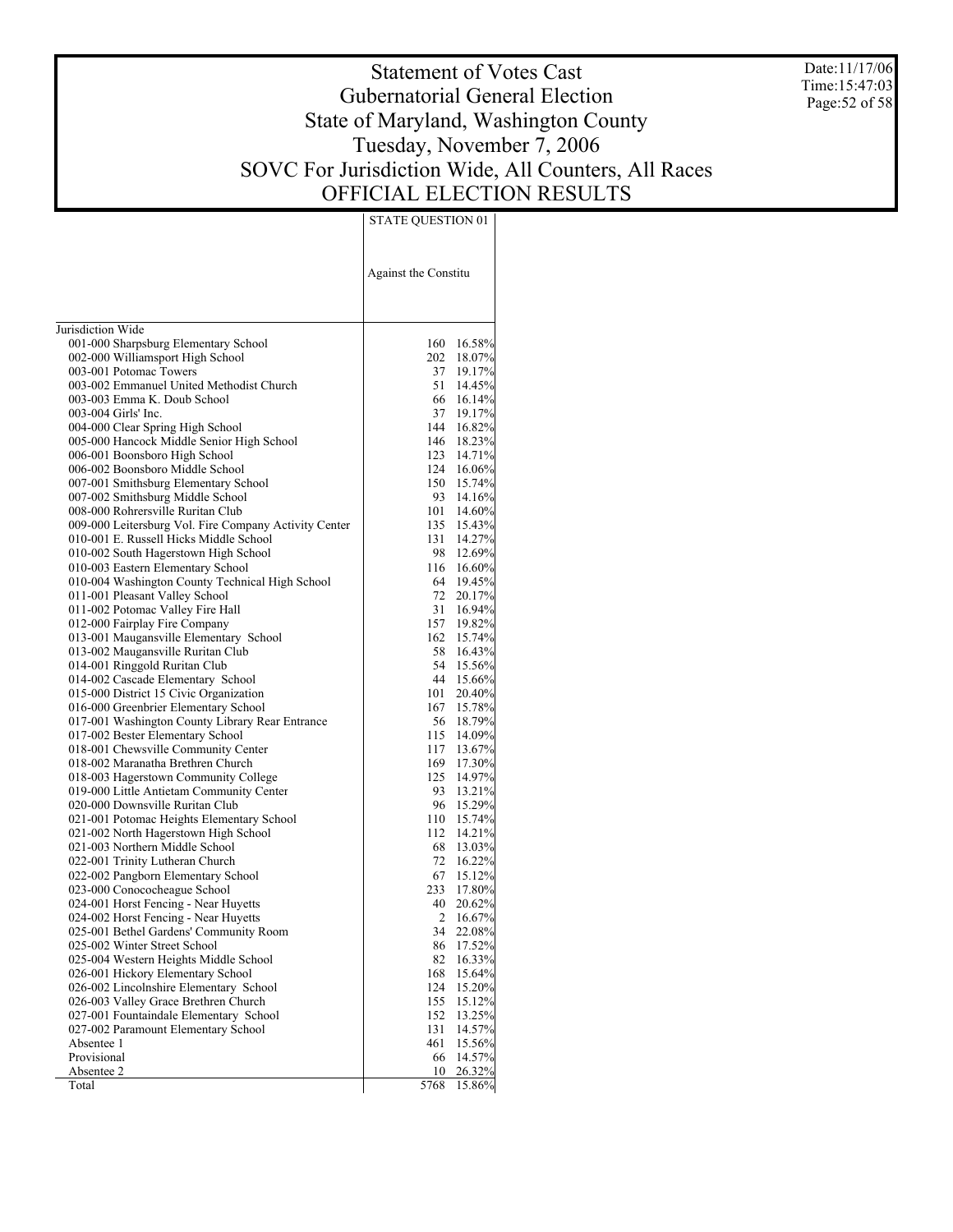Date:11/17/06 Time:15:47:03 Page:53 of 58

# Statement of Votes Cast Gubernatorial General Election State of Maryland, Washington County Tuesday, November 7, 2006 SOVC For Jurisdiction Wide, All Counters, All Races OFFICIAL ELECTION RESULTS

| <b>Times Counted</b><br><b>Total Votes</b><br>For the Constitution<br>Reg. Voters<br>Jurisdiction Wide<br>001-000 Sharpsburg Elementary School<br>2038<br>1099<br>792<br>563<br>002-000 Williamsport High School<br>2856<br>1316<br>940<br>674<br>003-001 Potomac Towers<br>670<br>231<br>119<br>166<br>003-002 Emmanuel United Methodist Church<br>930<br>389<br>294<br>210<br>74.42%<br>1460<br>469<br>256<br>003-003 Emma K. Doub School<br>344<br>75.72%<br>863<br>216<br>131<br>003-004 Girls' Inc.<br>173<br>72.83%<br>004-000 Clear Spring High School<br>1886<br>1026<br>681<br>496<br>72.12%<br>005-000 Hancock Middle Senior High School<br>2302<br>942<br>685<br>494<br>006-001 Boonsboro High School<br>1793<br>943<br>682<br>485<br>71.11%<br>499<br>76.07%<br>1752<br>902<br>006-002 Boonsboro Middle School<br>656<br>2031<br>1091<br>764<br>546<br>71.47%<br>007-001 Smithsburg Elementary School<br>74.91%<br>1511<br>727<br>558<br>418<br>007-002 Smithsburg Middle School<br>73.99%<br>008-000 Rohrersville Ruritan Club<br>1524<br>781<br>404<br>546<br>1758<br>73.34%<br>009-000 Leitersburg Vol. Fire Company Activity Center<br>1006<br>709<br>520<br>010-001 E. Russell Hicks Middle School<br>2108<br>1033<br>580<br>75.72%<br>766 |  |  |                  |  |
|-------------------------------------------------------------------------------------------------------------------------------------------------------------------------------------------------------------------------------------------------------------------------------------------------------------------------------------------------------------------------------------------------------------------------------------------------------------------------------------------------------------------------------------------------------------------------------------------------------------------------------------------------------------------------------------------------------------------------------------------------------------------------------------------------------------------------------------------------------------------------------------------------------------------------------------------------------------------------------------------------------------------------------------------------------------------------------------------------------------------------------------------------------------------------------------------------------------------------------------------------------------|--|--|------------------|--|
|                                                                                                                                                                                                                                                                                                                                                                                                                                                                                                                                                                                                                                                                                                                                                                                                                                                                                                                                                                                                                                                                                                                                                                                                                                                             |  |  |                  |  |
|                                                                                                                                                                                                                                                                                                                                                                                                                                                                                                                                                                                                                                                                                                                                                                                                                                                                                                                                                                                                                                                                                                                                                                                                                                                             |  |  |                  |  |
|                                                                                                                                                                                                                                                                                                                                                                                                                                                                                                                                                                                                                                                                                                                                                                                                                                                                                                                                                                                                                                                                                                                                                                                                                                                             |  |  |                  |  |
|                                                                                                                                                                                                                                                                                                                                                                                                                                                                                                                                                                                                                                                                                                                                                                                                                                                                                                                                                                                                                                                                                                                                                                                                                                                             |  |  |                  |  |
|                                                                                                                                                                                                                                                                                                                                                                                                                                                                                                                                                                                                                                                                                                                                                                                                                                                                                                                                                                                                                                                                                                                                                                                                                                                             |  |  | 71.09%           |  |
|                                                                                                                                                                                                                                                                                                                                                                                                                                                                                                                                                                                                                                                                                                                                                                                                                                                                                                                                                                                                                                                                                                                                                                                                                                                             |  |  | 71.70%           |  |
|                                                                                                                                                                                                                                                                                                                                                                                                                                                                                                                                                                                                                                                                                                                                                                                                                                                                                                                                                                                                                                                                                                                                                                                                                                                             |  |  | 71.69%           |  |
|                                                                                                                                                                                                                                                                                                                                                                                                                                                                                                                                                                                                                                                                                                                                                                                                                                                                                                                                                                                                                                                                                                                                                                                                                                                             |  |  | 71.43%           |  |
|                                                                                                                                                                                                                                                                                                                                                                                                                                                                                                                                                                                                                                                                                                                                                                                                                                                                                                                                                                                                                                                                                                                                                                                                                                                             |  |  |                  |  |
|                                                                                                                                                                                                                                                                                                                                                                                                                                                                                                                                                                                                                                                                                                                                                                                                                                                                                                                                                                                                                                                                                                                                                                                                                                                             |  |  |                  |  |
|                                                                                                                                                                                                                                                                                                                                                                                                                                                                                                                                                                                                                                                                                                                                                                                                                                                                                                                                                                                                                                                                                                                                                                                                                                                             |  |  |                  |  |
|                                                                                                                                                                                                                                                                                                                                                                                                                                                                                                                                                                                                                                                                                                                                                                                                                                                                                                                                                                                                                                                                                                                                                                                                                                                             |  |  |                  |  |
|                                                                                                                                                                                                                                                                                                                                                                                                                                                                                                                                                                                                                                                                                                                                                                                                                                                                                                                                                                                                                                                                                                                                                                                                                                                             |  |  |                  |  |
|                                                                                                                                                                                                                                                                                                                                                                                                                                                                                                                                                                                                                                                                                                                                                                                                                                                                                                                                                                                                                                                                                                                                                                                                                                                             |  |  |                  |  |
|                                                                                                                                                                                                                                                                                                                                                                                                                                                                                                                                                                                                                                                                                                                                                                                                                                                                                                                                                                                                                                                                                                                                                                                                                                                             |  |  |                  |  |
|                                                                                                                                                                                                                                                                                                                                                                                                                                                                                                                                                                                                                                                                                                                                                                                                                                                                                                                                                                                                                                                                                                                                                                                                                                                             |  |  |                  |  |
|                                                                                                                                                                                                                                                                                                                                                                                                                                                                                                                                                                                                                                                                                                                                                                                                                                                                                                                                                                                                                                                                                                                                                                                                                                                             |  |  |                  |  |
|                                                                                                                                                                                                                                                                                                                                                                                                                                                                                                                                                                                                                                                                                                                                                                                                                                                                                                                                                                                                                                                                                                                                                                                                                                                             |  |  |                  |  |
|                                                                                                                                                                                                                                                                                                                                                                                                                                                                                                                                                                                                                                                                                                                                                                                                                                                                                                                                                                                                                                                                                                                                                                                                                                                             |  |  |                  |  |
| 1797<br>010-002 South Hagerstown High School<br>892<br>646<br>508                                                                                                                                                                                                                                                                                                                                                                                                                                                                                                                                                                                                                                                                                                                                                                                                                                                                                                                                                                                                                                                                                                                                                                                           |  |  | 78.64%           |  |
| 010-003 Eastern Elementary School<br>1468<br>791<br>597<br>460                                                                                                                                                                                                                                                                                                                                                                                                                                                                                                                                                                                                                                                                                                                                                                                                                                                                                                                                                                                                                                                                                                                                                                                              |  |  | 77.05%           |  |
| 010-004 Washington County Technical High School<br>773<br>415<br>285<br>191                                                                                                                                                                                                                                                                                                                                                                                                                                                                                                                                                                                                                                                                                                                                                                                                                                                                                                                                                                                                                                                                                                                                                                                 |  |  | 67.02%           |  |
| 772<br>011-001 Pleasant Valley School<br>388<br>295<br>207                                                                                                                                                                                                                                                                                                                                                                                                                                                                                                                                                                                                                                                                                                                                                                                                                                                                                                                                                                                                                                                                                                                                                                                                  |  |  | 70.17%           |  |
| 393<br>011-002 Potomac Valley Fire Hall<br>204<br>150<br>105                                                                                                                                                                                                                                                                                                                                                                                                                                                                                                                                                                                                                                                                                                                                                                                                                                                                                                                                                                                                                                                                                                                                                                                                |  |  | 70.00%           |  |
| 1688<br>887<br>012-000 Fairplay Fire Company<br>678<br>468                                                                                                                                                                                                                                                                                                                                                                                                                                                                                                                                                                                                                                                                                                                                                                                                                                                                                                                                                                                                                                                                                                                                                                                                  |  |  | 69.03%           |  |
| 013-001 Maugansville Elementary School<br>2347<br>1210<br>832<br>601                                                                                                                                                                                                                                                                                                                                                                                                                                                                                                                                                                                                                                                                                                                                                                                                                                                                                                                                                                                                                                                                                                                                                                                        |  |  | 72.24%           |  |
| 013-002 Maugansville Ruritan Club<br>803<br>411<br>297<br>214                                                                                                                                                                                                                                                                                                                                                                                                                                                                                                                                                                                                                                                                                                                                                                                                                                                                                                                                                                                                                                                                                                                                                                                               |  |  | 72.05%           |  |
| 014-001 Ringgold Ruritan Club<br>692<br>394<br>280                                                                                                                                                                                                                                                                                                                                                                                                                                                                                                                                                                                                                                                                                                                                                                                                                                                                                                                                                                                                                                                                                                                                                                                                          |  |  | 199 71.07%       |  |
| 014-002 Cascade Elementary School<br>826<br>322<br>177<br>243                                                                                                                                                                                                                                                                                                                                                                                                                                                                                                                                                                                                                                                                                                                                                                                                                                                                                                                                                                                                                                                                                                                                                                                               |  |  | 72.84%           |  |
| 597<br>015-000 District 15 Civic Organization<br>1179<br>392<br>278                                                                                                                                                                                                                                                                                                                                                                                                                                                                                                                                                                                                                                                                                                                                                                                                                                                                                                                                                                                                                                                                                                                                                                                         |  |  | 70.92%           |  |
| 016-000 Greenbrier Elementary School<br>2420<br>1202<br>855<br>636                                                                                                                                                                                                                                                                                                                                                                                                                                                                                                                                                                                                                                                                                                                                                                                                                                                                                                                                                                                                                                                                                                                                                                                          |  |  | 74.39%           |  |
| 017-001 Washington County Library Rear Entrance<br>1166<br>345<br>252<br>191<br>927                                                                                                                                                                                                                                                                                                                                                                                                                                                                                                                                                                                                                                                                                                                                                                                                                                                                                                                                                                                                                                                                                                                                                                         |  |  | 75.79%<br>75.84% |  |
| 017-002 Bester Elementary School<br>2418<br>716<br>543                                                                                                                                                                                                                                                                                                                                                                                                                                                                                                                                                                                                                                                                                                                                                                                                                                                                                                                                                                                                                                                                                                                                                                                                      |  |  | 73.12%           |  |
| 018-001 Chewsville Community Center<br>1899<br>983<br>703<br>514<br>018-002 Maranatha Brethren Church<br>2235<br>831<br>618                                                                                                                                                                                                                                                                                                                                                                                                                                                                                                                                                                                                                                                                                                                                                                                                                                                                                                                                                                                                                                                                                                                                 |  |  | 74.37%           |  |
| 1118<br>2450<br>914<br>713<br>544                                                                                                                                                                                                                                                                                                                                                                                                                                                                                                                                                                                                                                                                                                                                                                                                                                                                                                                                                                                                                                                                                                                                                                                                                           |  |  | 76.30%           |  |
| 018-003 Hagerstown Community College<br>1398<br>776<br>580<br>439                                                                                                                                                                                                                                                                                                                                                                                                                                                                                                                                                                                                                                                                                                                                                                                                                                                                                                                                                                                                                                                                                                                                                                                           |  |  | 75.69%           |  |
| 019-000 Little Antietam Community Center<br>020-000 Downsville Ruritan Club<br>1369<br>740<br>494<br>363                                                                                                                                                                                                                                                                                                                                                                                                                                                                                                                                                                                                                                                                                                                                                                                                                                                                                                                                                                                                                                                                                                                                                    |  |  | 73.48%           |  |
| 1554<br>795<br>583<br>451                                                                                                                                                                                                                                                                                                                                                                                                                                                                                                                                                                                                                                                                                                                                                                                                                                                                                                                                                                                                                                                                                                                                                                                                                                   |  |  | 77.36%           |  |
| 021-001 Potomac Heights Elementary School<br>021-002 North Hagerstown High School<br>1963<br>892<br>677<br>505                                                                                                                                                                                                                                                                                                                                                                                                                                                                                                                                                                                                                                                                                                                                                                                                                                                                                                                                                                                                                                                                                                                                              |  |  | 74.59%           |  |
| 618<br>329<br>021-003 Northern Middle School<br>1136<br>426                                                                                                                                                                                                                                                                                                                                                                                                                                                                                                                                                                                                                                                                                                                                                                                                                                                                                                                                                                                                                                                                                                                                                                                                 |  |  | 77.23%           |  |
| 022-001 Trinity Lutheran Church<br>1558<br>501<br>386                                                                                                                                                                                                                                                                                                                                                                                                                                                                                                                                                                                                                                                                                                                                                                                                                                                                                                                                                                                                                                                                                                                                                                                                       |  |  | 280 72.54%       |  |
| 1125<br>517<br>383<br>287<br>022-002 Pangborn Elementary School                                                                                                                                                                                                                                                                                                                                                                                                                                                                                                                                                                                                                                                                                                                                                                                                                                                                                                                                                                                                                                                                                                                                                                                             |  |  | 74.93%           |  |
| 2964<br>023-000 Conococheague School<br>1515<br>1107                                                                                                                                                                                                                                                                                                                                                                                                                                                                                                                                                                                                                                                                                                                                                                                                                                                                                                                                                                                                                                                                                                                                                                                                        |  |  | 795 71.82%       |  |
| 499<br>024-001 Horst Fencing - Near Huyetts<br>234<br>165                                                                                                                                                                                                                                                                                                                                                                                                                                                                                                                                                                                                                                                                                                                                                                                                                                                                                                                                                                                                                                                                                                                                                                                                   |  |  | 111 67.27%       |  |
| 30<br>13<br>024-002 Horst Fencing - Near Huyetts<br>6                                                                                                                                                                                                                                                                                                                                                                                                                                                                                                                                                                                                                                                                                                                                                                                                                                                                                                                                                                                                                                                                                                                                                                                                       |  |  | 6 100.00%        |  |
| 025-001 Bethel Gardens' Community Room<br>738<br>191<br>143                                                                                                                                                                                                                                                                                                                                                                                                                                                                                                                                                                                                                                                                                                                                                                                                                                                                                                                                                                                                                                                                                                                                                                                                 |  |  | 105 73.43%       |  |
| 025-002 Winter Street School<br>1753<br>578<br>421<br>313                                                                                                                                                                                                                                                                                                                                                                                                                                                                                                                                                                                                                                                                                                                                                                                                                                                                                                                                                                                                                                                                                                                                                                                                   |  |  | 74.35%           |  |
| 576<br>433<br>025-004 Western Heights Middle School<br>1425<br>323                                                                                                                                                                                                                                                                                                                                                                                                                                                                                                                                                                                                                                                                                                                                                                                                                                                                                                                                                                                                                                                                                                                                                                                          |  |  | 74.60%           |  |
| 2610<br>026-001 Hickory Elementary School<br>1226<br>918<br>692                                                                                                                                                                                                                                                                                                                                                                                                                                                                                                                                                                                                                                                                                                                                                                                                                                                                                                                                                                                                                                                                                                                                                                                             |  |  | 75.38%           |  |
| 1921<br>931<br>026-002 Lincolnshire Elementary School<br>699<br>521                                                                                                                                                                                                                                                                                                                                                                                                                                                                                                                                                                                                                                                                                                                                                                                                                                                                                                                                                                                                                                                                                                                                                                                         |  |  | 74.54%           |  |
| 2342<br>026-003 Valley Grace Brethren Church<br>1168<br>877<br>657                                                                                                                                                                                                                                                                                                                                                                                                                                                                                                                                                                                                                                                                                                                                                                                                                                                                                                                                                                                                                                                                                                                                                                                          |  |  | 74.91%           |  |
| 2386<br>027-001 Fountaindale Elementary School<br>1320<br>968<br>766                                                                                                                                                                                                                                                                                                                                                                                                                                                                                                                                                                                                                                                                                                                                                                                                                                                                                                                                                                                                                                                                                                                                                                                        |  |  | 79.13%           |  |
| 027-002 Paramount Elementary School<br>2181<br>594<br>1017<br>759                                                                                                                                                                                                                                                                                                                                                                                                                                                                                                                                                                                                                                                                                                                                                                                                                                                                                                                                                                                                                                                                                                                                                                                           |  |  | 78.26%           |  |
| 3498<br>2279<br>Absentee 1<br>$\boldsymbol{0}$<br>1678                                                                                                                                                                                                                                                                                                                                                                                                                                                                                                                                                                                                                                                                                                                                                                                                                                                                                                                                                                                                                                                                                                                                                                                                      |  |  | 73.63%           |  |
| Provisional<br>$\boldsymbol{0}$<br>556<br>377<br>274                                                                                                                                                                                                                                                                                                                                                                                                                                                                                                                                                                                                                                                                                                                                                                                                                                                                                                                                                                                                                                                                                                                                                                                                        |  |  | 72.68%           |  |
| $\boldsymbol{0}$<br>50<br>Absentee 2<br>33<br>21                                                                                                                                                                                                                                                                                                                                                                                                                                                                                                                                                                                                                                                                                                                                                                                                                                                                                                                                                                                                                                                                                                                                                                                                            |  |  | 63.64%           |  |
| 79760<br>41883<br>30235<br>Total<br>22359                                                                                                                                                                                                                                                                                                                                                                                                                                                                                                                                                                                                                                                                                                                                                                                                                                                                                                                                                                                                                                                                                                                                                                                                                   |  |  | 73.95%           |  |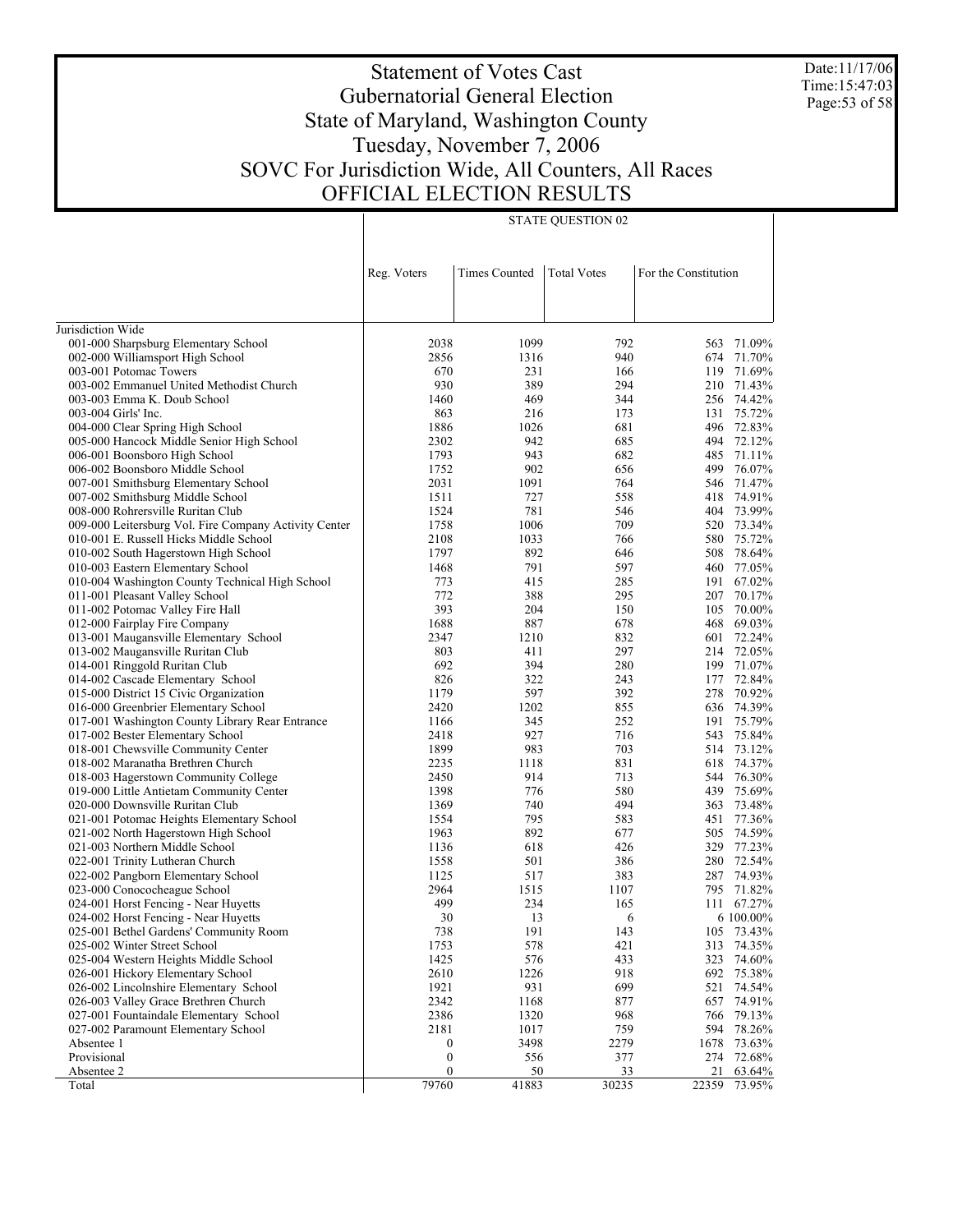Date:11/17/06 Time:15:47:03 Page:54 of 58

# Statement of Votes Cast Gubernatorial General Election State of Maryland, Washington County Tuesday, November 7, 2006 SOVC For Jurisdiction Wide, All Counters, All Races OFFICIAL ELECTION RESULTS

| Jurisdiction Wide<br>229 28.91%<br>001-000 Sharpsburg Elementary School<br>002-000 Williamsport High School<br>266 28.30%<br>003-001 Potomac Towers<br>47 28.31%<br>003-002 Emmanuel United Methodist Church<br>84 28.57%<br>88 25.58%<br>003-003 Emma K. Doub School<br>42 24.28%<br>003-004 Girls' Inc.<br>004-000 Clear Spring High School<br>185 27.17%<br>005-000 Hancock Middle Senior High School<br>191<br>27.88%<br>197 28.89%<br>006-001 Boonsboro High School<br>006-002 Boonsboro Middle School<br>157 23.93%<br>218 28.53%<br>007-001 Smithsburg Elementary School<br>140 25.09%<br>007-002 Smithsburg Middle School<br>142 26.01%<br>008-000 Rohrersville Ruritan Club<br>009-000 Leitersburg Vol. Fire Company Activity Center<br>189 26.66%<br>010-001 E. Russell Hicks Middle School<br>186 24.28%<br>138 21.36%<br>010-002 South Hagerstown High School<br>137 22.95%<br>010-003 Eastern Elementary School<br>94 32.98%<br>010-004 Washington County Technical High School<br>88 29.83%<br>011-001 Pleasant Valley School<br>011-002 Potomac Valley Fire Hall<br>45<br>30.00%<br>012-000 Fairplay Fire Company<br>210 30.97%<br>231<br>013-001 Maugansville Elementary School<br>27.76%<br>013-002 Maugansville Ruritan Club<br>83 27.95%<br>81<br>014-001 Ringgold Ruritan Club<br>28.93%<br>66 27.16%<br>014-002 Cascade Elementary School<br>015-000 District 15 Civic Organization<br>114 29.08%<br>219 25.61%<br>016-000 Greenbrier Elementary School<br>017-001 Washington County Library Rear Entrance<br>61<br>24.21%<br>173 24.16%<br>017-002 Bester Elementary School<br>189 26.88%<br>018-001 Chewsville Community Center<br>213 25.63%<br>018-002 Maranatha Brethren Church<br>018-003 Hagerstown Community College<br>169 23.70%<br>141<br>019-000 Little Antietam Community Center<br>24.31%<br>020-000 Downsville Ruritan Club<br>131<br>26.52%<br>132 22.64%<br>021-001 Potomac Heights Elementary School<br>172 25.41%<br>021-002 North Hagerstown High School<br>97 22.77%<br>021-003 Northern Middle School<br>022-001 Trinity Lutheran Church<br>106 27.46%<br>96 25.07%<br>022-002 Pangborn Elementary School<br>312 28.18%<br>023-000 Conococheague School<br>54 32.73%<br>024-001 Horst Fencing - Near Huyetts<br>024-002 Horst Fencing - Near Huyetts<br>0<br>$0.00\%$<br>025-001 Bethel Gardens' Community Room<br>38<br>26.57%<br>025-002 Winter Street School<br>108<br>25.65%<br>025-004 Western Heights Middle School<br>25.40%<br>110<br>026-001 Hickory Elementary School<br>226<br>24.62%<br>178<br>026-002 Lincolnshire Elementary School<br>25.46%<br>026-003 Valley Grace Brethren Church<br>220<br>25.09%<br>027-001 Fountaindale Elementary School<br>202<br>20.87%<br>027-002 Paramount Elementary School<br>165<br>21.74%<br>Absentee 1<br>601<br>26.37%<br>Provisional<br>103<br>27.32%<br>Absentee 2<br>12<br>36.36% |       | <b>Against the Constitu</b> |        |
|---------------------------------------------------------------------------------------------------------------------------------------------------------------------------------------------------------------------------------------------------------------------------------------------------------------------------------------------------------------------------------------------------------------------------------------------------------------------------------------------------------------------------------------------------------------------------------------------------------------------------------------------------------------------------------------------------------------------------------------------------------------------------------------------------------------------------------------------------------------------------------------------------------------------------------------------------------------------------------------------------------------------------------------------------------------------------------------------------------------------------------------------------------------------------------------------------------------------------------------------------------------------------------------------------------------------------------------------------------------------------------------------------------------------------------------------------------------------------------------------------------------------------------------------------------------------------------------------------------------------------------------------------------------------------------------------------------------------------------------------------------------------------------------------------------------------------------------------------------------------------------------------------------------------------------------------------------------------------------------------------------------------------------------------------------------------------------------------------------------------------------------------------------------------------------------------------------------------------------------------------------------------------------------------------------------------------------------------------------------------------------------------------------------------------------------------------------------------------------------------------------------------------------------------------------------------------------------------------------------------------------------------------------------------------------------------------------------------------------------------------------------------------------------------------------------------------------------------------------------------------------|-------|-----------------------------|--------|
|                                                                                                                                                                                                                                                                                                                                                                                                                                                                                                                                                                                                                                                                                                                                                                                                                                                                                                                                                                                                                                                                                                                                                                                                                                                                                                                                                                                                                                                                                                                                                                                                                                                                                                                                                                                                                                                                                                                                                                                                                                                                                                                                                                                                                                                                                                                                                                                                                                                                                                                                                                                                                                                                                                                                                                                                                                                                                 |       |                             |        |
|                                                                                                                                                                                                                                                                                                                                                                                                                                                                                                                                                                                                                                                                                                                                                                                                                                                                                                                                                                                                                                                                                                                                                                                                                                                                                                                                                                                                                                                                                                                                                                                                                                                                                                                                                                                                                                                                                                                                                                                                                                                                                                                                                                                                                                                                                                                                                                                                                                                                                                                                                                                                                                                                                                                                                                                                                                                                                 |       |                             |        |
|                                                                                                                                                                                                                                                                                                                                                                                                                                                                                                                                                                                                                                                                                                                                                                                                                                                                                                                                                                                                                                                                                                                                                                                                                                                                                                                                                                                                                                                                                                                                                                                                                                                                                                                                                                                                                                                                                                                                                                                                                                                                                                                                                                                                                                                                                                                                                                                                                                                                                                                                                                                                                                                                                                                                                                                                                                                                                 |       |                             |        |
|                                                                                                                                                                                                                                                                                                                                                                                                                                                                                                                                                                                                                                                                                                                                                                                                                                                                                                                                                                                                                                                                                                                                                                                                                                                                                                                                                                                                                                                                                                                                                                                                                                                                                                                                                                                                                                                                                                                                                                                                                                                                                                                                                                                                                                                                                                                                                                                                                                                                                                                                                                                                                                                                                                                                                                                                                                                                                 |       |                             |        |
|                                                                                                                                                                                                                                                                                                                                                                                                                                                                                                                                                                                                                                                                                                                                                                                                                                                                                                                                                                                                                                                                                                                                                                                                                                                                                                                                                                                                                                                                                                                                                                                                                                                                                                                                                                                                                                                                                                                                                                                                                                                                                                                                                                                                                                                                                                                                                                                                                                                                                                                                                                                                                                                                                                                                                                                                                                                                                 |       |                             |        |
|                                                                                                                                                                                                                                                                                                                                                                                                                                                                                                                                                                                                                                                                                                                                                                                                                                                                                                                                                                                                                                                                                                                                                                                                                                                                                                                                                                                                                                                                                                                                                                                                                                                                                                                                                                                                                                                                                                                                                                                                                                                                                                                                                                                                                                                                                                                                                                                                                                                                                                                                                                                                                                                                                                                                                                                                                                                                                 |       |                             |        |
|                                                                                                                                                                                                                                                                                                                                                                                                                                                                                                                                                                                                                                                                                                                                                                                                                                                                                                                                                                                                                                                                                                                                                                                                                                                                                                                                                                                                                                                                                                                                                                                                                                                                                                                                                                                                                                                                                                                                                                                                                                                                                                                                                                                                                                                                                                                                                                                                                                                                                                                                                                                                                                                                                                                                                                                                                                                                                 |       |                             |        |
|                                                                                                                                                                                                                                                                                                                                                                                                                                                                                                                                                                                                                                                                                                                                                                                                                                                                                                                                                                                                                                                                                                                                                                                                                                                                                                                                                                                                                                                                                                                                                                                                                                                                                                                                                                                                                                                                                                                                                                                                                                                                                                                                                                                                                                                                                                                                                                                                                                                                                                                                                                                                                                                                                                                                                                                                                                                                                 |       |                             |        |
|                                                                                                                                                                                                                                                                                                                                                                                                                                                                                                                                                                                                                                                                                                                                                                                                                                                                                                                                                                                                                                                                                                                                                                                                                                                                                                                                                                                                                                                                                                                                                                                                                                                                                                                                                                                                                                                                                                                                                                                                                                                                                                                                                                                                                                                                                                                                                                                                                                                                                                                                                                                                                                                                                                                                                                                                                                                                                 |       |                             |        |
|                                                                                                                                                                                                                                                                                                                                                                                                                                                                                                                                                                                                                                                                                                                                                                                                                                                                                                                                                                                                                                                                                                                                                                                                                                                                                                                                                                                                                                                                                                                                                                                                                                                                                                                                                                                                                                                                                                                                                                                                                                                                                                                                                                                                                                                                                                                                                                                                                                                                                                                                                                                                                                                                                                                                                                                                                                                                                 |       |                             |        |
|                                                                                                                                                                                                                                                                                                                                                                                                                                                                                                                                                                                                                                                                                                                                                                                                                                                                                                                                                                                                                                                                                                                                                                                                                                                                                                                                                                                                                                                                                                                                                                                                                                                                                                                                                                                                                                                                                                                                                                                                                                                                                                                                                                                                                                                                                                                                                                                                                                                                                                                                                                                                                                                                                                                                                                                                                                                                                 |       |                             |        |
|                                                                                                                                                                                                                                                                                                                                                                                                                                                                                                                                                                                                                                                                                                                                                                                                                                                                                                                                                                                                                                                                                                                                                                                                                                                                                                                                                                                                                                                                                                                                                                                                                                                                                                                                                                                                                                                                                                                                                                                                                                                                                                                                                                                                                                                                                                                                                                                                                                                                                                                                                                                                                                                                                                                                                                                                                                                                                 |       |                             |        |
|                                                                                                                                                                                                                                                                                                                                                                                                                                                                                                                                                                                                                                                                                                                                                                                                                                                                                                                                                                                                                                                                                                                                                                                                                                                                                                                                                                                                                                                                                                                                                                                                                                                                                                                                                                                                                                                                                                                                                                                                                                                                                                                                                                                                                                                                                                                                                                                                                                                                                                                                                                                                                                                                                                                                                                                                                                                                                 |       |                             |        |
|                                                                                                                                                                                                                                                                                                                                                                                                                                                                                                                                                                                                                                                                                                                                                                                                                                                                                                                                                                                                                                                                                                                                                                                                                                                                                                                                                                                                                                                                                                                                                                                                                                                                                                                                                                                                                                                                                                                                                                                                                                                                                                                                                                                                                                                                                                                                                                                                                                                                                                                                                                                                                                                                                                                                                                                                                                                                                 |       |                             |        |
|                                                                                                                                                                                                                                                                                                                                                                                                                                                                                                                                                                                                                                                                                                                                                                                                                                                                                                                                                                                                                                                                                                                                                                                                                                                                                                                                                                                                                                                                                                                                                                                                                                                                                                                                                                                                                                                                                                                                                                                                                                                                                                                                                                                                                                                                                                                                                                                                                                                                                                                                                                                                                                                                                                                                                                                                                                                                                 |       |                             |        |
|                                                                                                                                                                                                                                                                                                                                                                                                                                                                                                                                                                                                                                                                                                                                                                                                                                                                                                                                                                                                                                                                                                                                                                                                                                                                                                                                                                                                                                                                                                                                                                                                                                                                                                                                                                                                                                                                                                                                                                                                                                                                                                                                                                                                                                                                                                                                                                                                                                                                                                                                                                                                                                                                                                                                                                                                                                                                                 |       |                             |        |
|                                                                                                                                                                                                                                                                                                                                                                                                                                                                                                                                                                                                                                                                                                                                                                                                                                                                                                                                                                                                                                                                                                                                                                                                                                                                                                                                                                                                                                                                                                                                                                                                                                                                                                                                                                                                                                                                                                                                                                                                                                                                                                                                                                                                                                                                                                                                                                                                                                                                                                                                                                                                                                                                                                                                                                                                                                                                                 |       |                             |        |
|                                                                                                                                                                                                                                                                                                                                                                                                                                                                                                                                                                                                                                                                                                                                                                                                                                                                                                                                                                                                                                                                                                                                                                                                                                                                                                                                                                                                                                                                                                                                                                                                                                                                                                                                                                                                                                                                                                                                                                                                                                                                                                                                                                                                                                                                                                                                                                                                                                                                                                                                                                                                                                                                                                                                                                                                                                                                                 |       |                             |        |
|                                                                                                                                                                                                                                                                                                                                                                                                                                                                                                                                                                                                                                                                                                                                                                                                                                                                                                                                                                                                                                                                                                                                                                                                                                                                                                                                                                                                                                                                                                                                                                                                                                                                                                                                                                                                                                                                                                                                                                                                                                                                                                                                                                                                                                                                                                                                                                                                                                                                                                                                                                                                                                                                                                                                                                                                                                                                                 |       |                             |        |
|                                                                                                                                                                                                                                                                                                                                                                                                                                                                                                                                                                                                                                                                                                                                                                                                                                                                                                                                                                                                                                                                                                                                                                                                                                                                                                                                                                                                                                                                                                                                                                                                                                                                                                                                                                                                                                                                                                                                                                                                                                                                                                                                                                                                                                                                                                                                                                                                                                                                                                                                                                                                                                                                                                                                                                                                                                                                                 |       |                             |        |
|                                                                                                                                                                                                                                                                                                                                                                                                                                                                                                                                                                                                                                                                                                                                                                                                                                                                                                                                                                                                                                                                                                                                                                                                                                                                                                                                                                                                                                                                                                                                                                                                                                                                                                                                                                                                                                                                                                                                                                                                                                                                                                                                                                                                                                                                                                                                                                                                                                                                                                                                                                                                                                                                                                                                                                                                                                                                                 |       |                             |        |
|                                                                                                                                                                                                                                                                                                                                                                                                                                                                                                                                                                                                                                                                                                                                                                                                                                                                                                                                                                                                                                                                                                                                                                                                                                                                                                                                                                                                                                                                                                                                                                                                                                                                                                                                                                                                                                                                                                                                                                                                                                                                                                                                                                                                                                                                                                                                                                                                                                                                                                                                                                                                                                                                                                                                                                                                                                                                                 |       |                             |        |
|                                                                                                                                                                                                                                                                                                                                                                                                                                                                                                                                                                                                                                                                                                                                                                                                                                                                                                                                                                                                                                                                                                                                                                                                                                                                                                                                                                                                                                                                                                                                                                                                                                                                                                                                                                                                                                                                                                                                                                                                                                                                                                                                                                                                                                                                                                                                                                                                                                                                                                                                                                                                                                                                                                                                                                                                                                                                                 |       |                             |        |
|                                                                                                                                                                                                                                                                                                                                                                                                                                                                                                                                                                                                                                                                                                                                                                                                                                                                                                                                                                                                                                                                                                                                                                                                                                                                                                                                                                                                                                                                                                                                                                                                                                                                                                                                                                                                                                                                                                                                                                                                                                                                                                                                                                                                                                                                                                                                                                                                                                                                                                                                                                                                                                                                                                                                                                                                                                                                                 |       |                             |        |
|                                                                                                                                                                                                                                                                                                                                                                                                                                                                                                                                                                                                                                                                                                                                                                                                                                                                                                                                                                                                                                                                                                                                                                                                                                                                                                                                                                                                                                                                                                                                                                                                                                                                                                                                                                                                                                                                                                                                                                                                                                                                                                                                                                                                                                                                                                                                                                                                                                                                                                                                                                                                                                                                                                                                                                                                                                                                                 |       |                             |        |
|                                                                                                                                                                                                                                                                                                                                                                                                                                                                                                                                                                                                                                                                                                                                                                                                                                                                                                                                                                                                                                                                                                                                                                                                                                                                                                                                                                                                                                                                                                                                                                                                                                                                                                                                                                                                                                                                                                                                                                                                                                                                                                                                                                                                                                                                                                                                                                                                                                                                                                                                                                                                                                                                                                                                                                                                                                                                                 |       |                             |        |
|                                                                                                                                                                                                                                                                                                                                                                                                                                                                                                                                                                                                                                                                                                                                                                                                                                                                                                                                                                                                                                                                                                                                                                                                                                                                                                                                                                                                                                                                                                                                                                                                                                                                                                                                                                                                                                                                                                                                                                                                                                                                                                                                                                                                                                                                                                                                                                                                                                                                                                                                                                                                                                                                                                                                                                                                                                                                                 |       |                             |        |
|                                                                                                                                                                                                                                                                                                                                                                                                                                                                                                                                                                                                                                                                                                                                                                                                                                                                                                                                                                                                                                                                                                                                                                                                                                                                                                                                                                                                                                                                                                                                                                                                                                                                                                                                                                                                                                                                                                                                                                                                                                                                                                                                                                                                                                                                                                                                                                                                                                                                                                                                                                                                                                                                                                                                                                                                                                                                                 |       |                             |        |
|                                                                                                                                                                                                                                                                                                                                                                                                                                                                                                                                                                                                                                                                                                                                                                                                                                                                                                                                                                                                                                                                                                                                                                                                                                                                                                                                                                                                                                                                                                                                                                                                                                                                                                                                                                                                                                                                                                                                                                                                                                                                                                                                                                                                                                                                                                                                                                                                                                                                                                                                                                                                                                                                                                                                                                                                                                                                                 |       |                             |        |
|                                                                                                                                                                                                                                                                                                                                                                                                                                                                                                                                                                                                                                                                                                                                                                                                                                                                                                                                                                                                                                                                                                                                                                                                                                                                                                                                                                                                                                                                                                                                                                                                                                                                                                                                                                                                                                                                                                                                                                                                                                                                                                                                                                                                                                                                                                                                                                                                                                                                                                                                                                                                                                                                                                                                                                                                                                                                                 |       |                             |        |
|                                                                                                                                                                                                                                                                                                                                                                                                                                                                                                                                                                                                                                                                                                                                                                                                                                                                                                                                                                                                                                                                                                                                                                                                                                                                                                                                                                                                                                                                                                                                                                                                                                                                                                                                                                                                                                                                                                                                                                                                                                                                                                                                                                                                                                                                                                                                                                                                                                                                                                                                                                                                                                                                                                                                                                                                                                                                                 |       |                             |        |
|                                                                                                                                                                                                                                                                                                                                                                                                                                                                                                                                                                                                                                                                                                                                                                                                                                                                                                                                                                                                                                                                                                                                                                                                                                                                                                                                                                                                                                                                                                                                                                                                                                                                                                                                                                                                                                                                                                                                                                                                                                                                                                                                                                                                                                                                                                                                                                                                                                                                                                                                                                                                                                                                                                                                                                                                                                                                                 |       |                             |        |
|                                                                                                                                                                                                                                                                                                                                                                                                                                                                                                                                                                                                                                                                                                                                                                                                                                                                                                                                                                                                                                                                                                                                                                                                                                                                                                                                                                                                                                                                                                                                                                                                                                                                                                                                                                                                                                                                                                                                                                                                                                                                                                                                                                                                                                                                                                                                                                                                                                                                                                                                                                                                                                                                                                                                                                                                                                                                                 |       |                             |        |
|                                                                                                                                                                                                                                                                                                                                                                                                                                                                                                                                                                                                                                                                                                                                                                                                                                                                                                                                                                                                                                                                                                                                                                                                                                                                                                                                                                                                                                                                                                                                                                                                                                                                                                                                                                                                                                                                                                                                                                                                                                                                                                                                                                                                                                                                                                                                                                                                                                                                                                                                                                                                                                                                                                                                                                                                                                                                                 |       |                             |        |
|                                                                                                                                                                                                                                                                                                                                                                                                                                                                                                                                                                                                                                                                                                                                                                                                                                                                                                                                                                                                                                                                                                                                                                                                                                                                                                                                                                                                                                                                                                                                                                                                                                                                                                                                                                                                                                                                                                                                                                                                                                                                                                                                                                                                                                                                                                                                                                                                                                                                                                                                                                                                                                                                                                                                                                                                                                                                                 |       |                             |        |
|                                                                                                                                                                                                                                                                                                                                                                                                                                                                                                                                                                                                                                                                                                                                                                                                                                                                                                                                                                                                                                                                                                                                                                                                                                                                                                                                                                                                                                                                                                                                                                                                                                                                                                                                                                                                                                                                                                                                                                                                                                                                                                                                                                                                                                                                                                                                                                                                                                                                                                                                                                                                                                                                                                                                                                                                                                                                                 |       |                             |        |
|                                                                                                                                                                                                                                                                                                                                                                                                                                                                                                                                                                                                                                                                                                                                                                                                                                                                                                                                                                                                                                                                                                                                                                                                                                                                                                                                                                                                                                                                                                                                                                                                                                                                                                                                                                                                                                                                                                                                                                                                                                                                                                                                                                                                                                                                                                                                                                                                                                                                                                                                                                                                                                                                                                                                                                                                                                                                                 |       |                             |        |
|                                                                                                                                                                                                                                                                                                                                                                                                                                                                                                                                                                                                                                                                                                                                                                                                                                                                                                                                                                                                                                                                                                                                                                                                                                                                                                                                                                                                                                                                                                                                                                                                                                                                                                                                                                                                                                                                                                                                                                                                                                                                                                                                                                                                                                                                                                                                                                                                                                                                                                                                                                                                                                                                                                                                                                                                                                                                                 |       |                             |        |
|                                                                                                                                                                                                                                                                                                                                                                                                                                                                                                                                                                                                                                                                                                                                                                                                                                                                                                                                                                                                                                                                                                                                                                                                                                                                                                                                                                                                                                                                                                                                                                                                                                                                                                                                                                                                                                                                                                                                                                                                                                                                                                                                                                                                                                                                                                                                                                                                                                                                                                                                                                                                                                                                                                                                                                                                                                                                                 |       |                             |        |
|                                                                                                                                                                                                                                                                                                                                                                                                                                                                                                                                                                                                                                                                                                                                                                                                                                                                                                                                                                                                                                                                                                                                                                                                                                                                                                                                                                                                                                                                                                                                                                                                                                                                                                                                                                                                                                                                                                                                                                                                                                                                                                                                                                                                                                                                                                                                                                                                                                                                                                                                                                                                                                                                                                                                                                                                                                                                                 |       |                             |        |
|                                                                                                                                                                                                                                                                                                                                                                                                                                                                                                                                                                                                                                                                                                                                                                                                                                                                                                                                                                                                                                                                                                                                                                                                                                                                                                                                                                                                                                                                                                                                                                                                                                                                                                                                                                                                                                                                                                                                                                                                                                                                                                                                                                                                                                                                                                                                                                                                                                                                                                                                                                                                                                                                                                                                                                                                                                                                                 |       |                             |        |
|                                                                                                                                                                                                                                                                                                                                                                                                                                                                                                                                                                                                                                                                                                                                                                                                                                                                                                                                                                                                                                                                                                                                                                                                                                                                                                                                                                                                                                                                                                                                                                                                                                                                                                                                                                                                                                                                                                                                                                                                                                                                                                                                                                                                                                                                                                                                                                                                                                                                                                                                                                                                                                                                                                                                                                                                                                                                                 |       |                             |        |
|                                                                                                                                                                                                                                                                                                                                                                                                                                                                                                                                                                                                                                                                                                                                                                                                                                                                                                                                                                                                                                                                                                                                                                                                                                                                                                                                                                                                                                                                                                                                                                                                                                                                                                                                                                                                                                                                                                                                                                                                                                                                                                                                                                                                                                                                                                                                                                                                                                                                                                                                                                                                                                                                                                                                                                                                                                                                                 |       |                             |        |
|                                                                                                                                                                                                                                                                                                                                                                                                                                                                                                                                                                                                                                                                                                                                                                                                                                                                                                                                                                                                                                                                                                                                                                                                                                                                                                                                                                                                                                                                                                                                                                                                                                                                                                                                                                                                                                                                                                                                                                                                                                                                                                                                                                                                                                                                                                                                                                                                                                                                                                                                                                                                                                                                                                                                                                                                                                                                                 |       |                             |        |
|                                                                                                                                                                                                                                                                                                                                                                                                                                                                                                                                                                                                                                                                                                                                                                                                                                                                                                                                                                                                                                                                                                                                                                                                                                                                                                                                                                                                                                                                                                                                                                                                                                                                                                                                                                                                                                                                                                                                                                                                                                                                                                                                                                                                                                                                                                                                                                                                                                                                                                                                                                                                                                                                                                                                                                                                                                                                                 |       |                             |        |
|                                                                                                                                                                                                                                                                                                                                                                                                                                                                                                                                                                                                                                                                                                                                                                                                                                                                                                                                                                                                                                                                                                                                                                                                                                                                                                                                                                                                                                                                                                                                                                                                                                                                                                                                                                                                                                                                                                                                                                                                                                                                                                                                                                                                                                                                                                                                                                                                                                                                                                                                                                                                                                                                                                                                                                                                                                                                                 |       |                             |        |
|                                                                                                                                                                                                                                                                                                                                                                                                                                                                                                                                                                                                                                                                                                                                                                                                                                                                                                                                                                                                                                                                                                                                                                                                                                                                                                                                                                                                                                                                                                                                                                                                                                                                                                                                                                                                                                                                                                                                                                                                                                                                                                                                                                                                                                                                                                                                                                                                                                                                                                                                                                                                                                                                                                                                                                                                                                                                                 |       |                             |        |
|                                                                                                                                                                                                                                                                                                                                                                                                                                                                                                                                                                                                                                                                                                                                                                                                                                                                                                                                                                                                                                                                                                                                                                                                                                                                                                                                                                                                                                                                                                                                                                                                                                                                                                                                                                                                                                                                                                                                                                                                                                                                                                                                                                                                                                                                                                                                                                                                                                                                                                                                                                                                                                                                                                                                                                                                                                                                                 |       |                             |        |
|                                                                                                                                                                                                                                                                                                                                                                                                                                                                                                                                                                                                                                                                                                                                                                                                                                                                                                                                                                                                                                                                                                                                                                                                                                                                                                                                                                                                                                                                                                                                                                                                                                                                                                                                                                                                                                                                                                                                                                                                                                                                                                                                                                                                                                                                                                                                                                                                                                                                                                                                                                                                                                                                                                                                                                                                                                                                                 |       |                             |        |
|                                                                                                                                                                                                                                                                                                                                                                                                                                                                                                                                                                                                                                                                                                                                                                                                                                                                                                                                                                                                                                                                                                                                                                                                                                                                                                                                                                                                                                                                                                                                                                                                                                                                                                                                                                                                                                                                                                                                                                                                                                                                                                                                                                                                                                                                                                                                                                                                                                                                                                                                                                                                                                                                                                                                                                                                                                                                                 |       |                             |        |
|                                                                                                                                                                                                                                                                                                                                                                                                                                                                                                                                                                                                                                                                                                                                                                                                                                                                                                                                                                                                                                                                                                                                                                                                                                                                                                                                                                                                                                                                                                                                                                                                                                                                                                                                                                                                                                                                                                                                                                                                                                                                                                                                                                                                                                                                                                                                                                                                                                                                                                                                                                                                                                                                                                                                                                                                                                                                                 |       |                             |        |
|                                                                                                                                                                                                                                                                                                                                                                                                                                                                                                                                                                                                                                                                                                                                                                                                                                                                                                                                                                                                                                                                                                                                                                                                                                                                                                                                                                                                                                                                                                                                                                                                                                                                                                                                                                                                                                                                                                                                                                                                                                                                                                                                                                                                                                                                                                                                                                                                                                                                                                                                                                                                                                                                                                                                                                                                                                                                                 |       |                             |        |
|                                                                                                                                                                                                                                                                                                                                                                                                                                                                                                                                                                                                                                                                                                                                                                                                                                                                                                                                                                                                                                                                                                                                                                                                                                                                                                                                                                                                                                                                                                                                                                                                                                                                                                                                                                                                                                                                                                                                                                                                                                                                                                                                                                                                                                                                                                                                                                                                                                                                                                                                                                                                                                                                                                                                                                                                                                                                                 | Total | 7876                        | 26.05% |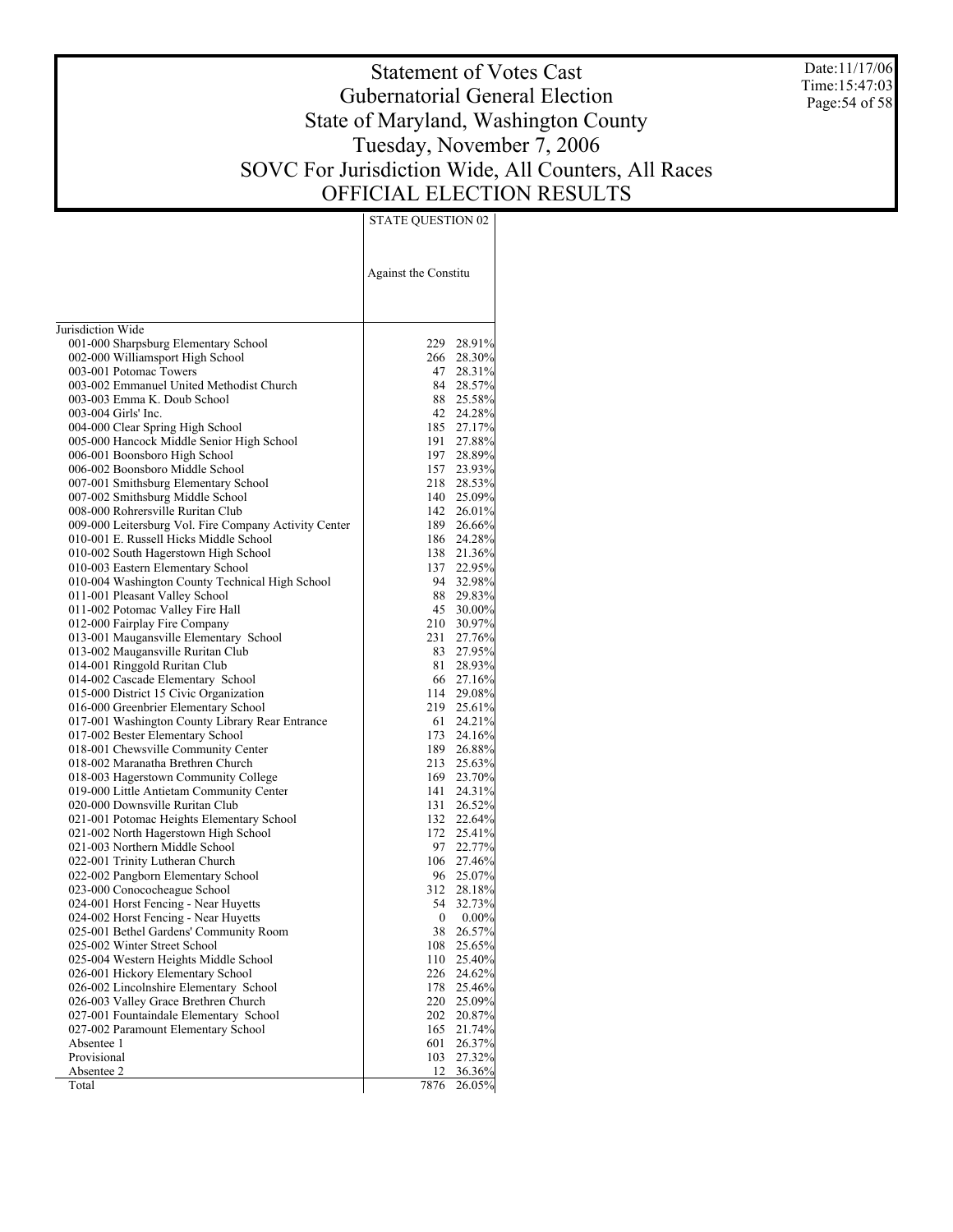Date:11/17/06 Time:15:47:03 Page:55 of 58

# Statement of Votes Cast Gubernatorial General Election State of Maryland, Washington County Tuesday, November 7, 2006 SOVC For Jurisdiction Wide, All Counters, All Races OFFICIAL ELECTION RESULTS

|                                                                             | Reg. Voters      | <b>Times Counted</b> | <b>Total Votes</b> | For the Constitution |                      |
|-----------------------------------------------------------------------------|------------------|----------------------|--------------------|----------------------|----------------------|
|                                                                             |                  |                      |                    |                      |                      |
|                                                                             |                  |                      |                    |                      |                      |
| Jurisdiction Wide                                                           |                  |                      |                    |                      |                      |
| 001-000 Sharpsburg Elementary School                                        | 2038             | 1099                 | 889                | 556                  | 62.54%               |
| 002-000 Williamsport High School                                            | 2856             | 1316                 | 1050               | 687                  | 65.43%               |
| 003-001 Potomac Towers                                                      | 670              | 231                  | 187                | 108                  | 57.75%               |
| 003-002 Emmanuel United Methodist Church                                    | 930              | 389                  | 329                |                      | 206 62.61%           |
| 003-003 Emma K. Doub School                                                 | 1460             | 469                  | 378                | 227                  | 60.05%               |
| 003-004 Girls' Inc.                                                         | 863              | 216                  | 184                | 112                  | 60.87%               |
| 004-000 Clear Spring High School                                            | 1886             | 1026                 | 788                | 499                  | 63.32%               |
| 005-000 Hancock Middle Senior High School                                   | 2302             | 942                  | 745                | 492                  | 66.04%               |
| 006-001 Boonsboro High School                                               | 1793             | 943                  | 773                | 512                  | 66.24%               |
| 006-002 Boonsboro Middle School                                             | 1752             | 902                  | 717                | 453                  | 63.18%               |
| 007-001 Smithsburg Elementary School                                        | 2031             | 1091                 | 862                | 577                  | 66.94%               |
| 007-002 Smithsburg Middle School                                            | 1511             | 727                  | 619                | 431                  | 69.63%               |
| 008-000 Rohrersville Ruritan Club                                           | 1524             | 781                  | 637                | 388                  | 60.91%               |
| 009-000 Leitersburg Vol. Fire Company Activity Center                       | 1758             | 1006                 | 821                |                      | 562 68.45%           |
| 010-001 E. Russell Hicks Middle School                                      | 2108             | 1033                 | 841                | 565                  | 67.18%               |
| 010-002 South Hagerstown High School                                        | 1797             | 892                  | 733                |                      | 501 68.35%           |
| 010-003 Eastern Elementary School                                           | 1468             | 791                  | 656                |                      | 434 66.16%           |
| 010-004 Washington County Technical High School                             | 773              | 415                  | 313                |                      | 200 63.90%           |
| 011-001 Pleasant Valley School                                              | 772              | 388                  | 321                |                      | 197 61.37%           |
| 011-002 Potomac Valley Fire Hall                                            | 393              | 204                  | 171                | 114                  | 66.67%               |
| 012-000 Fairplay Fire Company                                               | 1688             | 887                  | 735                |                      | 467 63.54%           |
| 013-001 Maugansville Elementary School                                      | 2347             | 1210                 | 948                | 622                  | 65.61%               |
| 013-002 Maugansville Ruritan Club                                           | 803              | 411                  | 326                | 231                  | 70.86%               |
| 014-001 Ringgold Ruritan Club                                               | 692              | 394                  | 324                |                      | 216 66.67%           |
| 014-002 Cascade Elementary School                                           | 826              | 322                  | 263                |                      | 167 63.50%           |
| 015-000 District 15 Civic Organization                                      | 1179             | 597                  | 456                |                      | 297 65.13%           |
| 016-000 Greenbrier Elementary School                                        | 2420             | 1202                 | 983                | 653                  | 66.43%               |
| 017-001 Washington County Library Rear Entrance                             | 1166             | 345                  | 280                | 168                  | 60.00%               |
| 017-002 Bester Elementary School                                            | 2418             | 927                  | 773                | 522                  | 67.53%               |
| 018-001 Chewsville Community Center                                         | 1899             | 983                  | 784                |                      | 537 68.49%           |
| 018-002 Maranatha Brethren Church                                           | 2235             | 1118                 | 915                | 615                  | 67.21%               |
| 018-003 Hagerstown Community College                                        | 2450<br>1398     | 914<br>776           | 792<br>648         | 428                  | 510 64.39%<br>66.05% |
| 019-000 Little Antietam Community Center<br>020-000 Downsville Ruritan Club | 1369             | 740                  | 591                | 357                  | 60.41%               |
| 021-001 Potomac Heights Elementary School                                   | 1554             | 795                  | 654                | 434                  | 66.36%               |
| 021-002 North Hagerstown High School                                        | 1963             | 892                  | 741                |                      | 509 68.69%           |
| 021-003 Northern Middle School                                              | 1136             | 618                  | 503                |                      | 340 67.59%           |
| 022-001 Trinity Lutheran Church                                             | 1558             | 501                  | 425                |                      | 269 63.29%           |
| 022-002 Pangborn Elementary School                                          | 1125             | 517                  | 411                |                      | 262 63.75%           |
| 023-000 Conococheague School                                                | 2964             | 1515                 | 1212               |                      | 786 64.85%           |
| 024-001 Horst Fencing - Near Huyetts                                        | 499              | 234                  | 178                | 102                  | 57.30%               |
| 024-002 Horst Fencing - Near Huyetts                                        | 30               | 13                   | 10                 |                      | 7 70.00%             |
| 025-001 Bethel Gardens' Community Room                                      | 738              | 191                  | 151                |                      | 86 56.95%            |
| 025-002 Winter Street School                                                | 1753             | 578                  | 453                |                      | 296 65.34%           |
| 025-004 Western Heights Middle School                                       | 1425             | 576                  | 476                |                      | 297 62.39%           |
| 026-001 Hickory Elementary School                                           | 2610             | 1226                 | 1004               | 650                  | 64.74%               |
| 026-002 Lincolnshire Elementary School                                      | 1921             | 931                  | 780                | 535                  | 68.59%               |
| 026-003 Valley Grace Brethren Church                                        | 2342             | 1168                 | 962                | 685                  | 71.21%               |
| 027-001 Fountaindale Elementary School                                      | 2386             | 1320                 | 1068               | 771                  | 72.19%               |
| 027-002 Paramount Elementary School                                         | 2181             | 1017                 | 852                | 595                  | 69.84%               |
| Absentee 1                                                                  | $\boldsymbol{0}$ | 3498                 | 2726               | 1699                 | 62.33%               |
| Provisional                                                                 | $\boldsymbol{0}$ | 556                  | 429                | 249                  | 58.04%               |
| Absentee 2                                                                  | $\boldsymbol{0}$ | 50                   | 39                 | 22                   | 56.41%               |
| Total                                                                       | 79760            | 41883                | 33906              | 22205                | 65.49%               |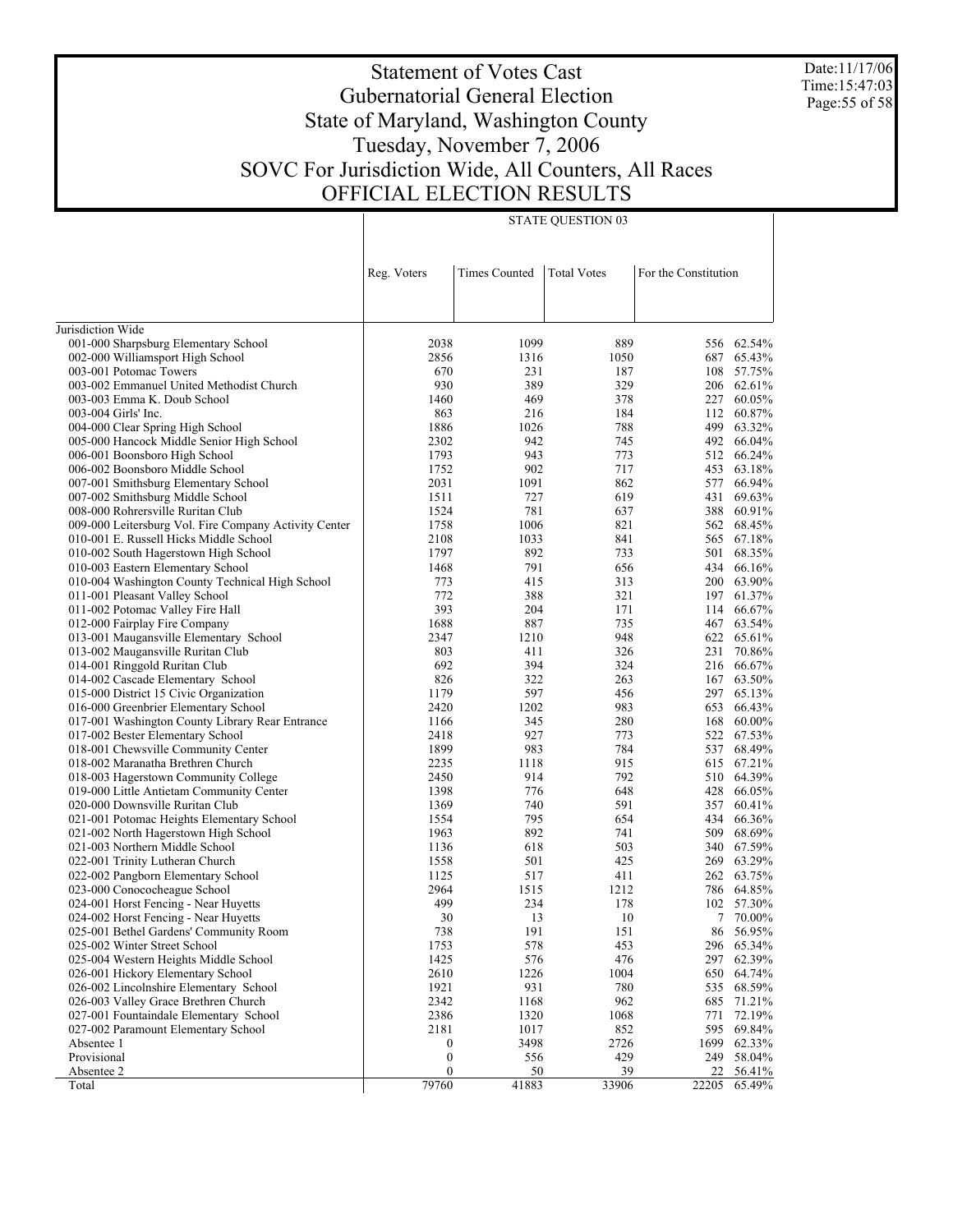Date:11/17/06 Time:15:47:03 Page:56 of 58

# Statement of Votes Cast Gubernatorial General Election State of Maryland, Washington County Tuesday, November 7, 2006 SOVC For Jurisdiction Wide, All Counters, All Races OFFICIAL ELECTION RESULTS

|                                                                             | Against the Constitu |                      |
|-----------------------------------------------------------------------------|----------------------|----------------------|
| Jurisdiction Wide                                                           |                      |                      |
| 001-000 Sharpsburg Elementary School                                        |                      | 333 37.46%           |
| 002-000 Williamsport High School                                            |                      | 363 34.57%           |
| 003-001 Potomac Towers                                                      |                      | 79 42.25%            |
| 003-002 Emmanuel United Methodist Church                                    |                      | 123 37.39%           |
| 003-003 Emma K. Doub School                                                 | 151                  | 39.95%               |
| 003-004 Girls' Inc.                                                         | 72                   | 39.13%               |
| 004-000 Clear Spring High School                                            | 289                  | 36.68%               |
| 005-000 Hancock Middle Senior High School                                   | 253                  | 33.96%               |
| 006-001 Boonsboro High School                                               | 261                  | 33.76%               |
| 006-002 Boonsboro Middle School                                             | 264                  | 36.82%               |
| 007-001 Smithsburg Elementary School                                        | 285                  | 33.06%               |
| 007-002 Smithsburg Middle School                                            | 188                  | 30.37%               |
| 008-000 Rohrersville Ruritan Club                                           | 249                  | 39.09%               |
| 009-000 Leitersburg Vol. Fire Company Activity Center                       |                      | 259 31.55%           |
| 010-001 E. Russell Hicks Middle School                                      | 276                  | 32.82%               |
| 010-002 South Hagerstown High School                                        |                      | 232 31.65%           |
| 010-003 Eastern Elementary School                                           | 222                  | 33.84%               |
| 010-004 Washington County Technical High School                             |                      | 113 36.10%           |
| 011-001 Pleasant Valley School                                              | 124                  | 38.63%               |
| 011-002 Potomac Valley Fire Hall                                            | 57                   | 33.33%               |
| 012-000 Fairplay Fire Company                                               | 268                  | 36.46%<br>326 34.39% |
| 013-001 Maugansville Elementary School                                      |                      |                      |
| 013-002 Maugansville Ruritan Club                                           |                      | 95 29.14%            |
| 014-001 Ringgold Ruritan Club                                               | 108<br>96            | 33.33%               |
| 014-002 Cascade Elementary School<br>015-000 District 15 Civic Organization | 159                  | 36.50%<br>34.87%     |
| 016-000 Greenbrier Elementary School                                        | 330                  | 33.57%               |
| 017-001 Washington County Library Rear Entrance                             |                      | 112 40.00%           |
| 017-002 Bester Elementary School                                            | 251                  | 32.47%               |
| 018-001 Chewsville Community Center                                         |                      | 247 31.51%           |
| 018-002 Maranatha Brethren Church                                           |                      | 300 32.79%           |
| 018-003 Hagerstown Community College                                        |                      | 282 35.61%           |
| 019-000 Little Antietam Community Center                                    | 220                  | 33.95%               |
| 020-000 Downsville Ruritan Club                                             |                      | 234 39.59%           |
| 021-001 Potomac Heights Elementary School                                   |                      | 220 33.64%           |
| 021-002 North Hagerstown High School                                        |                      | 232 31.31%           |
| 021-003 Northern Middle School                                              | 163                  | 32.41%               |
| 022-001 Trinity Lutheran Church                                             |                      | 156 36.71%           |
| 022-002 Pangborn Elementary School                                          |                      | 149 36.25%           |
| 023-000 Conococheague School                                                |                      | 426 35.15%           |
| 024-001 Horst Fencing - Near Huyetts                                        | 76                   | 42.70%               |
| 024-002 Horst Fencing - Near Huyetts                                        | 3                    | 30.00%               |
| 025-001 Bethel Gardens' Community Room                                      | 65                   | 43.05%               |
| 025-002 Winter Street School                                                | 157                  | 34.66%               |
| 025-004 Western Heights Middle School                                       | 179                  | 37.61%               |
| 026-001 Hickory Elementary School                                           | 354                  | 35.26%               |
| 026-002 Lincolnshire Elementary School                                      | 245                  | 31.41%               |
| 026-003 Valley Grace Brethren Church                                        | 277                  | 28.79%               |
| 027-001 Fountaindale Elementary School                                      | 297                  | 27.81%               |
| 027-002 Paramount Elementary School                                         | 257                  | 30.16%               |
| Absentee 1                                                                  | 1027                 | 37.67%               |
| Provisional                                                                 | 180                  | 41.96%               |
| Absentee 2                                                                  | 17                   | 43.59%               |
| Total                                                                       | 11701                | 34.51%               |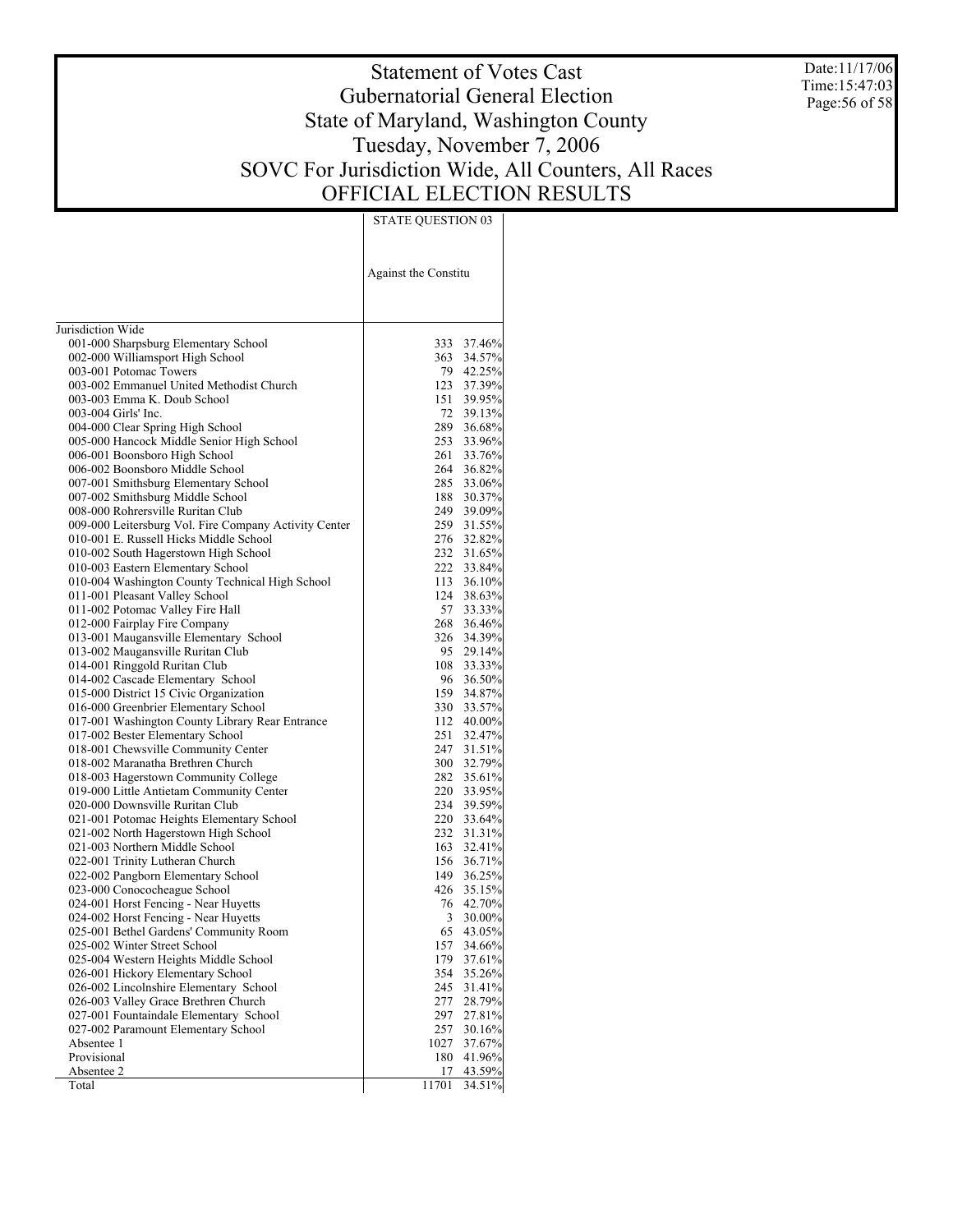Date:11/17/06 Time:15:47:03 Page:57 of 58

## Statement of Votes Cast Gubernatorial General Election State of Maryland, Washington County Tuesday, November 7, 2006 SOVC For Jurisdiction Wide, All Counters, All Races OFFICIAL ELECTION RESULTS

|                                                       | Reg. Voters      | <b>Times Counted</b> | <b>Total Votes</b> | For the Referred Law |            |
|-------------------------------------------------------|------------------|----------------------|--------------------|----------------------|------------|
|                                                       |                  |                      |                    |                      |            |
|                                                       |                  |                      |                    |                      |            |
| Jurisdiction Wide                                     |                  |                      |                    |                      |            |
| 001-000 Sharpsburg Elementary School                  | 2038             | 1099                 | 776                | 495                  | 63.79%     |
| 002-000 Williamsport High School                      | 2856             | 1316                 | 962                |                      | 591 61.43% |
| 003-001 Potomac Towers                                | 670              | 231                  | 175                | 119                  | 68.00%     |
| 003-002 Emmanuel United Methodist Church              | 930              | 389                  | 298                | 206                  | 69.13%     |
| 003-003 Emma K. Doub School                           | 1460             | 469                  | 344                | 217                  | 63.08%     |
| 003-004 Girls' Inc.                                   | 863              | 216                  | 177                | 123                  | 69.49%     |
| 004-000 Clear Spring High School                      | 1886             | 1026                 | 685                | 461                  | 67.30%     |
| 005-000 Hancock Middle Senior High School             | 2302             | 942                  | 684                | 401                  | 58.63%     |
| 006-001 Boonsboro High School                         | 1793             | 943                  | 694                | 447                  | 64.41%     |
| 006-002 Boonsboro Middle School                       | 1752             | 902                  | 644                | 417                  | 64.75%     |
| 007-001 Smithsburg Elementary School                  | 2031             | 1091                 | 771                | 479                  | 62.13%     |
| 007-002 Smithsburg Middle School                      | 1511             | 727                  | 560                | 379                  | 67.68%     |
| 008-000 Rohrersville Ruritan Club                     | 1524             | 781                  | 563                | 343                  | 60.92%     |
| 009-000 Leitersburg Vol. Fire Company Activity Center | 1758             | 1006                 | 720                |                      | 421 58.47% |
| 010-001 E. Russell Hicks Middle School                | 2108             | 1033                 | 771                |                      | 524 67.96% |
| 010-002 South Hagerstown High School                  | 1797             | 892                  | 649                |                      | 434 66.87% |
| 010-003 Eastern Elementary School                     | 1468             | 791                  | 603                |                      | 382 63.35% |
| 010-004 Washington County Technical High School       | 773              | 415                  | 291                |                      | 166 57.04% |
| 011-001 Pleasant Valley School                        | 772              | 388                  | 296                |                      | 195 65.88% |
| 011-002 Potomac Valley Fire Hall                      | 393              | 204                  | 153                | 90                   | 58.82%     |
| 012-000 Fairplay Fire Company                         | 1688             | 887                  | 677                |                      | 416 61.45% |
| 013-001 Maugansville Elementary School                | 2347             | 1210                 | 867                |                      | 557 64.24% |
| 013-002 Maugansville Ruritan Club                     | 803              | 411                  | 296                | 189                  | 63.85%     |
| 014-001 Ringgold Ruritan Club                         | 692              | 394                  | 282                | 175                  | 62.06%     |
| 014-002 Cascade Elementary School                     | 826              | 322                  | 242                | 170                  | 70.25%     |
| 015-000 District 15 Civic Organization                | 1179             | 597                  | 396                |                      | 236 59.60% |
| 016-000 Greenbrier Elementary School                  | 2420             | 1202                 | 870                |                      | 582 66.90% |
| 017-001 Washington County Library Rear Entrance       | 1166             | 345                  | 256                | 178                  | 69.53%     |
| 017-002 Bester Elementary School                      | 2418             | 927                  | 711                | 519                  | 73.00%     |
| 018-001 Chewsville Community Center                   | 1899             | 983                  | 695                | 457                  | 65.76%     |
| 018-002 Maranatha Brethren Church                     | 2235             | 1118                 | 830                | 535                  | 64.46%     |
| 018-003 Hagerstown Community College                  | 2450             | 914                  | 710                |                      | 514 72.39% |
| 019-000 Little Antietam Community Center              | 1398             | 776                  | 592                |                      | 398 67.23% |
| 020-000 Downsville Ruritan Club                       | 1369             | 740                  | 514                |                      | 304 59.14% |
| 021-001 Potomac Heights Elementary School             | 1554             | 795                  | 586                | 393                  | 67.06%     |
| 021-002 North Hagerstown High School                  | 1963             | 892                  | 665                | 444                  | 66.77%     |
| 021-003 Northern Middle School                        | 1136             | 618                  | 429                | 288                  | 67.13%     |
| 022-001 Trinity Lutheran Church                       | 1558             | 501                  | 395                | 270                  | 68.35%     |
| 022-002 Pangborn Elementary School                    | 1125             | 517                  | 382                | 268                  | 70.16%     |
| 023-000 Conococheague School                          | 2964             | 1515                 | 1106               | 706                  | 63.83%     |
| 024-001 Horst Fencing - Near Huyetts                  | 499              | 234                  | 166                | 104                  | 62.65%     |
| 024-002 Horst Fencing - Near Huyetts                  | 30               | 13                   | 6                  | 4                    | 66.67%     |
| 025-001 Bethel Gardens' Community Room                | 738              | 191                  | 138                | 99                   | 71.74%     |
| 025-002 Winter Street School                          | 1753             | 578                  | 416                | 305                  | 73.32%     |
| 025-004 Western Heights Middle School                 | 1425             | 576                  | 427                | 295                  | 69.09%     |
| 026-001 Hickory Elementary School                     | 2610             | 1226                 | 901                | 613                  | 68.04%     |
| 026-002 Lincolnshire Elementary School                | 1921             | 931                  | 709                | 480                  | 67.70%     |
| 026-003 Valley Grace Brethren Church                  | 2342             | 1168                 | 837                |                      | 564 67.38% |
| 027-001 Fountaindale Elementary School                | 2386             | 1320                 | 963                |                      | 634 65.84% |
| 027-002 Paramount Elementary School                   | 2181             | 1017                 | 758                |                      | 515 67.94% |
| Absentee 1                                            | $\boldsymbol{0}$ | 3498                 | 2532               | 1566                 | 61.85%     |
| Provisional                                           | $\boldsymbol{0}$ | 556                  | 397                |                      | 292 73.55% |
| Absentee 2                                            | $\boldsymbol{0}$ | 50                   | 35                 | 21                   | $60.00\%$  |
| Total                                                 | 79760            | 41883                | 30602              | 19981                | 65.29%     |